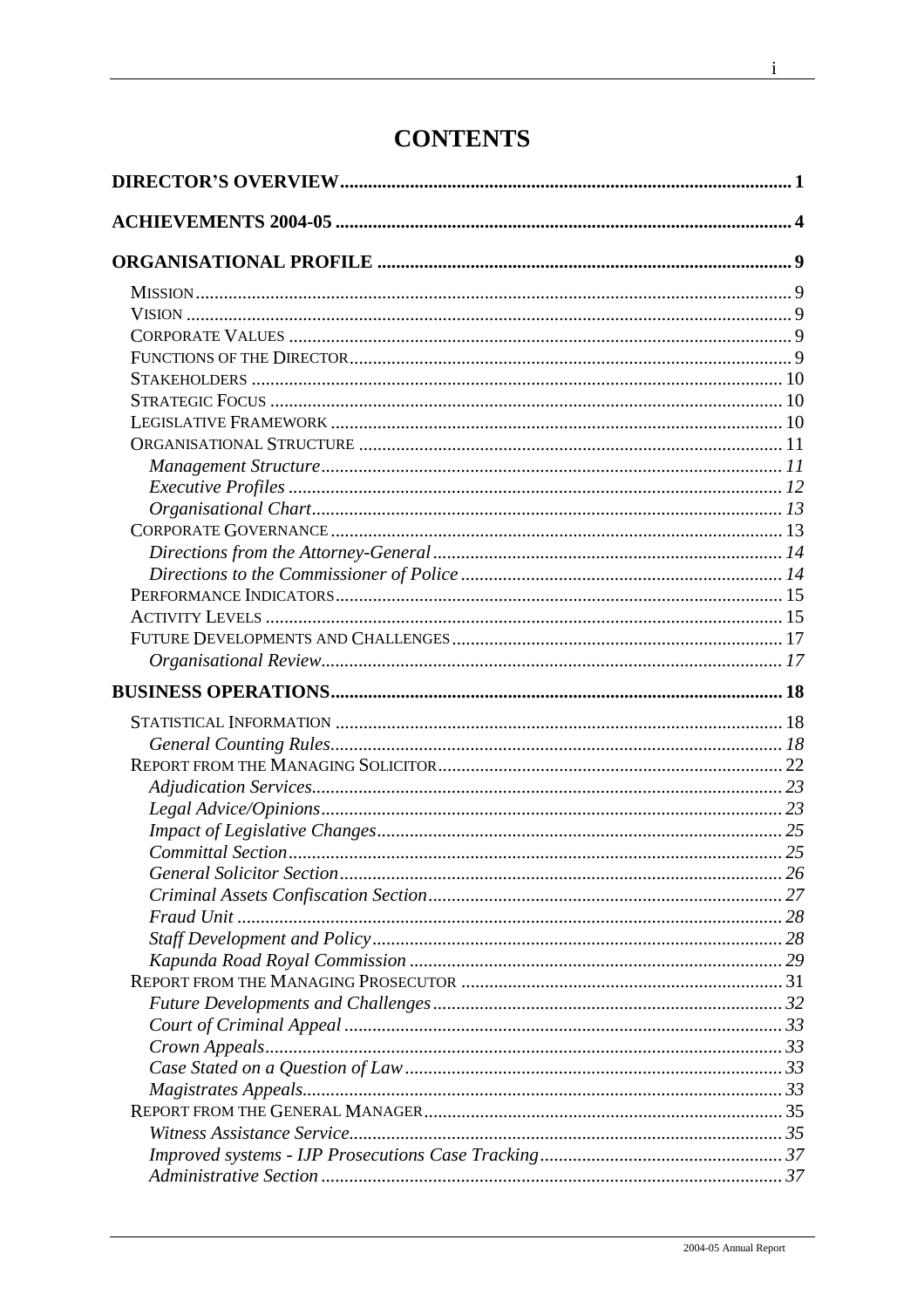| SEMINARS/TRAINING SESSIONS/CONFERENCES ATTENDED BY DPP STAFF  44            |  |
|-----------------------------------------------------------------------------|--|
|                                                                             |  |
| EXTERNAL TRAINING AND PUBLIC INFORMATION SESSIONS CONDUCTED BY STAFF OF THE |  |
|                                                                             |  |
|                                                                             |  |
|                                                                             |  |
|                                                                             |  |
|                                                                             |  |
|                                                                             |  |
|                                                                             |  |
|                                                                             |  |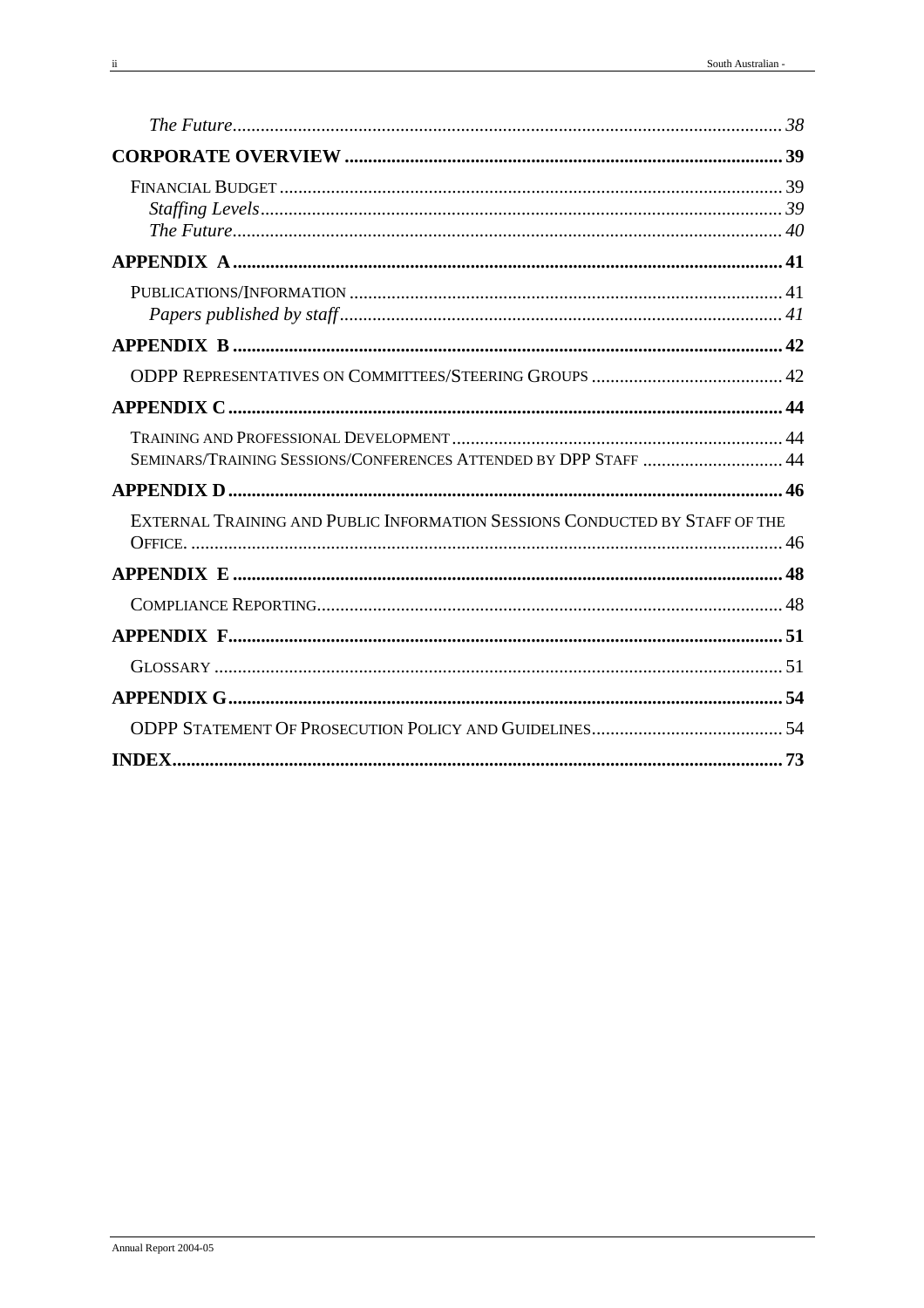When I took up my post on 26 April 2005 I was aware that it was a crucial period in the life and viability of South Australia's highly effective and professional criminal prosecution service. It was this recognition that led to my addressing the South Australian Press Club in the terms I did on 6 May 2005. Given the importance of the Office of the Director of Public Prosecutions in the proper administration of criminal justice in this State, it is worth repeating some of the sentiments I expressed at the Press Club luncheon.

The charter of the Office of the Director of Public Prosecutions is to provide an effective, fair and independent prosecution service. The rationale for the Office was to ensure that the Office of the Director of Public Prosecutions was independent and seen to be independent from political or ministerial influence or intervention and that the exercise of prosecutorial discretions were vested in an independent, professional office. That independence is not absolute as established by the case of Nemer, however the Attorney-General has stated that a direction would only occur in exceptional circumstances. In adopting this model South Australia made a conscious and deliberate choice to include in its legal system an independent DPP for the very good reasons I've just mentioned.

Our Office is made up of some key functional areas. They are our solicitors, prosecutors, witness assistance officers and administrative support staff. They work in an environment which is stressful not only because of the amount of work that comes to us but also because the very nature of the work itself, in which we see on a daily basis statements, photographs, files that involve people who have been the victims of sometimes horrendous and always disturbing crimes.

We see the carnage that we, as a society, wreak upon each other in the black and white of the statements of witnesses, in the colour of the photographs of the injuries of the victims and in the faces of the families that we deal with every day. That's the nature of the working environment that my staff come to every day, day after day. It's the legal equivalent of the Accident and Emergency units at our hospitals. Despite those stresses every person in our team strives to deliver to the people of South Australia, an effective criminal prosecution service that is timely, efficient and just.

In doing this we endeavour to apply the highest ethical and professional standards in instituting or terminating proceedings, without fear or favour, in order to provide public confidence in the administration of justice within South Australia. We work hard to be recognised by our community for our independence, professionalism and standards of excellence.

I knew little about the personnel in my Office when I was appointed. I made my own inquiries. I was told by everyone that I spoke to that they were as impressive a group of people as worked in any DPP's office in our nation. They were right. The people of South Australia can rest assured that they are a class act. Staff love their work and share a deep sense of obligation and commitment to their role in the criminal justice system.

An important part of our job is to always do our best to deal with victims of crime with sensitivity and to respect their special needs. This is something to which we attach the greatest priority, keeping victims informed throughout a process that they probably have never before encountered.

A common misconception is that the function of the DPP is to win at all costs. It is our job to present the evidence and the facts so as to help achieve a just outcome according to the law. It is not well known that a prosecutor who goes in too hard can be criticised for doing so and, in some cases, the conduct of the prosecutor in seeking a conviction too vigorously, can be the subject of a successful ground of appeal. So in doing our job, the DPP has to be mindful of the clear duties we owe to the court, the community, the accused, the victims, witnesses and defence counsel.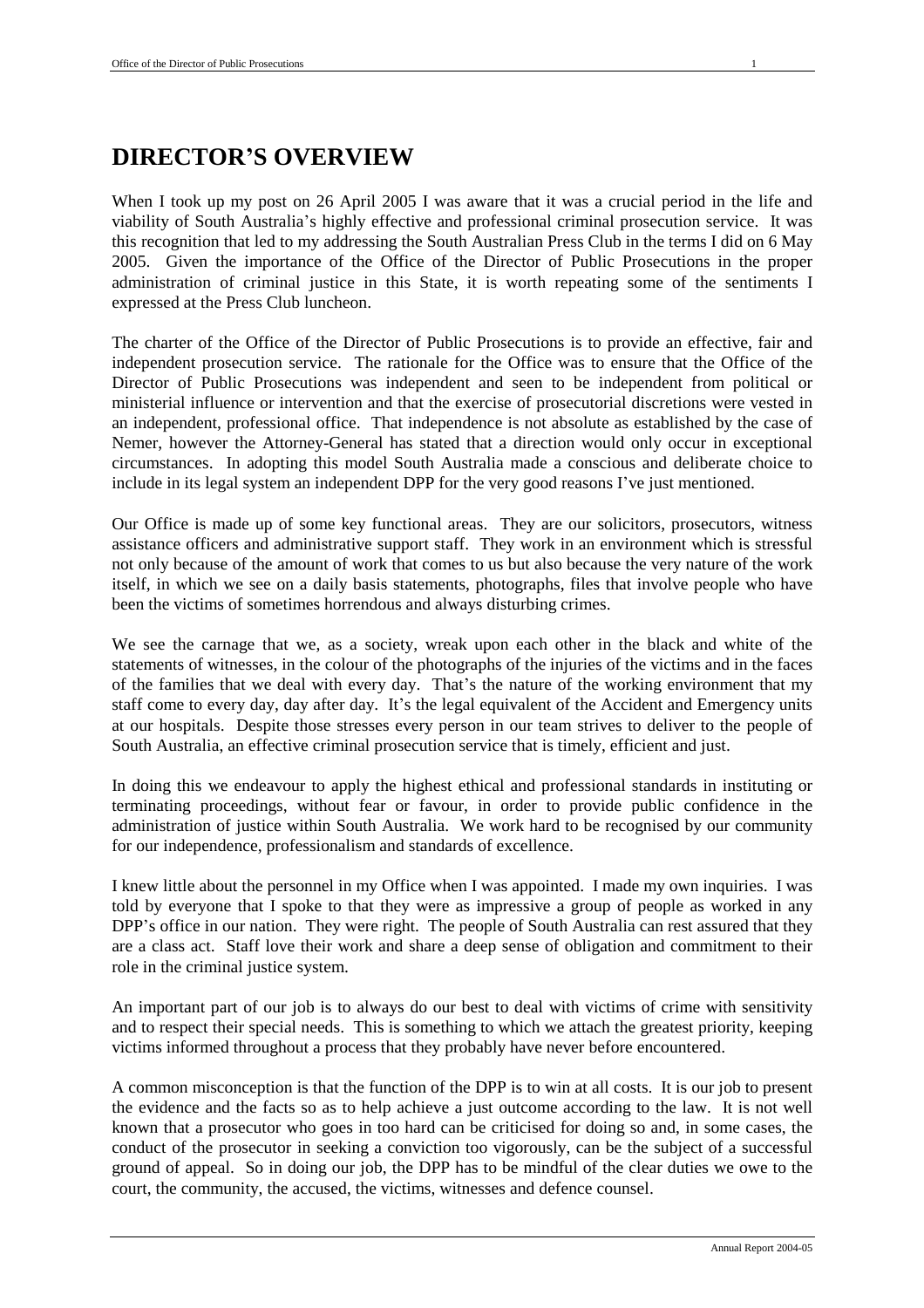At the Press Club luncheon I expressed the view that the viability of the DPP and its pivotal position in our criminal justice system was at risk and under siege largely because it stood between politicians, media and a headline. I was deeply concerned at the impact on the Office of uninformed criticism by those in a position to know better and who have a responsibility to protect institutions. These attacks had to stop before they caused irreparable damage. As I said:

*'All of our leaders in the community have a responsibility to consider the issues carefully and to comment judiciously'. 'Every self-interested political action and every ignorant comment cuts good people down. If this legal witch-hunt continues, all of us need to understand that eventually we will end up without an effective prosecution service.'*

Since the time of the Press Club lunch, relations with Government have at times been strained. This strain has occurred as a consequence of this Office attempting to establish appropriate boundaries with Government and government agencies in relation to its area of responsibility. Under the Director of Public Prosecutions Act 1991, section 12, the Director has a clear duty to report on any matter affecting the proper carrying out of the functions of the Office. It is in that context that I mention the following matters with the sole intention of defining the context in which this Office has had to work and relate to government.

- On 25 May 2005 I received a telephone call at my office from the Honourable Treasurer. The details of the conversion have already been published and no purpose is served in repeating them here. It is sufficient to say that I took that telephone call as an unjustifiable attempt to interfere with the independent operation of this Office. I reported the details of that conversation to the Honourable Attorney-General as the responsible minister.
- On 9 June 2005 I sought a meeting with the Honourable Attorney-General to discuss with him the contents of a telephone conversation between a prosecutor in my Office and an advisor to the Honourable Premier. It was my view that the remarks made to the prosecutor by the Premier's advisor were not only highly inappropriate, but they also created the perception of an attempt to interfere with the conduct of the prosecution of Mr Randall Ashbourne. For his own reasons the Honourable Attorney-General declined to meet with me. I therefore detailed my complaint about this matter in a memorandum to him dated 9 June 2005. Other politicians became involved in this issue and again, the resulting publicity obviates the need to go into further detail here. However, it needs to be emphasised that conduct of this nature makes any government vulnerable to a myriad of allegations, including, improper political interference, and the fact that government has not addressed this perception in this case is a matter of continuing regret.
- Since taking up my appointment in April, I have had a number of meetings with the Solicitor-General. We have exchanged views on a number of issues, including and in particular, the proper role of the Solicitor-General in the Office of the Director of Public Prosecutions. It has become apparent that we have widely divergent views on the interface between our respective offices. Which ever view is correct, it is clear to me that another possible source of unwelcomed involvement in the proper functioning of my Office, may be the role played by the Solicitor-General.
- As a further example of the manner in which another government office has dealt with the ODPP, I report that on 12 July 2005 the Auditor-General's office served the ODPP with a subpoena to produce all records of any dealings had with a public relations firm, a request that involved an enormous amount of work for several ODPP staff. In the light of the concession by the Auditor-General's office that the ODPP had fully co-operated with the initial request to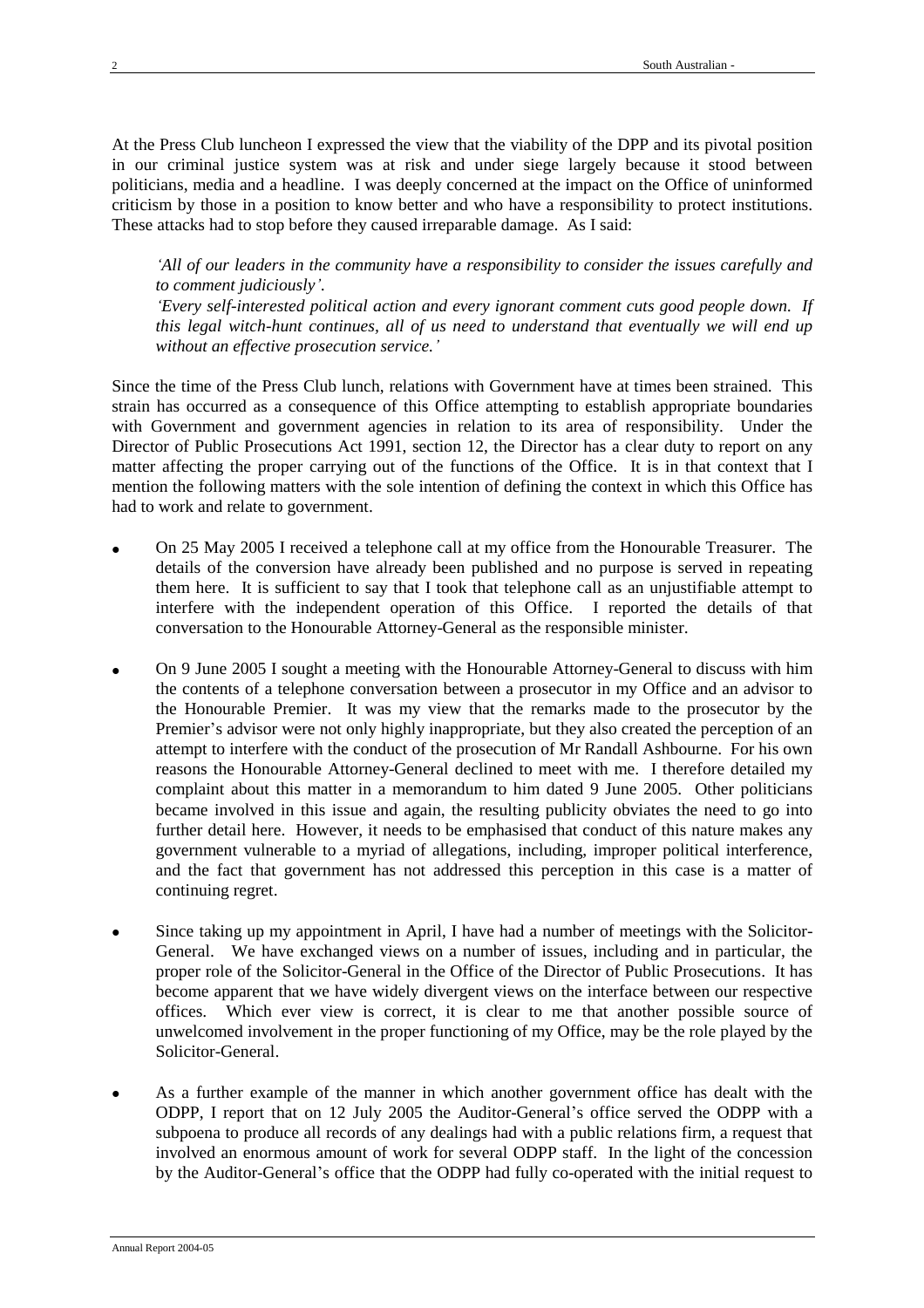supply information to the Auditor-General, the issuing of the subpoena was unnecessary and provocative. I am concerned that the Auditor-General has expressed serious concerns publicly about this Office's dealing with the public relations firm before raising any aspect of that concern with me.

- I note also the Auditor-General's expressed intention to conduct an inquiry into the decision to prosecute Randall Ashbourne. He said to a Parliamentary Select Committee that he had serious concerns about the decision making process in my office. The Auditor-General advises the Parliament on matters relating to financial management and comments on the efficiency and economy with which public sector resources are utilised. He has no role or expertise in determining whether a matter should be prosecuted in the courts. That is my statutory function.
- This impression of deliberate antagonism and provocation is only heightened by a consideration of the conduct of the Honourable Leader of the Government in the Legislative Council who, as Chairman of the Select Committee on the Atkinson/Ashbourne/Clark affair, publicly conceded to providing background to journalists prior to my testifying for the second time before that Committee. The same Minister went on public radio to state that the ODPP had leaked the memorandum of 9 June 2005 to the Honourable Attorney-General referred to above.
- This attitude persisted in the comments of the Honourable Attorney-General both to Parliament and on public talk back radio concerning my request to government, through him, for a consideration of the position of the Director in government hierarchy.

Given this level of government involvement with the ODPP in four months of my holding office, I do have some concerns for the future. However, on a positive note, the Honourable Premier, together with the Honourable Attorney-General, accepted my invitation to visit the ODPP and speak with staff on 31 May 2005. The meeting produced a frank exchange of views from both sides and led to a better understanding of the issues and pressures dealt with by the Office on a daily basis. This understanding was demonstrated by the Honourable Premier announcing almost immediately a very welcome increase in funding to the Office.

The Honourable Premier has stated several times publicly that he respects the independence of the Office. I look forward to this attitude pervading the whole of government and this Office being permitted to continue to deliver to the people of South Australia what it has undoubtedly delivered hitherto, an effective, fair and independent criminal prosecution service.

I take this opportunity to acknowledge the contribution to the criminal justice system made by my predecessor, the first South Australian Director of Public Prosecutions, Paul Rofe QC. Paul was a renowned and fearless prosecutor who willingly engaged the public in difficult and complex policy issues. He earned his reputation as a fine trial lawyer and a man of compassion and integrity in his 30 years in public service.

I would also like to acknowledge the exceptional effort of Wendy Abraham QC who was responsible for leading the Office during a 12 month period of uncertainty while the process of appointing a new Director was occurring. In that time she was also responsible for conducting the Bodies in the Barrels prosecution. It was an enormous workload and one that has not received the recognition it deserved. I wish her well in her new position as Senior Counsel to the Commonwealth Director of Public Prosecutions.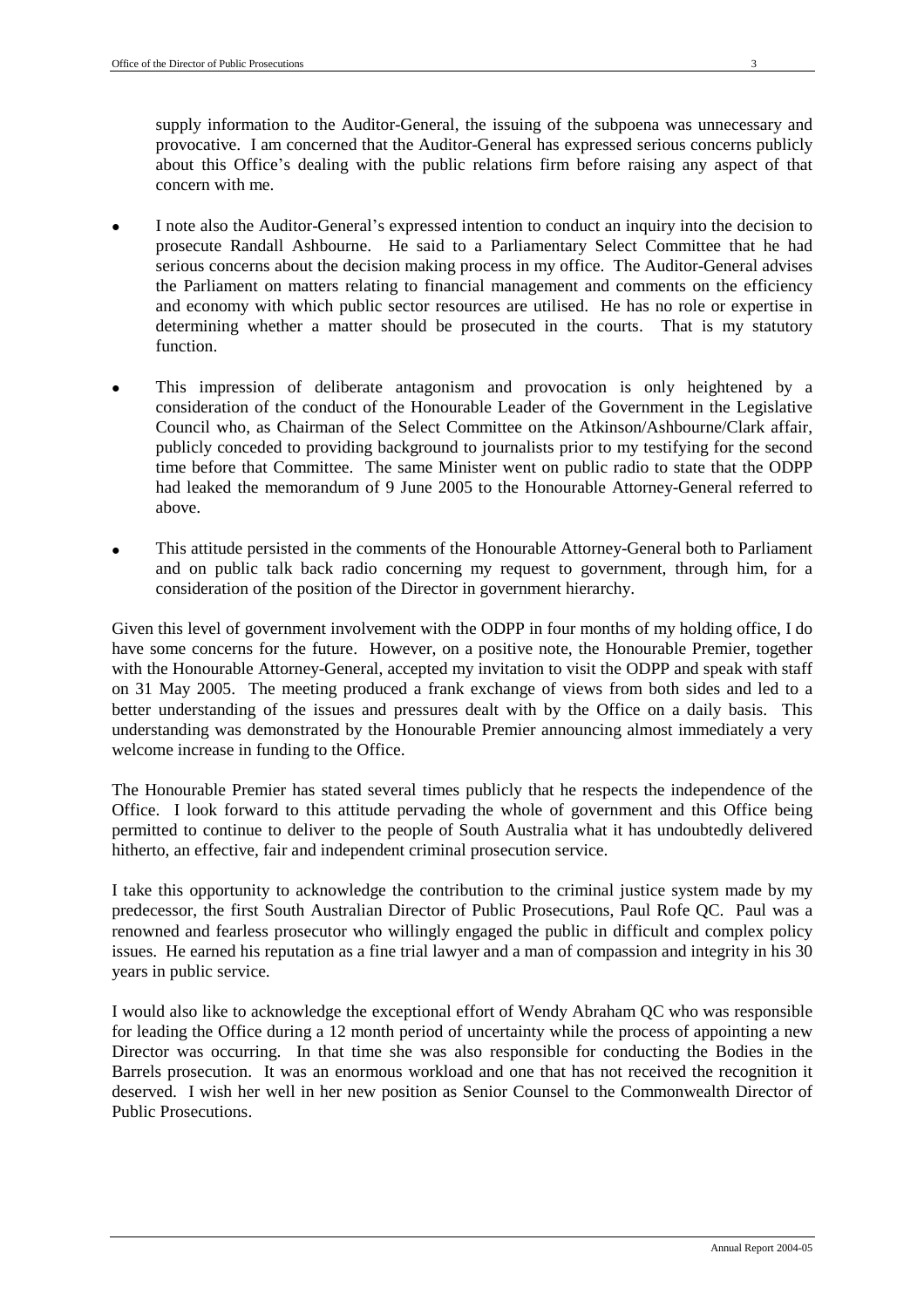# **ACHIEVEMENTS 2004-05**

In the year under review the Office delivered its vision of providing the people of South Australia with an independent and effective criminal prosecution service that was timely, efficient and just. The exceptional work of each of the dedicated teams within the Office culminated in the following outcomes.

Significant work of the Office includes the following outcomes:

# **Pleas**

*R v George William Williams -* George Williams was arrested in January 2005 as a result of DNA evidence which had linked him to a rape committed in October 2001.

On the evening of 26 October 2001, the victim was out celebrating her birthday with her boyfriend and a group of friends. On their way home, the victim and her boyfriend visited a friend. Whilst at these premises, the victim became tired and decided that she would go home. Whilst walking home she was punched across the right side of her face, dragged down the side of a derelict house and was sexually assaulted twice by the accused.

In June 2005 Mr Williams pleaded guilty to two counts of rape and was committed for sentence. The matter is listed for sentencing submissions on 4 October 2005.

*R v Beigzadeh* - In June 2005, Hooten Beigzadeh entered guilty pleas to Murder, two counts of Endangering Life, and Threatening a Person with a Firearm. The series of offences occurred over two separate nights in February 2004 whilst the accused was still 17 years old.

The first incident occurred when the victim and his friends were on their way to a local hotel. They took a wrong turn and travelled into a local street. Mr Beigzadeh observed them drive into his street and got into his vehicle with a friend and drove towards the victim's car, signalling them to stop. The victim and his friends stopped their vehicle and two of the occupants alighted that vehicle. Mr Beigzadeh alighted and approached the other vehicle and asked them why they were in *his* street. Mr Beigzadeh was told that they were looking for their wheelie bin. Mr Beigzadeh then pulled out a gun and fired it. The bullet ricocheted off the ground and grazed the victim's leg.

Three nights later the witnesses congregated at a house in the northern suburbs and discussed the incident that had occurred. They decided to go and look for the car and its occupants. They went to the park opposite the house where the car was parked and watched the house. As the witnesses were leaving, Mr Beigzadeh was driven into the street in a car with two others. An altercation followed and the accused was assaulted. The accused then went to his house and returned with a loaded gun. A series of incidents followed resulting in Mr Beigzadeh shooting and killing one of the victims and injuring two others.

Mr Beigzadeh then ran away from the scene and called police communications on his mobile telephone telling them that he had shot someone.

The sentencing judge imposed a mandatory life sentence. In setting the non-parole period of 16 years and six months the sentencing judge gave consideration to the accused's age, and various previous convictions for the use of weapons.

*R v Stockdale-Hall* - Stephen John Stockdale-Hall was charged with a large number of sexual offences against nine former students of Blackfriars Priory College between 1977 and 1985.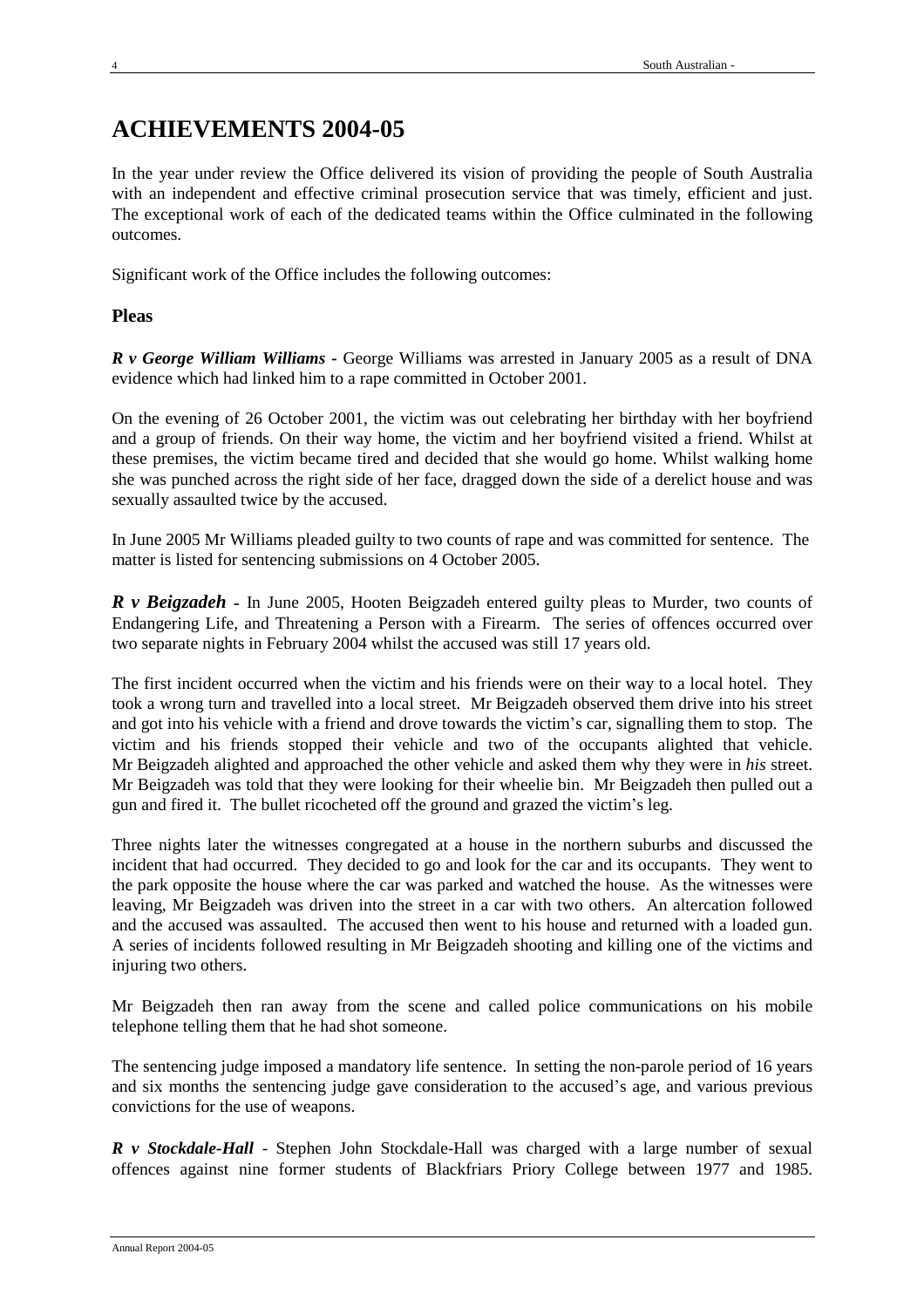Mr Stockdale-Hall had been a teacher at Blackfriars and maintained an involvement with the school after his employment ceased by arranging extra-curricular camping trips through which he came to meet the victims. Mr Stockdale-Hall was arrested on 21 January 2004 and charged with 19 offences against seven victims.

The Office, after considering the evidence provided by the investigating police and conducting proofings with those complainants who are resident in South Australia the Office laid a fresh Information in the Magistrates Court charging Mr Stockdale-Hall with 25 offences against nine victims.

The committal proceedings commenced in April 2004. Given the size and complexity of this prosecution owing to the number of victims, the age of the allegations and evidentiary issues across the charges, a solicitor and senior prosecutor were allocated at an early stage with a view to preparing the matter for trial. Mr Stockdale-Hall's legal representatives initiated charge negotiations some months into the committal proceedings, ultimately resulting in Mr Stockdale-Hall pleading guilty in the Magistrates Court to 10 offences against nine victims in satisfaction of all of the charges before the court.

The matter is listed for sentencing submissions on 29 August 2005.

# **Trials**

*R v Haydon* (Bodies in the Barrels). The trial of the last of the men accused with the Bodies in the Barrels murders commenced on 4 May 2004. Mark Haydon was charged with two counts of Murder and six counts of Assisting Offenders. The legal argument lasted for approximately three months following which a jury was empanelled on 2 August 2004.

On the 19 December 2004 after a total of 88 sitting days, the jury returned a verdict of guilty in relation to five counts of Assisting Offenders. The jury was unable to reach a verdict in relation to two counts of Murder and one count of Assisting Offenders. For this trial the new technological court was again utilised and was of great assistance in dealing with the large number of exhibits.

On 16 September 2005 Mark Haydon entered pleas of guilty to two counts of Assisting Offenders in satisfaction of the charges contained in the Information. He also withdrew his appeal against conviction on that day. He will be sentenced on 18 October 2005.

These pleas have brought to an end the prosecution cases in the Bodies in the Barrel murders. Tributes should be paid to a dedicated team of lawyers, social workers and administrative staff who worked tirelessly on the case for a six year period. Not only was this the largest murder trial in Australia's history, the distressing nature of the murders, involving as they did the torture of the victims, made the task of preparing and prosecuting the trials one of the most difficult ever likely to be encountered by prosecutors in their careers.

*R v Lem -* Saruong Lem was a 37-year-old man of Cambodian origin who was prosecuted for the murder of his wife. The murder was particularly brutal and involved infliction of over 100 blows to the deceased with a hammer. The prosecution alleged that the murder arose out of a domestic dispute concerning amongst other things, the deceased's adoption of western values. In this context evidence was led from a number of sources including an anthropologist about the cultural values of the Cambodian community and in particular their application to western society. The major issue was the question of whether the victim's behaviour amounted to provocation such as to reduce what was otherwise murder to manslaughter.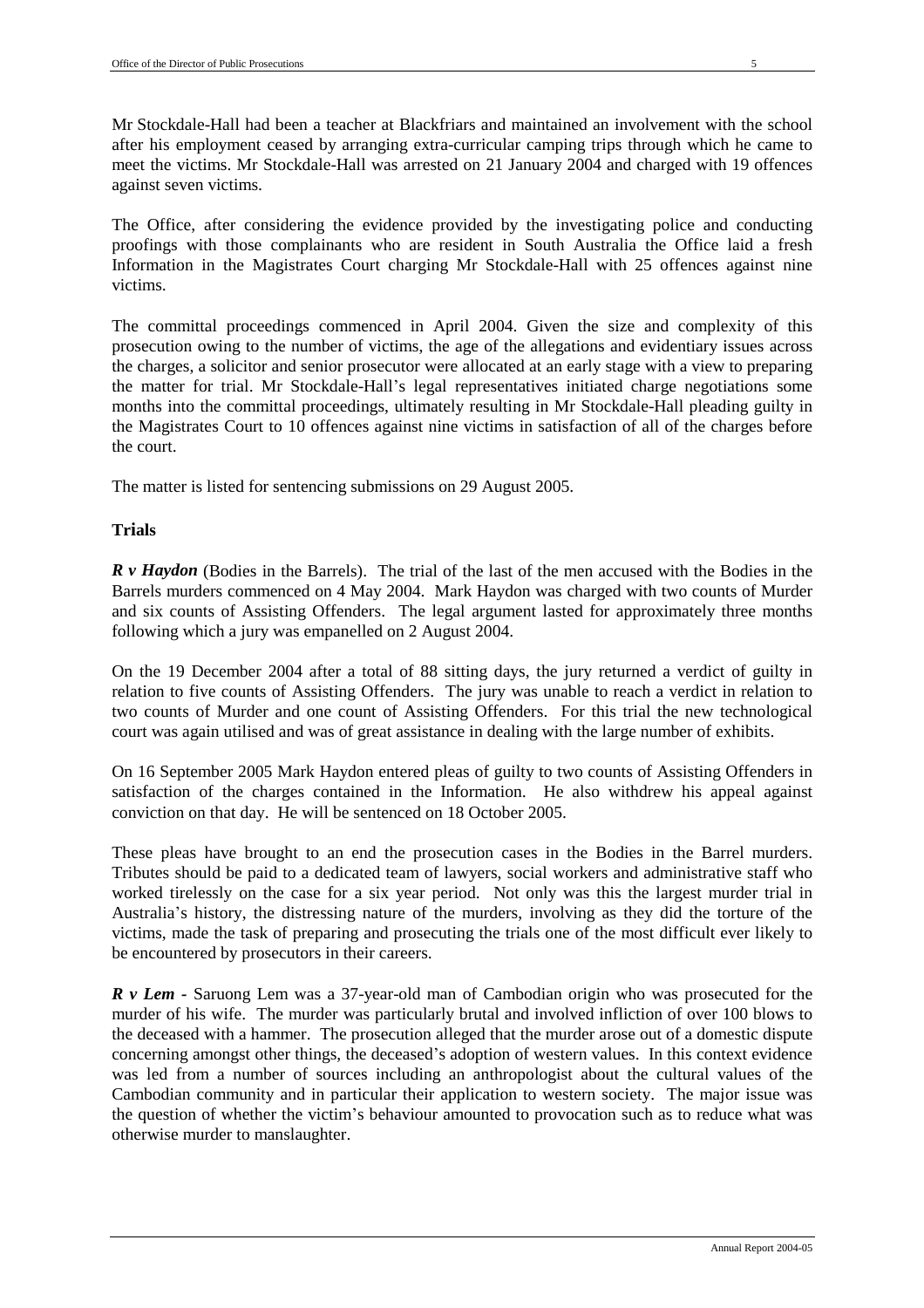At the trial by judge alone, the accused was convicted of murder, a mandatory life sentence was imposed with a non-parole period of 20 years. Mr Lem has appealed against this conviction to the Court of Criminal Appeal.

*R v Gassy -* Jean Eric Gassy was charged with the murder of Dr Margaret Tobin, the Director of Mental Health for the State of South Australia. Dr Tobin was shot four times as she exited a lift at her office in the CitiCentre Building in Adelaide. Dr Gassy had known the victim through his previous employment as a psychiatrist. During the 1990's the victim had contacted the New South Wales Medical Board with concerns about Dr Gassy's mental health and this contact started a series of events, which led to Dr Gassy being de-registered as a medical practitioner.

Dr Gassy elected to represent himself during the trial. The trial began on 5 May 2004 with legal argument, which continued until 6 July 2004. The jury was empanelled to hear the case on 8 July 2004 and returned a verdict of 23 July 2004.

The Crown case was that Dr Gassy had maintained a grudge against Dr Tobin and other persons who had been involved in his de-registration. It was alleged that as a result of this grudge Dr Gassy had travelled to South Australia from his home in New South Wales with the sole intent of killing the victim. The case against Dr Gassy relied on the jury evaluating a large quantity of circumstantial evidence all of which pointed to Dr Gassy as the killer.

Dr Gassy was sentenced to life imprisonment with a non-parole of 34 years. He has appealed his conviction. The Court of Criminal Appeal has heard the appeal against conviction and their decision has been reserved.

*R v Thomas -* Paul Thomas was charged with three counts of Abduction of a Child, six counts of Causing a Child to Expose His Body for Prurient Purposes and one count of Committing an Act of Gross Indecency. The charges arose from a series of events where Mr Thomas enticed three boys aged between eight and nine into his vehicle from a park near their home. From the park Mr Thomas took the three boys to Maslins Beach where he encouraged them to swim unclad. He kept the children overnight and returned with them to Maslins Beach the following day. Police located the boys at Maslins Beach.

Mr Thomas pleaded guilty to three counts of Abduction and was convicted after trial of six counts of Causing a Child to Expose His Body for Prurient Purposes. He was acquitted of committing an Act of Gross Indecency. Mr Thomas was sentenced to imprisonment for three years with a non-parole period of two years and six months.

*R v Tingey -* Malcolm Tingey was employed as a school bus driver by a northern suburbs college. The victim was a student who caught his bus and established a friendship with him. They telephoned and sent SMS messages to each other for a period of two years. The telephone conversations were of a sexual nature. Mr Tingey was charged with four counts of having Unlawful Sexual Intercourse. Three of the occasions were alleged to have occurred on the bus and the final occasion at Mr Tingey's home. The jury returned the verdict of not guilty in respect to the matters that were alleged to have occurred on the bus and found him guilty of the last count, which took place at his home.

Mr Tingey was then prosecuted for an earlier offence upon another victim, a 13-year-old girl in an all girls soccer team of which Mr Tingey was the coach. He gave evidence that he had fallen in love with the victim and kissed and fondled her but denied further contact. Mr Tingey was charged with three counts of Unlawful Sexual Intercourse. The jury found him guilty of one count of Unlawful Sexual Intercourse. Both trials involved a gross breach of trust given his position as a bus driver and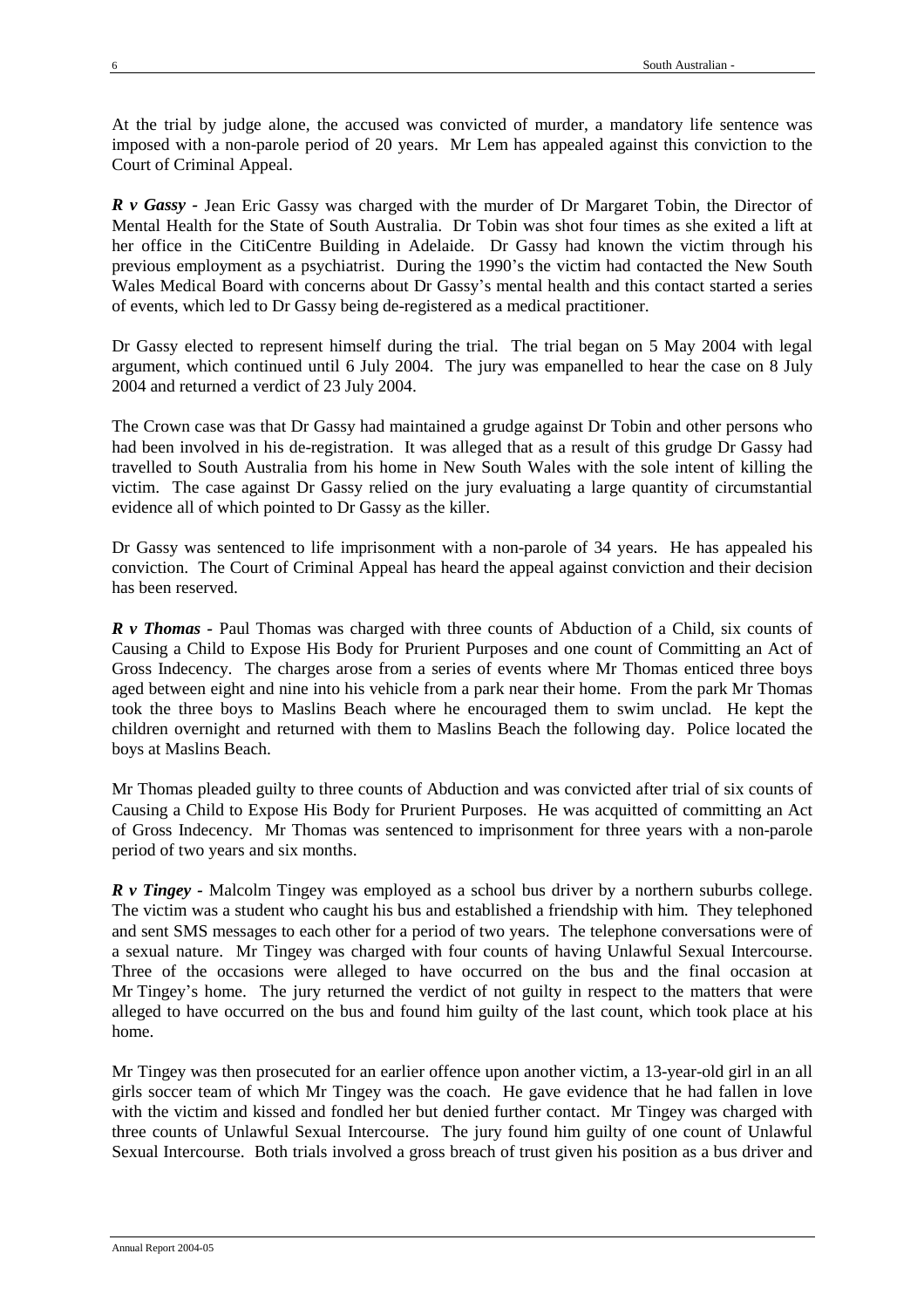*R v Ashbourne -* Randall Ashbourne was charged with one count of Abuse of Public Office. It was alleged that he had offered a former politician (Ralph Clarke) a board position to facilitate Ralph Clarke dropping a legal action of defamation that he was engaged in with the Attorney-General Michael Atkinson. Mr Ashbourne was found not guilty by the jury of the charge. This matter is now the subject of a Parliamentary inquiry.

# **Court of Criminal Appeal**

*R v Collie* - Garry John Collie was charged with shooting a couple in the head whilst they sat in the lounge room of their home. The case against him was circumstantial in nature. The Court of Criminal Appeal was asked to consider a number of legal and procedural points including the use of evidence of statements made by Mr Collie and the deceased and the use that could be made of conduct and statements of Mr Collie after the offence had been committed.

The court (by majority) dismissed the appeal by Mr Collie against his conviction.

*R v England* - Mark Anthony England was convicted in the District Court of two counts of Indecent Assault and four counts of Rape. The District Court judge remanded him to the Supreme Court for an investigation as to whether Mr England was incapable of controlling his sexual instincts. In the Supreme Court the judge found that he was incapable of controlling his sexual instincts and ordered that Mr England be detained until further order. There were two areas under dispute:

- 1) That the judge erred in considering that it was the sum of the reports that was sufficiently persuasive to enable the findings to be made.
- 2) That the imposition of the order of detention in addition to the sentence of imprisonment was inconsistent with the judge's role as a judicial officer.

The Court of Criminal Appeal found that the judge had not erred and that the imposition of the detention order was an appropriate order consistent with the powers, processes and procedures of the legislation and the courts.

*R v K* - K was convicted of sexual offences committed upon his stepdaughter. The events took place between 1998 and 2001. The Crown case included evidence of uncharged acts. The Court of Criminal Appeal dismissed the appeal. The court held that it was essential for a trial judge to direct the jury how evidence of uncharged acts could and couldn't be used. It was not correct for the trial judge to direct the jury that they must be satisfied of the uncharged acts beyond reasonable doubt.

K applied for leave from the High Court to appeal this decision. The High Court refused to grant leave to appeal on 17 June 2005.

# **High Court**

*Kamleh v R -* Jamil Kamleh was convicted of the murder of two people in North Adelaide in 2000. His co-accused, Natale Zappia was tried separately from him and convicted of two counts of manslaughter.

Mr Kamleh appealed to the High Court on the basis that the Court of Criminal Appeal had erred in holding that certain evidence, primarily statements made by Mr Zappia, were admissible to prove the guilt of Mr Kamleh.

The Court concluded that there was no miscarriage of justice and dismissed the appeal.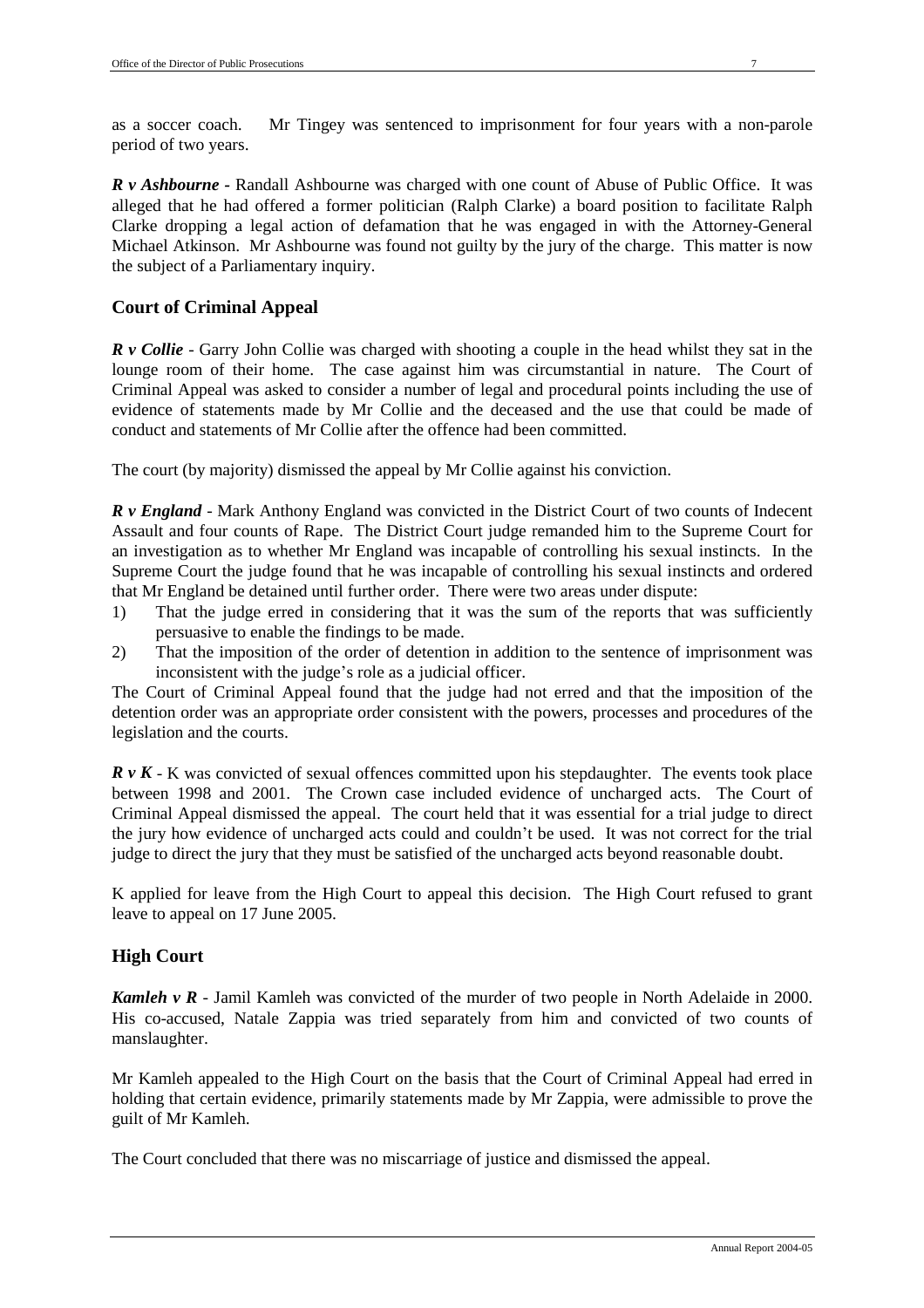*Grosser v R* - Tony Grosser was found guilty of Attempted Murder of a police officer and five counts of endangering the lives of other police officers. The offences occurred at Nuriootpa in May 1994.

He was sentenced to a term of imprisonment of 22 years with a non-parole period of 18 years.

He sought leave to appeal against both his conviction and sentence in the High Court in August 2004.

The Court found that his appeals had no reasonable prospect of success and that there was no miscarriage of justice.

The Court was of the view that the sentence was very high, but that there was insufficient prospects of success to warrant a grant of special leave.

*DuBois v R* - Francis DuBois pleaded guilty to 31 counts of False Pretences and requested that a further 21 offences be taken into account. The offending occurred over five years and involved numerous victims. The amount taken was in the order of \$2 million. He was sentenced to 12 years imprisonment with a non-parole period of eight years. The Court of Criminal Appeal dismissed his appeal against the severity of his sentence.

Mr DuBois sought leave to appeal from the High Court on the basis that the Court of Criminal Appeal had adopted an incorrect approach to sentence and fallen into error.

The High Court refused to grant leave to appeal, as it had not been shown that the Court of Criminal Appeal had been in error.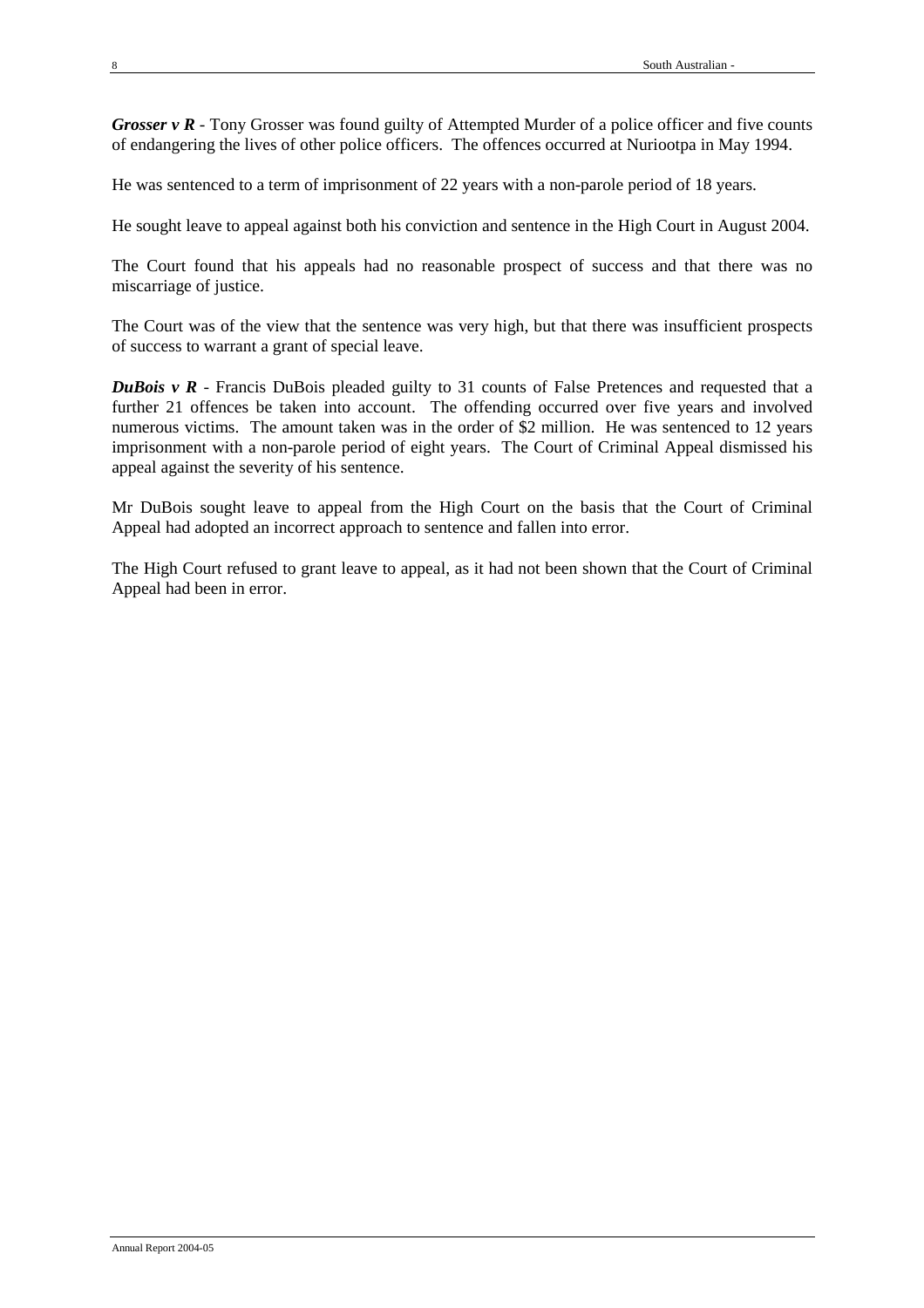# **ORGANISATIONAL PROFILE**

# **Mission**

To provide the people of South Australia with an independent and effective criminal prosecution service which is timely, efficient and just.

# **Vision**

The Director and staff are committed to providing a criminal prosecution service which:

- applies the highest ethical and professional standards instituting, and where necessary terminating proceedings, without fear or favour in order to provide public confidence in the administration of justice within South Australia;
- is recognized for its independence, professionalism and standards of excellence;
- endeavors to deal with victims of crime with sensitivity and respects their special needs; and
- strives for excellence, efficiency and effective communication in its work with police, the courts and other entities within the criminal justice system.

# **Corporate Values**

The values which provide a framework for the functions within the Office are:

- the highest standard of ethical and professional conduct, objectivity, honesty and sensitivity;
- full public accountability for the quality of service provided by the Office and for the administration of public funds;
- a commitment to excellence by regular review and continuous improvement of its performance;
- a commitment to the promotion of competence and professionalism in staff through training and continuous staff development, recognising that staff are our most important resource; and
- sensitivity to and understanding of the needs of victims and witnesses.

# **Functions of the Director**

The functions of the Director are specified in the *Director of Public Prosecutions Act 1991.* They are  $t\Omega$ :

- lay charges of indictable or summary offences against the law of the State;
- prosecute indictable or summary offences against the law of the State;
- claim and enforce, either on behalf of the Crown or other persons, civil remedies that arise out of, or are related to, prosecutions commenced by the Director;
- take proceedings for or in relation to the confiscation of profits of crime;
- institute civil proceedings for contempt of court;
- enter a *nolle prosequi* or otherwise terminate a prosecution in appropriate cases;
- grant immunity from prosecution in appropriate cases;
- exercise appellate rights arising from proceedings of the kind referred to above;
- carry out any other function assigned to the Director by any other Act or by regulation under this Act;
- do anything incidental to the foregoing.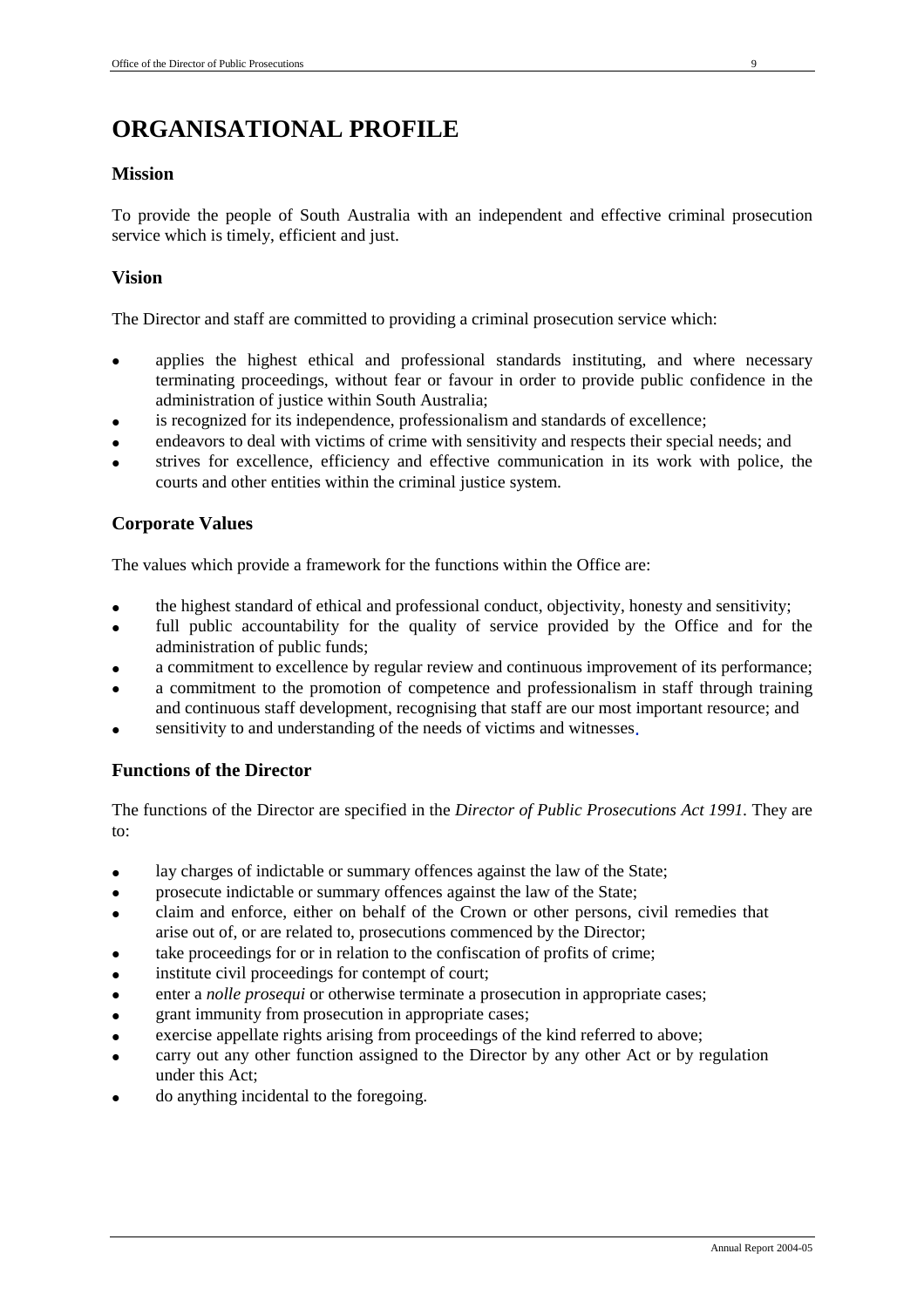# **Stakeholders**

The key stakeholders for the Office are the South Australian Parliament, the judiciary, victims, witnesses, SA Police, the Courts Administration Authority, Department for Correctional Services, accused persons and others in the criminal justice system. The Office continues its support to the key stakeholders and the criminal justice system by representation on various committees, steering groups and working parties. A list of representatives on external committees and steering groups is reported in Appendix B (p 42).

# **Strategic Focus**

As reported in last year's report, the Office had reviewed its strategic plan and proposed that during 2004-05 following an organisational review, to revisit its key performance indicators to ensure the ongoing relevance of these measures to the effectiveness and efficiency of performance in the Office. The review of the key performance indicators was not undertaken, as the organisational review did not proceed and there were changes in Director and General Manager.

The key result areas identified in 2004 and still current are:

- Ensure an independent and effective criminal prosecution service.
- Work co-operatively with Government and other key stakeholders to improve the criminal justice system.
- Ensure the most efficient use of the resources (human, physical, financial and technological) provided for the prosecution of criminal matters.

# **Legislative Framework**

The following legislation was relevant to the legislative, professional, administrative and industrial requirements and obligations for the operation of the Office during the year.

These Acts may be accessed via the South Australian Government's SA Central web site (www.sacentral.sa.gov.au/government/parliament).

*Bail Act 1985 Controlled Substances Act 1984 Criminal Assets Confiscation 1996 Criminal Law (Forensic Procedures) Act 1998 Criminal Law (Sentencing) Act 1988 Criminal Law (Undercover Operations) Act 1995 Criminal Law Consolidation Act 1935 Director of Public Prosecutions Act 1991 District Court Act 1991 Equal Opportunity Act 1984 Evidence Act 1929 Firearms Act 1977 Freedom of Information Act 1991 Legal Practitioners Act 1981 Listening and Surveillance Devices Act 1972 Magistrates Court Act 1991 Occupational Health, Safety and Welfare Act 1986 Public Finance and Audit Act 1987*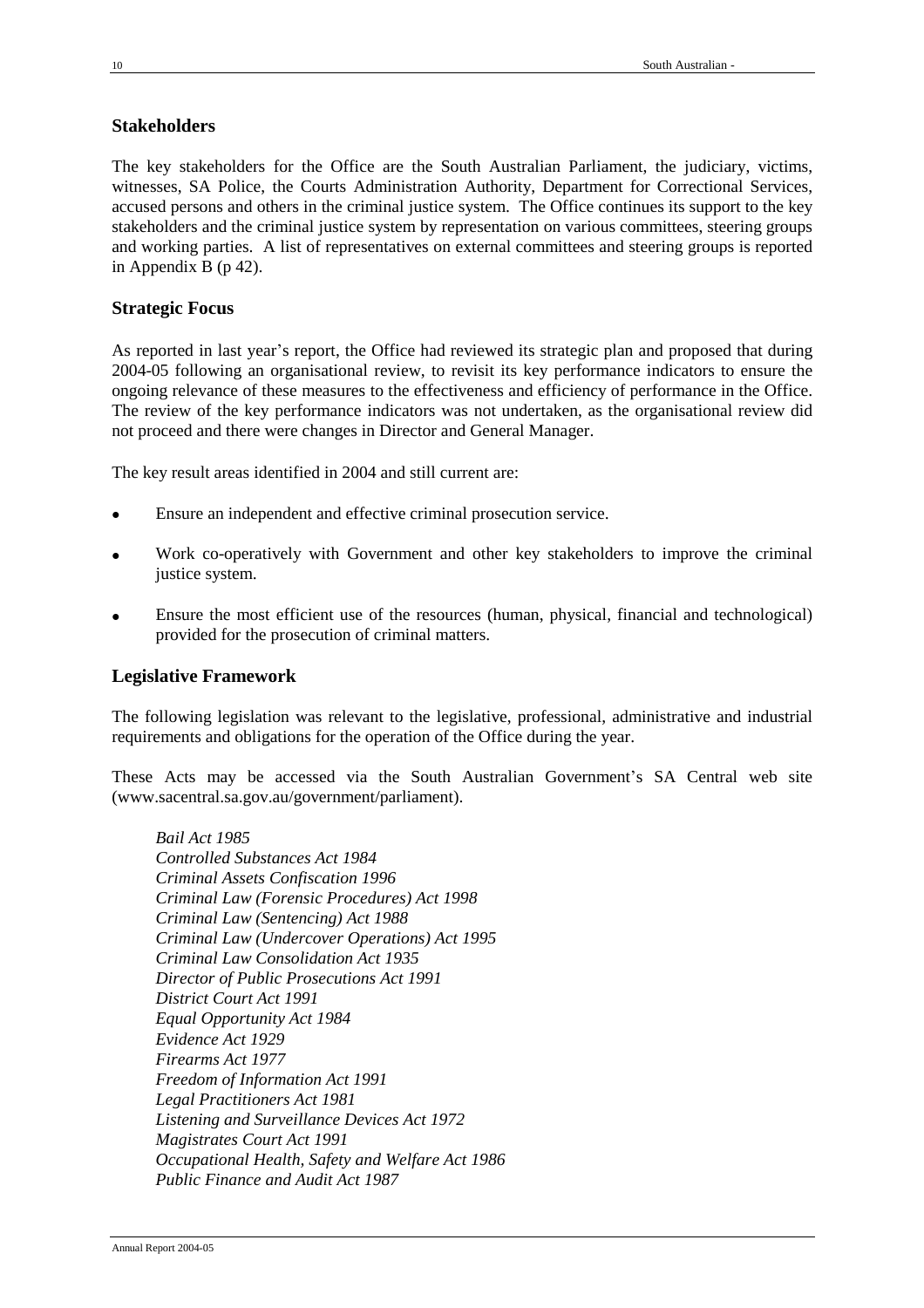*Public Sector Management Act 1995 State Records Act 1997 Summary Offences Act 1953 Summary Procedures Act 1921 Supreme Court Act 1935 Telecommunications (Interception) Act 1975 (Commonwealth Act) Victims of Crime Act 2001*

# **Organisational Structure**

The Director has responsibility for the overall management of the Office. The Director is assisted in this by the Associate Director. During most of 2004-05 the Associate Director was Acting Director and the position of Associate was not filled. The Office structure represents the functional areas of solicitors, prosecutors, witness assistance officers and administrative support staff.

The Solicitor Section provides all solicitor services on the files conducted by the Office. These services include legal advice, committals, arraignments, all matters in the pre-trial stage and after sentencing submissions. The Office has three teams of solicitors who report directly through the senior solicitors to the Managing Solicitor.

The Prosecution Section provides counsel services to the Office in trials, appeals and complex legal arguments. The prosecutors appear in the Magistrates Court and the District and Supreme Courts for trial and the Full Court of the Supreme Court and High Court for appeals. Magistrates Appeals are also conducted before single judges of the Supreme Court. The Office has two teams of prosecutors who report directly through the senior prosecutors to the Managing Prosecutor.

The Witness Assistance Service provides services to victims and witnesses. The Witness Assistance Officers report through the Manager Witness Assistance to the General Manager.

The Administrative Support Team provides all administrative services to the Office including secretarial, law clerk, paralegal, reception and rounds. The administrative staff report through the Administrative Manager to the General Manager.

## *Management Structure*

There are two internal committees established to augment the strategic and operational management of the Office.

The *Executive Committee* consists of the Director, Associate Director, Managing Solicitor, Managing Prosecutor and the General Manager. The Executive meets fortnightly and has overall responsibility for the establishment, implementation and evaluation of the strategic direction of the Office. It has final responsibility for policy and will also determine the appropriate response to the important legal issues affecting the Office generally.

The *Management Committee* consists of the Managing Solicitor, Managing Prosecutor, General Manager, Senior Solicitors, Senior Prosecutors, Manager Witness Assistance, Administrative Manager and the Project Manager, IJP Prosecutions, Staff Development and Policy Officer.

The Management Committee is chaired by the General Manager and meets monthly. It has responsibility for operational issues including accommodation, information technology, staffing movements, finance proposals, co-ordination of business planning, performance management and enterprise bargaining issues. On a number of issues, the Management Committee are required to forward proposals to Executive for final approval.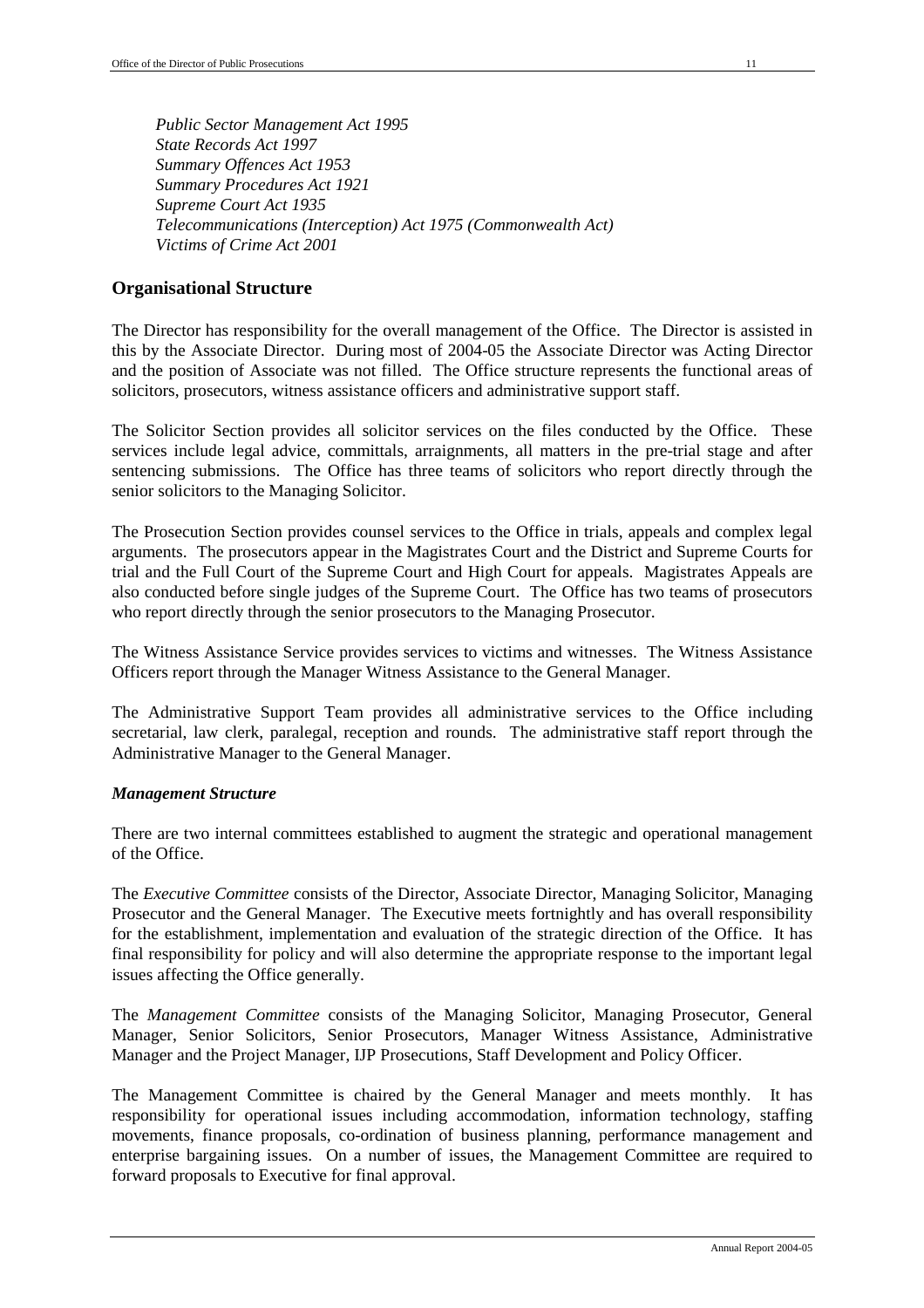## *Executive Profiles*

The profiles of the Executive staff of the Office are:

#### *Stephen Pallaras QC* **DIRECTOR OF PUBLIC PROSECUTIONS**

Graduated from Monash University, Victoria, in 1974, and was admitted as a barrister and solicitor of the Supreme Court of Victoria and the High Court of Australia in 1975, as a barrister and solicitor of the Supreme Court of Western Australia in 1979 and as a barrister and solicitor of the Supreme Court of Hong Kong in 1992. Appointed a Queen's Counsel in 2000. Has successfully prosecuted a number of high profile cases in Western Australia and Hong Kong including cases of international fraud, international drug trafficking, corruption, criminal defamation and murder.

*Stephen Pallaras QC was appointed in April 2005 as the second Director of Public Prosecutions in South Australia under the Director of Public Prosecutions Act, 1991.*

#### *Pauline Barnett LLM* **MANAGING SOLICITOR**

Admitted as a legal practitioner in 1986. A member of the Crown Solicitor's Office from 1985 to 1994 in the Advising Section. For 18 months she was seconded to the Attorney-General's Office as Principal Private Secretary to the Hon C J Sumner MLC from November 1988 until April 1990. In 1994 she joined the Office as an MLS-1 Solicitor and in 1997 she was appointed as Managing Solicitor.

*Acts as solicitor and counsel in the conduct of prosecutions and appeals on behalf of the Director. Manages the Solicitor Section of the Office, which includes Adjudications, Opinions, Committals, General Solicitor Section, Fraud Unit, Criminal Assets Confiscations and Drug Court.*

#### *Geraldine Davison LLB, GDLP* **MANAGING PROSECUTOR**

Graduated from University of Adelaide in 1984 and worked in private practice until 1989. Joined the Crown Prosecutor's Office in 1989 and prosecuted in the District and Supreme Courts until 1996 when commenced managing the Committal Unit. From 1999 to 2003 managed a group of solicitors and concentrated on appellate counsel work. Became Managing Prosecutor in 2003. Extensive trial and appellate experience in the District and Supreme Court.

*Prosecutes major trials in the District and Supreme Courts. Conducts appellate work in the Court of Criminal Appeal and High Court. Responsible for management of the Prosecutor Section and allocation of trial work including briefing to the private profession.*

#### *General Manager*

During the 2004-05 year the following people filled the position of General Manager:

Ted Clark Paul Noon Julian Hayward Rosemary Markotic

*Provides high-level management services including strategic and business planning, risk management, financial management, and the provision of comprehensive corporate services to the Office. Also responsible for the executive level oversight of the Witness Assistance Service. Plays a key role in policy development and training and development within the Office.*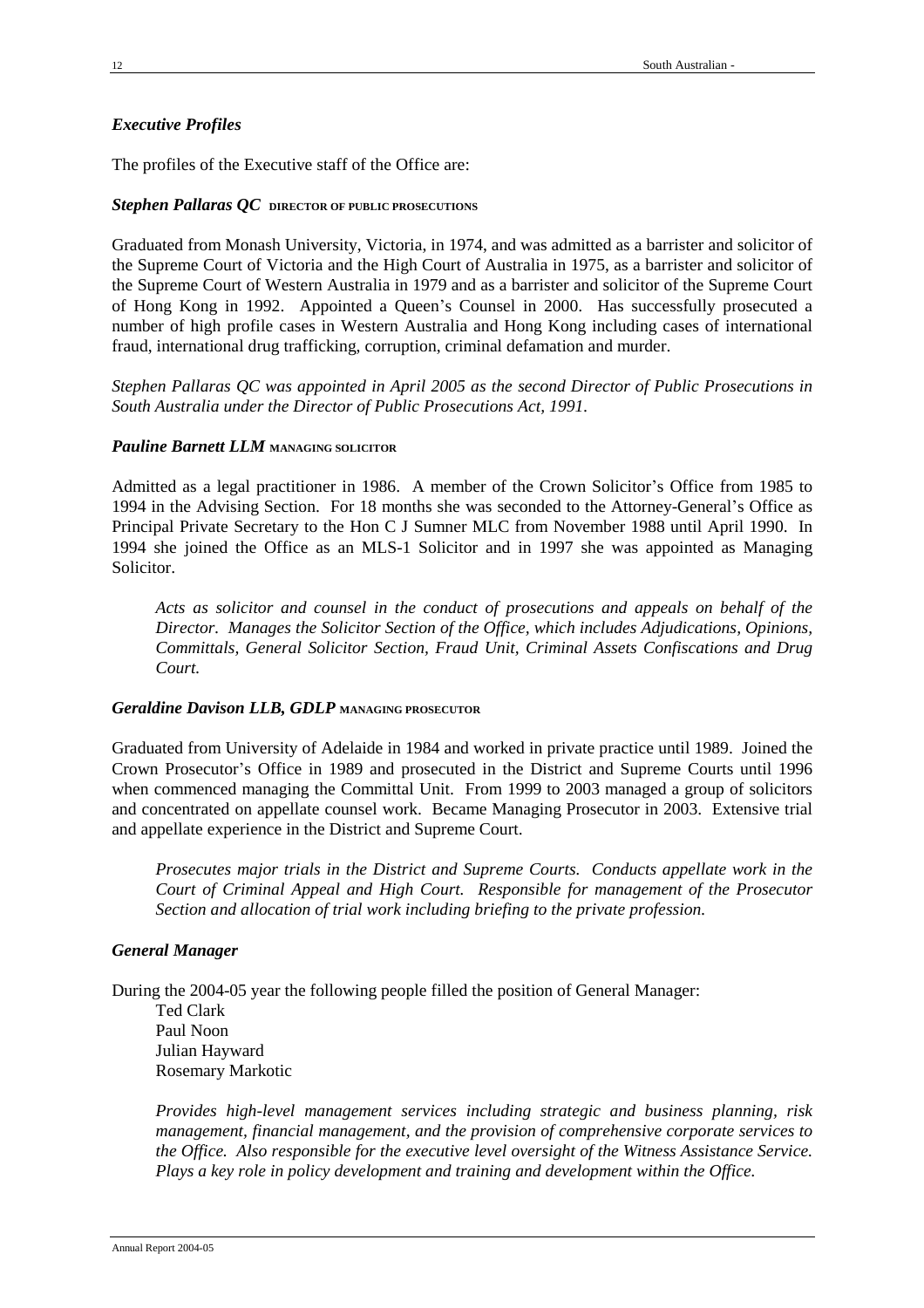# *Organisational Chart*

#### **as at 30 June 2005**



## **Corporate Governance**

Although the Director of Public Prosecutions has statutory independence, the Office is a business unit within the Attorney-General's Department of the Justice Portfolio. For administrative purposes, the Director reports to the Chief Executive of the Justice Portfolio. In practical terms this is more of a liaison rather a strict reporting relationship.

The Office's budget is isolated from that of the Department generally, even though it is still formally included within the Department's expenditure, and the Department remains responsible for preparing accounts for audit purposes.

As an associated office of the Justice Department the Office draws on a range of corporate services provided by the Department. The services provided during the past year have included:

- payroll functions;
- human resource consulting, advice and assistance (also occupational health, safety and welfare and equal employment opportunities);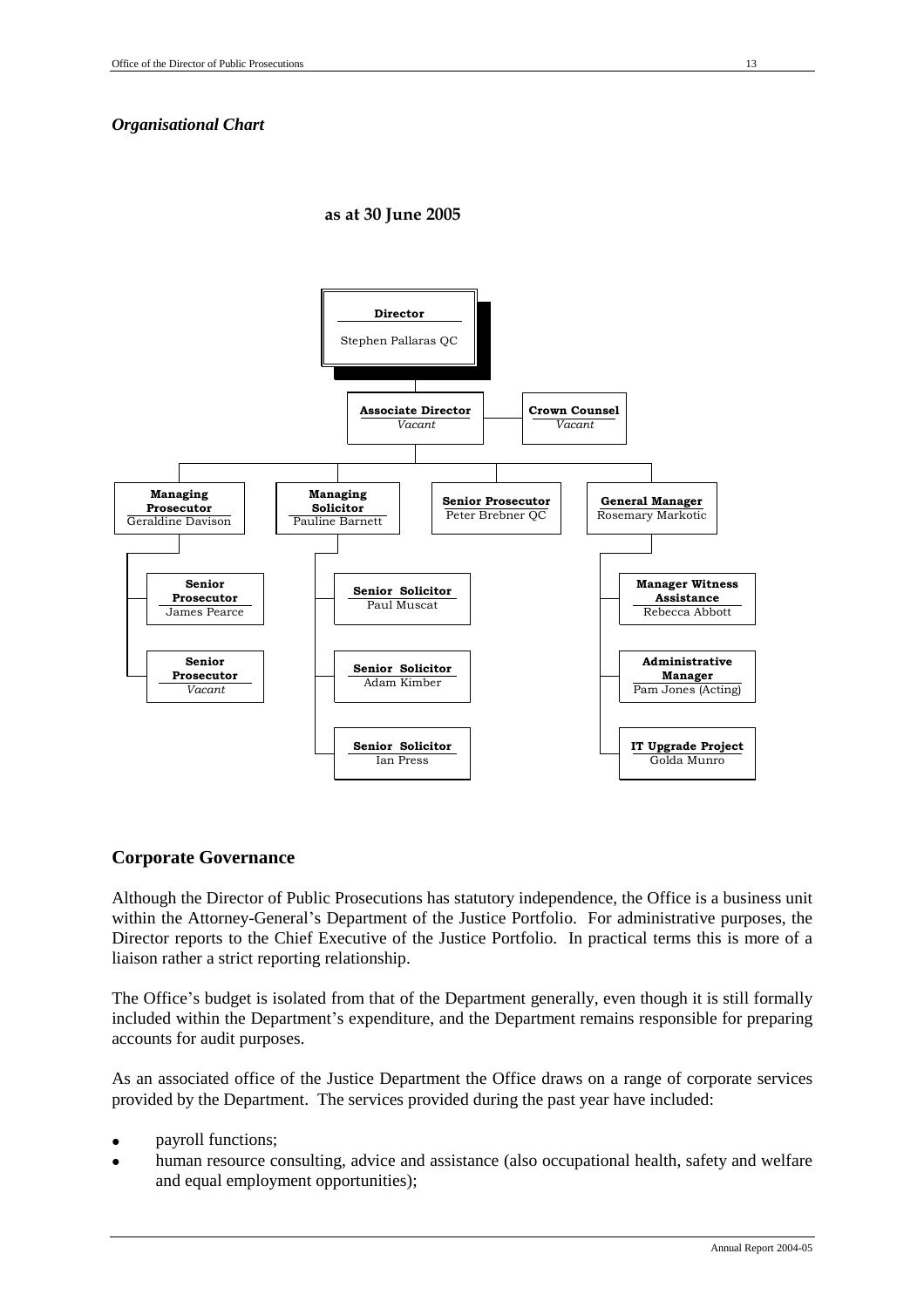- information technology support;
- financial services;
- library services.

The Office has a small internal administrative component and therefore relies heavily on the advice and support from the Justice Portfolio Services Division. The Office would like to take this opportunity to acknowledge the Department's role and in particular the Chief Executive, Mr Mark Johns, and extend our thanks for the ongoing support that he and his staff have provided.

## *Directions from the Attorney -General*

Pursuant to Section 9 of the *Director of Public Prosecutions Act 1991* there was no direction or guideline given by the Attorney-General to the Director of Public Prosecutions during the financial year.

## *Directions to the Commissioner of Police*

Pursuant to section 11 of the *Director of Public Prosecutions Act 1991* there was one direction issued to the Commissioner of Police by the Director of Public Prosecutions. This was reported on in last year's report given the importance of the direction at that time.

The terms of the direction were as follows:

#### *"To the Commissioner of Police:*

*I direct you that when members of the South Australian Police prosecute they are required to do so in accordance with DPP Prosecution Policy and Guidelines. This policy is set out in the document entitled 'Statement of Prosecution Policy and Guidelines' reprint September 2003 (copy attached)."*

A similar direction was issued in 1992 by the then Director of Public Prosecutions, Paul Rofe QC. However, given the recent public discussion relating to prosecutions conducted in courts of summary jurisdiction, it was necessary to re-issue the direction.

The basis upon which decisions are made to prosecute criminal offences and the manner in which those prosecutions are conducted, must be consistent throughout South Australia, regardless of which jurisdiction the offence is to be tried, and regardless of whether the prosecution is conducted by an officer of the Director of Public Prosecutions or a police prosecutor.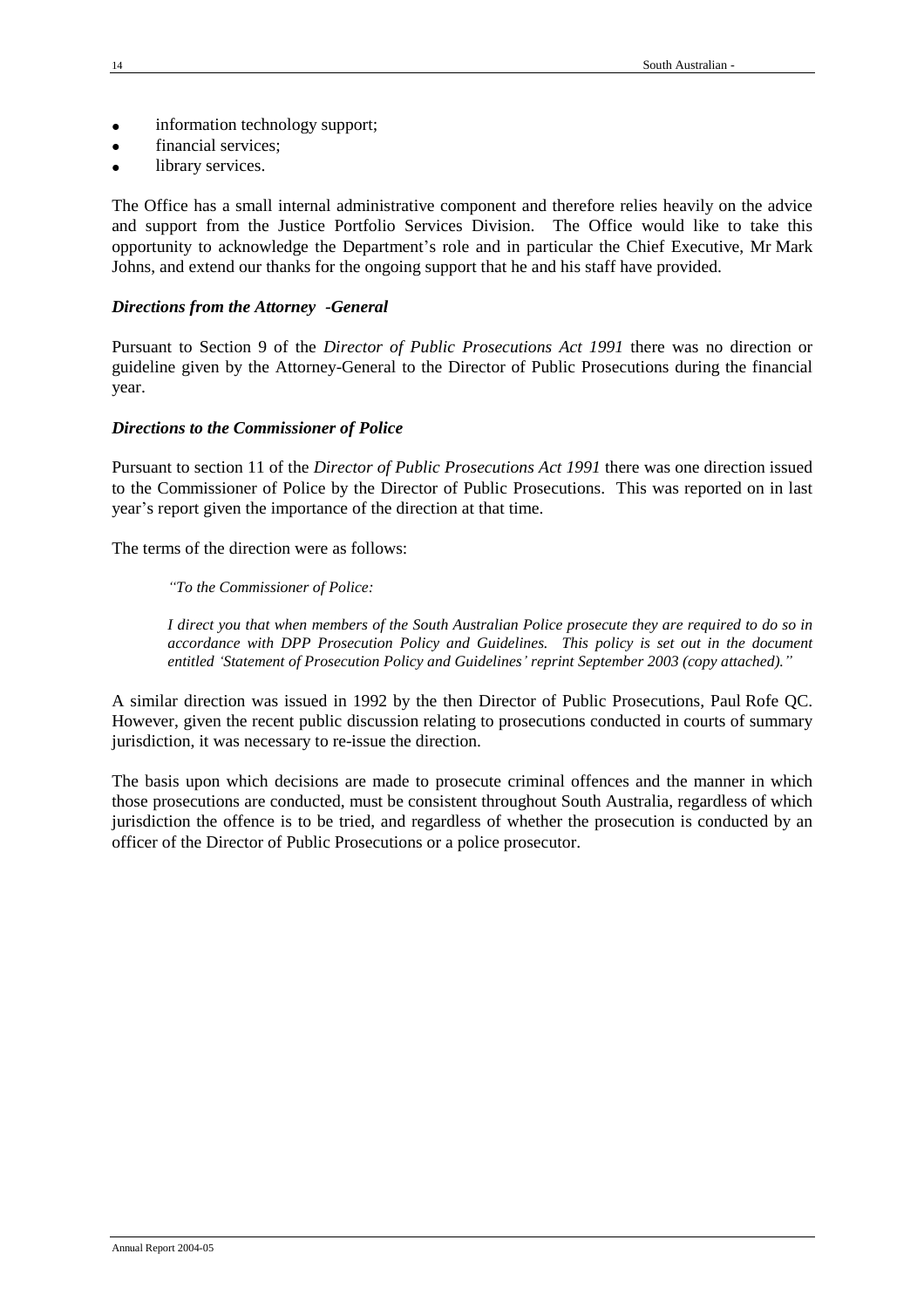As a result of a successful submission to the Government to accommodate the increased demands on the Office additional recurrent funding of \$1m was received for the 2004-05 year. These funds were directed to the recruitment of legal staff, a dedicated policy and training officer, a witness assistance officer and support staff.

In addition to this recurrent funding the Office was advised in late May 2005 of its partially successful bid for additional funds to address the increased workload as a result of the changes in legislation associated with child sex and child pornography matters. Notification of the once off funding of \$461,000 for the 2004-05 year was received at the end of May. For the 2005-06 year the Office will receive funding of \$700,000 as part of this bid.

The Office returned a small deficit (approximately \$11,000) for the 2004-05 financial year. During the year the operations of the Office were substantially supported by the additional once off funding for child sex and child pornography matters. Without the \$461,000 the Office would have returned a substantial deficit.

During the year the Office was partially successful in securing additional funding from the bilateral process. Submissions were made for the following:

| <b>Bid</b>                                           | Amount           | <b>Amount to be Received</b> |
|------------------------------------------------------|------------------|------------------------------|
|                                                      | <b>Requested</b> | in $2005 - 06$               |
| Criminal Assets Confiscations                        | \$182,000        | Not successful               |
| Integrated Justice Program - Case Tracking           | \$101,000        | Not successful*              |
| Criminal Assets Confiscations (joint bid with SAPOL) | \$414,000        | \$207,000                    |
| Child Sex and Child Pornography                      | \$922,000        | \$700,000                    |

The Office is grateful to the Premier for additional funding  $(\$500,000 + \$300,000)$  provided to support the work and pressures of the Office. \*In addition the Chief Executive - Justice Portfolio has advised that the bid for IJP - Case Tracking of \$100,000 will be funded from within the Attorney-General's Department.

# **Activity Levels**

The number of matters handled by the Office in any year is, to a large degree, outside of the control of the Office. The number of files *received* is dependant on the number of accused charged with offences that are referred to the Office by SAPOL. The number of files *finalised by way of a trial* in the District and Supreme Courts, are dictated by the resources of the Courts Administration Authority.

The Office's current key performance indicators reflect only the quantity of defendant files finalised by this Office at the committal stage and in the District and Supreme Courts. These indicators do not reflect the actual level of activity within the Office as they do not reflect the entirety of the work conducted by the Office (eg opinions, adjudications). Nor do these quantitative measures adequately demonstrate the diversity and complexity of individual files. This is best evidenced using the Bodies in the Barrels prosecution, where there were four accused and this has been counted as four matters within the performance indicators. However the first trial involved extensive preparation over four years and required a dedicated team of six full time staff. In contrast there are also files where there is only one accused, few witnesses and these trials may continue for only two or three days. The detail and nature of the diversity of the work undertaken by this Office is outlined in the reports from the Managing Solicitor and the Managing Prosecutor.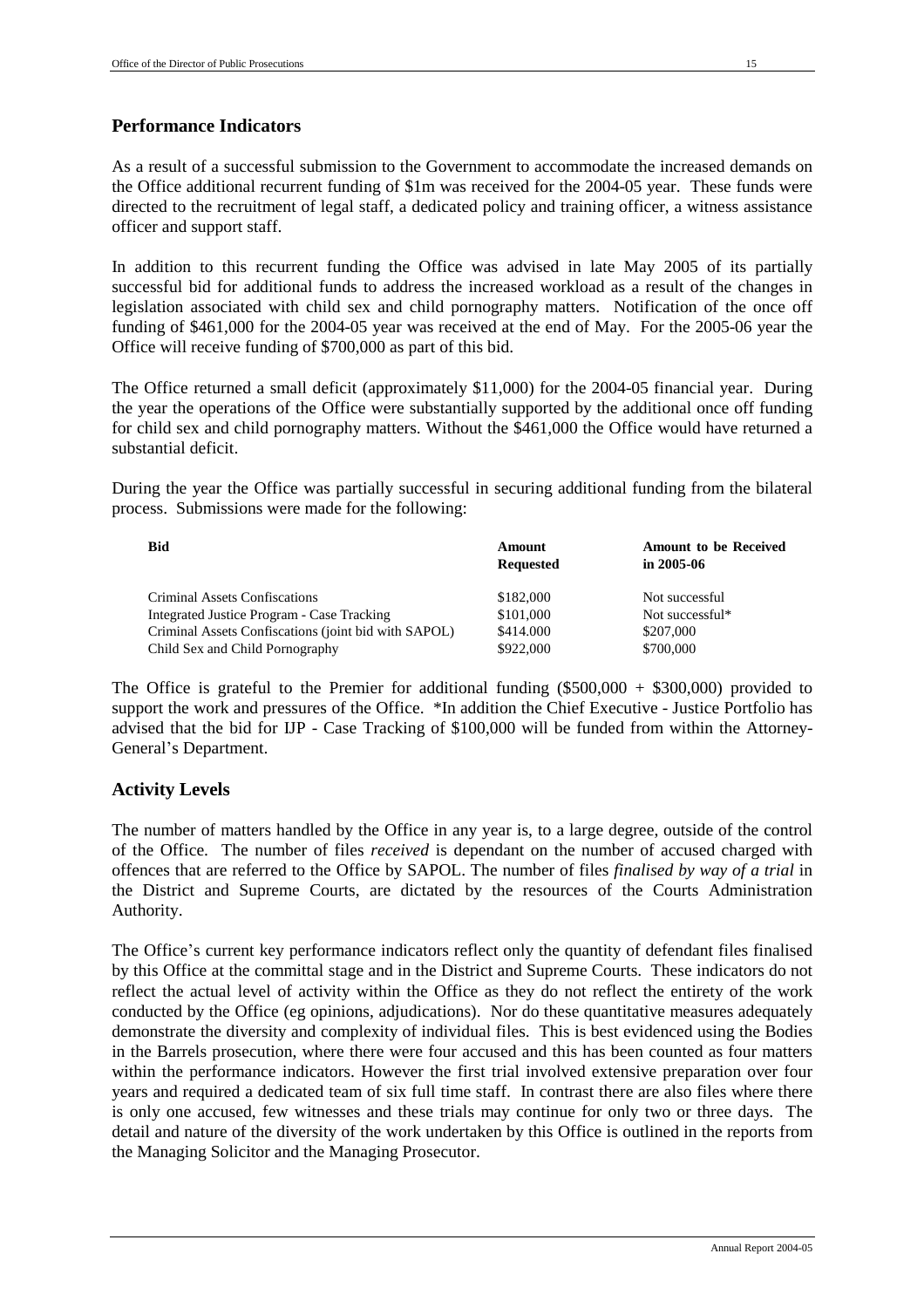# **Year in Review**

The overall number of matters finalised by the Committal Unit were slightly lower than anticipated and the total number of defendant files finalised by the Office were slightly higher than anticipated.

During the year the significant impact on the Office of the unavailability of either judges or courtrooms for trials has decreased from its high level of 107 last year to 53. The ongoing impact of a backlog of matters awaiting trial will be evident for some time. The late notification that a trial has been removed from the list (often only received by the Office the day before the trial is scheduled to commence) continues to put a significant pressure on the resources of the Office.

| <b>OUTPUT:</b>                    | <b>5.3 PROSECUTION SERVICES</b>                                                                                                                                                                                                                                                                                                                   |                                                     |                              |                                            |  |  |  |  |
|-----------------------------------|---------------------------------------------------------------------------------------------------------------------------------------------------------------------------------------------------------------------------------------------------------------------------------------------------------------------------------------------------|-----------------------------------------------------|------------------------------|--------------------------------------------|--|--|--|--|
|                                   | 5.5 PENALTY AND CONFISCATION MANAGEMENT                                                                                                                                                                                                                                                                                                           |                                                     |                              |                                            |  |  |  |  |
| <b>Description:</b>               | ODPP contributes to these outputs through providing advice to Police, assistance for<br>victims and witnesses, solicitor and counsel services on all matters ultimately heard in<br>the District and Supreme Courts and all matters finalised in the Magistrates Court, as<br>well as administration of confiscation orders issued by the Courts. |                                                     |                              |                                            |  |  |  |  |
| Performance<br><b>Indicators:</b> | <b>Descriptions</b>                                                                                                                                                                                                                                                                                                                               | <b>Expected</b><br>activity<br>level for<br>2004-05 | <b>Actual</b> for<br>2004-05 | <b>Expected</b><br>activity for<br>2005-06 |  |  |  |  |
| Quantity                          | Number of matters finalised by the<br>Committal Unit                                                                                                                                                                                                                                                                                              | 1400                                                | 1363                         | 1400                                       |  |  |  |  |
|                                   | Number of defendant files finalised by the<br><b>ODPP</b>                                                                                                                                                                                                                                                                                         | 950                                                 | 983                          | 950                                        |  |  |  |  |
|                                   | Number of clients seen by the Witness<br><b>Assistance Service</b>                                                                                                                                                                                                                                                                                | 700                                                 | 902                          | 900                                        |  |  |  |  |
| Quality                           | Percentage of matters committed through the<br>Committal Unit in which the DPP enters a<br>nolle prosequi after committal                                                                                                                                                                                                                         | ${<}10%$                                            | 9.56%                        | $< 10\%$                                   |  |  |  |  |
|                                   | Percentage of committed matters which are<br>finalised by a guilty verdict or guilty plea                                                                                                                                                                                                                                                         | $>70\%$                                             | 73.65%                       | $>70\%$                                    |  |  |  |  |
|                                   | Percentage of referring agencies who rate<br>the standard of service by the Witness<br>Assistance Service as high                                                                                                                                                                                                                                 | 85%                                                 | 85%                          | 85%                                        |  |  |  |  |
| <b>Timeliness</b>                 | Percentage of trials where the ODPP meets<br>the court timetable requirements for the trial<br>list                                                                                                                                                                                                                                               | 95%                                                 | 92.09%                       | 95%                                        |  |  |  |  |
| Cost                              | <b>Total Cost</b>                                                                                                                                                                                                                                                                                                                                 | \$10.1m                                             | \$10.6m                      | \$12.3m                                    |  |  |  |  |

There has been a further increase in the number of new clients seen by the Witness Assistance Service during the year. The significant increase in the number of new clients over the last four years reflects the increased level of demand. The resources provided by the Victims of Crime Co-ordinator to provide additional support to child witnesses, and the ongoing focus of the Office on victims and witnesses of crime are reflected in this increase. It is expected that this high level of activity will continue.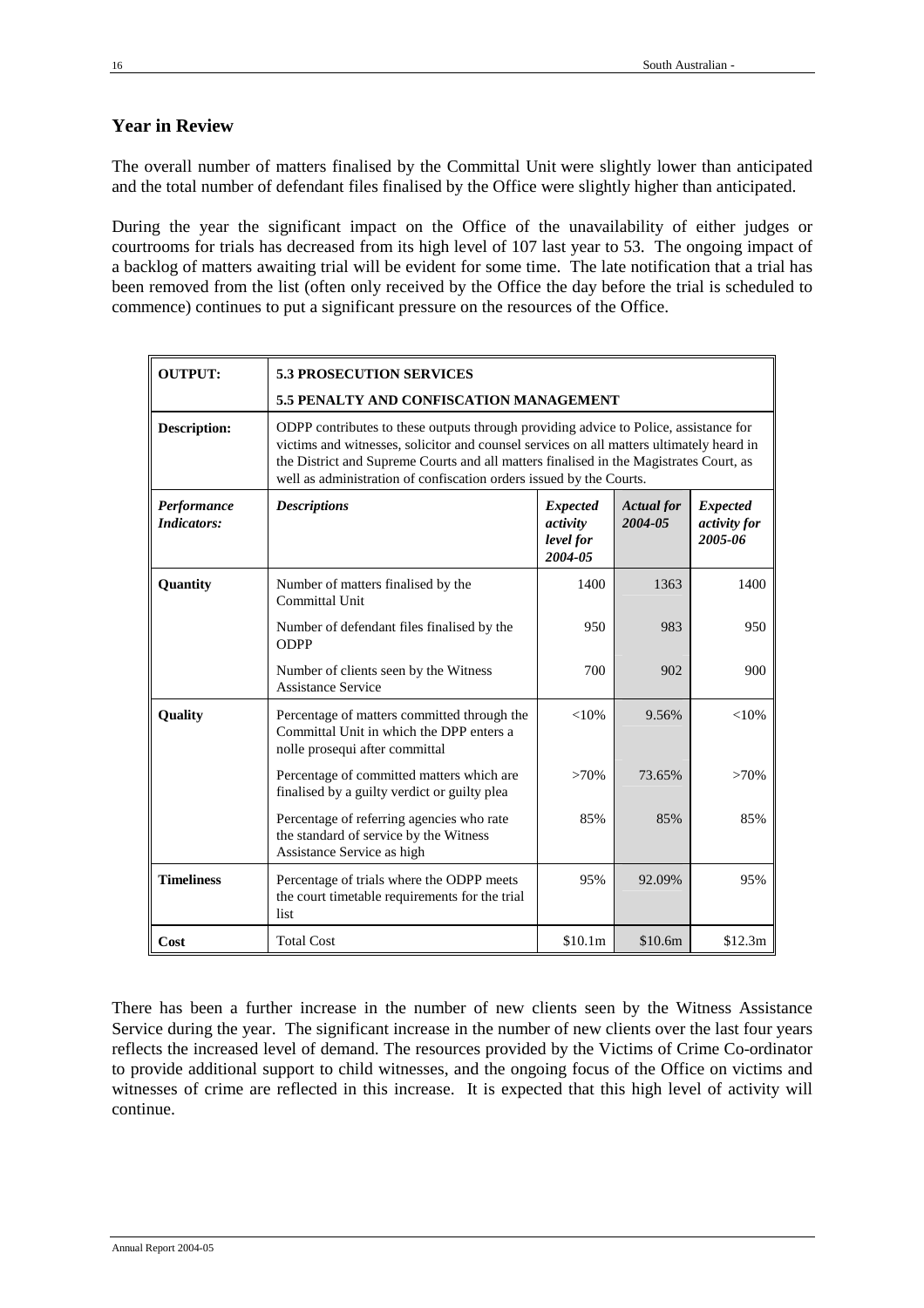# **Future Developments and Challenges**

#### *Organisational Review*

Following the substantial increase in recurrent funding received in 2003-04 the Office considered it imperative that a portion of this funding be used to maximise the potential benefit of these funds. For this reason during 2004-05 an organisational review was to be undertaken of the structure, practices, procedures and business systems in the Office. This review was to have provided the opportunity for the Office to strategically revisit its foundation and structure, to ensure that it continued to meet its obligations and responsibilities in the most efficient and effective manner. This review did not occur during the year, as a request to the Chief Executive to carry over funds from 2003-04 for this purpose was not approved.

The process for the tender for this consultancy commenced in June 2005 and it is envisaged that the organisational review will be completed by December 2005. Subsequent to the review an assessment will be undertaken of the recommendations and the Executive will prioritise these before an implementation plan is developed. The implementation phase is expected to take approximately nine months.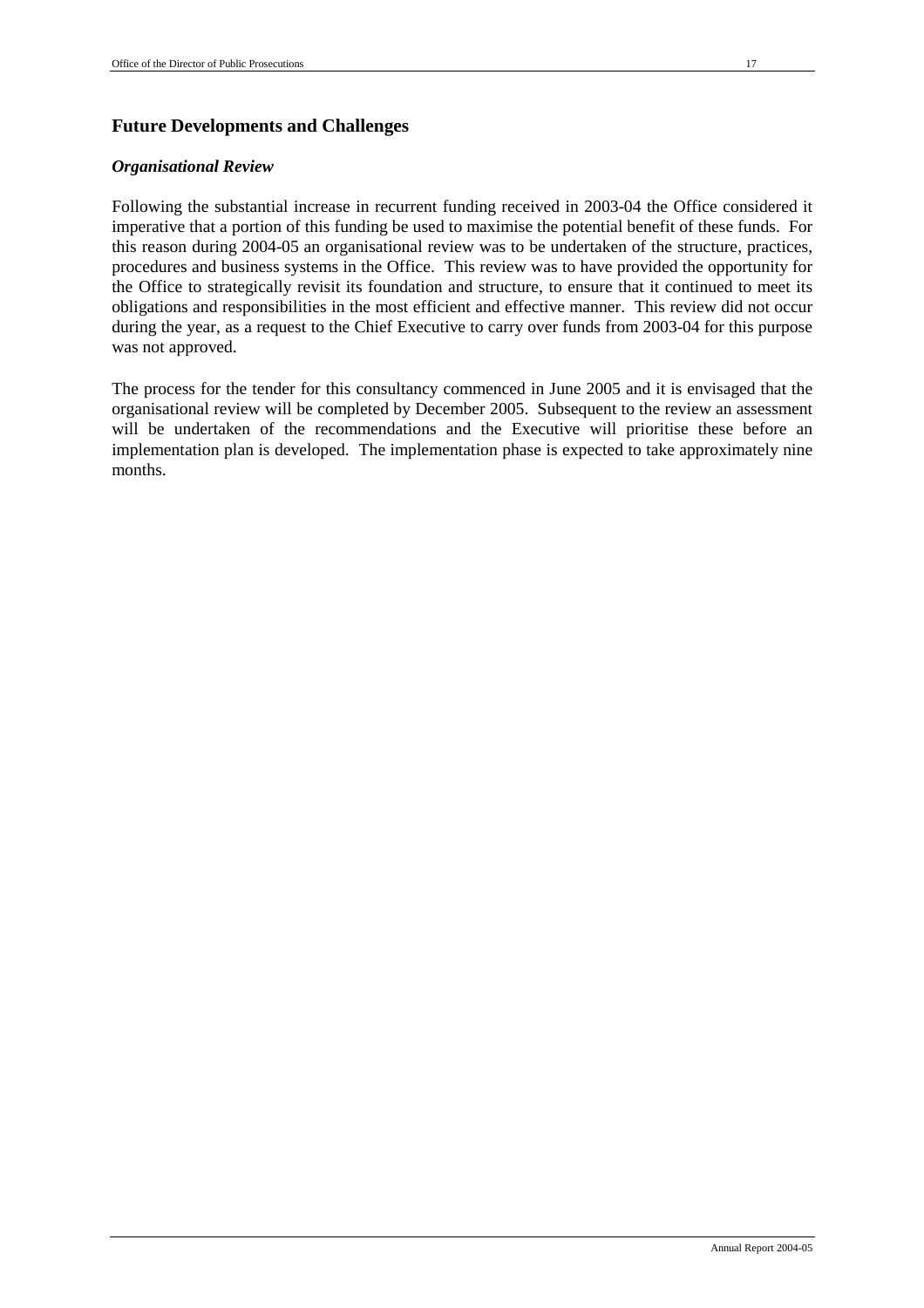# **BUSINESS OPERATIONS**

The Office provides statistical information on the number of completed matters during the year. The data below on quantity of files completed does not reflect the substantial variation in complexity of files nor the resource implications on the Office of any particular matter.

# **Statistical Information**

The following tables should be read in conjunction with the Glossary (Appendix F p.51)

| -                              |     |         |         |         |         |         |
|--------------------------------|-----|---------|---------|---------|---------|---------|
|                                |     | 2004-05 |         | 2003-04 | 2002-03 | 2001-02 |
| Convicted                      | 725 |         | 73.60%  | 701     | 791     | 810     |
| Nolle Prosequi*                | 132 |         | 13.40%  | 99      | 118     | 101     |
| Not Guilty                     | 55  |         | 5.58%   | 62      | 56      | 48      |
| White Paper                    | 30  |         | 3.05%   | 46      | 65      | 114     |
| Other                          | 43  |         | 4.37%   | 33      | 16      | 15      |
| <b>TOTAL FINALISED MATTERS</b> | 985 |         | 100.00% | 941     | 1046    | 1088    |
| Of Total Nolle Prosequi*       |     |         |         |         |         |         |
| Committal Unit Involved*       | 94  | 71.21%  | 9.56%   | 72      | 94      | 80      |
| No Committal Unit Involvement* | 38  | 28.79%  | 3.87%   | 27      | 24      | 21      |

# **District and Supreme Court Prosecutions (Adelaide & Circuit)**

# *General Count ing Rules*

## *Matter*

An accused charged with an offence or series of offences upon the same Information.

- *Note: 1 Where a single Information contains charges against several accused, each accused counted*
	- *2 Where an accused is charged upon separate unrelated Informations, each Information counted (subject to note 3)*
		- *3 Where an accused charged or committed on separate Informations, that are subsequently joined upon a single Information, counted as one only (subject to note 4)*
		- *4 Where an accused charged or committed on one Information and subsequently charged on separate Informations, or separate trials ordered, each trial is counted separately*
		- *5 Where trial proceeds to conviction, but retrial ordered on appeal:*
			- *a) from time that Director elects to proceed with retrial, counted as a new matter*
			- *b) if a Nolle Prosequi is entered immediately, not counted as a new matter*
			- *[NB: where appeal is instituted, original prosecution is not altered, irrespective of appeal outcome]*
		- *6 A single matter will sometimes include multiple trials/proceedings. For example, where a trial results in a mistrial, hung jury or is otherwise inconclusive and relisted. These are counted as one matter in accordance with the ultimate outcome. But, each trial is included in trial outcomes. Hence total trial and other outcomes may exceed total matters finalised.*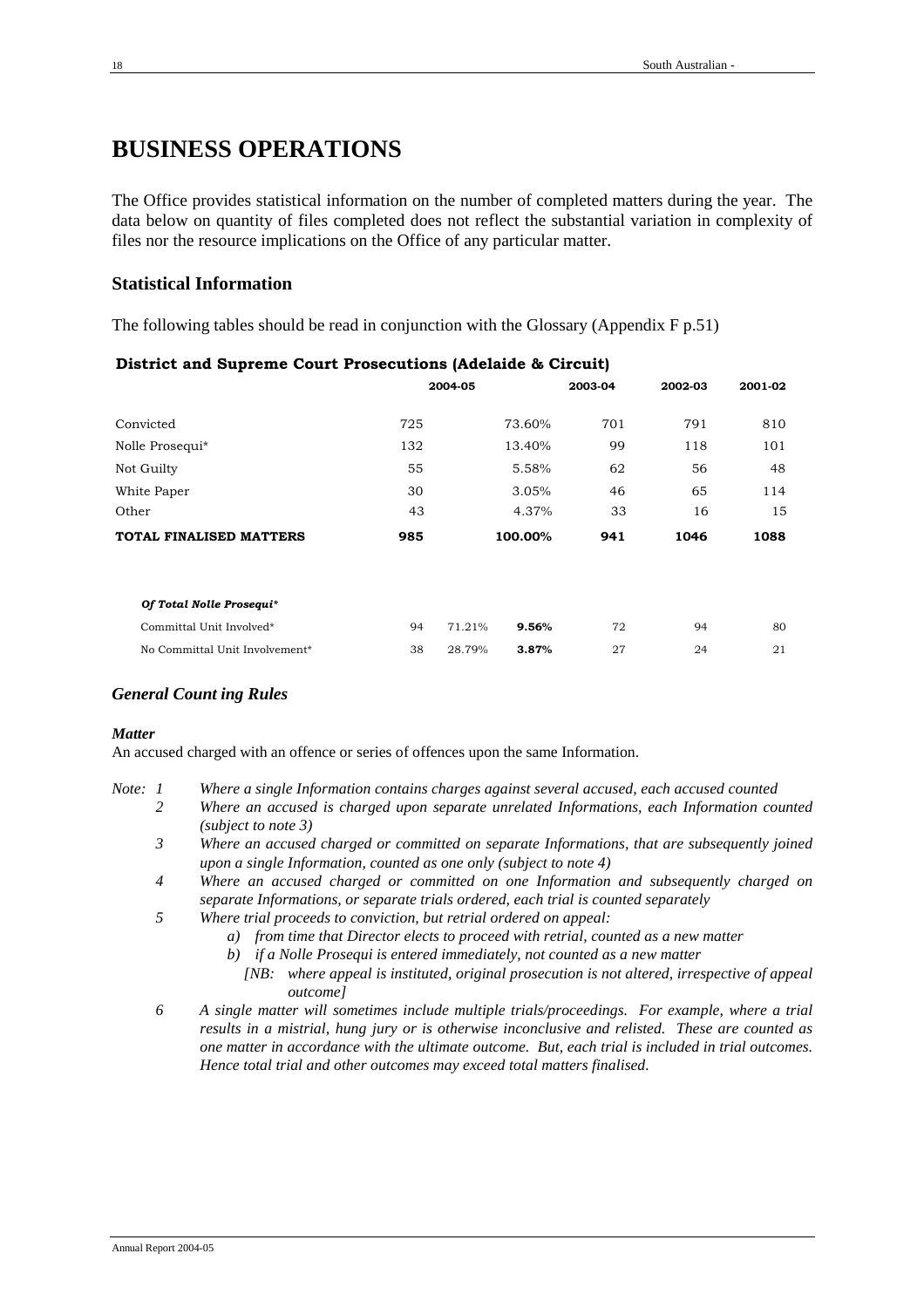# **Trend Data for Matters Listed for Trial in Adelaide**

# **Outcomes of matters that were listed for trial**

|                        |     | 2004-05 | 2003-04 | 2002-03 | 2001-02 |
|------------------------|-----|---------|---------|---------|---------|
| Proceeded to Trial     | 240 | 38.65%  | 238     | 230     | 204     |
| Plea of Guilty         | 118 | 19.00%  | 112     | 155     | 144     |
| Nolle Prosegui         | 54  | 8.70%   | 49      | 51      | 54      |
| Bench Warrant          | 12  | 1.93%   | 10      | 9       | $\tau$  |
| Removed from List      | 181 | 29.15%  | 249     | 184     | 161     |
| Other                  | 16  | 2.58%   | 27      | 27      | 25      |
| <b>Total Finalised</b> | 621 | 100.00% | 685     | 656     | 595     |

# **Outcomes of matters that were listed and** *proceeded to trial*

|                                   |                | 2004-05 |     | 2002-03 | 2001-02        |
|-----------------------------------|----------------|---------|-----|---------|----------------|
| Guilty                            | 134            | 55.83%  | 154 | 119     | 119            |
| Not Guilty                        | 38             | 15.83%  | 43  | 43      | 35             |
| Nolle Prosequi                    | 6              | 2.50%   | 6   | 7       | $\overline{4}$ |
| Not Guilty (mentally incompetent) | $\overline{4}$ | 1.67%   | 3   | 3       | 3              |
| Hung Jury                         | 12             | 5.00%   | 6   | 7       | 9              |
| <b>Mistrial</b>                   | 12             | 5.00%   | 11  | 15      | 8              |
| Other                             | 34             | 14.17%  | 15  | 36      | 26             |
| Total                             | 240            | 100.00% | 238 | 230     | 204            |

# **Trend Data for Matters Listed for Trial for Circuit**

## **Outcomes of Circuit matters that were listed for trial**

|                        |                | 2004-05 |                | 2002-03     | 2001-02        |
|------------------------|----------------|---------|----------------|-------------|----------------|
| Proceeded to Trial     | 38             | 38.00%  | 38             | 29          | 35             |
| Plea of Guilty         | 18             | 18.00%  | 23             | 23          | 33             |
| Nolle Prosequi         | 16             | 16.00%  | 5              | 8           | $\overline{4}$ |
| Bench Warrant          | $\overline{2}$ | 2.00%   | $\overline{2}$ | $\mathbf 0$ | $\mathbf{1}$   |
| Removed from List      | 11             | 11.00%  | 6              | 8           | 18             |
| Other                  | 15             | 15.00%  | 5              | 3           | 5              |
| <b>Total Finalised</b> | 100            | 100.00% | 79             | 71          | 96             |

# **Outcomes of Circuit Matters that were listed and** *proceeded to trial*

|                                   |    | 2004-05 | 2003-04 | 2002-03 | 2001-02        |
|-----------------------------------|----|---------|---------|---------|----------------|
| Guilty                            | 18 | 47.37%  | 16      | 17      | 19             |
| Not Guilty                        | 13 | 34.21%  | 19      | 11      | 11             |
| Nolle Prosequi                    | 1  | 2.63%   | 1       |         | 0              |
| Not Guilty - mentally incompetent | 1  | 2.63%   | 0       | 0       | 0              |
| Hung Jury                         | 2  | 5.26%   | 0       | 0       | $\mathfrak{1}$ |
| Mistrial                          | 3  | 7.89%   | 2       | 0       | 2              |
| Other                             | 0  | 0.00%   | 0       | 0       | 2              |
| Total                             | 38 | 100.00% | 38      | 29      | 35             |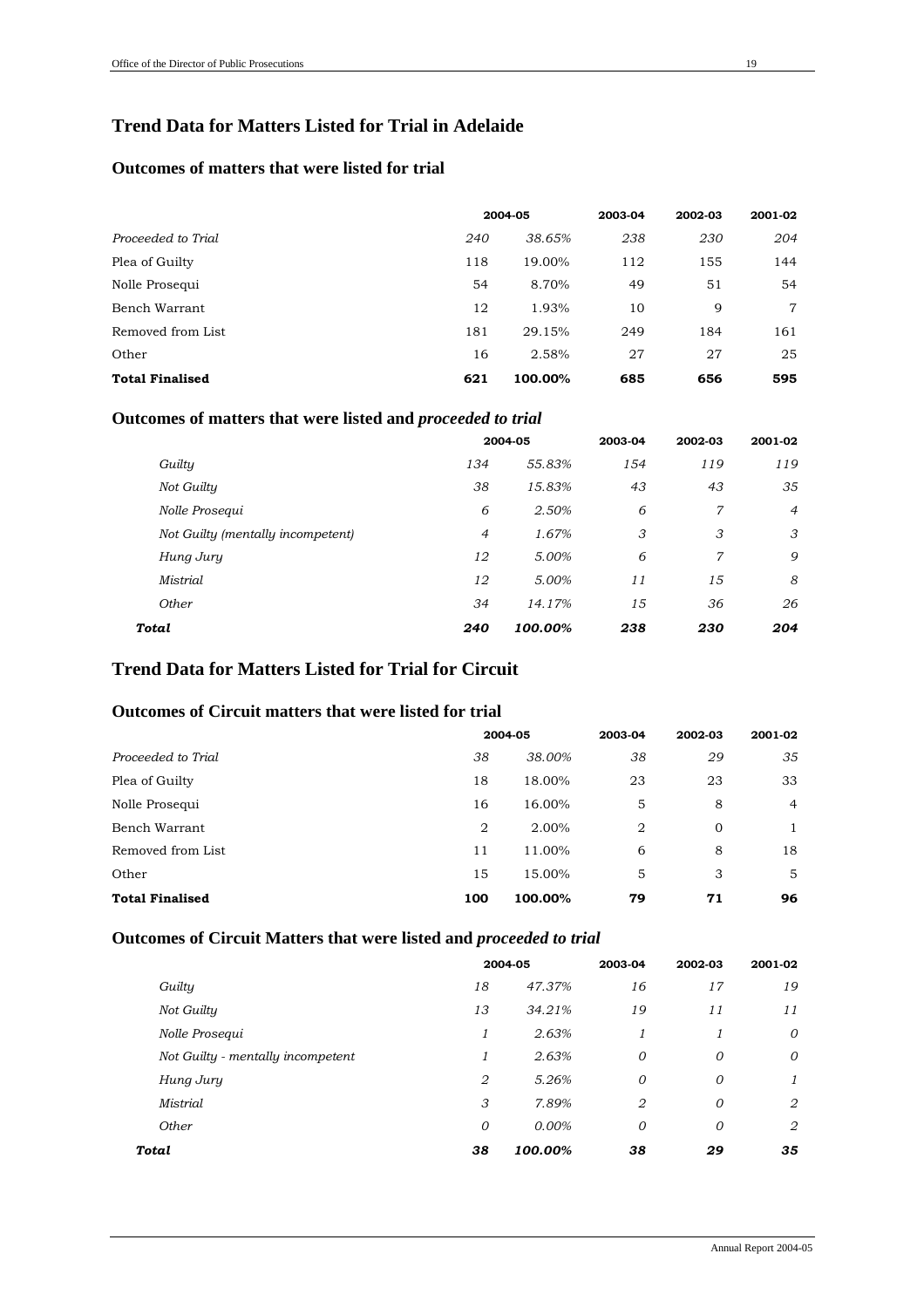# **Trend Data For Outcomes Of The Committal Unit**

|                                |                | 2004-05 |         | 2002-03 | 2001-02 |
|--------------------------------|----------------|---------|---------|---------|---------|
| <b>Adjudications Finalised</b> | 1431           |         | 1364    | 1521    | 1315    |
| Charge Major                   | 1288           | 90.01%  | 1165    | 1174    | 1027    |
| Charge Minor                   | 102            | 7.13%   | 151     | 255     | 228     |
| Charge Summary                 | 23             | 1.61%   | 30      | 62      | 40      |
| Do not lay charges             | $\overline{4}$ | 0.28%   | 8       | 27      | 17      |
| Other                          | 14             | 0.98%   | 10      | 3       | 3       |
| <b>Total</b>                   | 1431           | 100.00% | 1364    | 1521    | 1315    |
|                                |                | 2004-05 | 2003-04 | 2002-03 | 2001-02 |
| <b>Opinions Finalised</b>      | 322            |         | 329     | 334     | 372     |
| Charge Major                   | 141            | 43.79%  | 108     | 104     | 134     |
| Charge Minor                   | 31             | 9.63%   | 35      | 37      | 48      |
| Charge Summary                 | 23             | 7.14%   | 23      | 39      | 45      |
| Do not lay charges             | 73             | 22.67%  | 73      | 84      | 77      |
| Other                          | 54             | 16.77%  | 90      | 70      | 68      |
| <b>Total</b>                   | 322            | 100.00% | 329     | 334     | 372     |

# **Summary of Committal Unit Outcomes**

|                                    |      | 2004-05  | 2003-04 | 2002-03 | 2001-02 |
|------------------------------------|------|----------|---------|---------|---------|
| Committed for Sentence             | 96   | 7.04%    | 115     | 113     | 116     |
| Committed for trial as charged     | 631  | 46.29%   | 617     | 663     | 659     |
| Resolved Summarily                 | 349  | 25.61%   | 331     | 380     | 434     |
| Tender No Evidence (TNE)           | 237  | 17.39%   | 215     | 207     | 234     |
| TNE - to Drug Assessment Aid Panel | 6    | $0.44\%$ | 13      | 16      | 16      |
| Other                              | 44   | 3.23%    | 56      | 132     | 127     |
| Total                              | 1363 | 100.00%  | 1347    | 1511    | 1586    |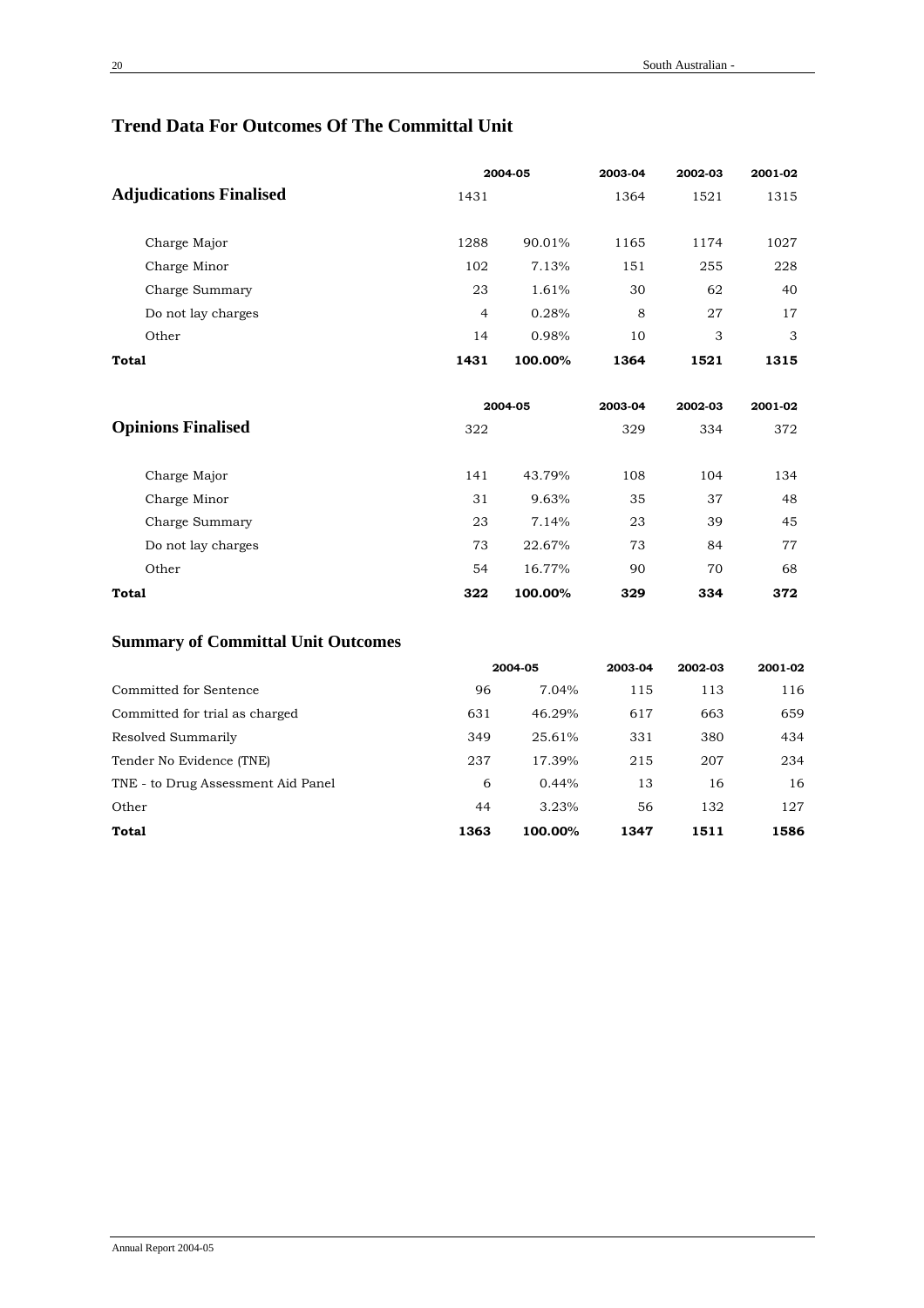# **Trend Data For New Referrals To The Witness Assistance Service**

| <b>Offence Type</b>          |              | 2004-05 | 2003-04        | 2002-03        | 2001-02      |
|------------------------------|--------------|---------|----------------|----------------|--------------|
| Abduction                    | 3            | 0.33%   | 3              | $\mathbf{1}$   | $\mathbf 0$  |
| Arson                        | 3            | 0.33%   | $\mathbf{0}$   | $\mathbf 0$    | $\mathbf 0$  |
| Assault                      | 16           | 1.78%   | 22             | 20             | 21           |
| Assist Offender              | $\mathbf 0$  | 0.00%   | $\mathbf{1}$   | $\mathbf 0$    | $\mathbf 0$  |
| Attempted Murder             | 35           | 3.88%   | 20             | 21             | 11           |
| Criminal Trespass (Burglary) | 168          | 18.76%  | 111            | 104            | 76           |
| Dissuade Witness             | $\mathbf{0}$ | 0.00%   | $\overline{4}$ | 3              | $\mathbf 0$  |
| Drug Related Offences        | $\mathbf{1}$ | 0.11%   | $\overline{7}$ | $\mathbf 0$    | $\mathbf 0$  |
| Endanger Life                | 17           | 1.89%   | 11             | 5              | 14           |
| Fraud                        | $\mathbf{1}$ | 0.11%   | $\overline{2}$ | $\overline{2}$ | $\mathbf{0}$ |
| Grievous Bodily Harm         | 12           | 1.33%   | 14             | 10             | 13           |
| Larceny                      | $\mathbf{1}$ | 0.11%   | $\overline{4}$ | 3              | 6            |
| Major Crash                  | 47           | 5.22%   | 48             | 50             | 51           |
| Murder/Manslaughter          | 39           | 4.22%   | 33             | 42             | 43           |
| Other/Miscellaneous          | $\mathbf{1}$ | 0.11%   | 5              | $\mathbf{1}$   | $\sqrt{2}$   |
| Robbery                      | 110          | 12.10%  | 97             | 50             | 45           |
| <b>Sex</b>                   | 132          | 14.54%  | 99             | 134            | 89           |
| Sex (Child)                  | 157          | 17.54%  | 133            | 197            | 169          |
| Sex (Criminal Trespass)      | 15           | 1.66%   | 20             | 8              | 15           |
| Sex (pre 1982 offences)      | 90           | 9.99%   | 32             | $\mathbf 0$    | $\mathbf 0$  |
| Theft                        | 3            | 0.33%   | $\mathbf 0$    | $\mathbf 0$    | $\mathbf 0$  |
| Threaten Life/Threaten Harm  | 51           | 5.66%   | 34             | 32             | 28           |
| <b>Total</b>                 | 902          | 100.00% | 700            | 683            | 583          |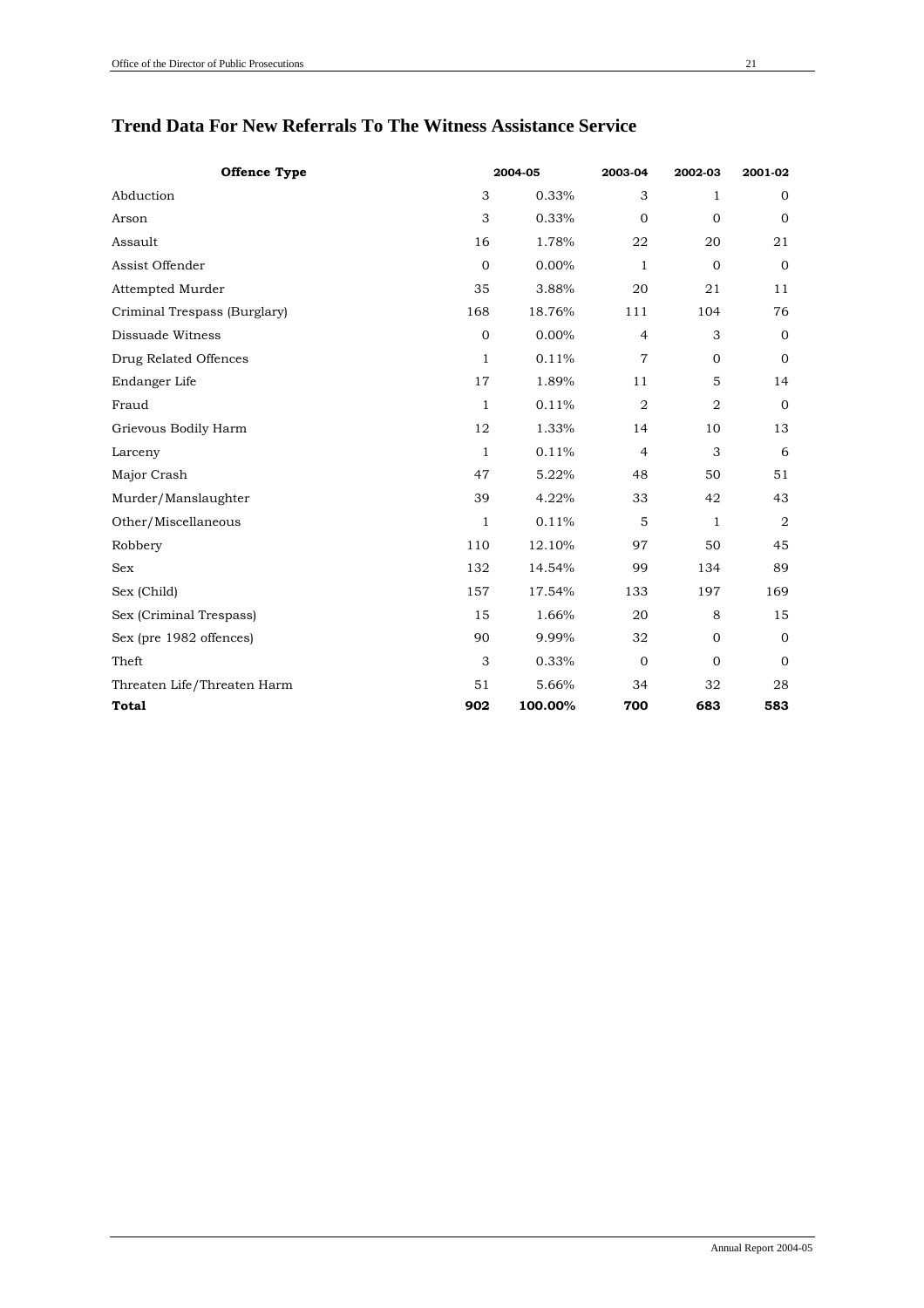#### **Report from the Managing Solicitor**

The Solicitor Section provides all solicitor services on the files conducted by the Office. These services include giving legal advice to police on their practices and procedures, legal advice as to the sufficiency of evidence for trials, committals, bail reviews, arraignments, all matters in the pre-trial stage and after sentencing submissions. In addition the section performs a substantial amount of counsel work for the Office including Magistrate Appeals, Leave to Appeal applications in the Supreme Court, disputed facts hearings prior to sentence, junioring in trials, appearing as counsel in trials and judicial review proceedings. The Section is also responsible for preparing responses to the Attorney-General in relation to queries from members of the public, victims and convicted persons as well as responding to Parliamentary questions. Finally the section has a significant role to play in training of external stakeholders. Staff regularly provide training courses for SAPOL both Detective Training Courses and more informal gatherings at Local Service Areas in relation to specific problems. In addition they lecture at Yarrow Place Rape and Sexual Assault Service and at TAFE. The section is also responsible for work experience for law graduates during their Practical Legal Training (PLT).

The challenges facing the Office have continued to impact on the way in which prosecution services are currently being delivered. Public interest in the functioning of the Office has continued unabated. The ODPP website (reference www.dpp.sa.gov.au) has proved instructive for the community and the current level of debate has ensured that more is known about Office practices. A Royal Commission was established in June 2005 into the prosecution of Eugene McGee. That Commission examined the practices of this Office and made certain recommendations. The Commission is discussed in greater detail at the end of this report.

The injection of funds by the Government has enabled the Office to put in place recruitment initiatives in an attempt to find experienced lawyers to assist in reducing the unacceptably high file loads being carried by ODPP solicitors. While the Office has been fortunate to attract some experienced staff it has been necessary to continue to offer employment to those less experienced to obtain adequate numbers.

With the commencement of a number of new staff there has been a heavy demand on managers within the Office. The third management position in the solicitors' section which was created in the 2003-04 financial year has proven to be very successful in ensuring that inexperienced staff are given the assistance necessary to handle complex files and enabling all solicitors to obtain an appropriate life/work balance.

The section continues to support the use of trial locum and leave locum positions. Such positions however can only be staffed by experienced solicitors. The use of experienced solicitors for locum positions has had to be balanced against the need to ensure that experienced solicitors are handling the most complex solicitor practices in the Office. It is anticipated that locums will remain an important feature of the section.

I would like to take this opportunity to thank the three MLS1 solicitors (Paul Muscat, Adam Kimber and Ian Press) for the excellent management of their teams of solicitors and their outstanding legal skills in this difficult year.

The Solicitor Section is confident it can build on all the hard work of the last twelve months and is optimistic about the challenges ahead. A summary of the individual areas within the Solicitor Section follows.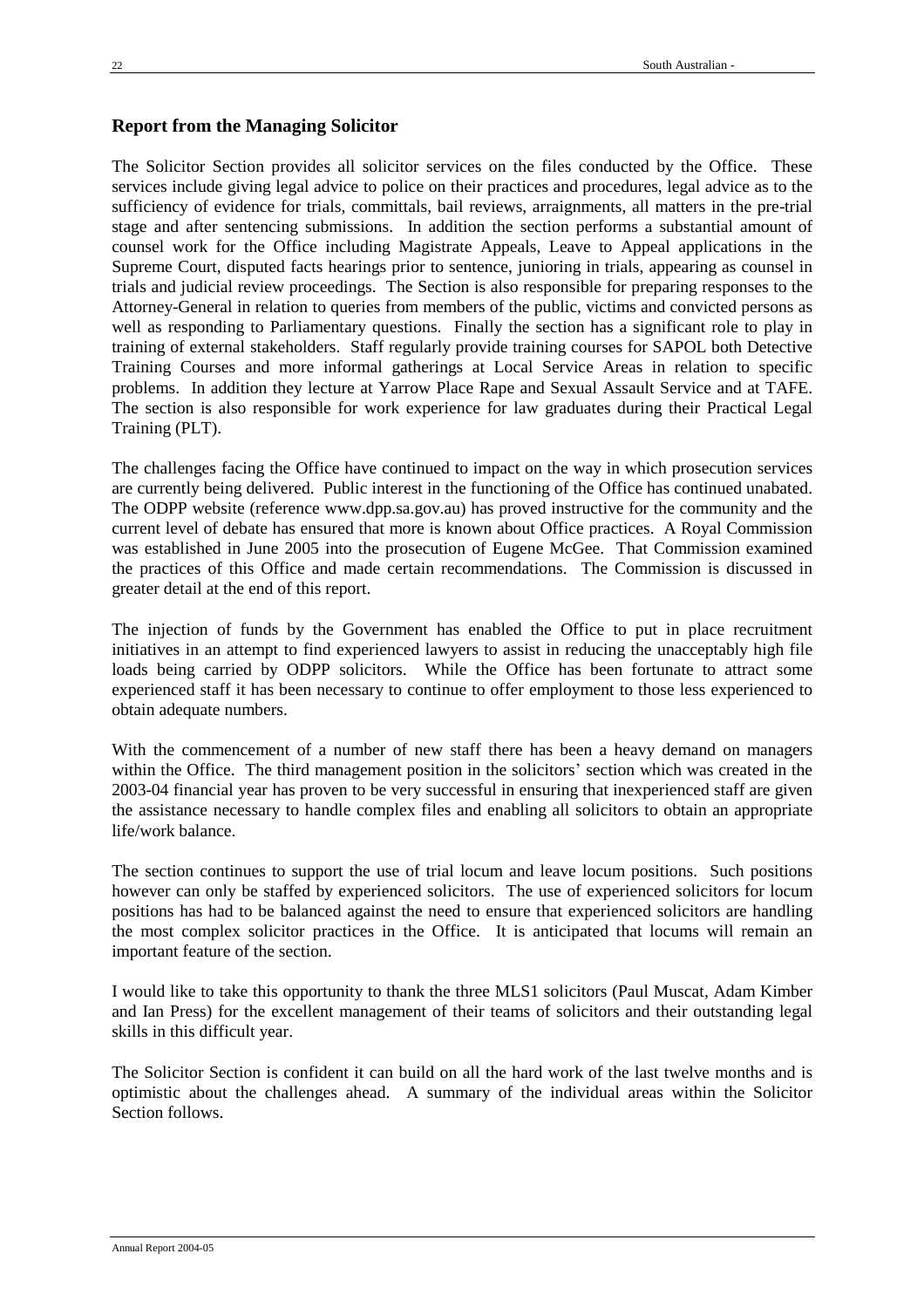## *Adjudication Services*

The Committal Unit of the Office provides adjudication services. The Committal Unit has continued the formal arrangement with SAPOL Criminal Justice Sections in the metropolitan area, to adjudicate charges to be laid in court after police have arrested a person on a major indictable offence. In such cases, arresting police formulate draft charges and forward a brief to the local Criminal Justice Section (Adelaide, Sturt, South Coast, Port Adelaide, Holden Hill, Elizabeth) where a police prosecutor checks the brief to ensure there is evidence to provide the consideration of major indictable charges. The file is then referred to the Committal Unit who consider the appropriateness of the draft charges. If necessary, the charges will be redrafted. The Criminal Justice Section is then advised what charges, if any, should be laid in court. This process is undertaken before the defendant's first appearance in the Magistrates Court, which will occur if bail has been refused, on the morning after arrest. Thus the decision as to the appropriate charges must be made on the basis of the limited information, which is available at that stage. Charges may be reviewed at a later stage once all the evidence has been received.

During the year there were 1,431 adjudications finalised. At this formative stage of the prosecution process 102 of these matters were diverted from the superior courts by the laying of minor indictable or summary charges, which were then finalised in the Magistrates Court.

## *Legal Advice/Opinions*

During the year the Office provided advice as to the appropriate charges, if any, to be laid in 322 cases. This represents a marginal decrease in the number from last year. Of the 322 cases, 141 were determined to be major indictable offences. It was determined that in the balance of cases (181) that the appropriate charges could be laid in the Magistrates Court or that no charges at all should be laid.

The Office receives a large number of requests from SAPOL for legal advice, predominantly as to the appropriate charges, if any, to be laid in cases investigated by police. Advice is provided after an examination of the complete police brief, containing all statements and an account of any interview with the alleged offender. If an examination of the brief reveals that further investigation is required, the brief will ordinarily be returned to police. A solicitor then evaluates the available evidence to determine, in accordance with the ODPP Prosecution Policy and Guidelines, whether and which charges should be laid. Advice is then provided to SAPOL in writing.

SAPOL's Prosecution Policy Number 7 prescribes the nature of matters, which should be referred to the Office for advice:

*Proceedings which are of unusual importance, significance or sensitivity or involve a witness the subject of the Witness Protection Act or involve serious crime or complex issues of law or fact are to be referred to the DPP, through the Officer in Charge, Prosecution Services Branch, for information, assistance and/or advice. All such matters are to be accompanied by a covering report outlining the reasons for referral to the DPP.*

This Policy further provides a general discretion about such referrals but requires certain categories of cases to be referred. These include in particular:

- *1 Cases involving a potential conflict of interest for SAPOL to prosecute, such as offences allegedly committed by close friends or relatives of a SAPOL employee and also where offences have allegedly been committed by persons with a high public profile, such as Members of Parliament;*
- *2 Major and/or complex drug offences;*
- *3 Any case where a Court has invited/suggested such a referral;*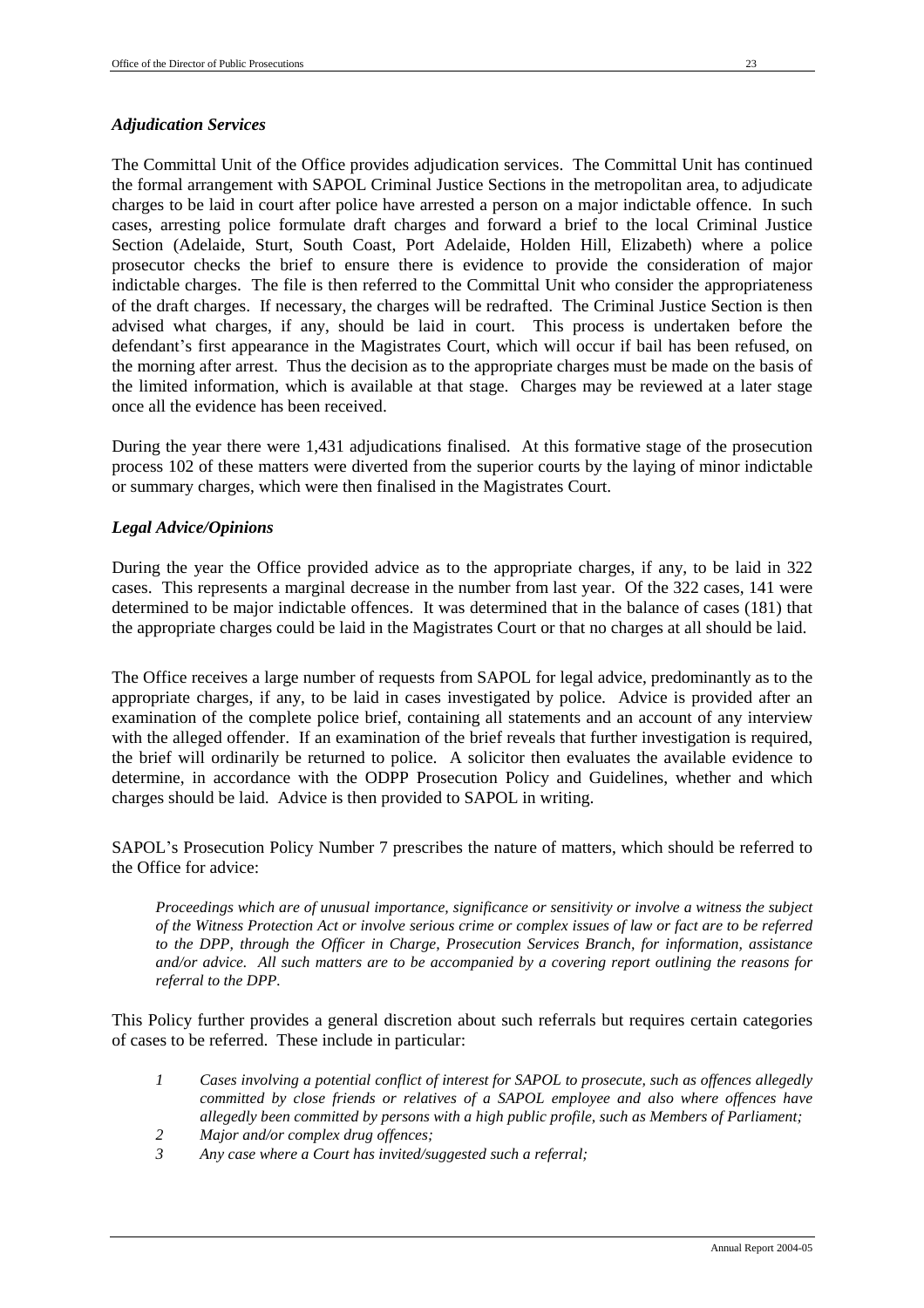- *4 Sexual offences where a Court conducting a committal has ordered that a complainant be called to give evidence during a committal.* (Referrals of this nature will only come from SAPOL Prosecution Units in the country, as the DPP conducts such proceedings in the suburban courts in any event);
- *5 Sexual offences involving child victims where:*
	- *a) it is uncertain whether criminal charges should be laid;*
	- *b) admissibility of evidence is in question;*
	- *c) pressure to prosecute is being applied by parents, guardians, other interested parties, or government departments, and it is believed by SAPOL prosecutors that there is insufficient evidence to proceed;*
	- *d) SAPOL prosecutors believe that there is little or no reasonable prospect of securing a conviction despite the statements showing a prima facie case;*
	- *e) leave has been granted during a committal hearing to call the child to give evidence.*  (Again, this will only be required in country areas as in the suburban courts the DPP Committal Unit would be conducting the committal in any event.)
- *6 Any case in which significant difficulties are experienced during committal hearing, including abuse of process allegations.* (Again, this is relevant only to committals in country courts.)
- *7 Any case involving a witness for the prosecution who is subject to the Witness Protection Act 1996.*
- *8 Any other matter deemed proper for referral by the Officer in Charge of the SAPOL Prosecution Services Branch including, in particular where there is an actual or possible conflict of interest, or where an inappropriate approach has been made, or unwelcome pressure applied, to compromise a SAPOL adjudicator, prosecutor, other police officer, or a lawful process.*

In practice many other cases are also referred by SAPOL for advice including where an alleged offender has not been arrested but instead has been reported on a charge of a major indictable offence. In the case of persons arrested and charged with major indictable offences, the file goes through the adjudication process outlined above in this Report under "Adjudication Services". This ensures at the outset that appropriate charges are laid and that cases are identified which can be appropriately dealt with by less serious charges in the Magistrates Court or which ought not to proceed at all.

In cases where it is likely to depend on the assessment by a jury of the credibility of a witness, the ODPP solicitor preparing the advice will meet with the witness to assess his or her ability to give evidence. This is particularly important in sex cases where it is usually critical to the outcome that the jury unreservedly accepts the truthfulness and accuracy of the victim's account. An early meeting with the complainant allows the prospects of conviction of a case to be properly assessed by an experienced prosecutor. This is also an opportunity for victims in sex cases to be introduced to the prosecuting authority, to be informed about the legal process and to meet with an ODPP Witness Assistance Officer, who can help the witness deal with the prosecution process. The Witness Assistance Officer can also assist the victim to understand the reasons if the decision is made not to proceed. In some cases, information and documentation provided to victims in sex cases during such meetings assists them to decide that they do not wish to take part in the prosecution process. Whilst in recent years there have been developments in the criminal justice system which improve the position of victims of sex offences, it remains an unfortunate fact that such cases have a lower rate of conviction, both Australia wide and in South Australia, than cases of non-sex offences. The provision of advice to police, prior to the charging of alleged offenders with sex offences, assists victims of these offences to know at an early stage whether a case will proceed and to understand the reasons for these decisions.

The Office also provides legal advice in relation to major fraud cases through the Fraud Unit of the Solicitor Section. Advice is given at an early stage in some matters to assist SAPOL in determining how the matter should proceed, what further investigations are necessary to ensure that the matter is adequately prepared and the appropriate charges are laid. A close liaison is then maintained throughout the conduct of the matter and reviewed as necessary.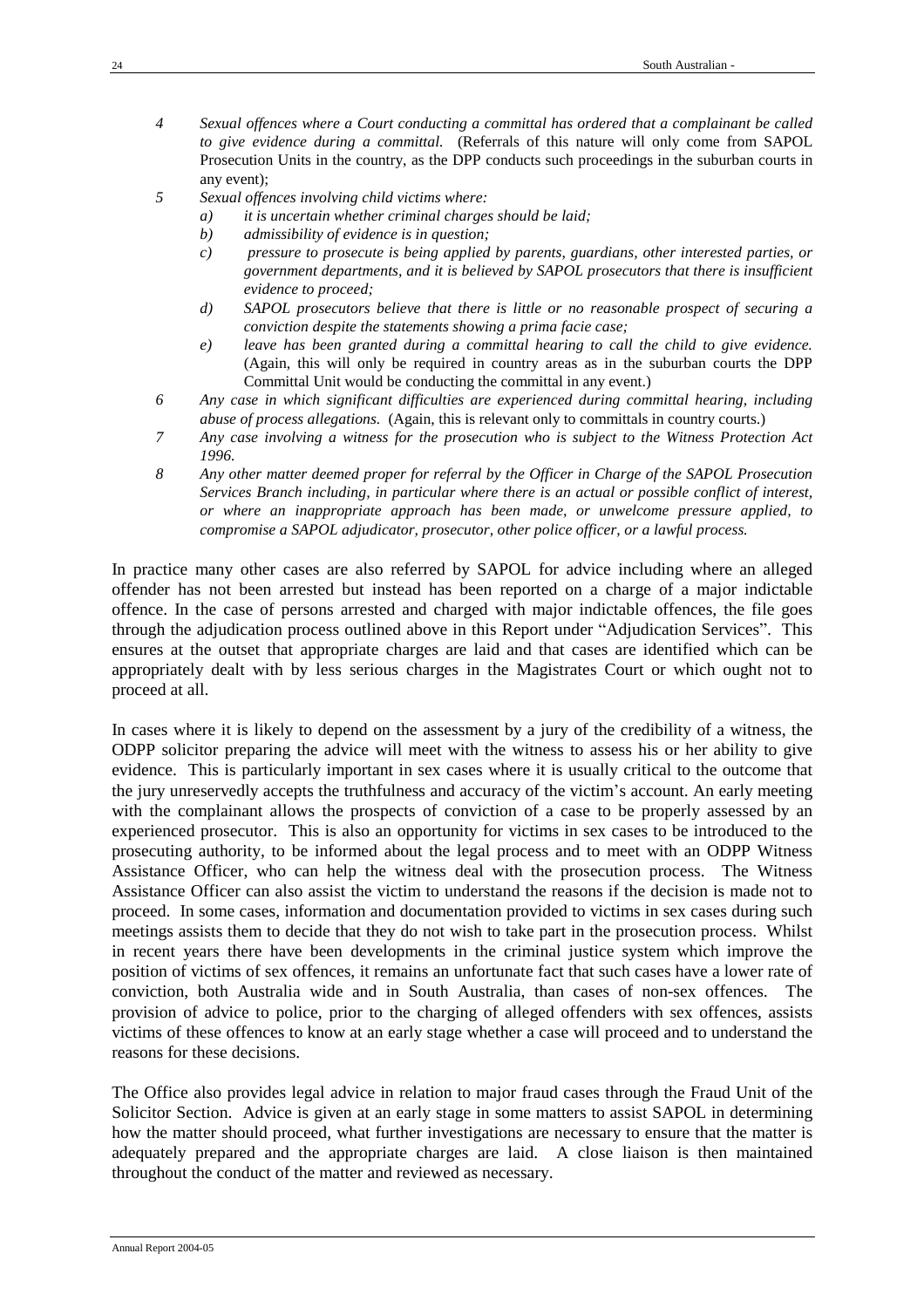There is an arrangement with the Major Crash Investigation Section of SAPOL that most vehicular collision cases, in which death or serious injury occur, will be referred to this Office for advice, prior to the laying of charges. The process ensures that these sensitive matters are adequately examined by experienced staff within the Office to determine the appropriateness of the draft charges. The early referral to the Office allows the victim's family to be referred to the Witness Assistance Service. This arrangement was the subject of comment in the Kapunda Road Royal Commission report and is addressed at the end of this report.

#### *Impact of Legislative Changes*

As a result of the abolition of the time limit for the prosecution of certain sexual offences, a significant number of files involving historical sexual offences have been referred for advice. These files involve complex issues in that they often involve multiple victims and consideration needs to be given to legal issues such as joinder of charges and abuse of process arguments. Careful consideration of the law as it existed at the time the alleged offences were committed is required when determining whether there is a reasonable prospect of conviction, and if so, the appropriate charges to be laid.

The Office has been placed under some pressure by the increased incidence of the use of arrest rather than report for alleged offenders. Once an offender has been arrested court timelines begin to operate which require a considerable amount of work to be accomplished in a short period of time. Given the complexities of these files, the difficulties of proofing the number of victims involved etc, it is considered highly desirable for the prosecution to proceed after most of the preliminary steps are completed. This process is better assisted when a report is made rather than an arrest. The Office's concerns in this matter have been communicated to SAPOL.

After raising these difficulties with SAPOL pressures in the Office have abated somewhat. Both SAPOL and the ODPP are managing their respective workloads in this area satisfactorily, although the impact of prosecutions arising out of the Mullighan Inquiry is yet to be felt by the two organisations.

#### *Committal Section*

The Office conducts committal proceedings where major indictable offences have been charged in the Magistrates Courts at Adelaide, Holden Hill, Elizabeth, Port Adelaide and Christies Beach. Committal proceedings will also be held where a person charged with a minor indictable offence has elected for a trial by jury. The Fraud Unit within the Solicitor Section conducts major fraud case committals.

During the committal proceedings, the prosecution case is disclosed to the person charged by filing in the Magistrates Court, the statements of witnesses and other materials upon which the prosecution is founded. A copy of the material is provided to the person charged or to his or her legal representatives. Prosecution witnesses will not ordinarily be called to give evidence during committal proceedings but this may occur where a magistrate finds that special reasons exist. If a magistrate finds, on consideration of the statements filed in the Court and any evidence taken, that there is sufficient evidence to put a defendant on trial, the defendant is then committed for trial to the District Court or the Supreme Court. Alternatively, if the defendant pleads guilty to the charge during committal proceedings the magistrate will commit that person to be sentenced in the District Court or the Supreme Court.

During committal proceedings the Office continues to consider the appropriateness of the charges laid upon review of the declarations and other evidence supplied, then identifies and negotiates at this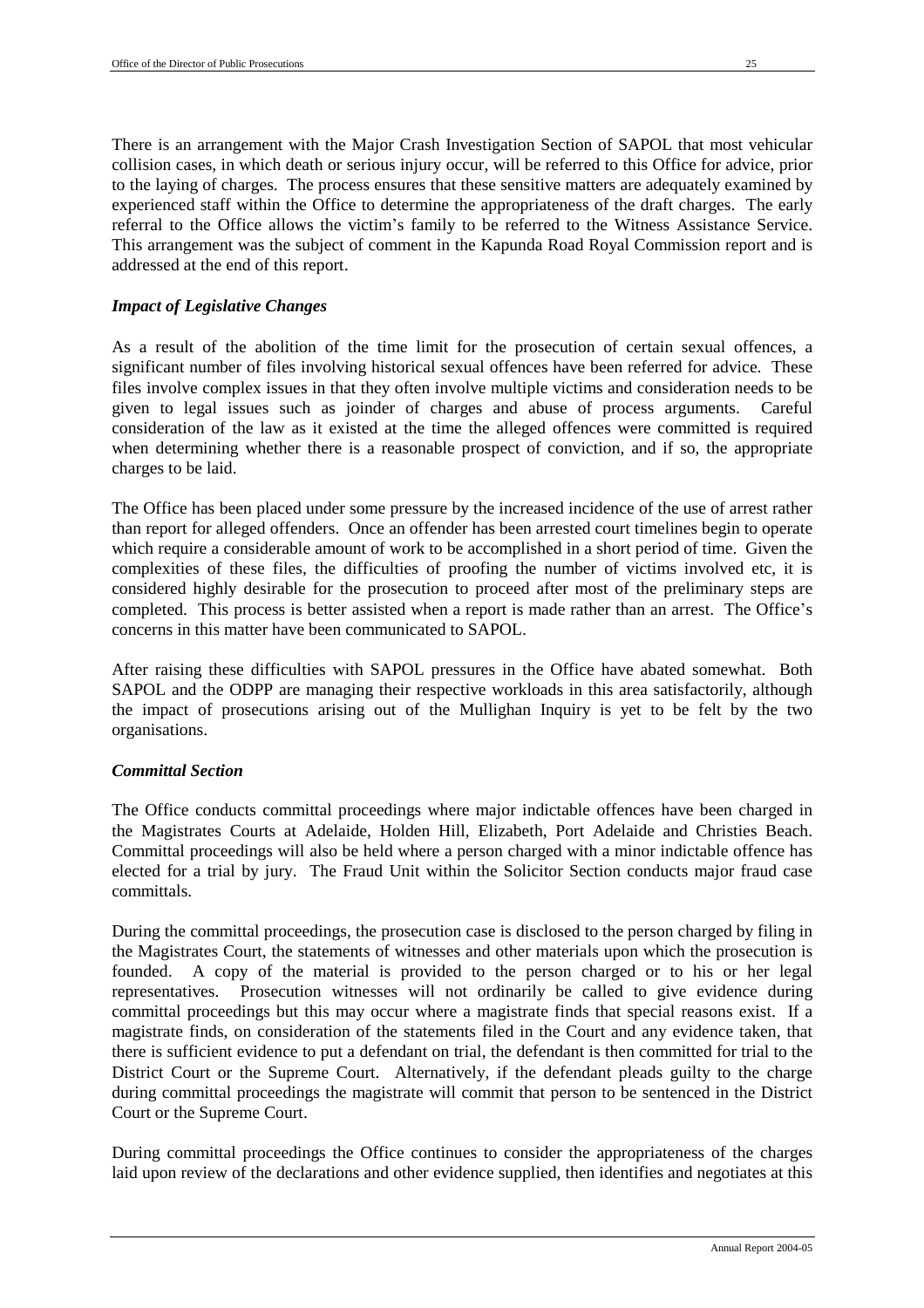stage to resolve appropriate cases by way of pleas of guilty to appropriate lesser charges, which can be finalised in the Magistrates Court. Early intervention by the Committal Unit also identifies matters which, although not finalised by guilty pleas, may proceed on appropriate lesser charges in the Magistrates Court or which should not proceed at all. This ensures that the superior courts are not called upon to deal with criminal cases, which may be appropriately dealt with in the Magistrates Courts.

There are still concerns about the time taken for SAPOL to deliver all statements of witnesses in sufficient time to be filed and served in the Magistrates Court in compliance with the court-imposed timeframes. The Office has met with SAPOL to attempt to address ongoing problems with Declaration Officers and this aspect will be monitored in the coming year.

During the year the Committal Unit dealt with the committals of 1363 defendants, an increase on the previous year. Of these matters, 631 were committed for trial as charged and 96 were committed for sentence to the superior courts. The balance of 636 did not proceed to the superior courts due to the intervention of the Committal Unit (resolved summarily, Tender No Evidence, or referred to Drug Assessment Aid Panel). In addition to the committals handled directly by the Committal Unit, the Fraud Unit and General Solicitor Section of the Office conducted a further 35 committals (major fraud, murders and complicated matters).

During the year the Office conducted a total of 1398 committals.

# *General Solicitor Section*

The General Solicitor Section has responsibility for all files once they are committed for trial to the superior courts. Whilst the Committal Unit assesses the matters prior to committal in the metropolitan area, there are also a significant number of matters that come from country areas where SAPOL has had the conduct of the earlier court appearances. In the absence of the screening and review functions provided by the Committal Unit these files require a more intensive initial assessment. On occasion this results in matters being referred back to the Magistrates Court and appropriate charges being resolved in that jurisdiction.

Upon assuming conduct of the files it is the responsibility of the Solicitor Section to:

- assess all files;
- lay charges that adequately reflect the nature and extent of the criminal behaviour;
- draft an advice on evidence;
- ensure that all matters that are necessary for the proper conduct of the file have been attended to by the investigating officer and if required giving directions to the police to follow up items of evidence;
- attend in the District and Supreme Courts on arraignments, bail applications and directions hearings;
- engage in negotiations with defence that may resolve the matter without the need to go to trial;
- comply with the *Victims of Crime Act 2001* and ensure that appropriate witnesses are referred to the Witness Assistance Service;
- deliver properly prepared briefs to the prosecutor.

A significant number of matters are resolved without the need to go to trial and it is critical that these matters be identified as early as possible. A number of matters are resolved by the Committal Unit (the accused pleads guilty) and committed for sentence to the superior courts. These matters then become the responsibility of the General Solicitor Section. In addition there are many matters that will resolve by way of plea upon an accused being given appropriate advice by his/her solicitor. There are also some prosecutions that are assessed as not being in the public interest or having no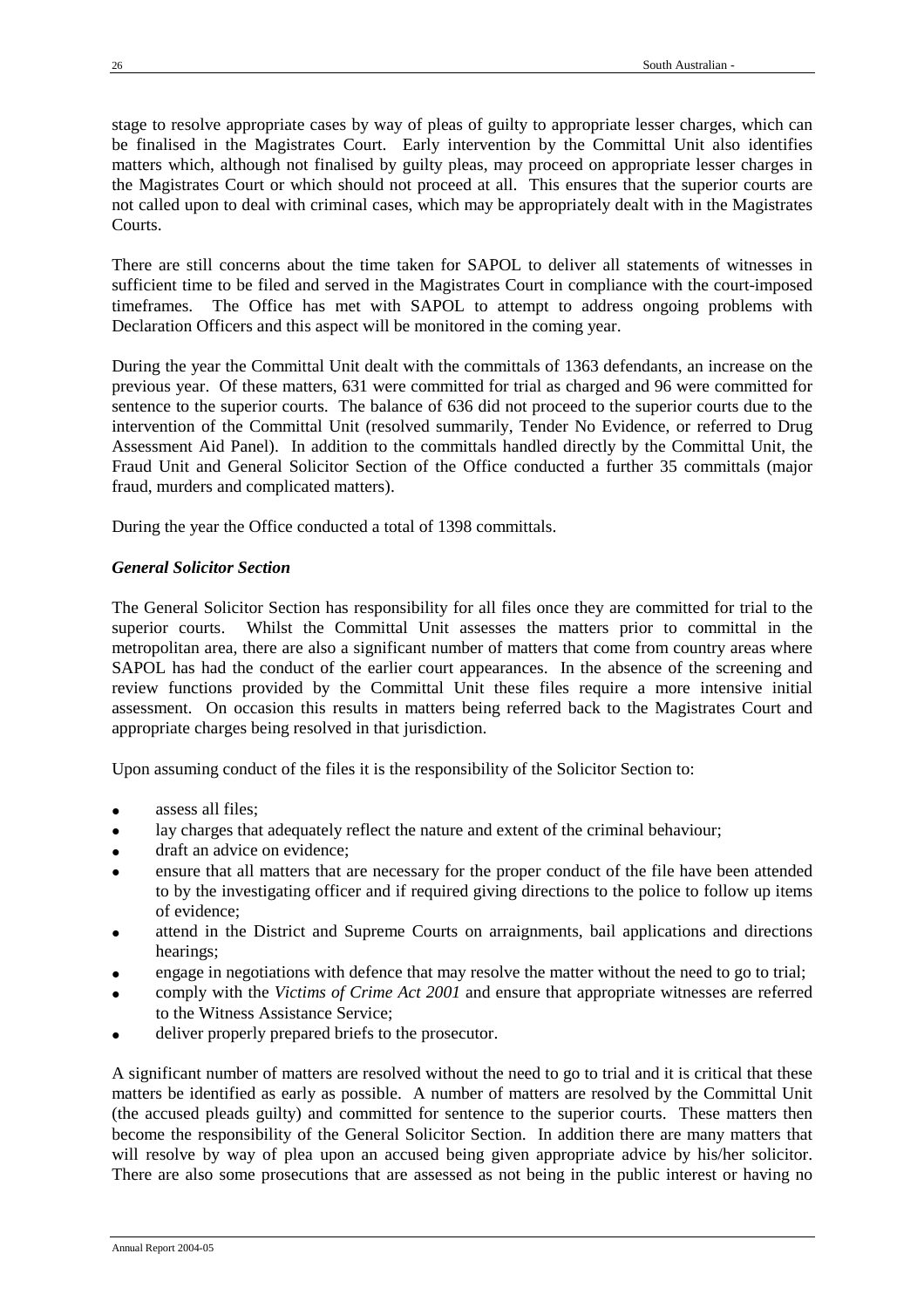reasonable prospect of conviction. A *nolle prosequi* is then entered in these matters as it would be inappropriate to continue the prosecution (see Glossary Appendix F p.51 and also Appendix G p.55).

The carriage of the files through the courts requires that the solicitor attend on all interlocutory hearings such as bail applications, arguments on the law prior to trial, filing of prosecution applications for trial such as vulnerable witness applications and setting of matters for trial. A significant number of matters are the subject of applications by the defence pursuant to s269A of the *Criminal Law Consolidation Act 1935* for a finding that they were mentally incompetent at the time of the offence or are unfit to stand trial. The calling of medical evidence and a finding of fact by a judge or jury resolves most of these matters. The General Solicitor Section attends on a number of these matters without the need for them to be briefed to the Prosecution Section.

# *Criminal Assets Confiscation Section*

The *Criminal Assets Confiscation Act 1996*, provides for forfeiture of tainted property upon the conviction of a person for a prescribed offence under the Act, including a serious drug offence. Tainted property may be the subject of a restraining order, which, in the case of some serious drug offences, converts into an automatic forfeiture order after conviction, or, the tainted property is forfeited at the discretion of the Court. This Act also provides for forfeiture of tainted property by way of an oral application before the Court in which the person is convicted of the relevant offence. It is not necessary for the property to be the subject of a restraining order for an oral forfeiture application to be made but the property must be tainted according to the provisions of this Act. Funds received from the sale of forfeited property are deposited into the Victims of Crime Fund under section 19 of this Act.

A dedicated Confiscations Section was created within the Office in 1999. The Office works closely with the Police Confiscation Section in SAPOL to undertake the procedures necessary to restrain and confiscate tainted property, including proceeds of crime, in South Australia.

During this financial year the staffing level of the section was increased by the equivalent of one full time solicitor to assist in the increase in workload of the section and in preparation of the new Act, which will provide for civil based confiscation proceedings. It is anticipated that the new Act will be proclaimed in late 2005.

During the year revenue deposited into the Victims of Crime Fund amounted to \$1,009,485. Although this represents a decrease in collected revenue of 33% compared to the previous financial year, it is nevertheless considered a significant result given the limitations imposed on automatic forfeiture as a result of the decision of *DPP v Alexander* handed down in 2003.

|                               | 2004-05        | 2003-04       |
|-------------------------------|----------------|---------------|
| Revenue                       | \$1,009,485.00 | \$1 502 615   |
| <b>Restraining Orders</b>     | 12 defendants  | 25 defendants |
| Undertakings                  | 19 defendants  | 17 defendants |
| <b>Converted Undertakings</b> | Nil            | 3 defendants  |
| Forfeiture Orders             | 61 defendants  | 68 defendants |

Applications for restraining orders under section 15 of the Act were issued against only 12 defendants this financial year. This represents a decrease on the previous financial year. There were a further 19 undertakings to the court, entered into by defendants.

During the year forfeiture orders were granted against 61 defendants. This represents a decrease of 10.3% on the previous financial year. The majority (93.5%) of these forfeiture orders related to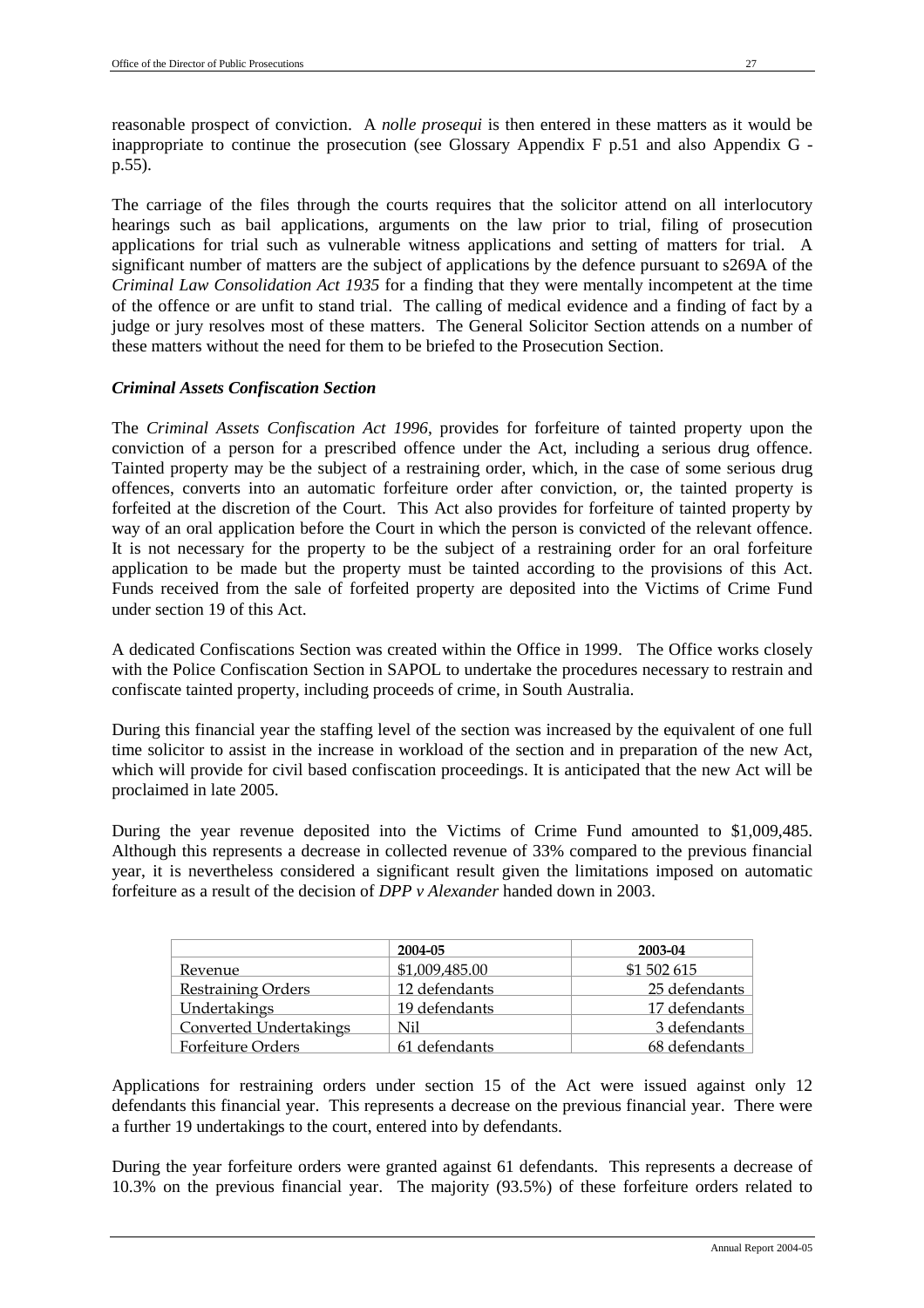serious drug offences. There were 13 automatic forfeiture orders made and 30 oral forfeiture orders. A further 18 orders were made by application. Included in these 18 orders were matters relating to serious drug offences, which in the absence of the decision of *DPP v Alexander* would have occurred automatically.

Assistance under section 37 of the *Criminal Assets Confiscation Act* was sought by one interstate agency this year. Unfortunately the incompatibility of the South Australian confiscation act with the requesting State's confiscation act meant that assistance could not be provided on the occasion in question. At this time South Australia's legislation remains conviction based and is accordingly inconsistent with interstate civil legislation.

The new *Criminal Assets Act 2005* was assented to on 9 June 2005 and it is anticipated that the new Act will come into operation in late 2005. The new Act is similar to the Commonwealth legislation and legislation already enacted in other states. It contains several significant features including:

- 'freezing orders', which are a short term restraint that may be put upon financial assets by police before a restraining order is sought;
- the granting of restraining orders even if it cannot be demonstrated that there is a risk that the property will be disposed of or otherwise dealt with;
- civil based forfeiture, that is forfeiture without proof beyond reasonable doubt that a crime has been committed;
- instrument substitution declarations, which permit a court to substitute equivalent property owned by the perpetrator for the property used as an instrument of the crime but not owned by that perpetrator;
- pecuniary penalty orders, where the DPP may seek forfeiture of a sum of money that represents, or is equivalent to, the value of the property that was used as an instrument or was the proceeds of crime;
- more detailed and extensive investigative and information gathering powers.

# *Fraud Unit*

The Office acknowledges the need for specialist skills in this area and has for some years maintained a dedicated Fraud Unit. The Fraud Unit within the Office consists of 2.5 FTE legal practitioners and a law clerk.

The Fraud Unit primarily prosecutes matters investigated by SAPOL's Commercial and Electronic Crime Branch (CECB). A close working relationship is maintained with CECB, with the Office providing advice as early as possible during the investigation stage. This practice assists in providing a focus, where possible, to investigations, which are often both legally and factually complex.

In addition the Fraud Unit prosecutes matters referred by the Anti-Corruption Branch of SAPOL. The past twelve months has seen some increase in this area of the Unit's activities. The Unit also prosecutes significant fraud matters investigated by Local Service Areas of SAPOL.

The pattern of fraudulent offending has changed over recent years. There has been a rise in referrals of what is often referred to as 'identity fraud'. The victims are typically banks and credit providers. The Office has been advised by police that the trend towards identity fraud is likely to increase. Similarly, CECB has advised that the Office can expect an increase in referrals in the area of electronic crime involving fraudulent internet schemes and internet banking.

# *Staff Development and Policy*

In the last financial year the Office established a dedicated policy/training position. This position has enabled the Office to provide timely advice to Government and has enabled the Office to make a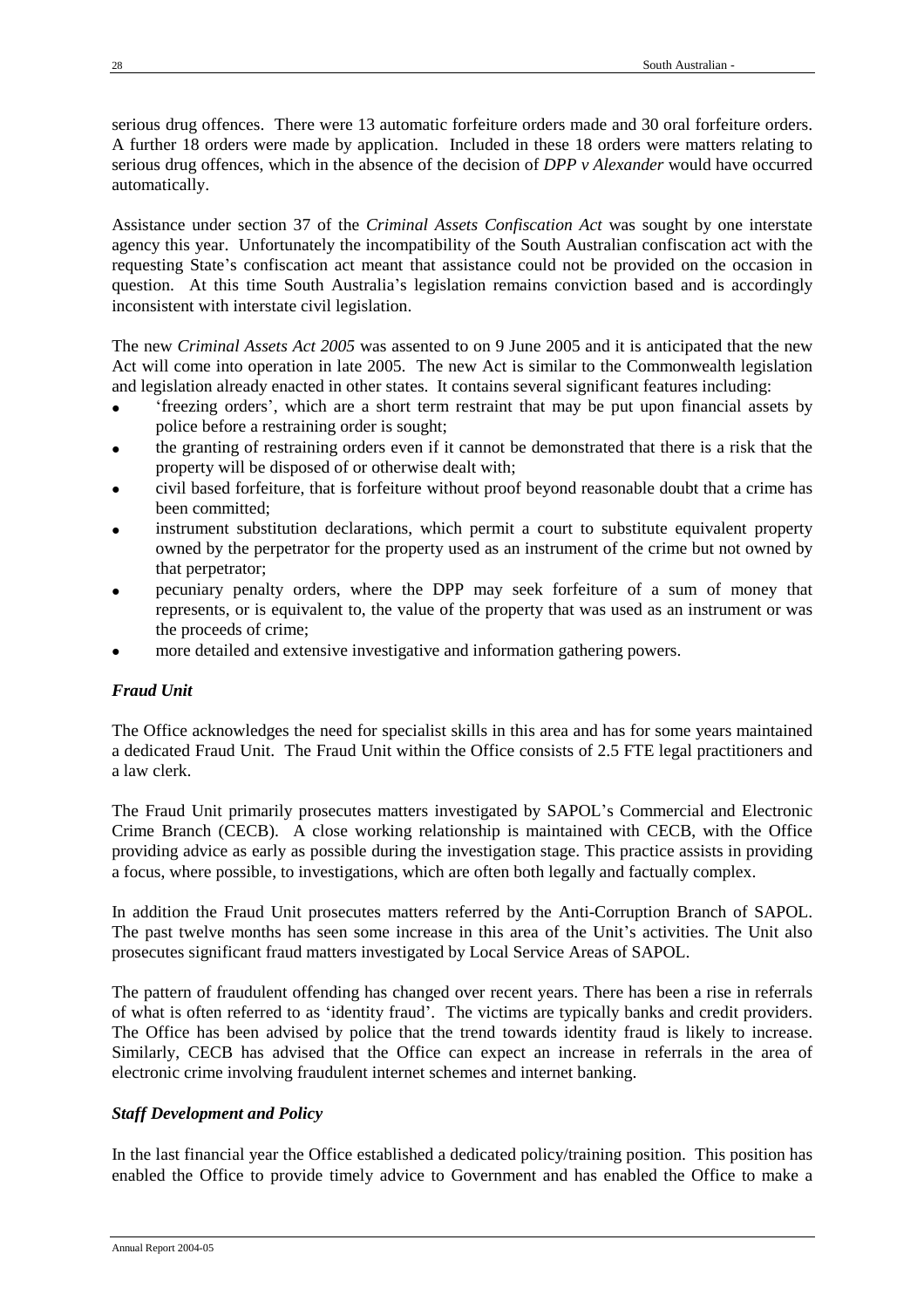more effective contribution to the development of the criminal justice system. In addition, the position has been the primary focus for the ongoing training and development of staff. The senior lawyer appointed to the position has commenced the review of the ODPP Policy and Guidelines; established a highly focussed continuing legal education program; undertaken training external to the agency; established liaison contact groups with external agencies and provided advice to government on legislative change. A professional development committee has been established within the Office, and ongoing updates are provided of cases significant to the work of the Office. The list of training and professional development sessions attended by staff is provided in Appendix C, Appendix D is a table of external training and public information sessions conducted by staff at the Office. A significant amount of training and information relates to sex related crime, children as victims and vulnerable witnesses.

#### *Kapunda Road Royal Commission*

On 30 November 2003 Eugene Norman McGee was the driver of a vehicle, which was involved in a collision on the Kapunda to Gawler Road with a cyclist, Mr Ian Humphrey. Mr McGee failed to stop or render any assistance to Mr Humphrey who was killed as a result of the collision. Mr McGee was charged with Causing Death by Driving in a Manner Dangerous to the Public and acquitted, but convicted of the alternative offence of Driving Without Due Care. He had previously pleaded guilty to the charge of Failing to Stop and Render Assistance. He was sentenced by the District Court on 28 April 2005.

On 5 May 2005 a Royal Commission was established to inquire into the conduct of the police investigation and the prosecution of Mr McGee. The issues relevant to this Office out of the terms of the inquiry were the calling of psychiatric evidence at the trial and sentencing of Mr McGee. A subsidiary issue, which emerged during the course of the Commission, was the practice of Major Crash referring matters to this Office for advice prior to charging persons.

In relation to the calling of psychiatric evidence at trial, the Commissioner found that the Office did take such steps as they reasonably could in the circumstances to obtain alternative expert psychiatric evidence and that there was no other course reasonably open to the prosecution to rebut the expert psychiatric evidence in the absence of alternative expert evidence. The Commissioner recommended that the law be changed to ensure that there was adequate pre-trial disclosure of expert evidence by defence so that the prosecution was not taken by surprise in a trial. Such disclosure provides for a more effective trial process.

In relation to the calling of psychiatric evidence on sentence, the Commissioner found that this Office should have taken further steps to have alternative psychiatric evidence available. He was of the view that this evidence was very important on sentence and that the evidence should have been sought to support this Office's primary submissions on sentence. The Office has noted the Commissioner's findings in this regard.

As noted in previous annual reports, there is an arrangement between the Major Crash Investigation Section of SAPOL and the Office that most vehicular collision cases, in which death or serious injury occur, will be referred to this Office for advice prior to the laying of charges. The rationale is to ensure that these sensitive cases are adequately examined by experienced lawyers before charges, which are difficult to prove in court, are laid. It also enables the Witness Assistance Service at the earliest opportunity to contact the victim's family to provide support during the process. The Commissioner questioned whether this arrangement was responsible for a culture of reporting rather than arresting suspects after a collision at Major Crash. The arrangement specifically states that the police always retain the power to arrest in appropriate circumstances. Given that the driver is usually at the scene or in hospital, there is less need for an arrest in these situations. On balance, this Office is of the view that the current arrangement best serves the interest of justice by ensuring that the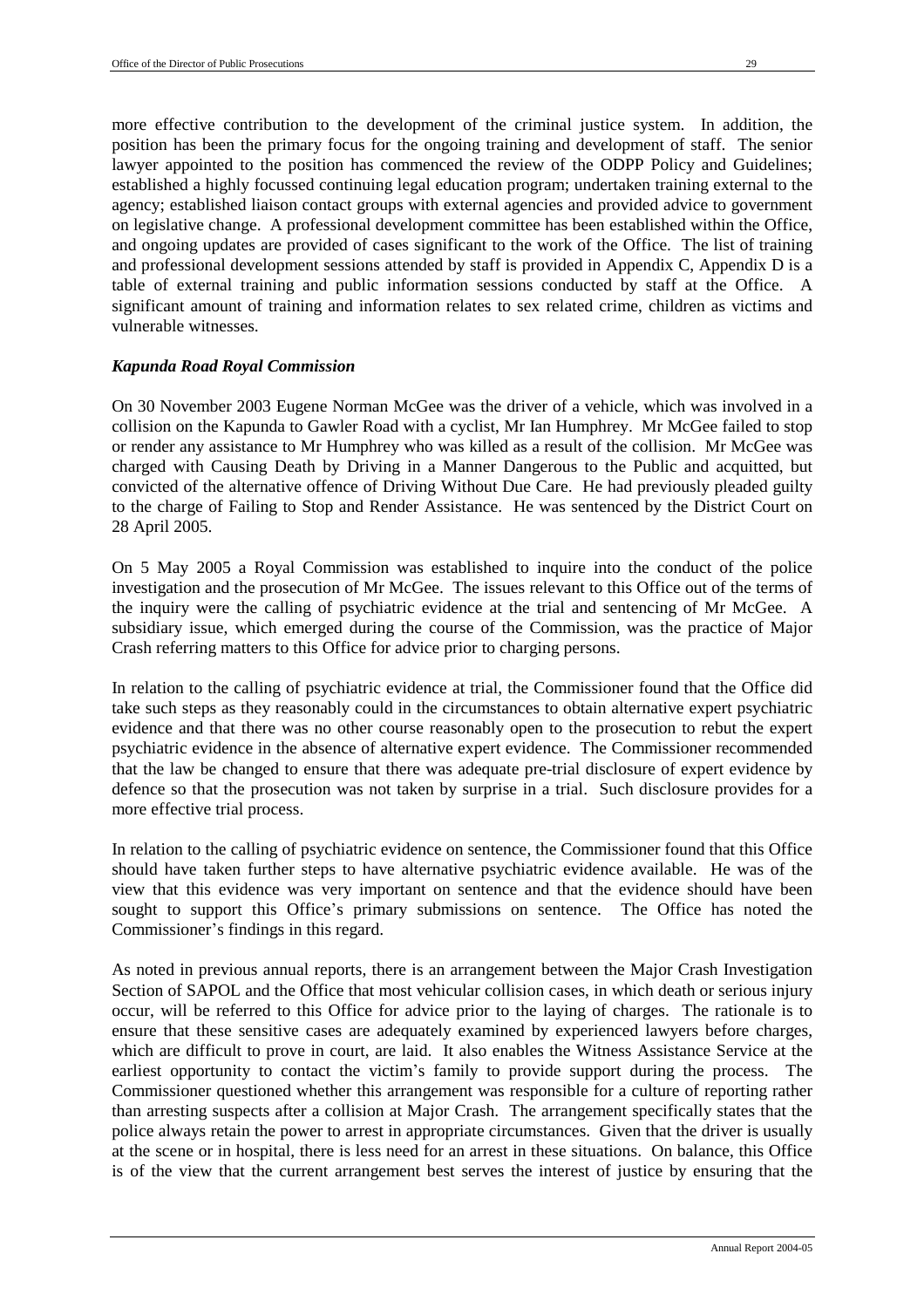correct charge is laid in the first instance. However, the Office will liaise with Major Crash to ensure that there is no misunderstanding about the ability to arrest in appropriate circumstances.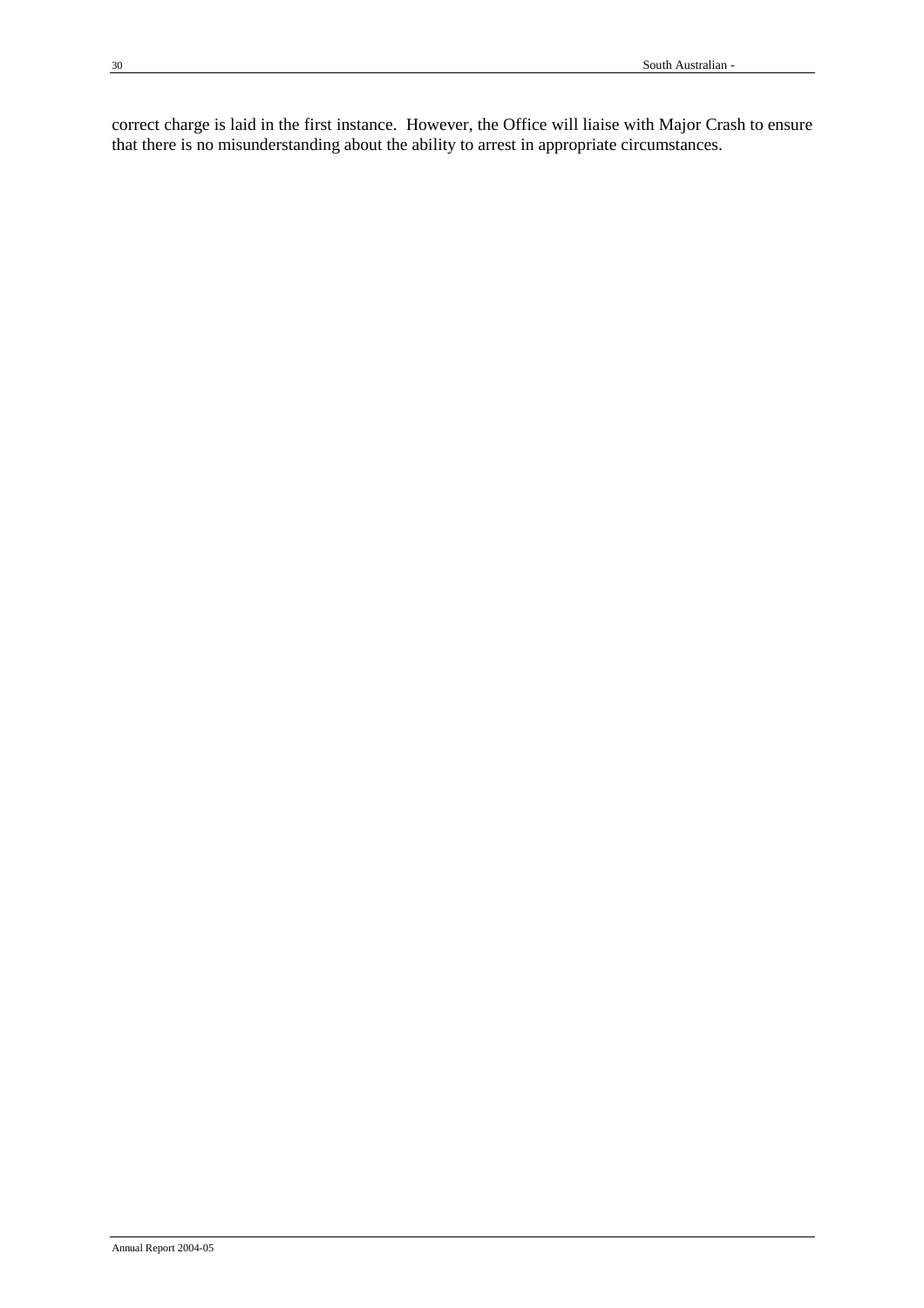#### **Report from the Managing Prosecutor**

The Prosecution Section conducts prosecutions for a range of offences including drug offences, offences of sexual assault, other offences of violence, armed robberies, cause death by dangerous driving, fraud, offences of a public nature and murder. Some of the trials that are prosecuted are relatively straightforward and many are complex in both law and fact. There have been several trials over the last year that have occupied many months including the murder trials of *R v Ugolini & Ors* and *R v Gassy*.

As reported in the Annual Report last year the complexity of the trials conducted in the Prosecution Section has continued to increase. The difficulties experienced by prosecutors who are confronted without notice by the defence calling expert witnesses was brought into stark relief this year in the conduct of the *McGee* case. Whilst this case has received much publicity, it is not uncommon for prosecutors to be placed in this same position. As reported in last year's Annual Report it is for this very reason that the prosecutors need to have a complete understanding and training in all these areas to assist them to deal appropriately with evidence that is provided at very late notice and when there may be little opportunity to obtain adjournments or to seek expert advice in relation to these matters.

The Prosecution Section welcomes the initiatives of the Duggan Report into proposed reforms for criminal trial procedures, including the compulsory disclosure of the reports of expert witnesses proposed to be called as part of the accused's defence. These initiatives will enable evidence to be presented in a fairer and more reasonable manner.

During the year in review, 621 accused had matters listed for trial in the Adelaide District and Supreme Courts. Of these, 240 proceeded to trial. The remainder pleaded guilty or the charges were withdrawn. The Prosecution Section also provides services to the Port Augusta and Mount Gambier Circuit Courts of the District and Supreme Courts. There were 100 matters listed for trial in these courts. Of those 38 proceeded to trial. This equates to 1425 trial days including legal argument (1350 days in 2003/2004) during the year. It is clear that with the average length of trials being just over six days the Prosecution Section is unable to provide prosecutors for the 722 accused listed for trial in this financial year. To supplement the prosecutors within the Office, some trials are briefed to the private legal profession. A number of members of the independent bar are available to accept these briefs. The Office briefs out at a payment scale equivalent to the Legal Services Commission payment scale. The financial impact on the Office during the year of the cost of briefing out trials to the private profession was \$317,516.50.

The Office continues to closely monitor and manage the allocation of trials. The nature of criminal trial work is that there are many matters in which offenders do not plead until they are on the doorstep or where discussions between the parties results in an appropriate resolution. accommodate this and to maximize the efficiency of the use of court resources, the courts list more trials than they have available judges or courtrooms. Unfortunately, this leads to occasions when a trial cannot start because of over-listing. In these circumstances the Office and the accused are only notified at about 2.30 pm on the working day before the trial was due to commence. The trial is then relisted when the parties and the courts are available. This is often not for many months.

By the time the parties are notified that the trial cannot start, the preparation work has been done. If the matters have been briefed to the bar a fee on brief will be paid. A prosecutor with the Office could have used their time more productively on other matters, as it is not always possible to provide the same prosecutor for the trial when it is relisted.

Over the past year this Office has been working with the courts and in particular the Registry of the District Court to try to ensure that there are a minimum number of trials that are removed from the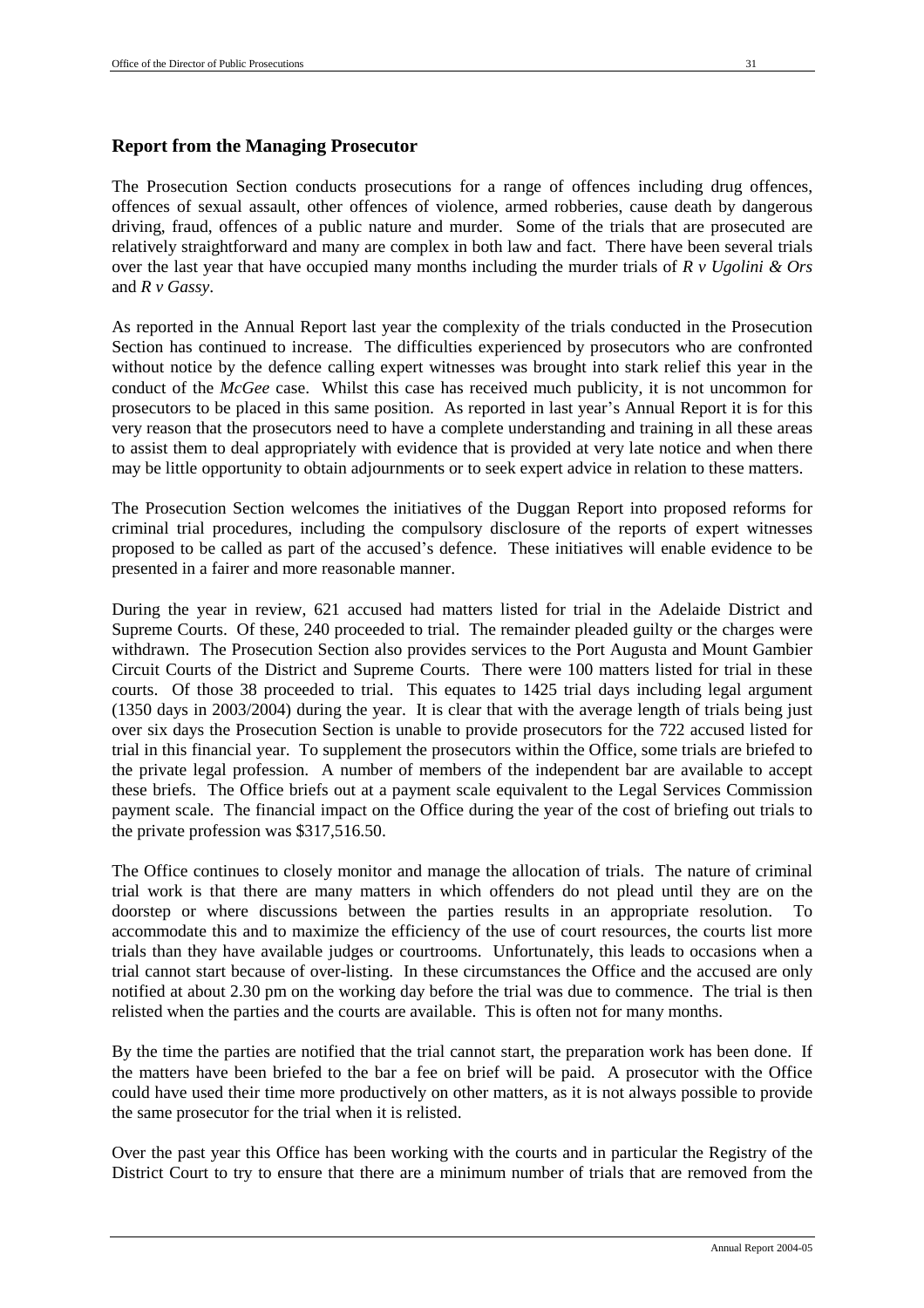list due to a lack of court resources. Members of the ODPP also met with the Chief Judge of the District Court in relation to the listing of trials on circuit in particular in the Port Augusta Courts, to ensure a smooth running list and a maximum disposal of trials in this jurisdiction.

The year under review has seen several senior prosecuting staff leave the office. Senior Prosecutor Peter Snopek was appointed as a Magistrate in December 2004. Peter worked with this Office for many years and contributed in a significant way to the work of the Prosecution Section in addition to being a good friend to many in this office. Peter's skills and experience will be missed.

Liesl Chapman also left the section to pursue a career at the bar. We thank her for her contribution.

During the past financial year two prosecutors, Martin Anders and Heath Barclay, have left our Office to work with the Australian Government in the Solomon Islands, to assist in rebuilding the justice system in that country. The Office is very proud that two of our members have and will be able to contribute in such a significant way to this country.

The vacancies within the Prosecution Section have been filled by less experienced prosecutors who require supervision to enable them to fulfil their duties. The role of doing this has fallen to several senior members of the Prosecution Section. The nature of prosecuting requires that new prosecutors must develop skills quickly to enable them to prosecute skilfully and fearlessly while maintaining at all times a proper sense of balance and fairness. These qualities must be taught, monitored and encouraged. The nature of the work is stressful and it is important that an appropriate balance of work and outside commitments including family is achieved and fostered in our organization.

The Prosecution Section of the Office has had, on average, 15 prosecutors throughout the current financial year. These 15 prosecutors range in experience of in excess of 25 years to less than five years experience as legal practitioners. In the past financial year the Office has tried to consolidate the senior members of the Office within the Prosecution Section. It is important that the junior prosecutors are given sufficient guidance and supervision to enable them to undertake the particularly onerous work of prosecuting trials on a daily basis in the District and Supreme Courts.

## *Future Developments and Challenges*

The Prosecution Section is very positive about the forthcoming review of the Office and the opportunities that it may provide to enable the ODPP to restructure and provide rewarding and satisfying careers in the criminal law.

The Office provides counsel services at the highest levels in this State. It is important that those appearing in our courts are the most experienced and proficient practitioners. They must not only have a well developed sense of prosecutorial duties, but also be well versed in criminal law and be good advocates. These skills take many years to develop. The Office must be committed to ensuring that a career path that recognises these attributes and the rigours of the work be implemented and maintained. It has long been the case that the natural progression in this section has been to the private bar. To stem the flow it will be necessary to provide the recognition that these positions warrant.

During the coming year we will be implementing a new system of bringing together the senior prosecutors within the section and ensuring that all contribute in the running of the Office. A mentoring system that provides and supports better levels of communication between staff members in the solicitor and prosecutor sections will be implemented.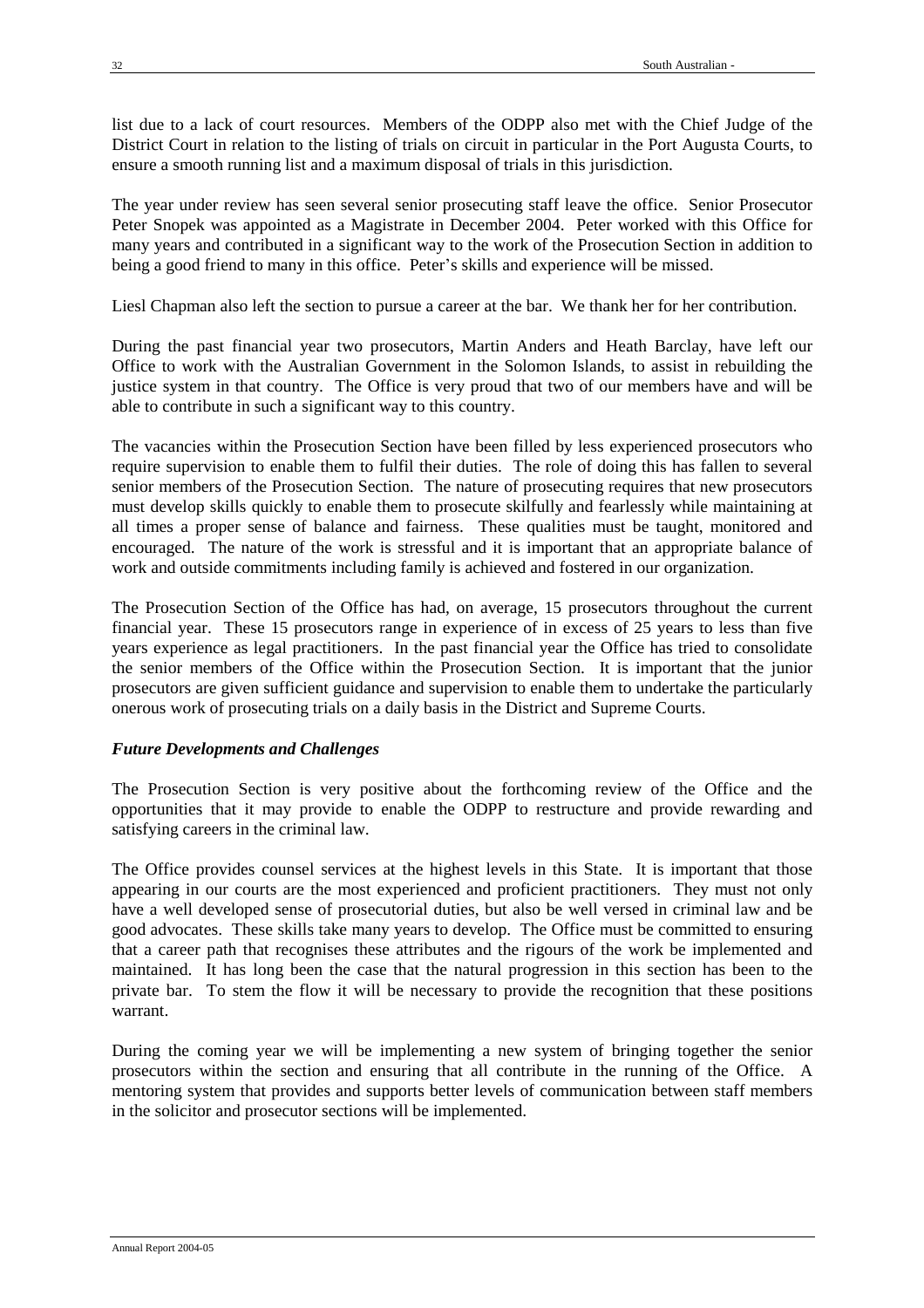There are also a number of significant criminal trials and appeals that will be undertaken by the section. The coming year will continue to bring with it the challenges that this work gives by its very nature.

The Office takes the opportunity to thank James Pearce as a senior prosecutor and the other senior prosecutors within the team who have provided mentoring and legal skills to their team members.

Prosecuting with the current level of public and political interest is at times, very difficult. Prosecutors do it to the best of their ability. They rely to a significant extent upon a properly conducted police investigation. The working relationship between SAPOL and the Office is a very important feature of how well the system operates to ensure that justice is done. The prosecutors extend their thanks to the very many investigating officers who provide us with well prepared briefs and the appropriate level of support during a trial.

## *Court of Criminal Appeal*

Section 352 of the *Criminal Law Consolidation Act* provides jurisdiction for appeals against conviction and sentence in the Supreme Court and the District Court. A convicted person may appeal against the conviction and/or against the sentence.

## *Crown Appeals*

The prosecution only has a right to appeal against sentence. The principles that apply to a consideration of Crown appeals are different from those that apply to appeals filed by a convicted person. In considering prosecution appeals against sentence it is acknowledged that the sentence for a specific offence will vary according to its nature, the circumstances of its commission, the antecedents of the prisoner, and the effect on the victim. Consequently, for any given offence there exists a range of legitimate penalty options. In *R v Osenkowski* (1982) 30 SASR 212, the Court held:

*"…The proper role for prosecution appeals, in my view, is to enable the courts to establish and maintain adequate standards of punishment for crime, to enable idiosyncratic views of individual judges as to particular crimes or types of crime to be corrected and occasionally to correct a sentence which is so disproportionate to the seriousness of the crime as to shock the public conscience."*

## *Case Stated on a Question of Law*

There is no right of appeal against a verdict of acquittal in the District or Supreme Court. However the prosecution can apply to the court during the trial or sentencing process, or after an acquittal, for the court to refer a question of law for consideration to the Full Court. This power is exercised sparingly. The Director of Public Prosecutions should not seek to have a question of law referred to the Full Court unless it can be asserted with some confidence that the Court will answer the question in the manner sought by the prosecution. The question of law must be of sufficient importance to require the attention of the Full Court.

## *Magistrates Appeals*

The Office conducts appeals from the Magistrates Court to the Supreme Court on indictable offences. The prosecution has a right to appeal against acquittal where there has been an error of law or fact by the Magistrate. These appeals are only instituted on rare occasions. The same considerations apply to appeals against sentence brought by the prosecution for a sentence imposed by a magistrate or a judge.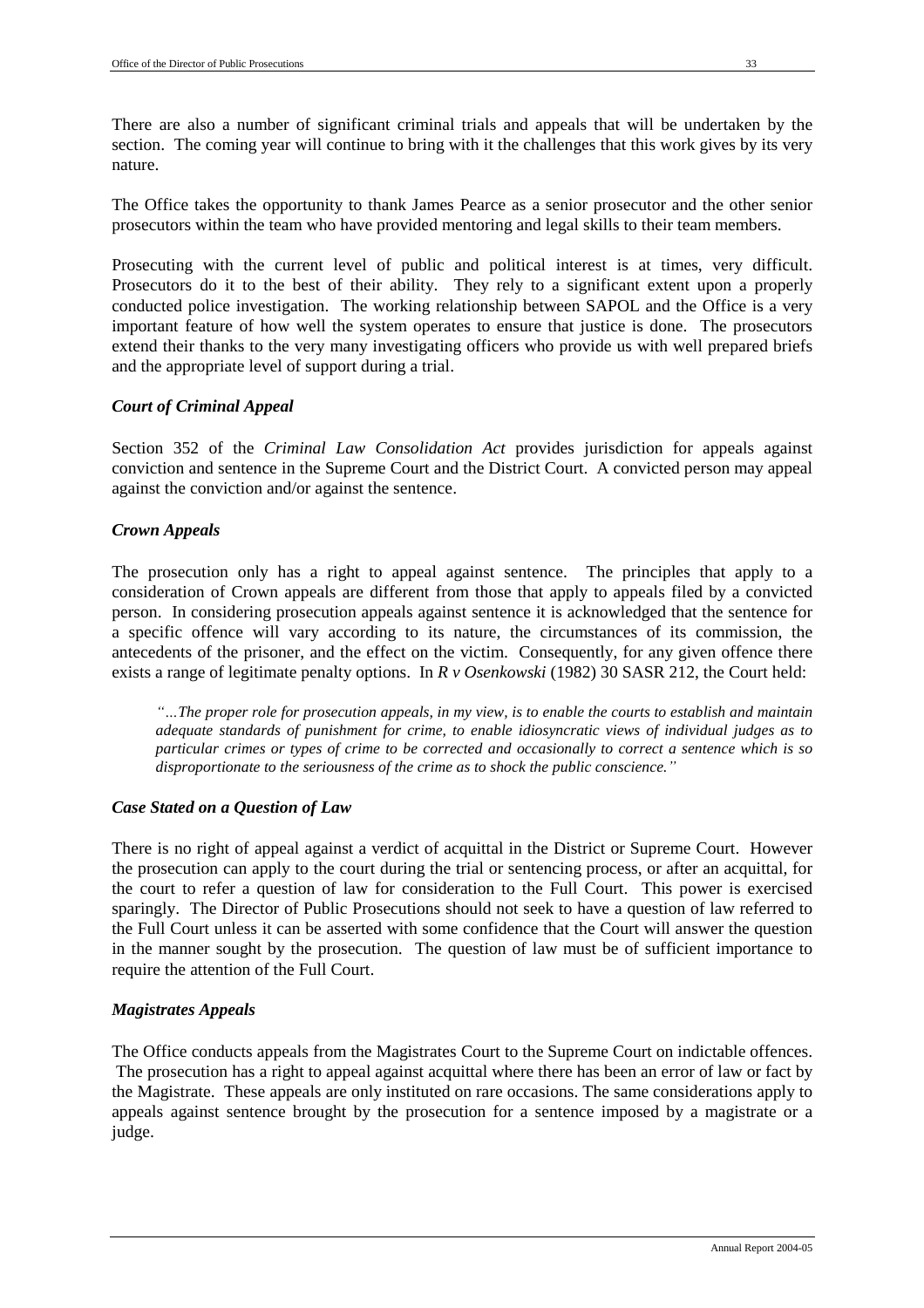#### **APPLICATIONS FOR LEAVE TO APPEAL FILED PRIOR TO 1/7/04**

|                                                                                     | Appeals by<br>Defendant | Appeals by<br><b>ODPP</b> |
|-------------------------------------------------------------------------------------|-------------------------|---------------------------|
| Applications for leave to appeal heard in 2004-05                                   |                         |                           |
| Leave to Appeal granted previously                                                  | 28                      | 6                         |
| Leave to Appeal granted in 2004-05                                                  | 15                      |                           |
| Leave to Appeal refused and subsequently Form 7 lodged for further<br>consideration | 10                      |                           |
| Leave to Appeal refused                                                             | 4                       |                           |
| Other (civil appeal, judicial review)                                               | 3                       |                           |
| Leave to Appeal abandoned                                                           | 2                       |                           |
| <b>TOTAL</b>                                                                        | 62                      | 6                         |
| Of those applications where Leave to Appeal was granted                             |                         |                           |
| (including seven where Leave refused and Form 7 granted)                            |                         |                           |
| Appeal against conviction upheld                                                    | 8                       |                           |
| Appeal against sentence upheld                                                      | 9                       | 5                         |
| Appeal against conviction dismissed                                                 | 21                      |                           |
| Appeal against sentence dismissed                                                   | 9                       |                           |
| Other dismissed (judicial review)                                                   | 2                       |                           |
| Other allowed (civil)                                                               |                         |                           |
| CCA decision pending                                                                | 2                       |                           |
| CCA abandoned                                                                       |                         |                           |
| <b>TOTAL</b>                                                                        | 53                      |                           |

#### **APPLICATIONS FOR LEAVE TO APPEAL FILED DURING 2004-05**

|                                                                                     | Appeals by<br>Defendant | Appeals by<br><b>ODPP</b> |
|-------------------------------------------------------------------------------------|-------------------------|---------------------------|
| Leave to Appeal application by ODPP                                                 |                         | 8                         |
| Leave to Appeal granted in 2004-05                                                  | 73                      |                           |
| Leave to Appeal refused and subsequently Form 7 lodged for further<br>consideration | 9                       |                           |
| leave to Appeal refused                                                             | 22                      |                           |
| Other (civil appeal, judicial review)                                               | 0                       | 3                         |
| Leave to Appeal abandoned                                                           | 21                      |                           |
| Application for Leave to appeal pending as at 30/6/05                               |                         |                           |
| <b>TOTAL</b>                                                                        | 132                     | 11                        |
| Of those applications where Leave to Appeal was granted                             |                         |                           |
| (including one where Leave refused and Form 7 granted)                              |                         |                           |
| Appeal against conviction upheld                                                    | 2                       |                           |
| Appeal against sentence upheld                                                      | 4                       | 3                         |
| Appeal against conviction dismissed                                                 | 12                      |                           |
| Appeal against sentence dismissed                                                   | 14                      |                           |
| Other dismissed (judicial review)                                                   |                         |                           |
| CCA decision pending                                                                | 40                      | 4                         |
| CCA abandoned                                                                       | 2                       | 2                         |
| <b>TOTAL</b>                                                                        | 74                      | 235                       |

| <b>HIGH COURT</b>                                         |              | 2004-05  |
|-----------------------------------------------------------|--------------|----------|
| Special Leave to Appeal applications pending as at 1/7/04 |              | 8        |
| Special Leave to Appeal applications filed 2004/05        |              | 8        |
| Full Court matters Pending as at 1/7/04                   |              | $\Omega$ |
|                                                           | <b>TOTAL</b> | 16       |
| Special Leave to Appeal refused                           |              | 8        |
| Special Leave to Appeal granted                           |              |          |
| Special Leave to Appeal abandoned                         |              | 2        |
| Special Leave to Appeal pending as at 1/7/04              |              | 5        |
|                                                           | <b>TOTAL</b> | 16       |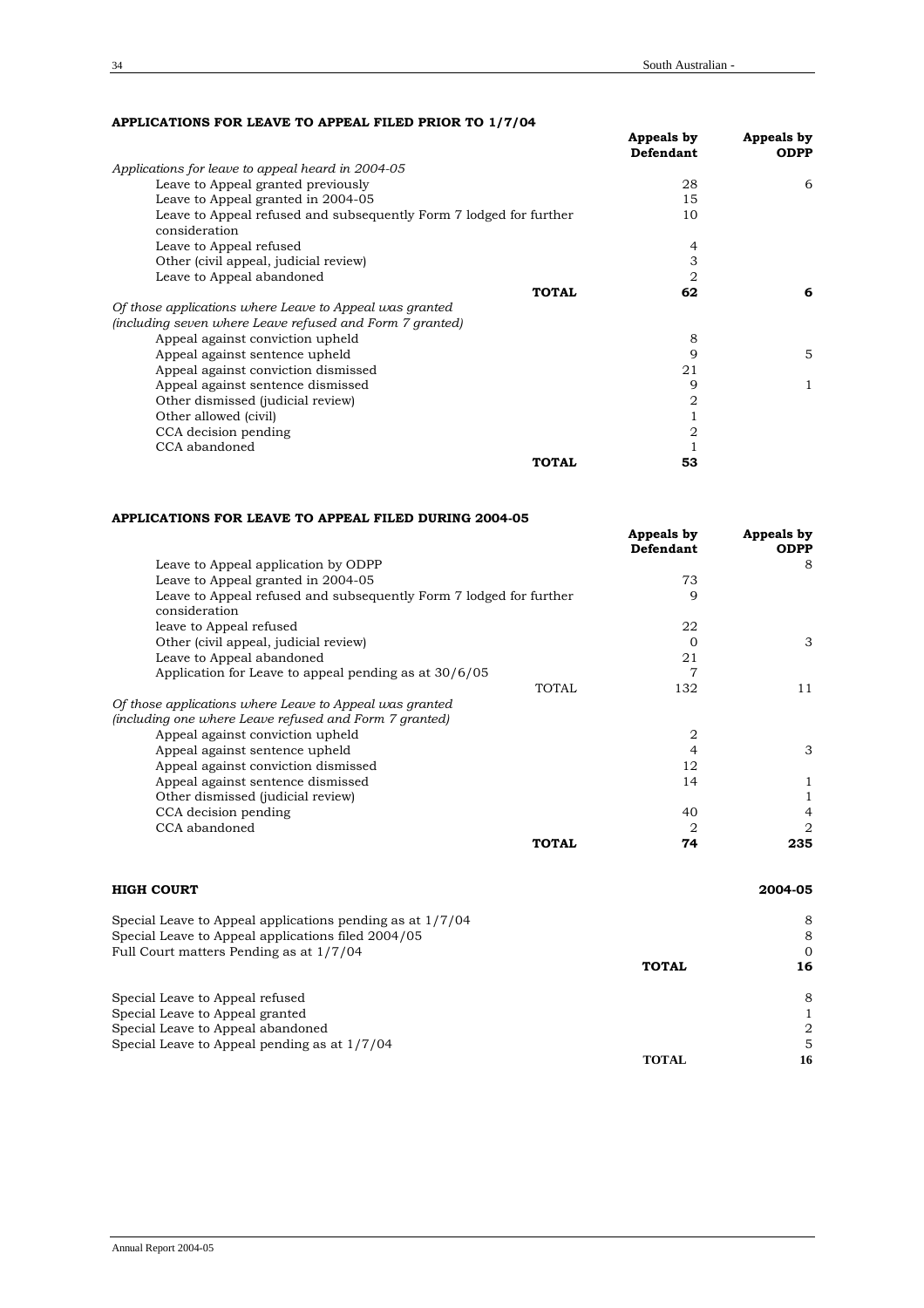# **Report from the General Manager**

effective and appropriate use of these additional resources, without the opportunity to consider the most strategic application of those resources. The Office therefore during the year continued to maintain the status quo within the context of the historical application of resources.

During the year there have been four incumbents in the position of General Manager, which has produced a level of discontinuity for the operations of the Office. The absence of a Director for most of the year also had a major impact. In 2005-06 the position of General Manager will be filled on an ongoing basis at the Executive level.

The Acting Director in consultation with the Executive determined that a priority for the 2004-05 year would be the development of an internet website. The Office's website *(www.dpp.sa.gov.au)*  was launched in February 2005. The availability of this site provides stakeholders and members of the community with an opportunity to access relevant information about the Office and the criminal justice system. Now that this site has been launched, administrative staff will undergo training to allow updating of the site to be performed by ODPP staff.

The staff of the Witness Assistance Service and the Administrative Section have sustained their dedication and professionalism throughout the year under review to complement the legal staff in ensuring that the Office provides a timely and efficient prosecution service.

The Office is again indebted to Ms Judie Cox and her staff (Attorney-General's Department) for an effective library and research support service.

# *Witness Assistance Service*

The Witness Assistance Service was established in 1995 when a sole Witness Assistance Officer was employed to provide information and support services to victims of crime and prosecution witnesses. Since that time the number of Witness Assistance Officers has increased and now consists of 10 FTE experienced social work practitioners due to an extra allocation of funding for 2005-2006.

# Role and functions of the witness assistance service

The diverse range of services provided by Witness Assistance Officers to victims of crime and vulnerable witnesses includes:

- Providing information about the legal process, updates on progress of a matter, support services available, victims' rights and responsibilities
- Liaison with solicitors and prosecutors
- Court preparation and familiarisation tours
- Assessment and planning for special needs and support in preparation for the court process
- Attendance and support during meetings with solicitors and prosecutors
- Co-ordination and provision of court support for victims/witnesses
- Assistance with the preparation and presentation of victim impact statements for the sentencing court
- Crisis counselling, intervention and debriefing in relation to the legal process
- Interagency liaison
- Community education and training and contribution to policy about victims issues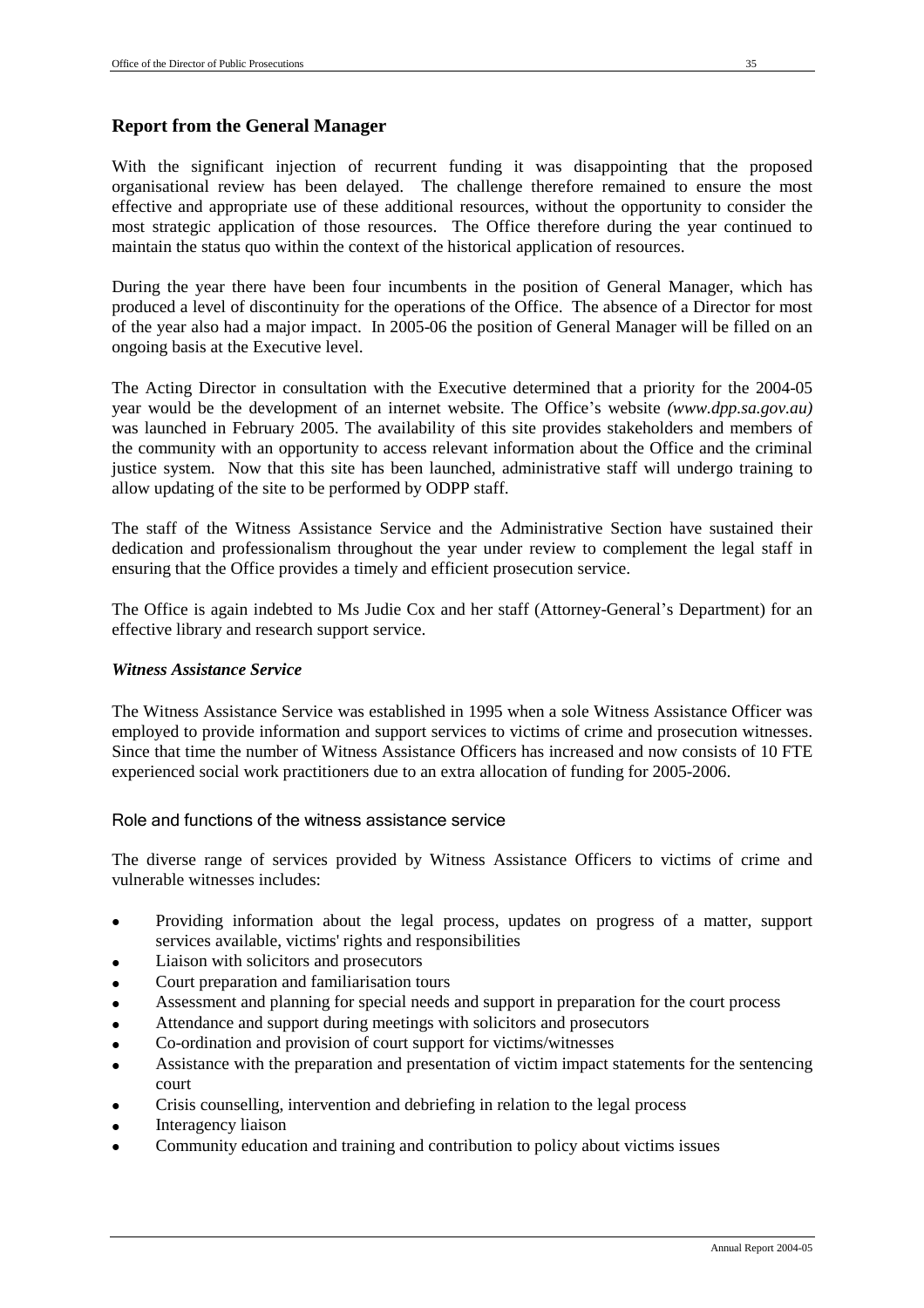The majority of referrals to the Witness Assistance Service are made by ODPP legal staff. Referrals may also come from victims and witnesses themselves or external agencies such as SA Police and victims' services including Victim Support Service and Yarrow Place Rape and Sexual Assault Service.

Due to the lengthy process of some matters through the criminal justice system there is the potential for files to remain active with the Witness Assistance Officer for many months and in some cases several years. Many of the files referred to the Witness Assistance Service represent a number of victims and witnesses and where the victim is deceased, multiple family members.

# Year in review

During the year there were 902 new referrals to the service, of which 734 were adults and 168 were children. The particular needs of each victim and/or witness are recognised and the resources allocated reflect the uniqueness of each matter in the legal process. The increase in referrals to the witness assistance service can be partly attributed to the number of historical sexual abuse matters being dealt with by the ODPP.

Witness Assistance Service has continued to provide support and information to family members of victims involved in what is termed the "Bodies in the Barrel" trial.

# Child Witness Assistance Officers

Of the Witness Assistance Service team, 3.5 FTE positions are funded by the Victims of Crime Coordinator (Attorney-General's Department) to provide services directly to child victims and witnesses and their parents or caregivers.

Due to their close working relationships with young victims and witnesses, Child Witness Assistance Officers are in a prime position to observe and report on their needs and identify areas for improvement in the criminal justice system. The Child Witness Assistance Officers have been involved in the development and preparation of the new closed circuit television facilities for vulnerable witnesses.

# Community Education and Training

The Witness Assistance Service has provided education and training to a number of organisations over the past year including presentations to:

- Client, staff and volunteer groups of Victim Support Service
- TAFE Interagency Child Abuse training
- Respond SA
- SA Police Prosecution section
- SA Police Victims of Crime Course
- Yarrow Place Rape and Sexual Assault Service
- Teachers Registration Board
- Road Trauma Support Group
- Flinders University Law students

The Witness Assistance Service continues to work collaboratively with workers from Victim Support Service and Yarrow Place Rape and Sexual Assault Service to present full day seminars (at no cost) about the criminal justice system targeted at people in the community who work with victims of crime. These seminars conducted in country (Port Pirie - September 2004) and metropolitan regions (Adelaide - May 2005, Christies Beach - July 2004 and February 2005) continue to be successful in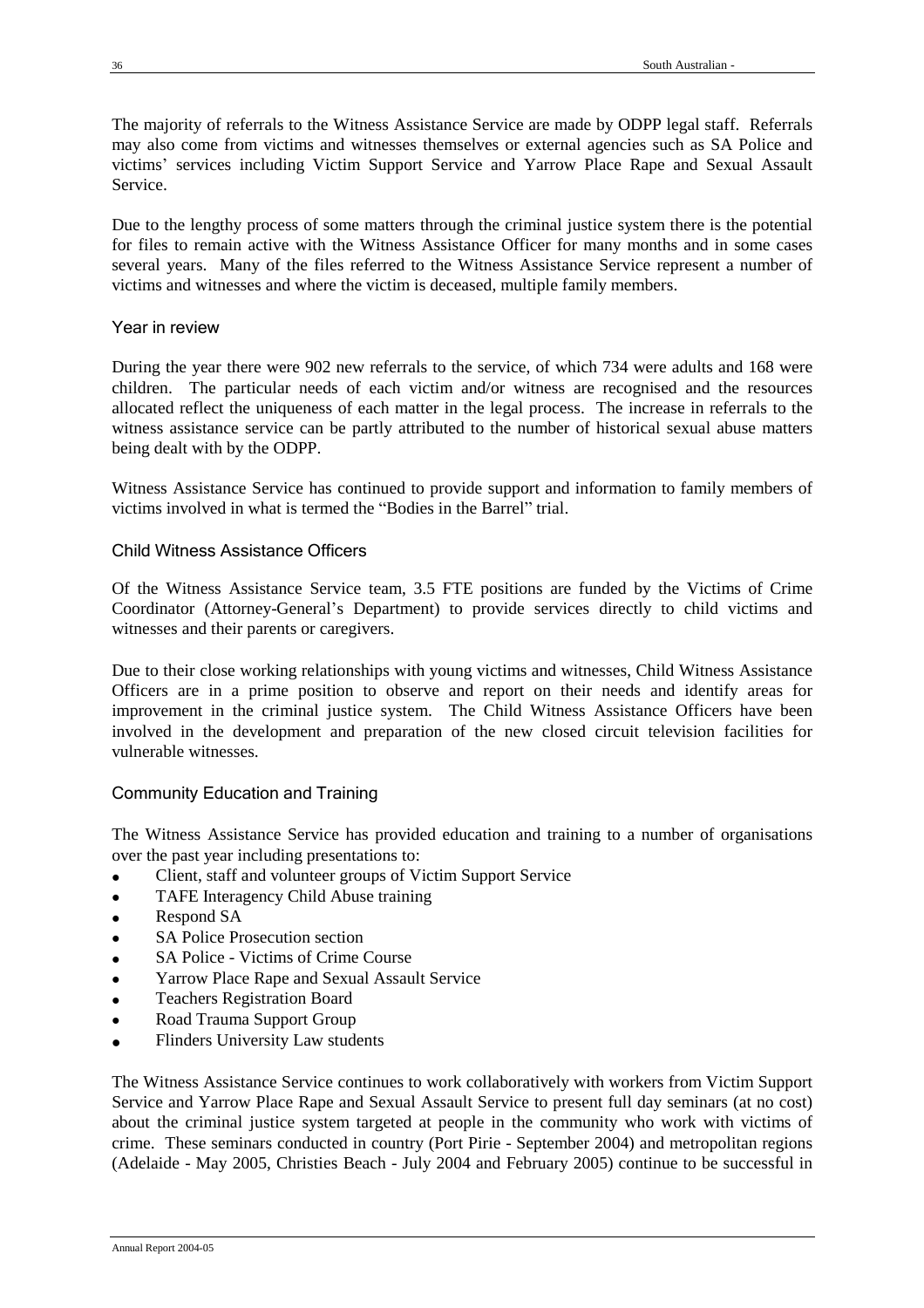raising awareness about issues relating to victimisation, the legal processes and support services available.

The Witness Assistance Service has initiated training sessions with legal practitioners and administration/support staff as part of their induction to increase awareness about issues for victims of crime and working with witness assistance officers. The team regularly consult with legal practitioners on an informal basis. Orientation sessions with law students on placement have been valuable in raising awareness and understanding about the issues facing witnesses giving evidence for the prosecution.

# *Improved systems - IJP Prosecutions Case Tracking*

A new IT system for the Office, IJP Prosecutions Case Tracking, was piloted in 2004-05 with a group of law clerks using the system. IJP Prosecutions Case Tracking builds links with systems within SA Police, and the Court Outcomes systems available to the Justice Information System (JIS). It enables the recording of information about prosecution cases handled by the Office, eliminating duplicate data recording and standardising the recording of offences across agencies.

The pilot users provided valuable feedback on the use of the system, and helped uncover a number of areas which required improvement. A number of enhancements to the system were commissioned, based on this feedback. A full training and implementation schedule will see the software rolled out to all of the Office by early 2006.

Specifications were carried out for the next phase of work, which will seek to improve monitoring and workflow practices in the Office. The development of these functions has been deferred until after the organisational review of the Office and the consolidation of the first phase of Case Tracking. It is expected that the work on this will commence early in 2006.

IJP Prosecutions Case Tracking has provided some challenges for the Office to face in terms of moving from a basic computer system to one which integrates and participates with other agencies. The arrangements with the other criminal justice agencies and the charges levied for support of the system have been the subject of discussion throughout the year. The Office will continue to work in 2005-06 with Attorney-General's Department, Justice Technology Services and the other criminal justice agencies to resolve the ongoing support issues, and to provide a clearer direction for the future.

# *Administrative Section*

The Administrative Section has continued to provide an effective support function to the Office during the year. The 32 administrative staff provide a range of services which include secretarial, law clerk, reception, rounds and an executive assistant function.

There has been a considerable strain on the secretarial staff due to the Office's inability to attract an adequate pool of legal secretaries. This lack of resources has resulted in the need for temporary agency staff to assist in meeting the deadlines imposed on the administrative services within the **Office** 

The administrative staff have met the challenge of maintaining focus and direction in providing a quality service to the professional staff who are now spread across four floors of the building. Training of key users in the new IT system has also impacted on the ability of the section to meet the needs of the Office.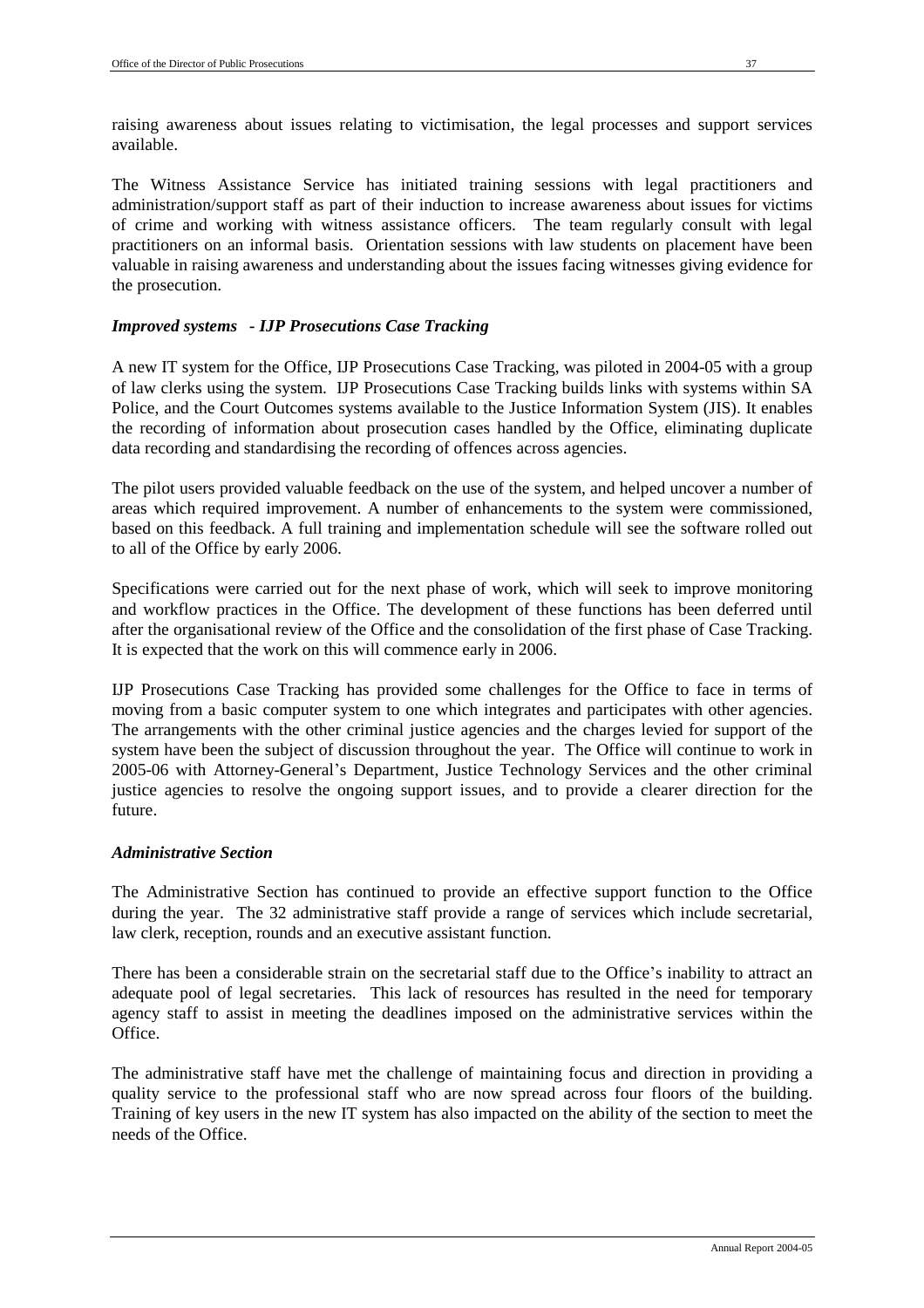In addition the Administrative Manager provides a service to the Office on human resource and financial matters. Considerable resources have been diverted during the year to the induction of new staff in the Office and the coordination of the moves to new office accommodation within the building.

# *The Future*

Office accommodation remains an ongoing issue and whilst additional space within the Pirie Street building was secured in August 2004, the Office again had to seek further space to accommodate staff that will commence in the 2005-06 year. The effectiveness of managing staff when they are located on four levels (three part floors and one whole floor) will be tested during this time. The ongoing issue of appropriate long-term accommodation remains a major concern and will be addressed during the year.

The process of advertising and selecting a new General Manager will be undertaken and it is envisaged that the successful candidate will commence in the Office prior to the completion of the organisational review. This position will be critical to the Office through the implementation phase of the review.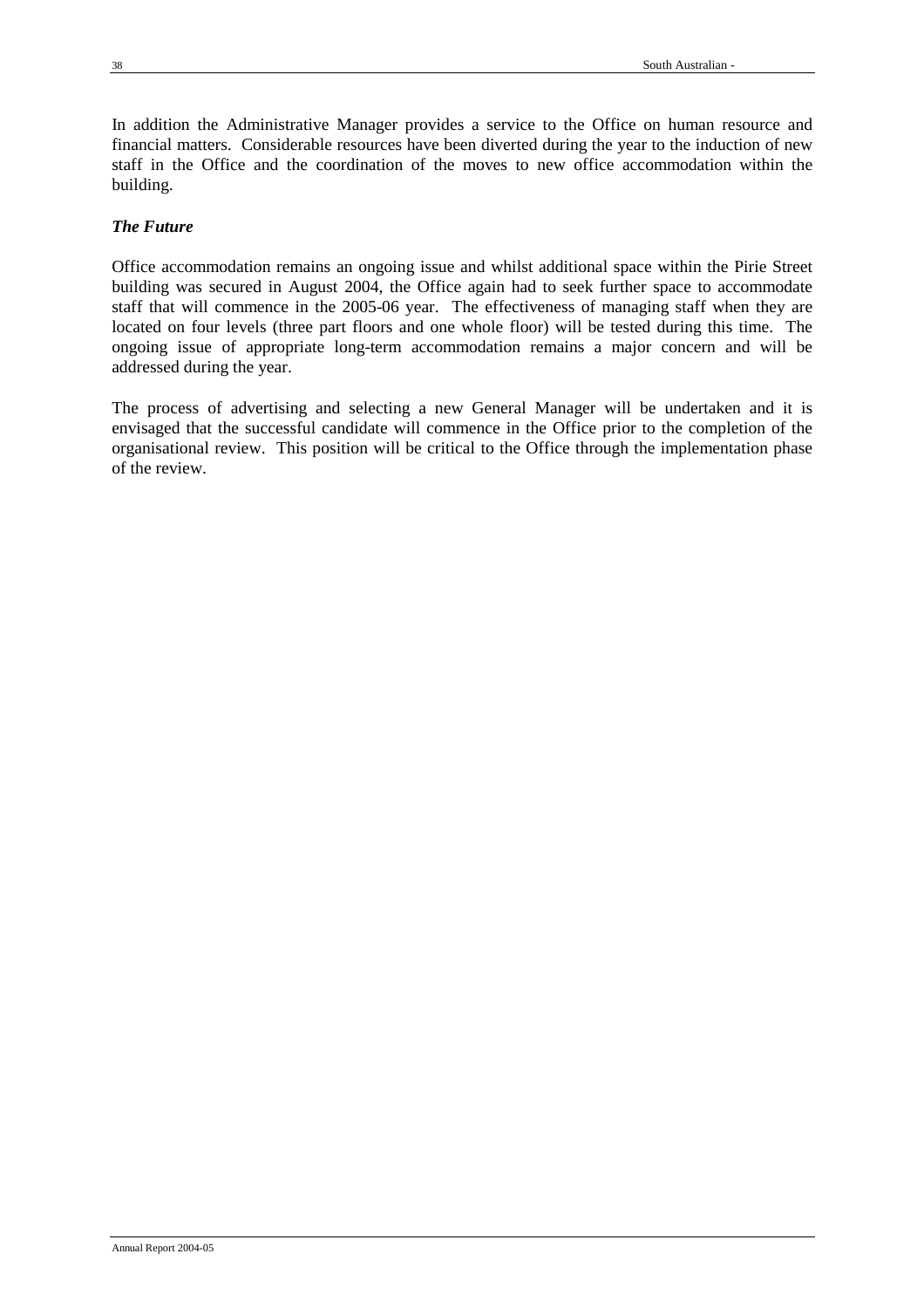# **CORPORATE OVERVIEW**

# **Financial Budget**

The Office had been advised of the \$1m increase in recurrent funding for the 2004-05 financial year at the end of the 2003-04 year. In addition in May 2005 one off funding of \$461,000 was received as part of the bid for child sex and child pornography matters. The total funding allocation for the Office for 2004-05 was \$10.6m.

During the year the Office made submissions to Government for additional funding and these were partially successful. These submissions covered increases in demand on the Office's resources for child sex and child pornography matters, confiscations of assets and additional costs to support the new technology system to track prosecution cases. In addition a combined bid was developed and submitted by SAPOL, the Courts Administration Authority and the Office for resources to provide additional support to the proposed Criminal Assets Confiscation Bill 2004, in combating organised crime groups, including outlaw motorcycle gangs, by attacking the financial base of their criminal enterprises.

The Office has received notification that some of its bids for 2005-06 financial year have been partially successful. The Office will receive \$207,000 for criminal assets confiscations matters, as part of the joint bid, and \$700,000 for child sex and child pornography matters. In addition the Office is grateful to the Premier for additional recurrent funding of \$800,000 which will be used to support the general work of the Office and to reduce the high workloads of staff.

The Office has been funded for two separate projects during the year. The ODPP IT Infrastructure Project (IJP Prosecutions Case Tracking) to improve the prosecution case management system in the Office, and the Bodies in the Barrels trial. Although the Office has been separately funded by Government for direct costs associated with the Bodies in the Barrels prosecution, the indirect costs associated with this trial have continued to be met from within the Office's recurrent funding.

# *Staffing Levels*

The significant increase in funding in 2003-04 allowed the Office to increase its staffing numbers. This additional funding ensured that the Office was able to continue the employment of the experienced legal staff, who had been on contract backfilling those staff diverted to work on the Bodies in the Barrels trials. In addition the successful bilateral bids for funding will allow the proposed increase in staffing numbers as indicated below. All new positions created with this funding have been made 12 month temporary contracts pending the outcome of the organisational review. The review could potentially propose a different use of resources within the Office.

During the year the Office remained unable to fill the position of Crown Counsel and for part of the year the position of Associate Director was vacant.

|                             | Actual  | <b>Projected</b> |
|-----------------------------|---------|------------------|
|                             | 2004-05 | 2005-06          |
| Executive                   | 5.0     | 5.0              |
| Legal (including Managers)  | 53.52   | 62.53            |
| Witness Assistance Officers | 8.8     | 9.1              |
| Administrative staff        | 31.84   | 33.04            |
| <b>Total</b>                | 99.16   | 109.67           |

Includes staff who are working on separately funded projects within the Office including the Child Witness Assistance Service Officers.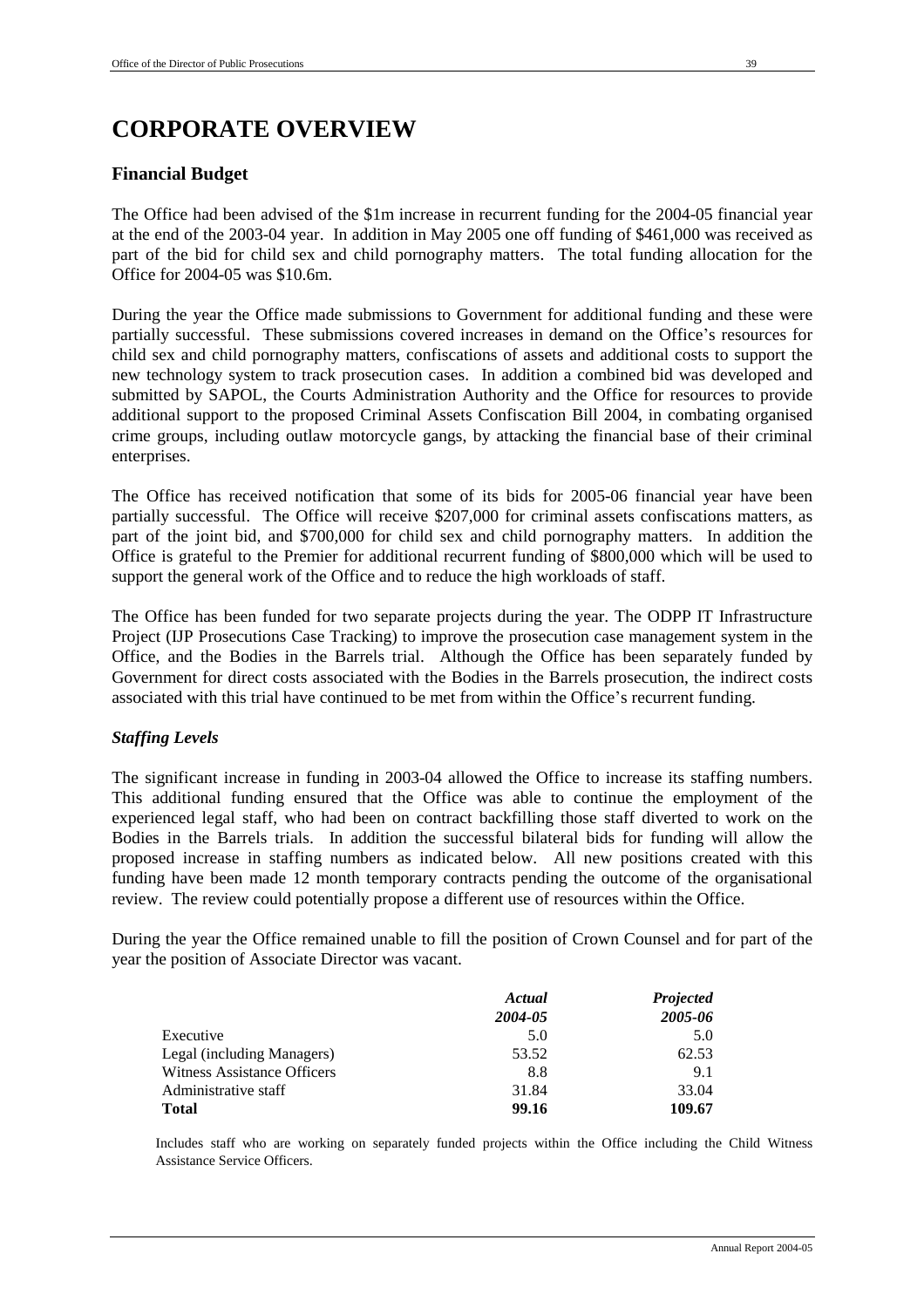# *The Future*

The evidence of the additional funding provided to the Office over the last few years will become apparent. In addition, the organisational review will provide the Office with the opportunity to undertake an organisational assessment, to explore the major components of the organisation and to respond to the challenge of establishing a valuable foundation for strategic management. The Office has for some time, because of continual workloads and unrelenting pressure, become a reactive organisation. The review will promote innovation in the area of change management and recognition of the factors that influence the operation of the Office. Within the regulatory framework of the criminal justice system, the business level strategies of the Office will recognise the interrelationship among the component agencies.

The recommendations of the review team will be considered by Executive and prioritised for implementation over the proposed nine month implementation phase. The delay in commencing the organisational review will now mean that any recommendations that are likely to impact on the financial resources of the office will be delayed, as there will be no opportunity to seek additional funds through the normal processes for the 2006-07 year.

The considerable period of uncertainty, and associated pressures that staff have been placed under since May 2004, due to a lack of continuity of senior staff, will be addressed once the outcome of the review has been received.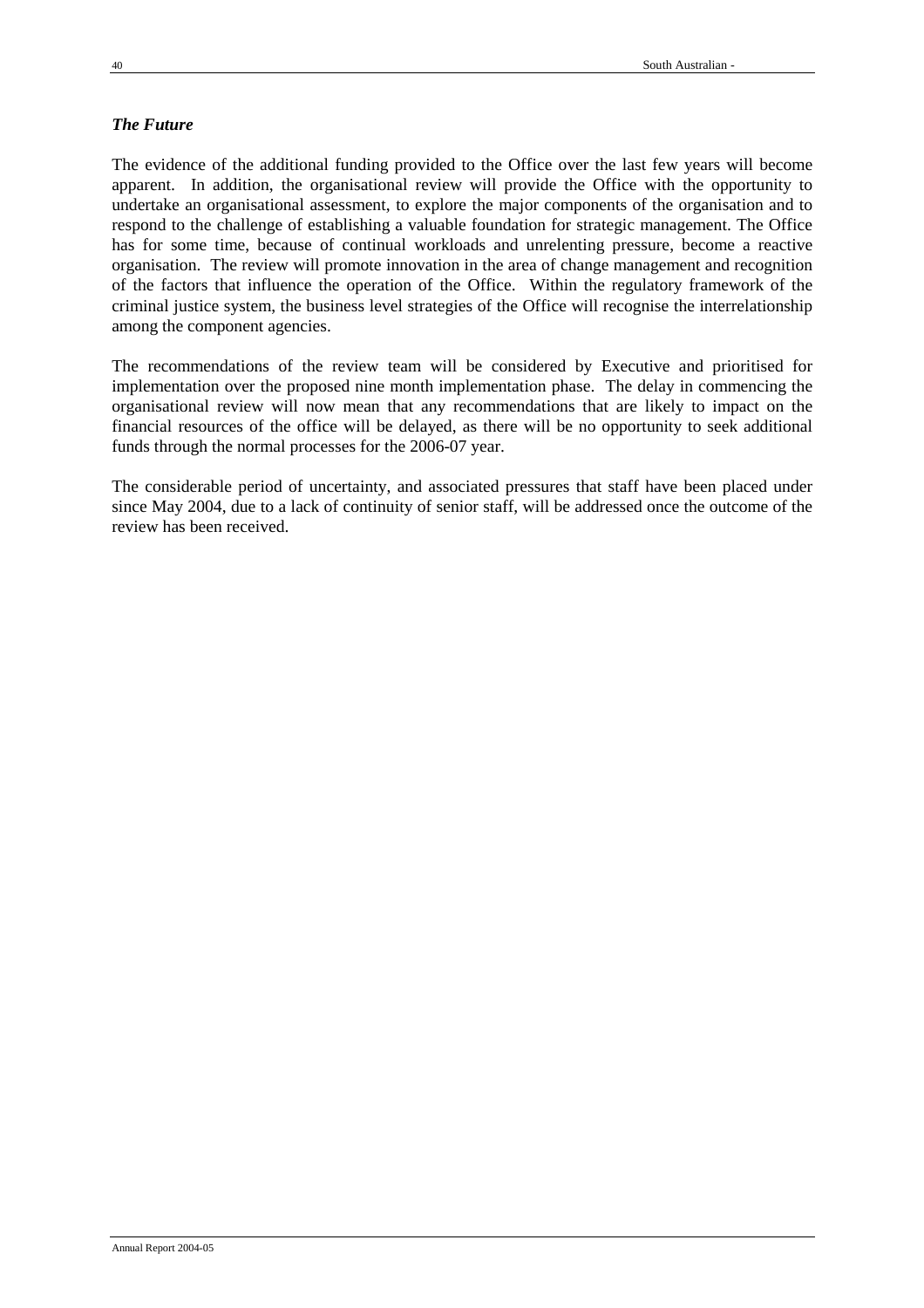# **APPENDIX A**

# **Publications/Information**

The Office provides the community with publications about its services and acts as a channel for information to victims and witnesses of the services provided by support agencies.

During the year the Office launched its internet site, this site is continually updated and provides the public with (amongst other things) links to publications and information about the criminal justice system.

The following publications are available from this Office at no cost.

- ODPP Annual Reports
- ODPP Prosecution Policy and Guidelines
- Information for Victims of Crime
- Homicide Maze *(SA Government Publication produced by the ODPP in conjunction with the Homicide Victims Support Group)*
- An Important Job Going to Court (suitable for child victims/witnesses)
- What Choice Do I Have Information for people who have experienced a rage or sexual assault *(ODPP and Yarrow Place Rape and Sexual Assault Service)*

The following pamphlets are available from this Office at no cost.

Witness Assistance Service

The following internet links provide further information in support of the work of the Office.

| www.dpp.sa.gov.au         |
|---------------------------|
| www.voc.sa.gov.au         |
| www.sapolice.sa.gov.au    |
| www.yarrowplace.sa.gov.au |
| www.courts.sa.gov.au      |
| www.corrections.sa.gov.au |
|                           |

# *Papers published by staff*

Parliamentary Privilege and Police Powers in South Australia, (2005) 16 Public LR 99

Martin Hinton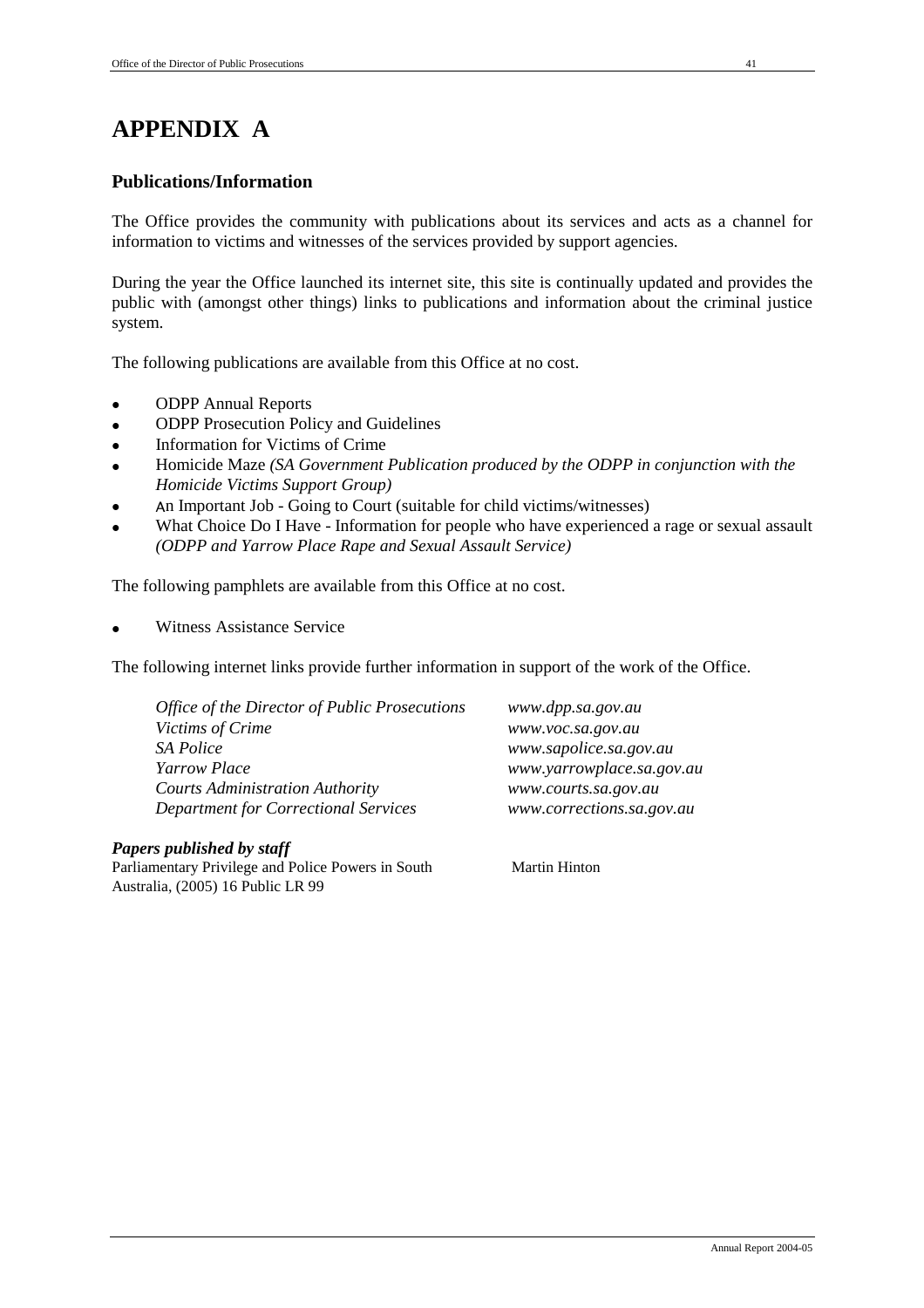# **APPENDIX B**

# **ODPP Representatives on Committees/Steering Groups**

| <i>Internal</i>                                                        |                                         |
|------------------------------------------------------------------------|-----------------------------------------|
| <b>Name</b>                                                            | Representative                          |
| <b>IJP Prosecutions Management Committee</b>                           | Golda Munro, General Manager            |
| <b>IJP Prosecutions Steering Group</b>                                 | Golda Munro, General Manager,           |
|                                                                        | Wendy Abraham QC                        |
| Executive                                                              | Stephen Pallaras QC, Pauline Barnett,   |
|                                                                        | Geraldine Davison, General Manager      |
| <b>Management Committee</b>                                            | Pauline Barnett, Geraldine Davison,     |
|                                                                        | General Manager, Jim Pearce, Peter      |
|                                                                        | Snopek, Paul Muscat, Ian Press, Adam    |
|                                                                        | Kimber, Rebecca Abbott, Pam Jones,      |
|                                                                        | Golda Munro, Sue Raymond                |
| <b>Policy Committee</b>                                                | Pauline Barnett, Sophie Downey,         |
|                                                                        | Adele Andrews, Martin Hinton,           |
|                                                                        | Caroline Mealor, Anna Whittam,          |
|                                                                        | Geraldine Davison, Wendy Abraham        |
|                                                                        | QC, Briony Kennewell, Rebecca           |
|                                                                        | Abbott                                  |
|                                                                        | (including from the Crown - Matthew     |
|                                                                        | Goode and Helen Wighton)                |
| Professional Development Committee                                     | Sue Raymond, Amanda Pienaar, Emily      |
|                                                                        | Telfer, Michelle Sutcliffe, Kos Lesses, |
|                                                                        | Emma Shaw, Caroline Steel, Carmen       |
|                                                                        | Matteo, Pam Jones                       |
|                                                                        |                                         |
| External                                                               |                                         |
| <b>Name</b>                                                            | <b>ODPP</b> Representative              |
| <b>Australian Association of Crown Prosecutors</b>                     | <b>Martin Anders</b>                    |
| Australian and New Zealand Psychiatrists, Psychologists and<br>Lawyers | <b>Geraldine Davison</b>                |
| CCTV Facilities for Vulnerable Witnesses Working Party                 | Rebecca Abbott                          |

Wendy Abraham QC

Golda Munro

Tim Heffernan

Conference of Australian Directors of Public Prosecutions Stephen Pallaras QC Criminal Courts Committee Stephen Pallaras QC, Wendy Abraham QC Criminal Justice Leadership Group<br>
Criminal Justice Portfolio Policy Meeting<br>
Stephen Pallaras QC, Wendy Abraham QC<br>
Rebecca Abbott Criminal Justice Portfolio Policy Meeting Data Quality Committee Golda Munro Disability Action Plan Reference Group Pam Jones Drug Court Steering Committee Pauline Barnett Duggan Working Party into Criminal Law Reform Wendy Abraham QC Forensic Science Advisory Committee Stephen Pallaras QC, Wendy Abraham QC International Association of Prosecutors: Executive Committee Justice Child Protection Reform Working Group Rebecca Abbott Justice Data Warehouse Steering Committee Golda Munro Justice Information System: Business Operations Committee Golda Munro Justice Information System: Business Operations Committee - Finance Justice Information System: Technical Reference Group Golda Munro Justice Information System Java Environment Review Group Kirsty Pyper Law Society of South Australia: Criminal Law Committee Geraldine Davison, Paul Muscat Law Society of South Australia (Professional Standards), Legal Professional Conduct Board and DPP Liaison Group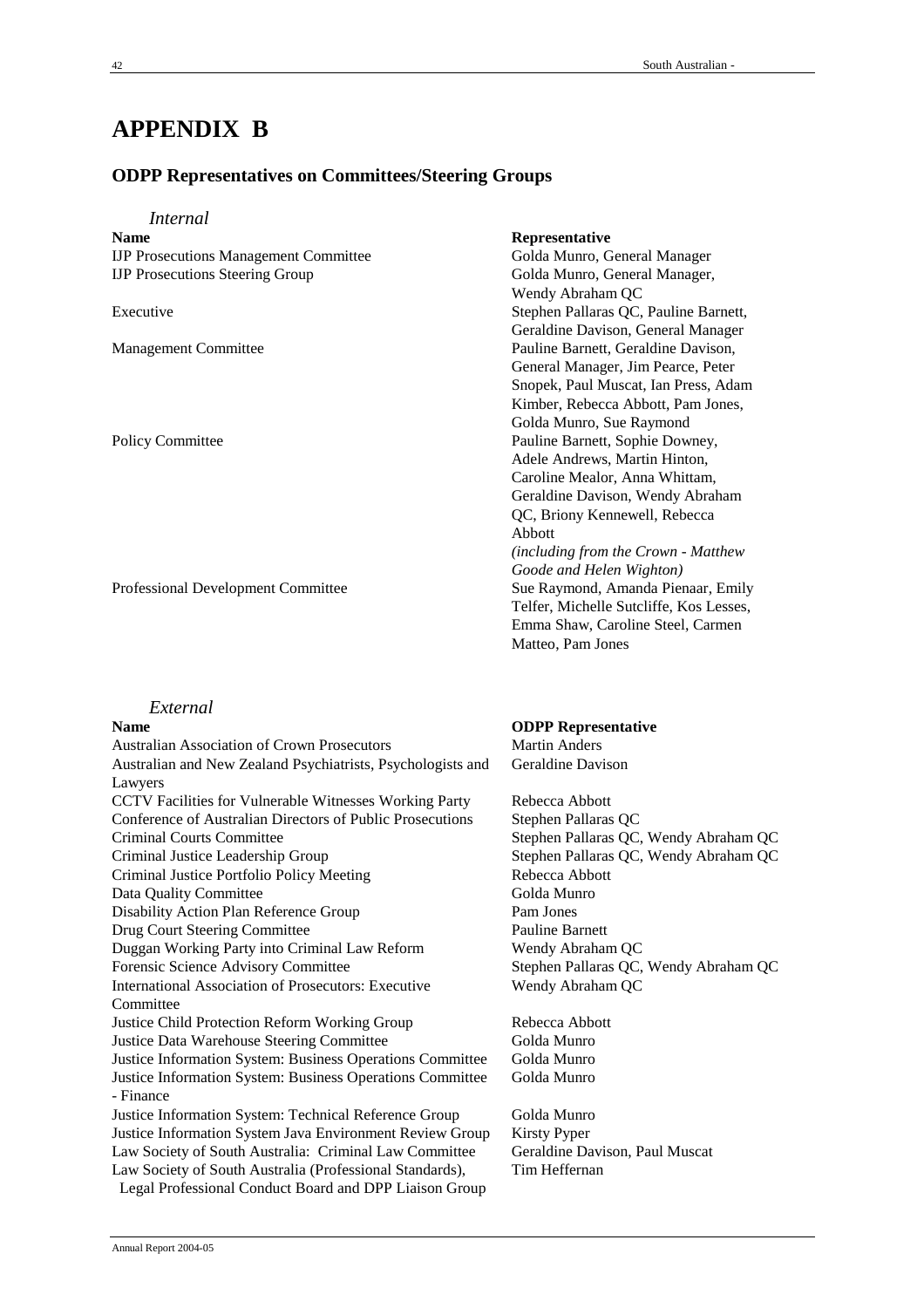Law Society of South Australia: Advocacy Committee Wendy Abraham QC,

Mental Impairment Review Committee Pauline Barnett Police Liaison Committee Geraldine Davison, Pauline Barnett,

Review of the Controlled Substances Act Adam Kimber

# *Professional Associations/Organisational Memberships*

# **Name/title**

Australian Association of Prosecutors Australian Institute of Judicial Administration International Society for the Reform of the Criminal Law International Association of Prosecutors Law Society of South Australia The Australian and New Zealand Association of Psychiatry, Psychology and the Law (ANZAPPL)

Geraldine Davison General Manager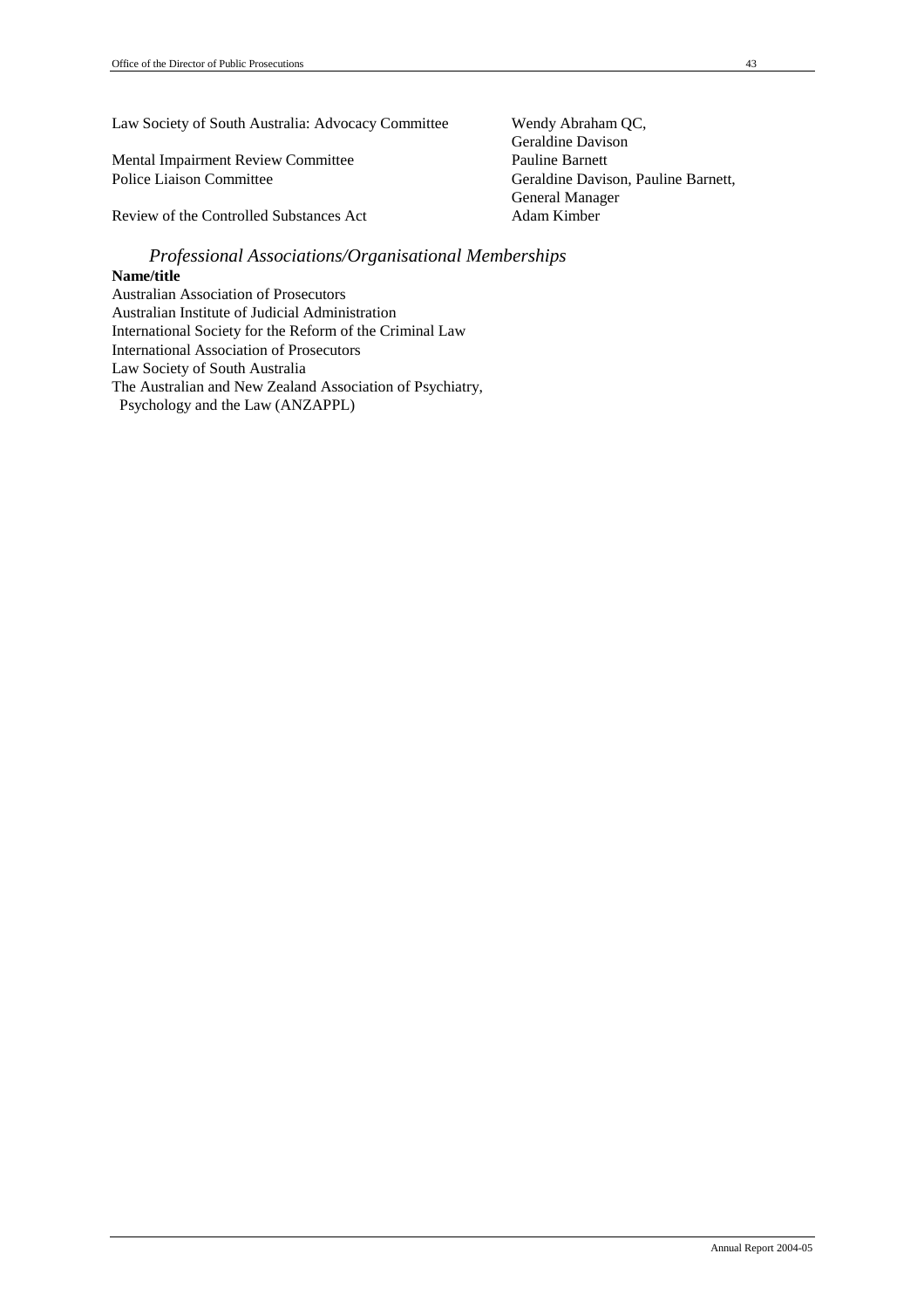# **APPENDIX C**

# **Training and Professional Development**

# **Seminars/Training Sessions/Conferences Attended by DPP Staff**

| Name/Title                                                  | <b>DPP</b> Representative               |
|-------------------------------------------------------------|-----------------------------------------|
| Advanced IT Skills Management - TAFE                        | Sue Payne                               |
| Australian Association of Crown Prosecutors Conference,     | Jim Pearce, Sandi McDonald, Lucy Boord, |
| Darwin                                                      | Phil Crowe                              |
| Australian New Zealand Psychiatrists, Psychologists<br>and  | Adam Kimber, Geraldine Davison, Emily   |
| Lawyers Seminar                                             | Telfer, Sophie Downey, Adele Andrews,   |
|                                                             | Jay McGrath                             |
| Australian Society of Traumatic Stress Studies Conference   | Tony Carella                            |
| <b>Case Note Recording</b>                                  | Nina Travers, Sharon Ryan               |
| Child Witnesses - Best Practice for Courts                  | Geraldine Davison, Heidi Ehrat          |
| Conference of Australian Directors, Perth                   | <b>Geraldine Davison</b>                |
| Criminal Injuries Compensation Seminar                      | Various staff members                   |
| Criminal Law Conference                                     | Various members of staff                |
| <b>Customer Service Skills</b>                              | Pam Jones, Mary Hunt                    |
| Drugs Court Conference, Darwin                              | Rasha Briggs, Laura Willows             |
| Early Childhood Development Seminar                         | Nina Travers, Sharon Ryan               |
| Hi-Tech Crime Conference                                    | <b>Gary Phillips</b>                    |
| <b>Illicit Drugs and Crime</b>                              | Geraldine Davison                       |
| <b>Leading and Managing People</b>                          | Rebecca Abbott                          |
| Leading Teams in Government                                 | Pamela Jones                            |
| <b>Leave Policy Information Session</b>                     | Caroline Steel, Pam Jones               |
| <b>Legal Information Research</b>                           | Various staff members                   |
| Lexis Nexis On-Line Training                                | Various staff members                   |
| Managing Your Time to Get the Life You Want                 | Sue Raymond, Lorraine Bull              |
| <b>National Chemical Diversion Congress</b>                 | Teresa Anderson                         |
| Office Ergonomics                                           | Various staff members                   |
| Project Management                                          | <b>Kirsty Pyper</b>                     |
| <b>Remuneration Level Assessment Training</b>               | Pamela Jones                            |
| <b>Research Analysis and Presenting Written Information</b> | Pamela Jones                            |
| Speaking with Confidence                                    | <b>Belinda Ness</b>                     |
| <b>Specialist Sentencing Courts Conference</b>              | Rasha Briggs                            |
| Staff Selections Techniques (3 separate sessions)           | -Caroline Steel                         |
|                                                             | -Janet Markotic, Mary Hunt              |
|                                                             | -Rebecca Abbott, Belinda Ness           |
| Thompson On-Line Training                                   | Various staff members                   |
| Victim Offender Mediation                                   | Rebecca Abbott, Nina Travers, Caroline  |
|                                                             | Steel                                   |
| Working with Challenging People                             | Caroline Steel                          |
| You, Your Team, Ethics and Legislation                      | Pam Jones, Mary Hunt                    |

Staff of the Office attended professional development sessions run by the Law Society of South Australia, in particular, sessions on DNA and Legal Professional Privilege.

Staff also attended a seminar run by the Australian Institute of Judicial Administration entitled "Bail or Remand in Custody".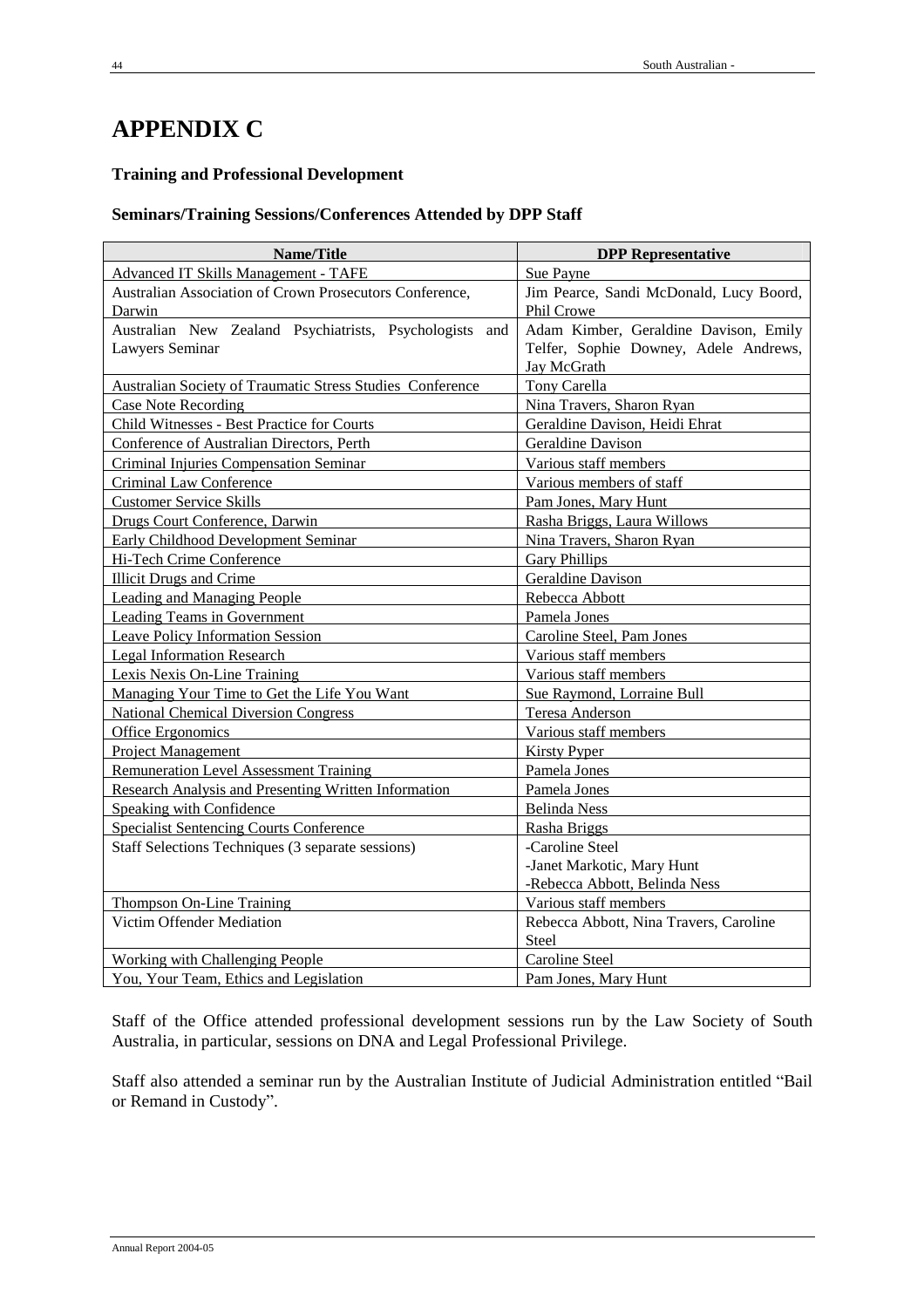**In-House Training Sessions conducted since March 2005**

- Basic Appearance Work in Superior Courts
- Mental Impairment Provisions
- Court of Criminal Appeal Update
- Fingerprint Evidence provided by an Officer of SAPOL Fingerprint Bureau
- Firearms and Firearms Legislation provided by SAPOL Ballistics Officers
- Trial Prosecution 3 sessions
- Prosecuting Rape and Sexual Crimes Panel discussion
- Bail Reviews
- Sentencing Principles
- Effectively dealing with interpreters
- Dealing with people with an intellectual disability
- Working with Children
- Financial & General Management
- Forensic Mental Health Services
- Advocacy Sessions Opening Addresses
	- Examination in Chief

(Part of an ongoing advocacy program)

Some of these sessions were given by in-house speakers and others by guest presenters.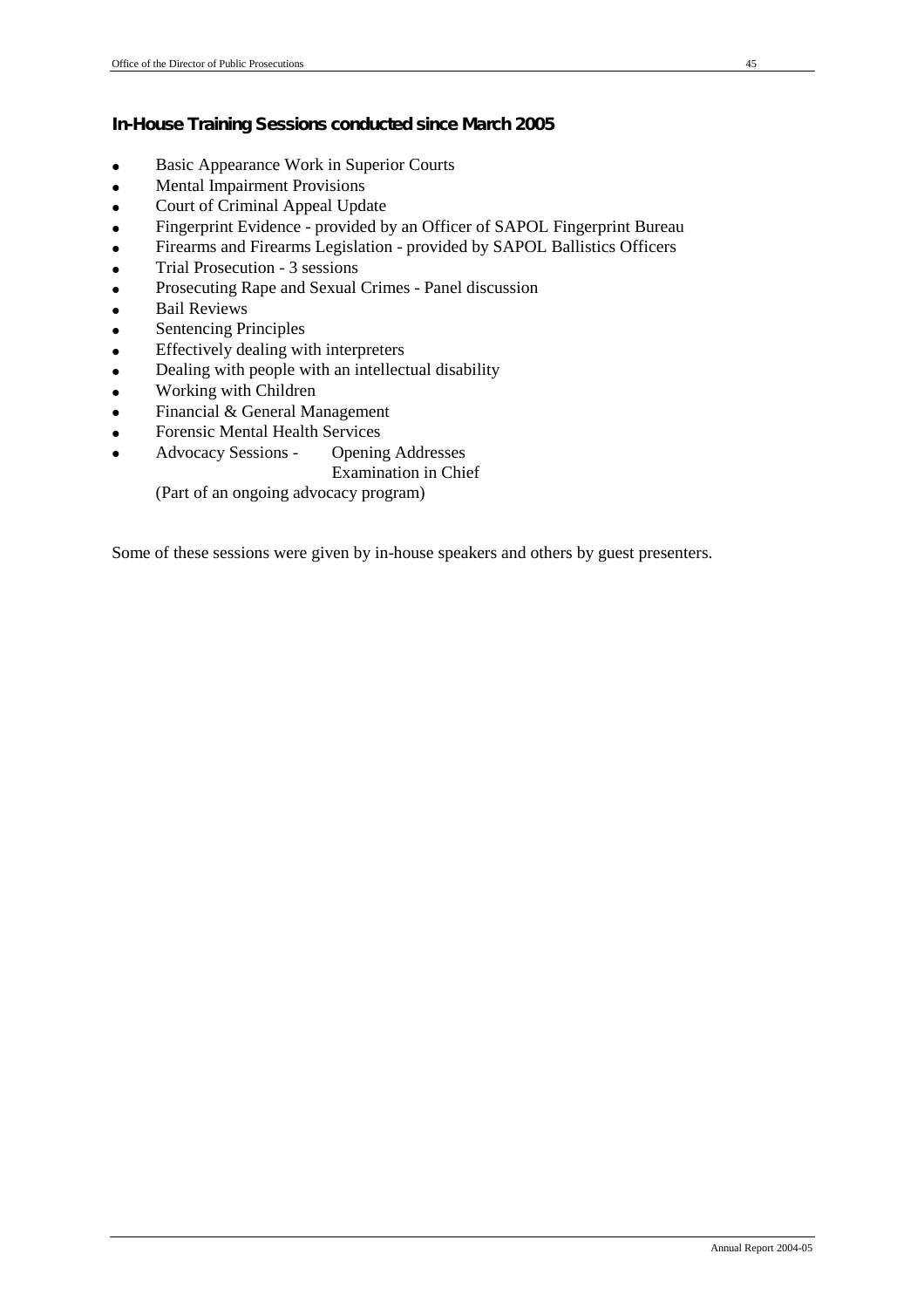# **APPENDIX D**

**External Training and Public Information Sessions Conducted by Staff of the Office.**

| <b>Session</b>                                                   | <b>ODPP Representative</b>               |
|------------------------------------------------------------------|------------------------------------------|
| Adelaide University final year medical students - mock cross     | <b>Emily Telfer</b>                      |
| examination experience                                           |                                          |
| Adelaide University Litigation Practice                          | Dominic Petraccaro                       |
|                                                                  |                                          |
| Criminal Justice Seminar - full day seminar covering a range of  |                                          |
| topics.                                                          | Sharon Ryan, Nina Travers,               |
| Adelaide                                                         | Rebecca Abbott, Kos Lesses               |
|                                                                  |                                          |
| Port Pirie                                                       | Belinda Ness, Rebecca Abbott             |
| Christies Beach 2004                                             | Rebecca Abbott, Caroline Mealor          |
| Christies Beach 2005                                             | Belinda Ness, Lucy Keller                |
|                                                                  |                                          |
| <b>Flinders University Law Students</b>                          | Anna Whittam                             |
| Topic:                                                           |                                          |
| Witness Assistance Service, vulnerable witness provisions,       |                                          |
| victim impact statements                                         |                                          |
| Graduate Diploma in Legal Practice - Opening and closing         | Sandi McDonald                           |
| addresses                                                        |                                          |
| Graduate Diploma in Legal Practice - Criminal Practice           | Liesl Chapman, Michelle Sutcliffe, Lisa  |
|                                                                  | Dunlop, Lisa Duong, Karen Ingleton, Lucy |
|                                                                  | Boord                                    |
| Graduate Diploma in Legal Practice - Placement Supervision       | <b>Martin Hinton</b>                     |
| Law Society Seminar                                              | Geraldine Davison                        |
| Topic:                                                           |                                          |
| The Crown as model litigant                                      |                                          |
| Playford Community Health Centre Women's Support Group           | Caroline Steel, Nina Travers             |
| Topic-                                                           |                                          |
| Reporting to police and the criminal justice system              |                                          |
| Respond SA - Issues for adult survivors of child sexual abuse in | Henrietta Wighton, Rebecca Abbott        |
| the criminal justice system                                      |                                          |
| Road Trauma Support Group - Witness Assistance Service,          | Rebecca Abbott                           |
| Vulnerable Witness Provisions, Victim Impact Statements.         |                                          |
| SAPOL - Port Adelaide Local Service Area - preparation of        | Jay McGrath, Mandy Neller                |
| declarations-- 5 sessions                                        |                                          |
| SAPOL - Detective training course - panel discussions - 2        | <b>Andrew Williams</b>                   |
| sessions                                                         |                                          |
| <b>SAPOL</b> - Operation Counteract                              | <b>Belinda</b> Ness                      |
| Topic:                                                           |                                          |
| Witness Assistance Service, vulnerable witness provisions,       |                                          |
| victim impact statements                                         |                                          |
| <b>SAPOL</b> - Paedophile Task Force                             | Henrietta Wighton, Briony Kennewell      |
| <b>SAPOL</b> - Police informants                                 | <b>Geraldine Davison</b>                 |
| SAPOL - Port Adelaide Local Service Area - 10 sessions           | Stephanie Geyer                          |
| SAPOL - Prosecution services - two sessions                      | Rebecca Abbott, Sharon Ryan              |
| <b>SAPOL</b> - Victims of Crime Course                           | Tony Carella                             |
| Topic:                                                           |                                          |
| Witness Assistance Service, Vulnerable Witness Provisions,       |                                          |
| <b>Victim Impact Statements</b>                                  |                                          |
| SAPOL Academy - Sex crimes                                       | <b>Briony Kennewell</b>                  |
| <b>SAPOL Prosecution Services - Proofing witnesses</b>           | <b>Libby Griffith</b>                    |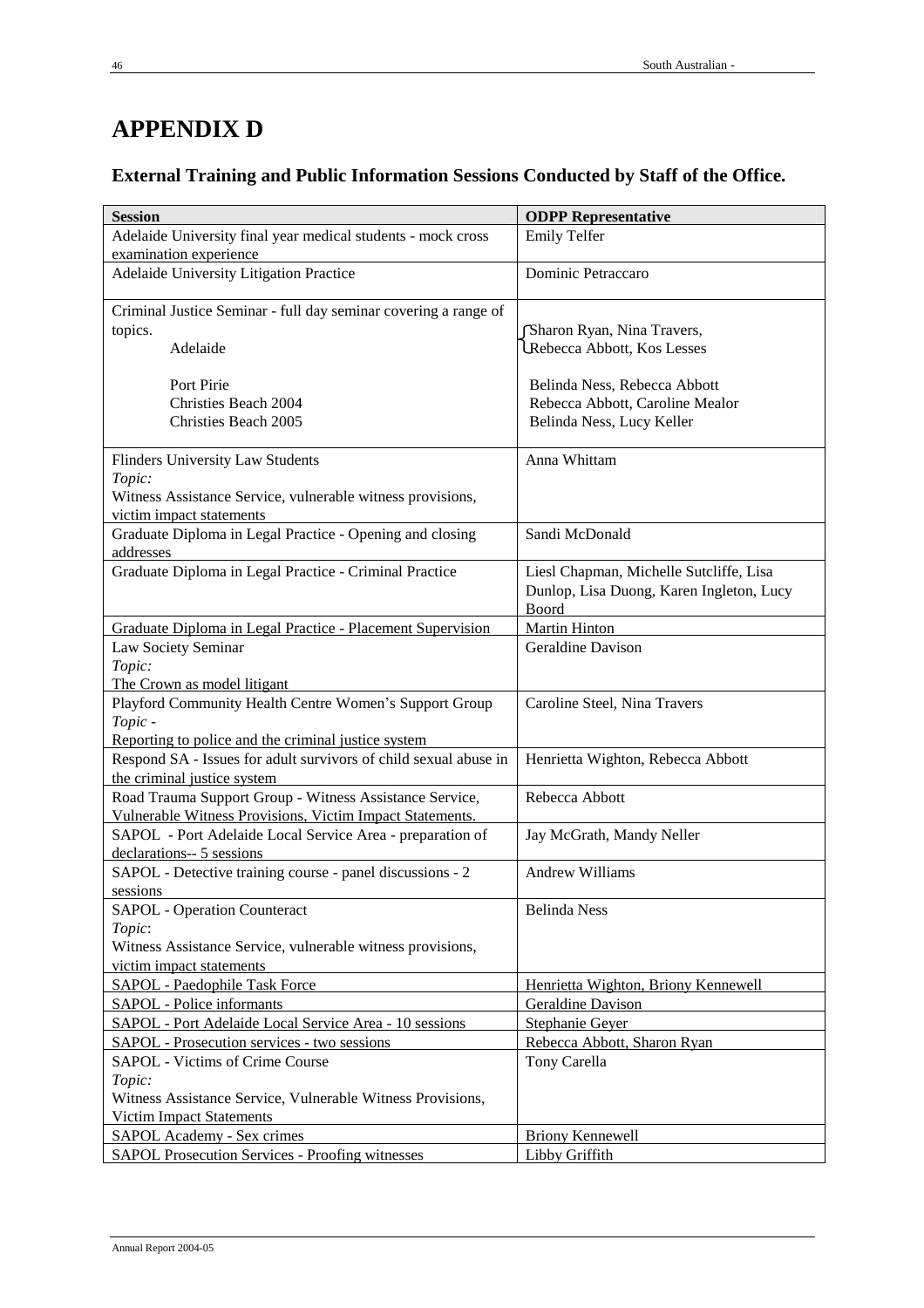| <b>Session</b>                                                 | <b>ODPP Representative</b>              |
|----------------------------------------------------------------|-----------------------------------------|
| TAFE Interagency training - child abuse                        |                                         |
| Topics                                                         |                                         |
| Child Abuse including historical child abuse matters - 4       | <b>Briony Kennewell</b>                 |
| different sessions.                                            |                                         |
| Prosecuting child abuse matters and Witness Assistance Service |                                         |
| and children in the criminal justice system.                   |                                         |
| September 2004                                                 | Anna Whittam                            |
| November 2004                                                  | <b>Belinda</b> Ness                     |
| March 2005                                                     | Belinda Ness, Sharon Ryan, Emily Telfer |
| June 2005                                                      | Sharon Ryan and Andrew Williams         |
|                                                                |                                         |
| <b>Teachers Registration Board</b>                             | Nina Travers                            |
| Topic:                                                         |                                         |
| Children in the criminal justice system                        |                                         |
| Women's Health Statewide                                       | Sandi McDonald                          |
| Topic:                                                         |                                         |
| <b>Case Notes</b>                                              |                                         |
| Yarrow Place - After Hours Staff Group                         | Rebecca Abbott, Michelle Sutcliffe      |
| Topic:                                                         |                                         |
| What happens once notification of abuse is made to child abuse |                                         |
| report line or police                                          |                                         |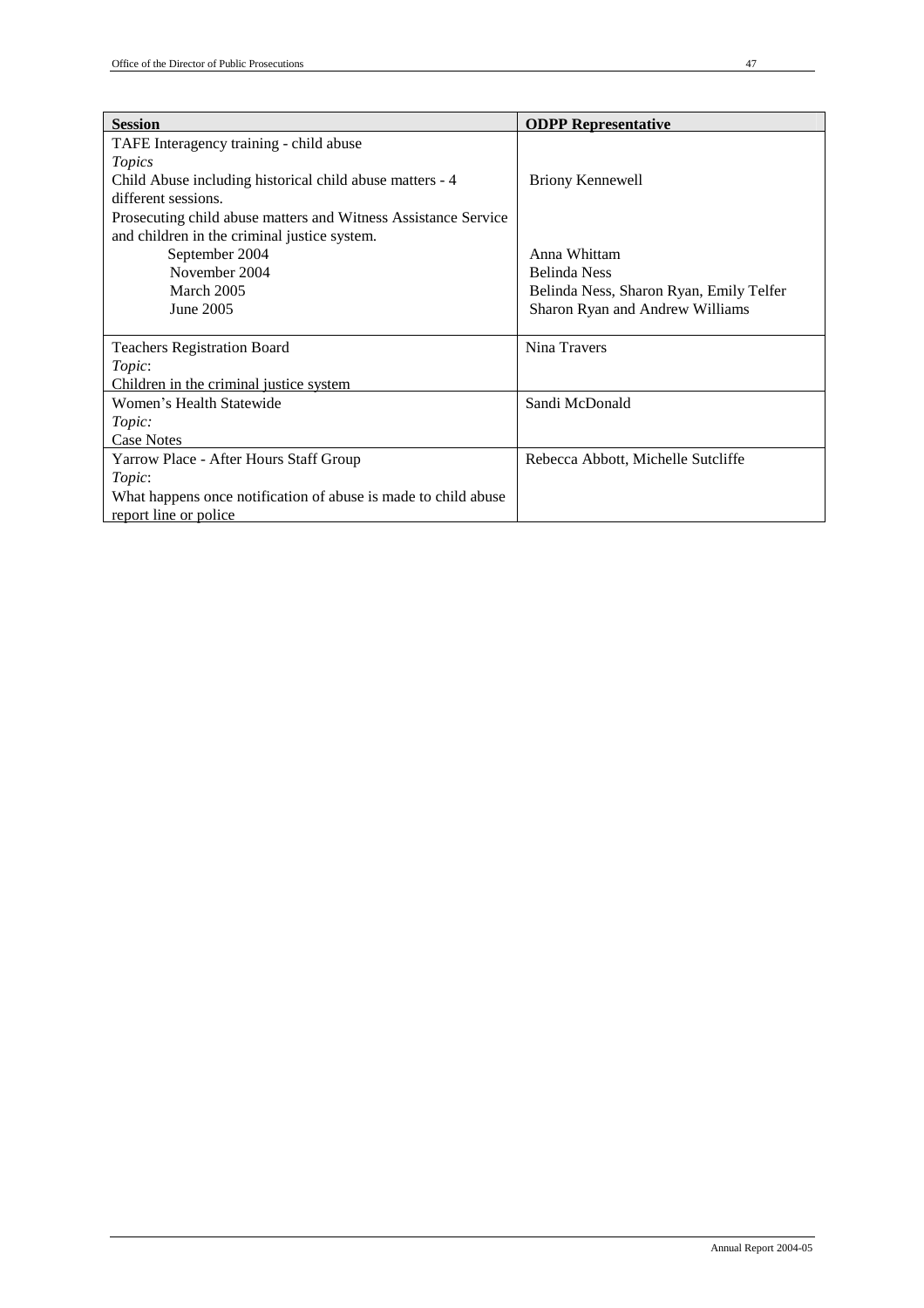# **APPENDIX E**

# **Compliance Reporting**

The following matters are required to be reported on under the Premier and Cabinet Circular PC013

# **Aboriginal reconciliation statement**

All relevant matters in relation to the Aboriginal Reconciliation Statement are incorporated within the Annual Report of the Attorney-General's Department.

# **Consultants**

The reporting on the use of consultants by the Office during 2004-05 is incorporated within the Annual Report of the Attorney-General's Department.

# **Contractual arrangement**

The reporting on the extent of contractual arrangements in the Office during 2004-05 is incorporated within the Annual Report of the Attorney-General's Department.

# **Disability Action Plan Reporting**

All relevant matters in relation to Disability Action Plan Reporting are incorporated within the Annual Report of the Attorney-General's Department.

# **Energy Efficiency Action Plan Reporting**

All relevant matters in relation to Energy Efficiency Action Plan Reporting are incorporated within the Annual Report of the Attorney-General's Department.

# **Equal Employment Opportunity**

All relevant matters in relation to Equal Employment Opportunity Reporting are incorporated within the Annual Report of the Attorney-General's Department.

# **Executive Employment Reporting**

All relevant matters in relation to Executive Employment Reporting are incorporated within the Annual Report of the Attorney-General's Department.

# **Financial Reporting**

All relevant matters in relation to financial performance and account payment performance are incorporated within the Annual Report of the Attorney-General's Department.

# **Fraud**

All relevant matters in relation to Fraud Reporting under the Public Sector Management Regulations 18 (i), are incorporated within the Annual Report of the Attorney-General's Department.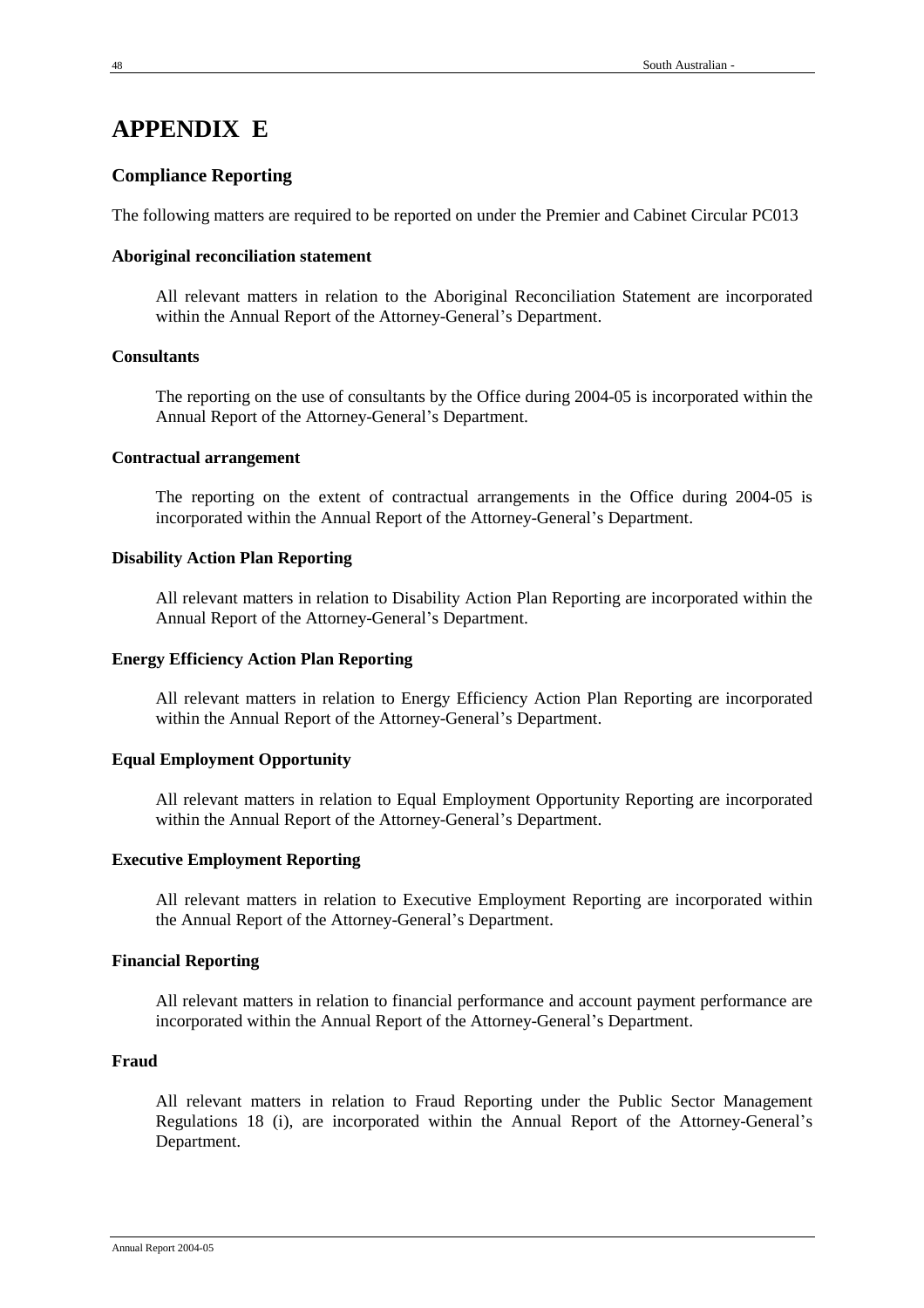# **Freedom of Information**

The Office is an "exempt agency" for the purposes of the *Freedom of Information Act 1991.*

## **Human Resource Reporting**

All relevant matters in relation to employee numbers, gender and status, leave management, workforce diversity, indigenous employees, cultural and linguistic diversity and disability are incorporated within the Annual Report of the Attorney-General's Department.

# **Listening and Surveillance Devices Act**

Pursuant to section 12 (1) of the *Director of Public Prosecutions Act* the Office reports that it has considered and approved 25 warrants issued under the *Listening and Surveillance Devices Act 1972*.

# **Occupational Health, Safety & Injury Management**

The Office continues to be pro-active in its approach to occupational health, safety and welfare within the Office and regular hazard identification audits are carried out by both the OH&S representative and management. This year staff were again offered free influenza immunisations as a preventative measure.

After consultation with staff and the Attorney-General's Department Occupational Health Safety and Welfare Consultant, nine new policies relating to a safe working environment and remote and isolated work were adopted.

The Office has continued to maintain the highest level of health and safety, in all areas of prevention, claims and rehabilitation in accordance with WorkCover standards. During the year staff attended courses in fire safety training, first aid, office ergonomics, manual handling in the Office and stress management techniques. Staff identified as high keyboard and mouse users are presently testing a new computer program which ensures that the user takes regular breaks. It is hoped that this program will assist in preventing repetitive strain injuries.

During the year in review the Office has been proactive in providing equipment to staff members to aid in the prevention of injuries and promote safety in the workplace.

All relevant matters in relation to Occupational Health, Safety and Welfare Reporting are incorporated within the Annual Report of the Attorney-General's Department.

The Office would like to thank its OH&S representatives for the last 12 months, Mr Brenton Egarr and Ms Christine Bretones who have displayed a high level of commitment to this role.

# **Overseas Travel**

Wendy Abraham QC travelled to Ljubljana, Slovenia for an Executive Meeting of the International Association of Prosecutors. Ms Abraham travelled at her own expense.

# **Regional Impact Assessment Statements**

All relevant matters in relation to Regional Impact Assessment Statements are incorporated within the Annual Report of the Attorney-General's Department.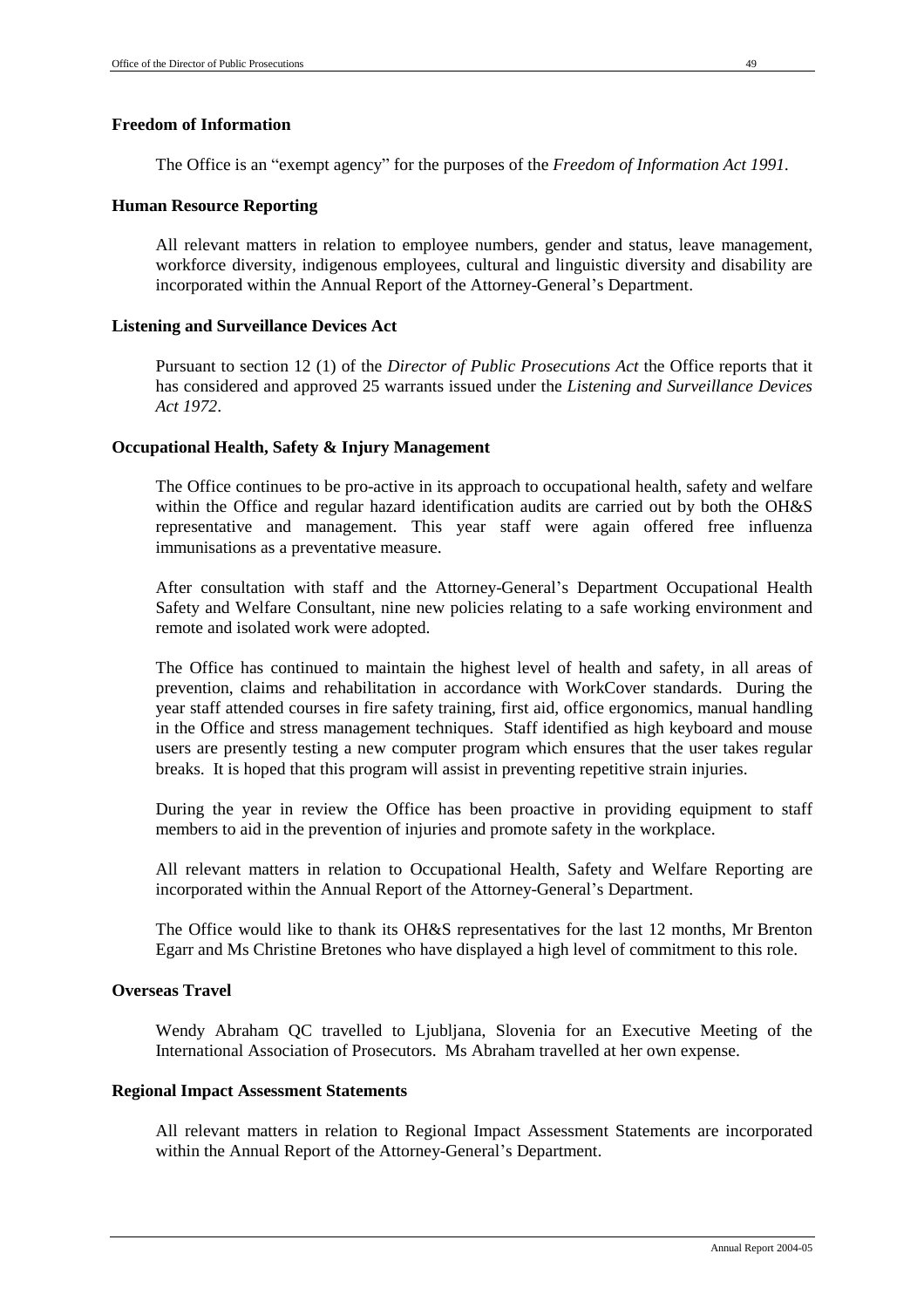# **Training and development**

All relevant matters in relation to Training and Development Reporting are incorporated within the Annual Report of the Attorney-General's Department. Various details of the types of training and development undertaken in the Office and conference attendance is reported in at pp.44-47

# **Triple Bottom Line Reporting**

All relevant matters in relation to Triple Bottom Line Reporting are incorporated within the Annual Report of the Attorney-General's Department.

# **Voluntary Flexible Working Arrangements**

Voluntary flexible working arrangements are provided for staff under the provisions of the *Public Sector Management Act* (s6) and the Attorney-General's Policy HRM 11. During the 2004-05 year there were 15 staff working part time and four staff who availed themselves of the flexible arrangement to purchase leave.

In addition flexitime arrangements were in place for 45 administrative and Witness Assistance staff.

All relevant matters in relation to voluntary flexible working arrangements are incorporated fully within the Annual Report of the Attorney-General's Department.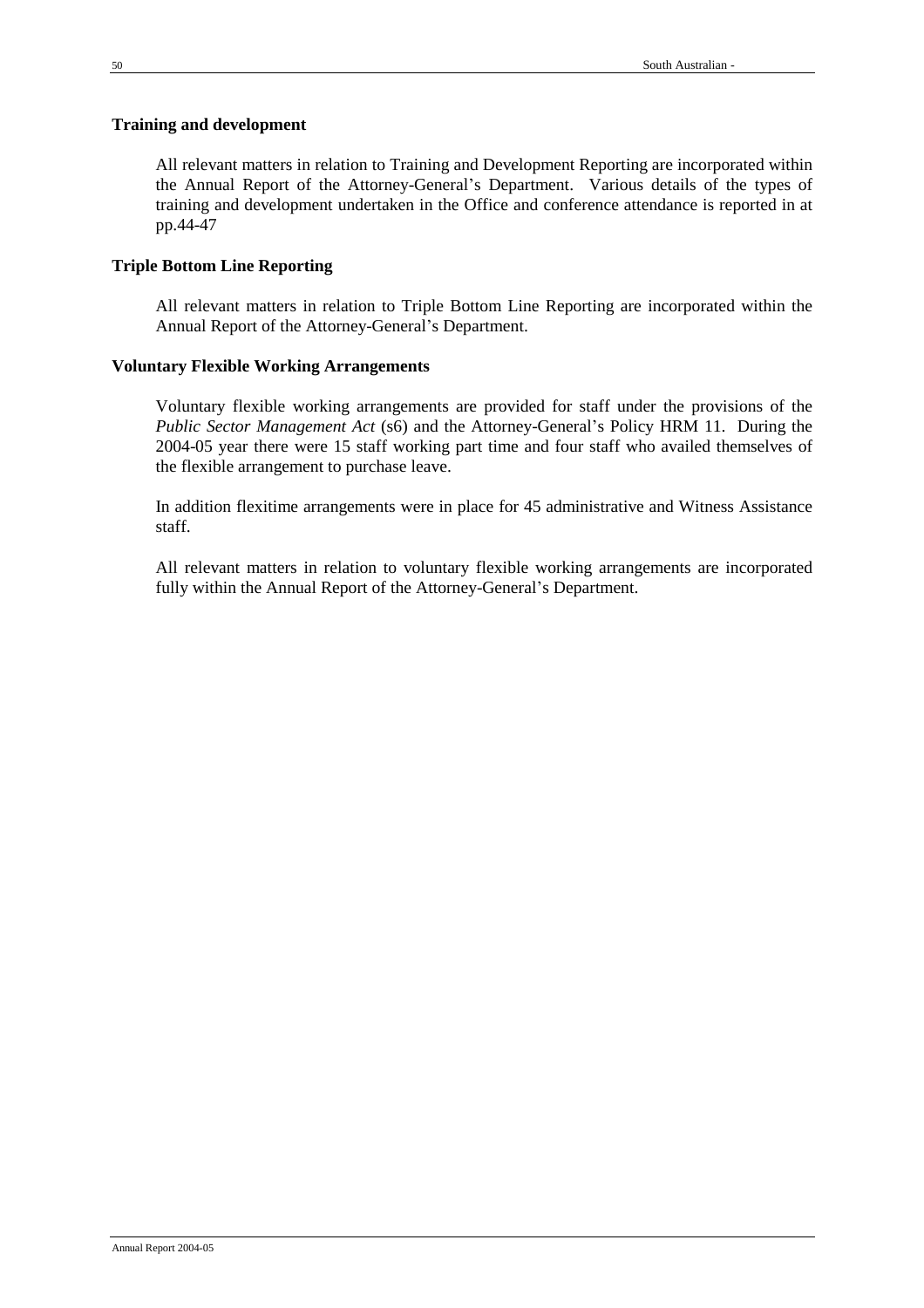# **APPENDIX F**

# **Glossary**

| <b>Accused</b>                         | The accused is a person who is alleged to have committed an offence.                                                                                                                                                                                                                                                                                           |
|----------------------------------------|----------------------------------------------------------------------------------------------------------------------------------------------------------------------------------------------------------------------------------------------------------------------------------------------------------------------------------------------------------------|
| Acquit                                 | To find an accused person not guilty at a trial.                                                                                                                                                                                                                                                                                                               |
| <b>Adjourn</b>                         | To delay a court hearing, until later that day or a specified day or<br>indefinitely.                                                                                                                                                                                                                                                                          |
| <b>Antecedent Report</b>               | A report that lists a person's previous criminal convictions.                                                                                                                                                                                                                                                                                                  |
| <b>Appeal</b>                          | Appeals are made to and determined by a court higher than the court which<br>made the decision appealed against. Appeals can be against sentence<br>and/or conviction. If, on appeal, a lower court is found to have made an<br>error, the appeal is upheld and the decision of the lower court is quashed or<br>overturned.                                   |
|                                        | In the case of an appeal against sentence, a different sentence will be<br>substituted. In the case of an appeal against conviction, a new trial can be<br>ordered or a verdict of acquittal entered.                                                                                                                                                          |
|                                        | If no error is found or, in some cases, if no substantial miscarriage of<br>justice is perceived, the appeal is dismissed and the decision of the lower<br>court is said to have been affirmed.                                                                                                                                                                |
| <b>Appellant</b>                       | When an accused is convicted and/or pleads guilty, and appeals, he/she is<br>throughout the appeal process referred to as the appellant.                                                                                                                                                                                                                       |
| <b>Arrest</b>                          | To apprehend or take into custody a person suspected of having committed<br>a crime.                                                                                                                                                                                                                                                                           |
| Bail                                   | Once a person has been arrested and charged with an offence, that person<br>must remain in gaol unless that person has legal authority to remain out of<br>gaol. When a person receives such authority that person is said to have<br>been granted bail. Bail may be on the accused's own undertaking to appear<br>or with sureties and subject to conditions. |
| <b>Burden of Proof</b>                 | This refers to the level of proof required. In most criminal cases the<br>prosecution bears the burden of proof beyond reasonable doubt.                                                                                                                                                                                                                       |
| <b>CLCA</b>                            | Criminal Law Consolidation Act 1935                                                                                                                                                                                                                                                                                                                            |
| <b>Committal Proceedings</b>           | After a person is charged with a criminal offence they appear before a<br>magistrate who determines if there is sufficient evidence upon which to<br>order that an accused person stand trial before a judge and jury.                                                                                                                                         |
| <b>Committed for Sentence</b>          | If at the committal proceedings the accused admits to having committed the<br>offence as charged, the magistrate will order the accused person to appear<br>before a District or Supreme Court to be sentenced according to law.                                                                                                                               |
| Convicted<br>SEE TABLES AND STATISTICS | Convicted of any offence, ie committed for sentence, plea of guilty as<br>charged or a lesser charge, or found guilty as charged or of a lesser charge.<br>Note: Convictions recorded on Magistrate Court matters called up, not included                                                                                                                      |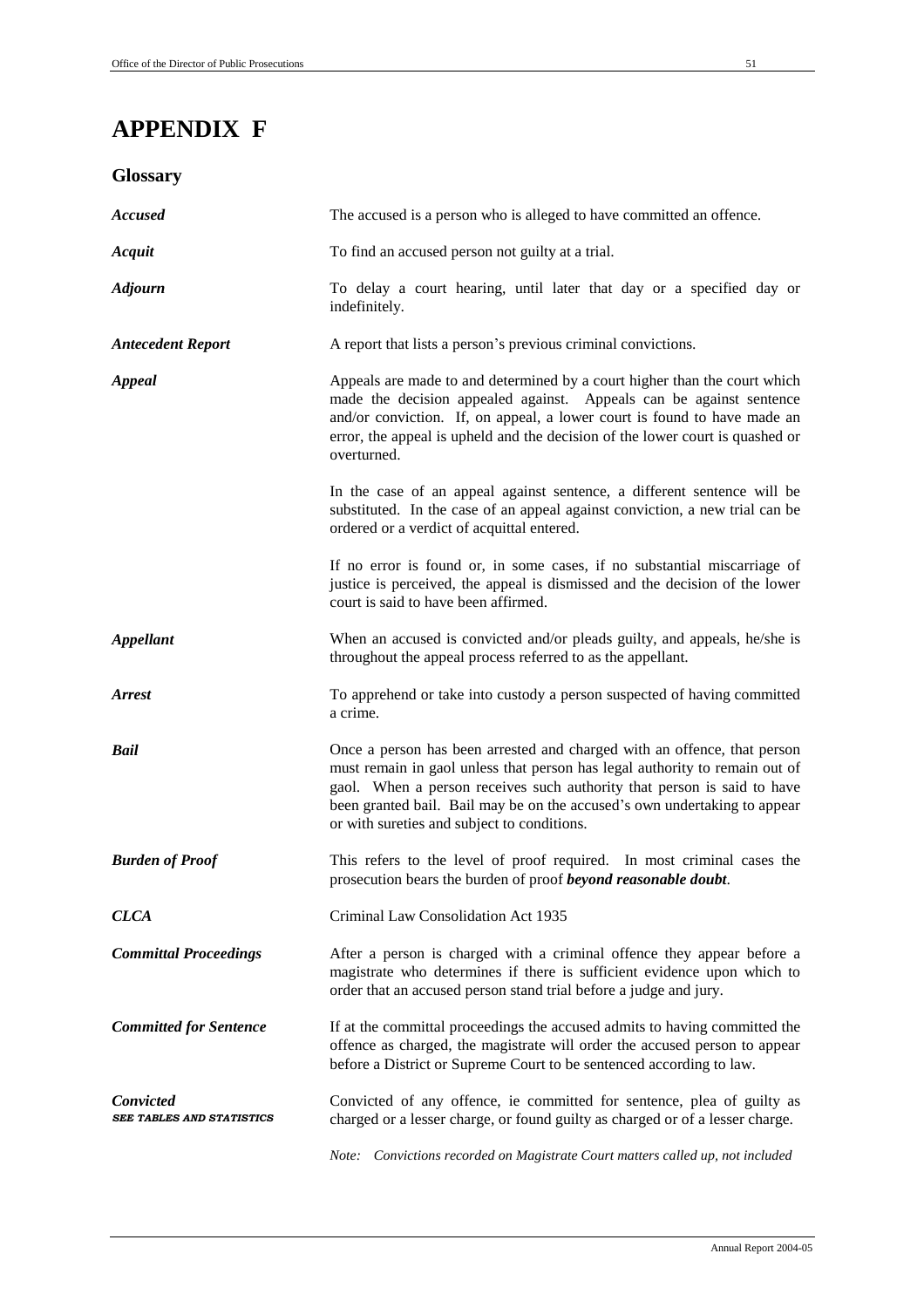| Defendant                                                       | In the Magistrates Court the accused may be referred to as the defendant.                                                                                                                                                                                                                                                                                                                                                                                                                                                                                                                                                                                                                                                                                                                                                                                                 |
|-----------------------------------------------------------------|---------------------------------------------------------------------------------------------------------------------------------------------------------------------------------------------------------------------------------------------------------------------------------------------------------------------------------------------------------------------------------------------------------------------------------------------------------------------------------------------------------------------------------------------------------------------------------------------------------------------------------------------------------------------------------------------------------------------------------------------------------------------------------------------------------------------------------------------------------------------------|
| <b>Exhibit</b>                                                  | A document or physical item tendered as evidence in a court hearing or<br>referred to in an affidavit.                                                                                                                                                                                                                                                                                                                                                                                                                                                                                                                                                                                                                                                                                                                                                                    |
| <b>Forfeiture Orders</b>                                        | Orders granted under either section 8, 9 or 15(5) of the Criminal Assets<br>Confiscations Act 1995 which confiscate property of a person convicted of<br>a criminal offence:                                                                                                                                                                                                                                                                                                                                                                                                                                                                                                                                                                                                                                                                                              |
|                                                                 | Forfeiture Orders can be made:<br>formally where application is made by the ODPP in relation to property<br>a)<br>used in an offence,<br>orally before the court in which an offender is convicted,<br>b)<br>automatically where drug offences are involved and a section 15(5)<br>c)<br>restraining order automatically converts to a forfeiture order six months after that<br>person is convicted of the drug offence.                                                                                                                                                                                                                                                                                                                                                                                                                                                 |
| Form 7                                                          | If an accused is refused Leave to Appeal by a single Judge, an accused can<br>file a Form 7 asking the Court of Criminal Appeal to consider the<br>application to grant Leave to Appeal.                                                                                                                                                                                                                                                                                                                                                                                                                                                                                                                                                                                                                                                                                  |
| <b>Indictable Offence</b>                                       | An offence with which an accused has been charged for which the accused<br>has an initial right to be tried by a judge and jury.                                                                                                                                                                                                                                                                                                                                                                                                                                                                                                                                                                                                                                                                                                                                          |
| <b>Information</b>                                              | The document which sets out the offence or offences that an accused is<br>alleged to have committed and in relation to which the accused must stand<br>trial and be sentenced if found guilty.                                                                                                                                                                                                                                                                                                                                                                                                                                                                                                                                                                                                                                                                            |
| <b>Major Indictable Offence</b>                                 | Those indictable offences where the maximum term of imprisonment<br>exceeds five years. All major indictable offences are heard and determined<br>in the District and Supreme Courts.                                                                                                                                                                                                                                                                                                                                                                                                                                                                                                                                                                                                                                                                                     |
| <b>Mentally Incompetent</b><br><b>SEE TABLES AND STATISTICS</b> | Where accused is found not guilty on grounds of mental competence<br>(CLCA Part 8A) and declared liable to supervision.                                                                                                                                                                                                                                                                                                                                                                                                                                                                                                                                                                                                                                                                                                                                                   |
| <b>Nolle Prosequi</b><br><b>SEE TABLES AND STATISTICS</b>       | All charges on the Information have been discontinued and it is formally<br>recorded that the accused is not to be prosecuted further and the criminal<br>proceedings against an accused are to cease.                                                                                                                                                                                                                                                                                                                                                                                                                                                                                                                                                                                                                                                                    |
|                                                                 | In statistical data - All charges against the accused not proceeded with.<br>Note: 1<br>Nolle entered purely because of substitute Information filed, not<br>counted as a Nolle<br>$\overline{c}$<br>"Technical Nolle Prosequi" where incorrectly committed matters<br>are returned to Magistrates Court, or lesser charge, or alternative<br>remedy is pursued in the Magistrates Court, not counted as a Nolle,<br>but counted separately under "other"<br>$\mathfrak{Z}$<br>"White Paper" filed pursuant to CLCA s276 not counted as a<br>Nolle, but shown separately<br>Where multiple charges laid, then one or more (but not all) are<br>4<br>discontinued (Nolle), not counted as a Nolle but recorded under the<br>outcome of the charge(s) which proceed<br>5<br>Where matter Nolled immediately after appellate court orders<br>retrial, not counted as a Nolle |
| <b>Non Parole Period</b>                                        | When a judge imposes a sentence of imprisonment, a non-parole period<br>will also be imposed. This is the minimum period the prisoner will serve<br>before he/she is eligible for release. If this period is greater than five years,<br>the release of the prisoner is dependant upon the Parole Board.                                                                                                                                                                                                                                                                                                                                                                                                                                                                                                                                                                  |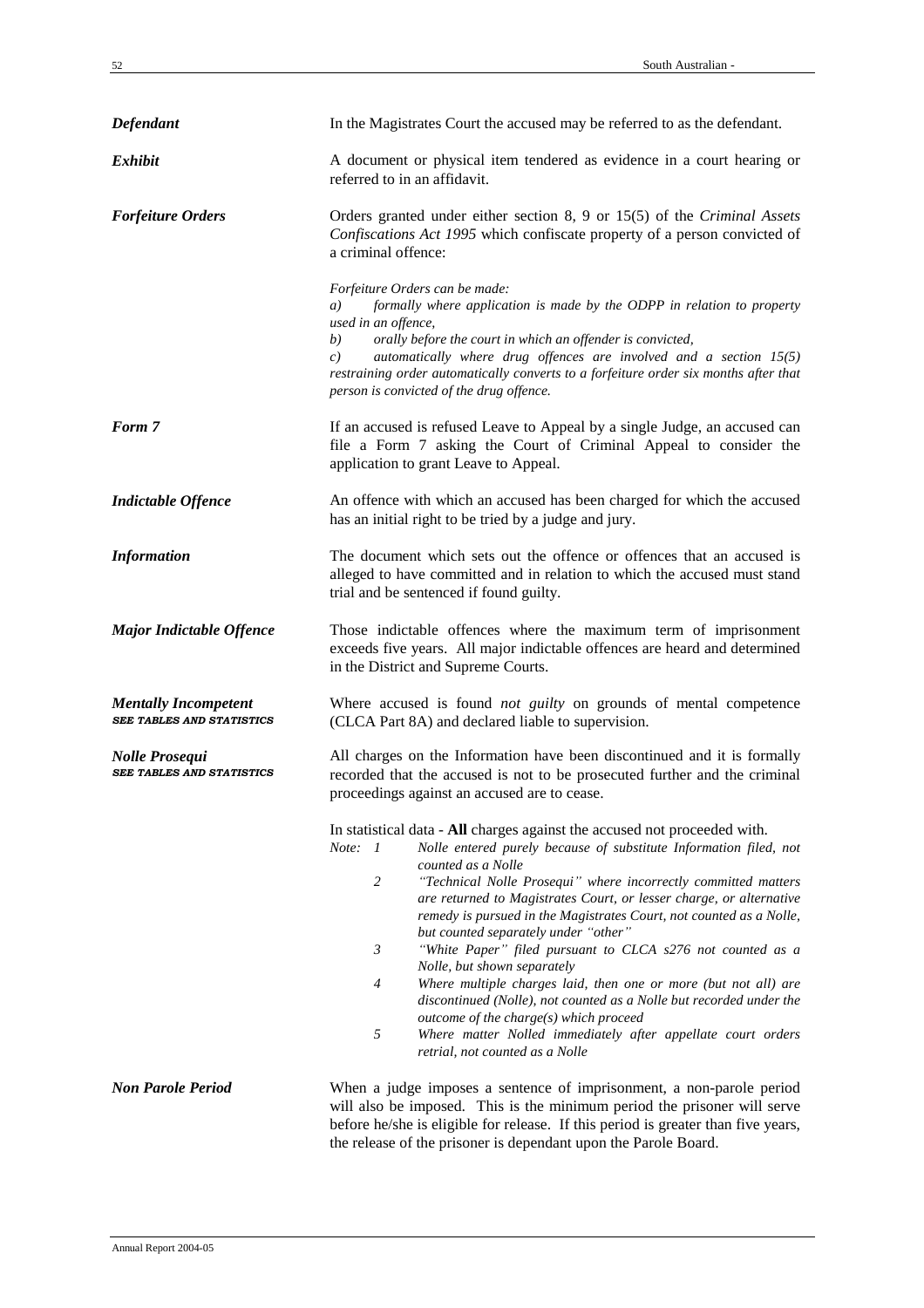| <b>Not Guilty</b><br><b>SEE TABLES AND STATISTICS</b>             | Proceeded to trial and acquitted of all charges.                                                                                                                                                                                                                                                |
|-------------------------------------------------------------------|-------------------------------------------------------------------------------------------------------------------------------------------------------------------------------------------------------------------------------------------------------------------------------------------------|
| <b>Plea</b>                                                       | A plea is the formal response of an accused at trial or arraignment to an<br>Information. At the accused's trial the Information is read out to the<br>accused (the accused is arraigned) and the accused then formally responds<br>by saying he or she is <i>guilty</i> or <i>not guilty</i> . |
| Precedent                                                         | A judicial decision on a point of law which is binding on all courts lower in<br>the hierarchy.                                                                                                                                                                                                 |
| Proceeded to trial<br><b>SEE TABLES AND STATISTICS</b>            | All matters that have been listed for trial and the proceedings have<br>including<br>legal<br>argument,<br>commenced,<br>jury<br>empanelment,<br><b>or</b><br>commencement of trial by judge alone.                                                                                             |
|                                                                   | Note: Matters listed for legal argument only, not included                                                                                                                                                                                                                                      |
| <b>Resolved Summarily</b><br><b>SEE TABLES AND STATISTICS</b>     | Includes matters where <i>major</i> indictable charge reduced to minor<br>indictable or summary charge only, and finalised in the Magistrates Court<br>(by plea or trial), by the Committal Unit or police.                                                                                     |
| <b>Restraining Orders</b>                                         | Restraining orders made by a court under section 15 Criminal Assets<br>Confiscation Act 1995 prevent person(s) disposing of or otherwise dealing<br>with specified property until criminal offences and confiscations<br>proceedings are resolved.                                              |
| <b>Sentence</b>                                                   | The penalty imposed on the accused if he/she is found guilty of an offence.<br>For murder there is a mandatory head sentence of life imprisonment. The<br>judge will usually set a non parole period.                                                                                           |
| <b>Summary Offence</b>                                            | A minor offence heard and decided in a Magistrates Court and not sent for<br>trial before a judge and jury.                                                                                                                                                                                     |
| <b>Superior Court - Other</b><br><b>SEE TABLES AND STATISTICS</b> | Includes stay of proceedings, resolved in Magistrates Court, and incorrectly<br>committed.                                                                                                                                                                                                      |
| <b>Tender No Evidence (TNE)</b>                                   | Where no evidence is tendered on all charges in the Magistrates Court,<br>otherwise counted in accordance with charges that proceeded.                                                                                                                                                          |
| <b>Trial Outcome - Other</b><br><b>SEE TABLES AND STATISTICS</b>  | Includes stay of proceedings, adjournment during trial, bench warrant<br>during trial (issued when an accused fails to attend court), and matters<br>which are not finalised at the time of this report.                                                                                        |
| <b>Voir Dire</b>                                                  | Legal argument in the absence of the jury.                                                                                                                                                                                                                                                      |
| <b>Undertakings</b>                                               | Where a person charged with a criminal offence undertakes not to sell or<br>deal with the property.<br>Undertakings therefore cannot automatically<br>convert into forfeiture orders. A forfeiture application must be made after<br>conviction.                                                |
| <b>White Paper</b><br>SEE TABLES AND STATISTICS                   | After a matter has been committed for trial and where the Director declines<br>to prosecute any charge and files prior to arraignment, a notice pursuant to<br>CLCA s276.                                                                                                                       |
|                                                                   | Note: Where an accused is separately committed for trial and sentence, and the<br>Director declines to prosecute any of the charges committed for trial, but proceeds<br>with the charges(s) committed for sentence, not counted as a White Paper                                               |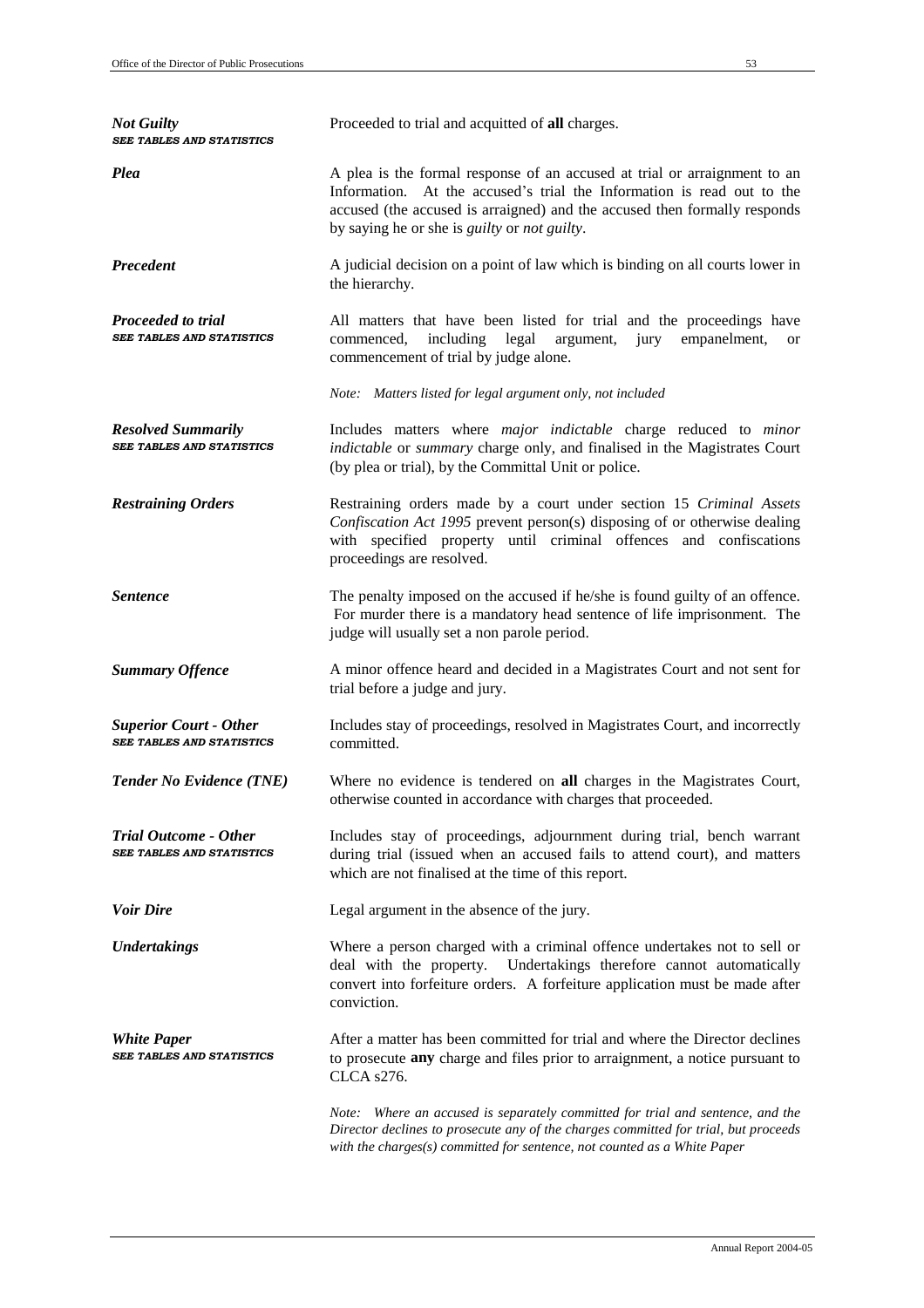# **APPENDIX G**

# **ODPP Statement Of Prosecution Policy and Guidelines**

A prosecutor must play his or her part in securing a fair trial for persons accused of criminal offences. A fair trial is one that results in justice being done, ie conviction of the guilty as well as acquittal of the innocent. A fair trial may be described also as one where all relevant credible evidence is presented, tested and adjudicated upon according to law. The obligations of the prosecution to the various parties flow from those concepts.

# **THE ROLE OF THE PROSECUTOR**

In order to understand the obligations of a prosecutor in any given situation or at any particular stage of the trial process, it is necessary to define the role of the prosecutor. The exercise has been attempted on numerous occasions by various commentators. The role is usually expressed in terms such as "a minister of justice" or "an officer of the court". It may be more easily understood in terms of what it is not. It is not about winning or losing where convictions are wins and acquittals are losses. A conviction obtained on insufficient or doubtful evidence should be regarded as a loss just as much as a failure to obtain a conviction on a strong credible prosecution case. Again it is a matter of striking a balance.

Some quotations from commentators may assist in defining the role of the prosecutor:

"*It cannot be over emphasised that the purpose [cf expectation] of a criminal prosecution is not to obtain a conviction: it is to lay before a jury what the Crown considers to be credible evidence relevant to what is alleged to be a crime. Counsel have a duty to see that all available legal proof of the facts is presented; it should be done firmly and pressed to its legitimate strength, but it must also be done fairly. The role of prosecutor excludes any notion of winning or losing: his function is a matter of public duty than which in civil life there can be none charged with greater personal responsibility. It is to be efficiently performed with an ingrained sense of the dignity, the seriousness and the justness of judicial proceedings."* (per Rand J in Boucher v R (1954) 110 CCC 263 at 270).

"*Finally there is or has been a tendency for Counsel for the prosecution not to prosecute firmly enough. The last half century has seen a welcome transition in the role of a prosecuting counsel from a persecuting advocate into a minister of justice, but in some places the pendulum has swung so far and the ministry has moved so close to the opposition that the prosecution's case is not adequately presented and Counsel, frightened of being accused of excessive fervour tend to do little except talk of reasonable doubt and leave the final speech on the facts to the Judge. The result of the deficiency is that the duty of seeing that the prosecution's case is effectively put to the jury is sometimes transferred to the Judge and thus the balance of the trial is upset*." (Lord Devlin, Trial by Jury pp.122-123)

But in the end it may come back to the words of Christmas Humphreys QC:

"*It is the duty of prosecuting counsel to prosecute, and he need not rise to his feet and apologise for so doing. It is not unfair to prosecute"* (1955 Crim LR 739 at 741)

and again -

"*Always the principle holds that Crown counsel is concerned with justice first, justice second and conviction a very bad third"* (Ibid p.746)

The Office of the Director of Public Prosecutions in South Australia is committed to those ideals.

### **THE DECISION TO PROSECUTE**

A prosecution should not proceed if there is no reasonable prospect of a conviction being secured. This basic criterion is the cornerstone of the uniform prosecution policy adopted in Australia.

The decision whether or not to prosecute is the most important step in the prosecution process. In every case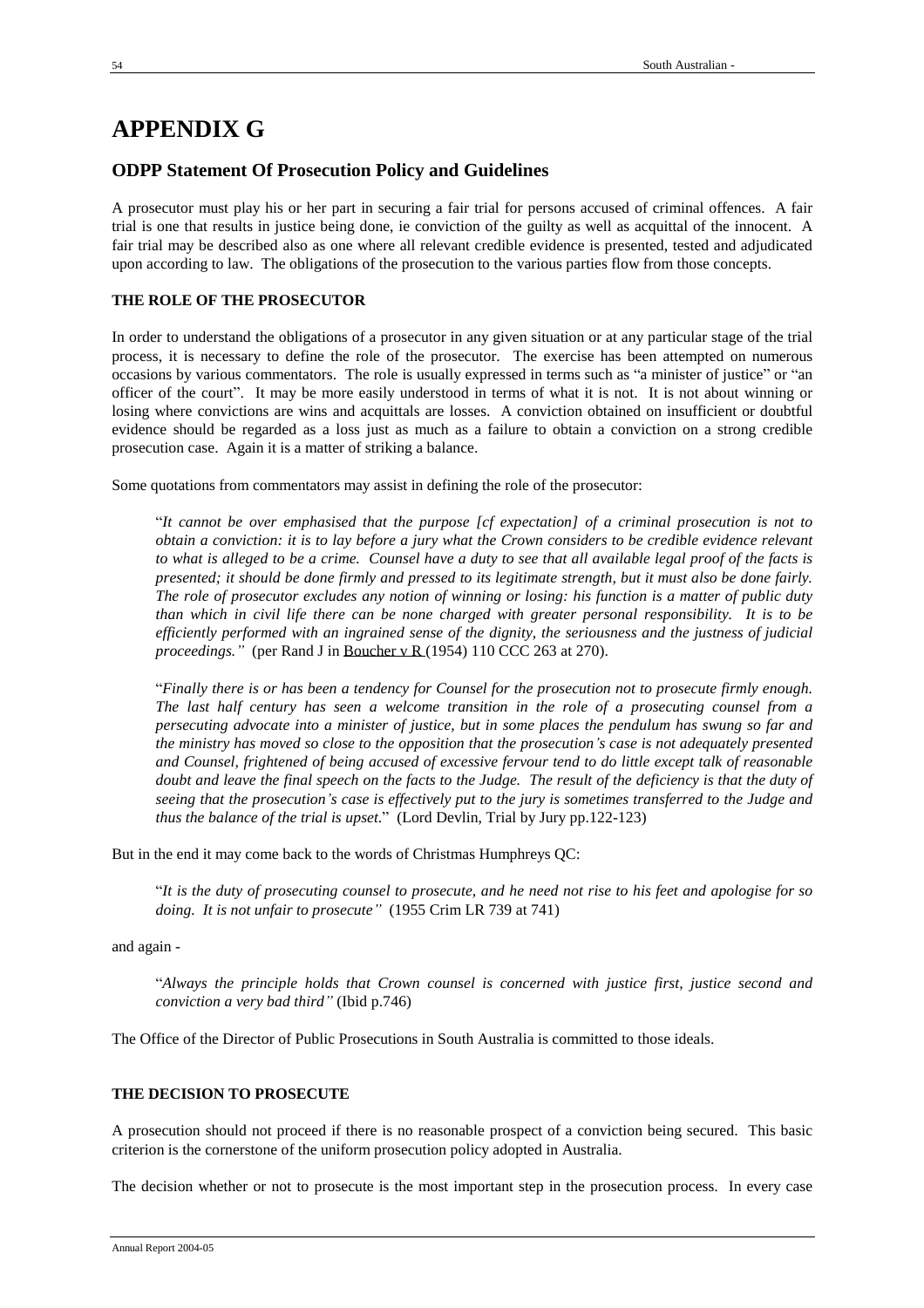great care must be taken in the interests of the victim, the suspected offender and the community at large to ensure that the right decision is made. A wrong decision to prosecute or, conversely, a wrong decision not to prosecute, tends to undermine the confidence of the community in the criminal justice system.

It has never been the rule in this country that suspected criminal offences must automatically be the subject of prosecution. A significant consideration is whether the prosecution is in the public interest. The resources available for prosecution action are finite and should not be wasted pursuing inappropriate cases, a corollary of which is that the available resources are employed to pursue those cases worthy of prosecution.

The initial consideration in the exercise of this discretion is whether the evidence is sufficient to justify the institution or continuation of a prosecution. A prosecution should not be instituted or continued unless there is admissible, substantial and reliable evidence that a criminal offence known to the law has been committed by the accused. There is a continuing obligation to assess the evidence as the matter proceeds.

The decision whether there is a reasonable prospect of conviction requires an evaluation of how strong the case is likely to be when presented in court. It must take into account such matters as the availability, competence and credibility of witnesses and their likely impression on the arbiter of fact, and the admissibility of any alleged confession or other evidence. The prosecutor should also have regard to any lines of defence which are plainly open to, or have been indicated by, the accused and any other factors which in the view of the prosecutor could affect the likelihood or otherwise of a conviction. This assessment may be a difficult one to make, and of course there can never be an assurance that a prosecution will succeed. Indeed it is inevitable that some will fail. However, application of this test dispassionately, after due deliberation by a person experienced in weighing the available evidence, is the best way of seeking to avoid the risk of prosecuting an innocent person and pursuing a futile prosecution resulting in the unnecessary expenditure of public funds.

When evaluating the evidence regard should be had to the following matters:

- (a) Are there grounds for believing the evidence may be excluded bearing in mind the principles of admissibility at common law and under statute?
- (b) If the case depends in part on admissions by the accused, are there any grounds for believing that they are of doubtful reliability having regard to the age, intelligence and apparent understanding of the accused?
- (c) Does it appear that a witness is exaggerating, or that his or her memory is faulty, or that the witness is either hostile or friendly to the accused, or may be otherwise unreliable?
- (d) Has a witness a motive for telling less than the whole truth?
- (e) Are there matters which might properly be put to a witness by the defence to attack his or her credibility?
- (f) What sort of impression is the witness likely to make? How is the witness likely to stand up to crossexamination?
- (g) If identity is likely to be an issue, how cogent and reliable is the evidence of those who purport to identify the accused?
- (h) If there is conflict between eye witnesses, does it go beyond what one would expect and hence materially weaken the case?
- (i) Is there anything which causes suspicion that a false story may have been concocted?
- (j) Are all the necessary witnesses available and competent to give evidence, including any who may be out of the jurisdiction? Is any witness likely to obtain an exemption from giving evidence pursuant to Section 21 of the Evidence Act, 1929?
- (k) Where child witnesses are involved, are there statutory difficulties in the reception and evaluation of their evidence?

This list is not exhaustive, and of course the matters to be considered will depend upon the circumstances of each individual case.

Having satisfied himself or herself that the evidence is sufficient to justify the institution or continuation of a prosecution, the prosecutor must then consider whether, in the light of the provable facts and the whole of the surrounding circumstances, the public interest requires a prosecution to be pursued. It is not the rule that all offences brought to the attention of the authorities must be prosecuted.

The factors which can properly be taken into account in deciding whether the public interest requires a prosecution will vary from case to case. While some public interest factors may militate against a decision to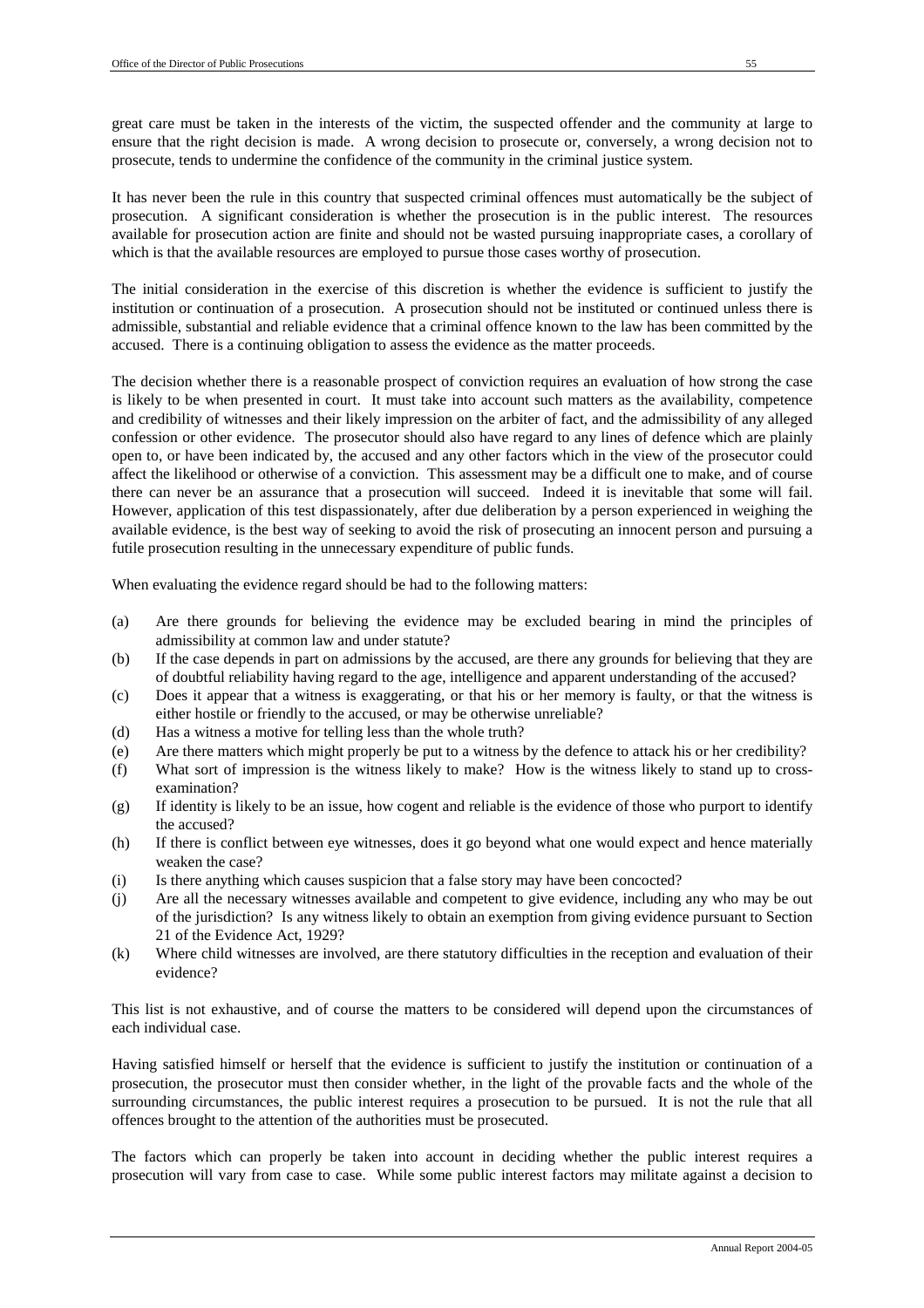proceed with a prosecution, there are public interest factors which operate in favour of proceeding with a prosecution, for example the seriousness of the offence and the need for deterrence. In this regard, generally speaking the more serious the offence the less likely it will be that the public interest will not require that a prosecution be pursued.

Factors which may arise for consideration in determining whether the public interest requires a prosecution include:

- (a) the seriousness or, conversely, the triviality of the alleged offence or that it is of a "technical" nature only;
- (b) any mitigating or aggravating circumstances;
- (c) the youth, age, intelligence, physical health, mental health, or special infirmity of the accused, a witness or victim;
- (d) the accused's antecedents and background;
- (e) the staleness of the alleged offence;
- (f) the degree of culpability of the accused in connection with the offence;
- (g) the effect on public order and morale;
- (h) the obsolescence or obscurity of the law:
- (i) whether the prosecution would be perceived as counter-productive, for example, by bringing the law into disrepute;
- (j) the availability and efficacy of any alternatives to prosecution;
- (k) the prevalence of the alleged offence and the need for deterrence, both personal and general;
- (l) whether the consequences of any resulting prosecution or conviction would be unduly harsh and oppressive;
- (m) whether the alleged offence is of considerable public concern;
- (n) any entitlement of the State or other person or body to criminal compensation, reparation or forfeiture;
- (o) the attitude of the victim of the alleged offence to a prosecution;
- (p) the likely length and expense of a trial;
- (q) whether the accused is willing to co-operate in the investigation or prosecution of others, or the extent to which the accused has done so;
- (r) the likely outcome in the event of a finding of guilt having regard to the sentencing options available to the court;
- (s) whether the alleged offence is triable only on indictment; and
- (t) the necessity to maintain public confidence in such institutions as the Parliament and the Courts.

The weight to be given to these and other factors will depend on the particular circumstances of each case.

As a matter of practical reality the proper decision in most cases will be to proceed with a prosecution if there is sufficient evidence available to justify a prosecution. Although there may be mitigating factors present in a particular case, often the proper decision will be to proceed with a prosecution and for those factors to be put to the sentencing court in mitigation. Nevertheless, where the alleged offence is not so serious as plainly to require prosecution the prosecutor should always apply his or her mind to whether the public interest requires a prosecution to be pursued.

A decision whether or not to prosecute must clearly not be influenced by:

- (a) the race, religion, sex, national origin or political associations, activities or beliefs of the accused or any other person involved;
- (b) personal feelings concerning the accused or the victim;
- (c) possible political advantage or disadvantage to the Government or any political group or party; or
- (d) the possible effect of the decision on the personal or professional circumstances of those responsible for the prosecution decision.

Special considerations apply to the prosecution of young offenders. Prosecution of a young offender should always be regarded as a severe step, and generally speaking a much stronger case can be made for methods of disposal which fall short of prosecution unless the seriousness of the alleged offence or the circumstances of the young offender concerned dictate otherwise. In this regard, ordinarily the public interest will not require the prosecution of a young offender who is a first offender in circumstances where the alleged offence is not serious.

In deciding whether or not the public interest warrants the prosecution of a young offender regard should be had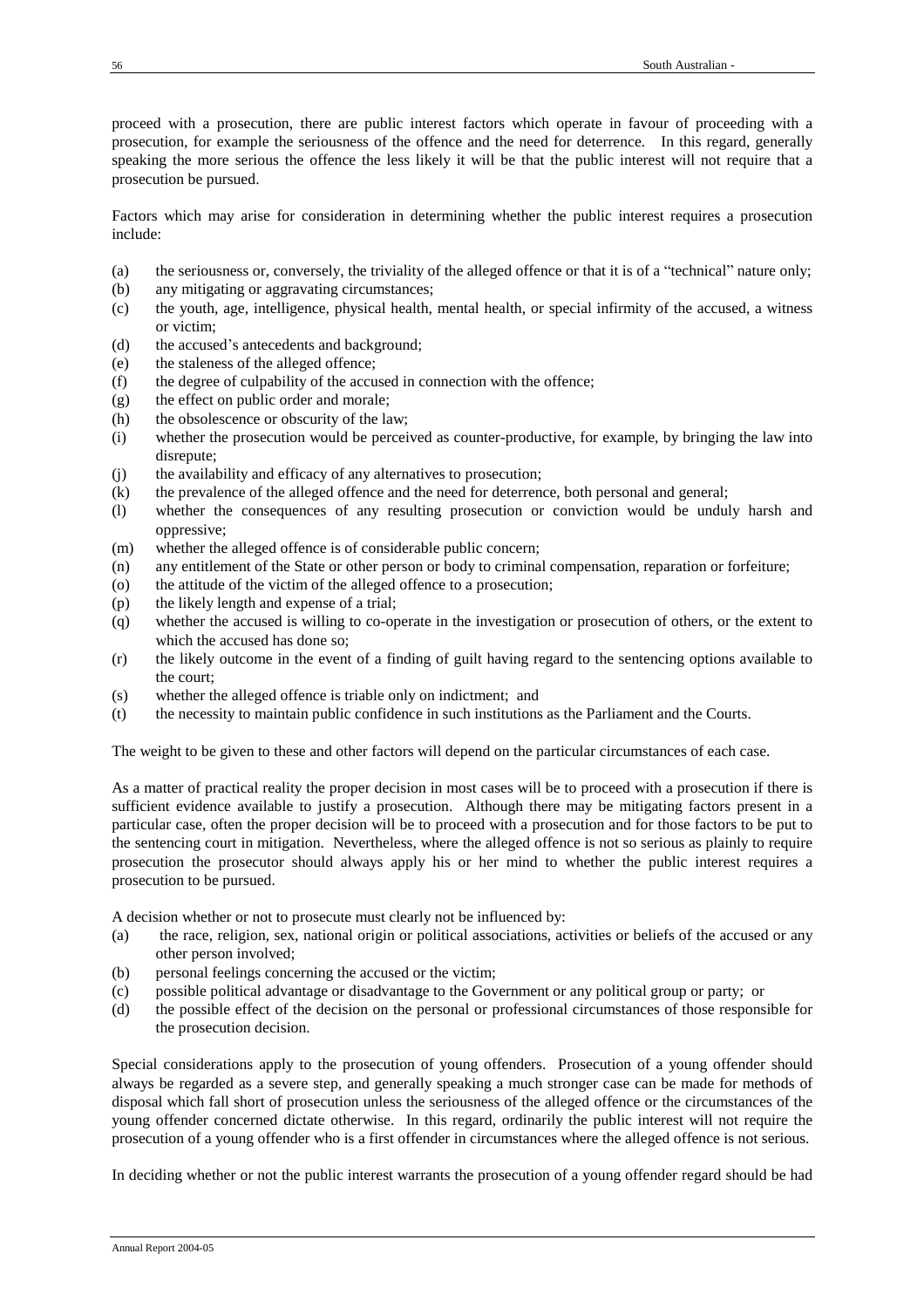to such of the factors that apply to adults as appear to be relevant, but particularly to:

- (a) the seriousness of the alleged offence;
- (b) the age, apparent maturity and mental capacity of the young offender;
- (c) the available alternatives to prosecution, such as a caution, and their efficacy;
- (d) the sentencing options available to the relevant Youth Court if the matter were to be prosecuted;
- (e) The young offender's family circumstances, particularly whether the parents or guardians of the young offender appear able and prepared to exercise effective discipline and control over the young offender;
- (f) The young offender's antecedents, including the circumstances of any previous caution the young offender may have been given, and whether they are such as to indicate that a less formal disposal of the present matter would be inappropriate; and
- (g) whether a prosecution would be likely to be harmful to the young offender or be inappropriate, having regard to such matters as the personality of the young offender and his or her family circumstances.

Under no circumstances should a young offender be prosecuted solely to secure access to the welfare powers of the court.

Pursuant to Section 17 of the Young Offenders Act, 1993, all young offenders charged with homicide, or an offence consisting of an attempt to commit or assault with intent to commit homicide, are to be dealt with by an adult court. In other cases an application by the DPP or police prosecutor can be made to have a young offender dealt with as an adult if it is considered that it is warranted by the gravity of the offence or because the offence was part of a pattern of repeated offending.

### **Guideline No 1 - Choice of Charges**

In many cases the evidence will disclose a number of possible offences. Care must therefore be taken to choose a charge or charges which adequately reflect the nature and extent of the criminal conduct disclosed by the evidence and which will provide the Court with an appropriate basis for sentence.

In the ordinary course the charge or charges laid or proceeded with will be the most serious disclosed by the evidence. Nevertheless, when account is taken of such matters as the strength of the available evidence, the probable lines of defence to a particular charge and other considerations including the appropriate sentence, it may be appropriate to lay or proceed with a charge which is not the most serious revealed by the evidence.

Under no circumstances should charges be laid with the intention of providing scope for subsequent chargebargaining.

The High Court in  $R_y$  Hoar [1981] 148 CLR 32 at 38 has highlighted the need for restraint in laying conspiracy charges:

"*Generally speaking, it is undesirable that conspiracy should be charged when a substantive offence has been committed and there is a sufficient and effective charge that this offence has been committed."*

Whenever possible substantive charges should be laid. However, there are occasions when a conspiracy charge is the only one which is adequate and appropriate on the available evidence. Where it is proposed to lay or proceed with conspiracy charges against a number of accused jointly, those responsible for making the necessary decision must guard against the risk of the joint trial being unduly complex or lengthy.

It will never be appropriate to overcharge on an information to gain a benefit in relation to charge-bargaining or for some other perceived benefit to the prosecution. In cases where there have been numerous offences committed, the prosecutor should strive to charge counts, that sufficiently reflect the gravity of the incidents or the course of conduct.

### **Guideline No 2 - Charge-Bargaining**

Charge-bargaining involves negotiations between the defence and the prosecution in relation to the charges to be proceeded with. Such negotiations may result in the accused pleading guilty to fewer than all of the charges he or she is facing, or to a lesser charge or charges, with the remaining charges either not being proceeded with or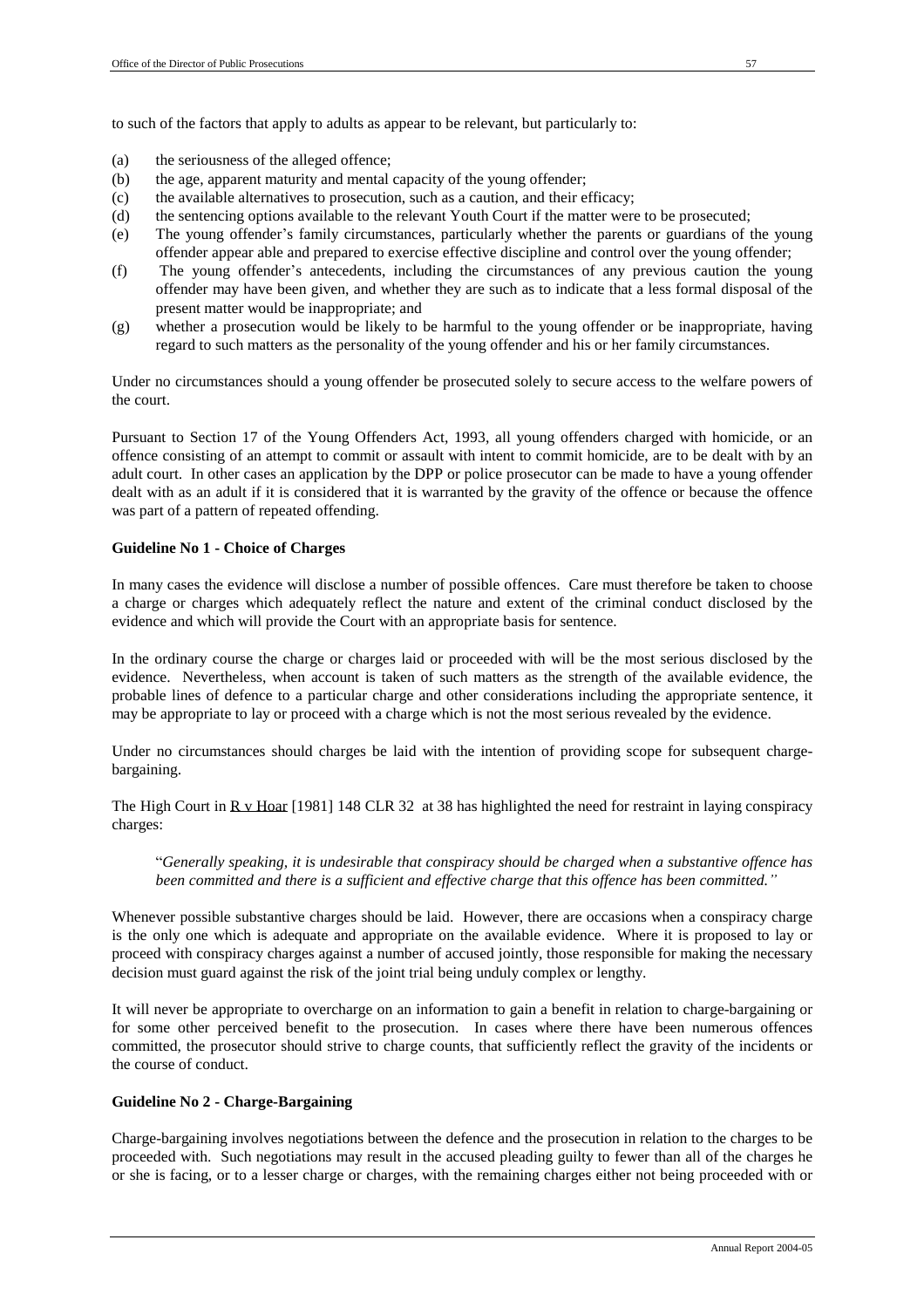taken into account without proceeding to conviction.

These guidelines have earlier referred to the care that must be taken in choosing the charge or charges to be laid. Nevertheless, circumstances can change and new facts can come to light. Agreements as to charge or charges and plea must be consistent with the requirements of justice.

A proposal should not be entertained by the prosecution unless:

- (a) the charges to be proceeded with bear a reasonable relationship to the nature of the criminal conduct of the accused;
- (b) those charges provide an adequate basis for an appropriate sentence in all the circumstances of the case; and
- (c) there is evidence to support the charges.

Any decision whether or not to agree to a proposal advanced by the defence, or to put a counter-proposal to the defence, must take into account all the circumstances of the case and other relevant considerations including:

- (a) whether the accused is willing to co-operate in the investigation or prosecution of others, or the extent to which the accused has done so;
- (b) whether the sentence that is likely to be imposed if the charges are varied as proposed (taking into account such matters as whether the accused is already serving a term of imprisonment) would be appropriate for the criminal conduct involved;
- (c) the desirability of prompt and certain resolution of the case;
- (d) the accused's antecedents;
- (e) the strength of the prosecution case;
- (f) the likelihood of adverse consequences to witnesses;
- (g) in cases where there has been a financial loss to the State or any person, whether the accused has made restitution or arrangements for restitution;
- (h) the need to avoid delay in the resolution of other pending cases;
- (i) the time and expense involved in a trial and any appeal proceedings;
- (j) the views of the investigating police officers; and
- (k) the views of the victim or others significantly affected.

In no circumstances should the prosecution entertain a charge-bargaining proposal if the accused maintains his or her innocence with respect to a charge or charges to which the accused has offered to plead guilty.

### **Guideline 3 - Giving Advice to Investigators**

All requests for advice by police investigators should be made in writing to the Office of the Director of Public Prosecutions. This includes advice in relation to:

- (a) the availability of criminal charges, involving
	- (i) the sufficiency of evidence;
	- (ii) the admissibility of evidence;
	- (iii) the most appropriate charge in the circumstances
- (b) the present state of the law with respect to a certain subject matter (where this requires detailed evaluation);
- (c) whether a matter should be disposed of summarily rather than on information;
- (d) the availability of an ex officio information; and appeal to the Supreme Court on sentence; a case stated or judicial review.

In the ordinary course these requests are to be answered in writing within a month. It should be the exception that the request is not made in writing.

There is no distinction to be drawn between "formal" and "informal" advice and "provisional" advice should not be given.

Should the person seeking advice be unable, due to the urgency of the matter, to seek advice by way of a written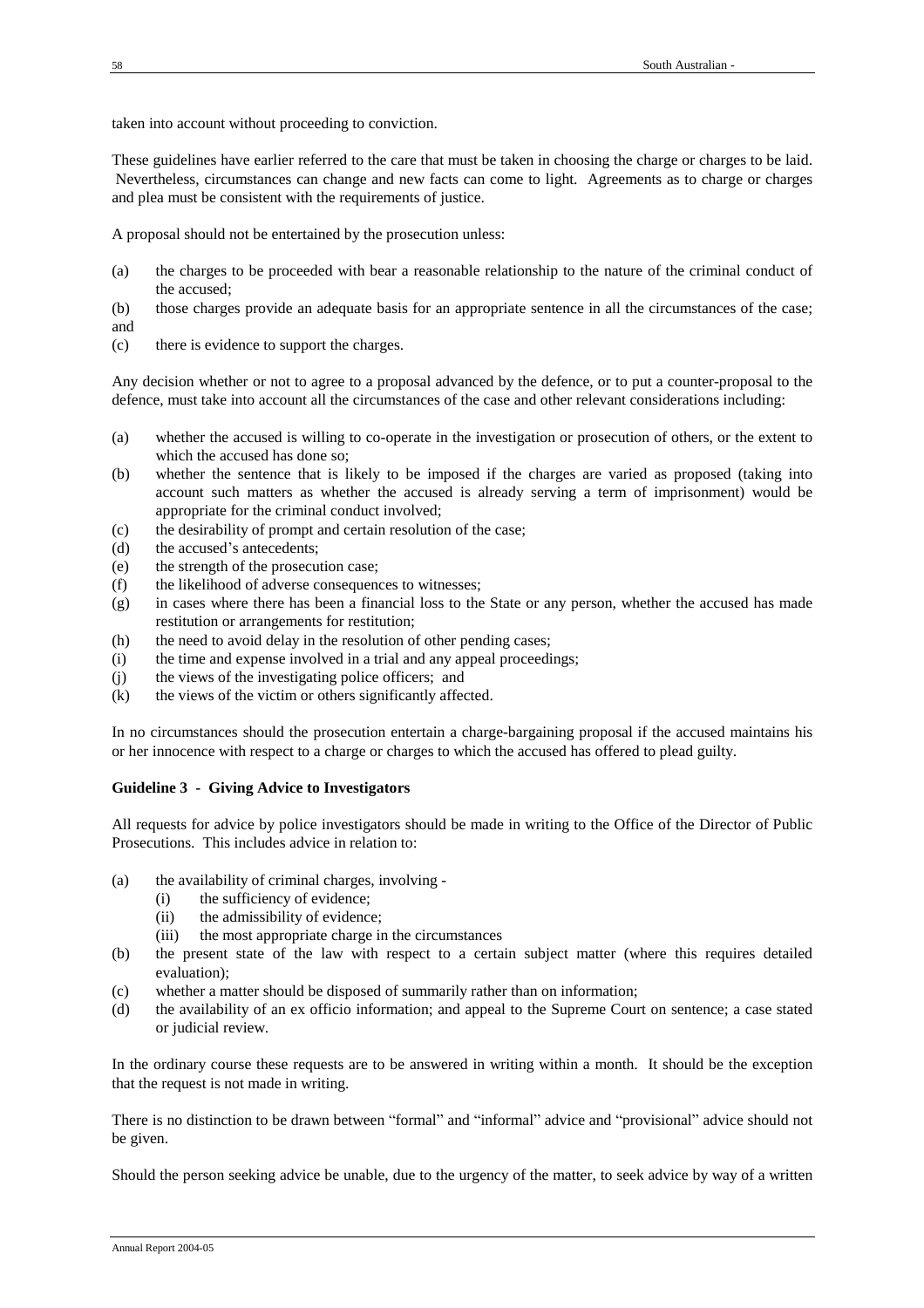request, this should not preclude advice being provided. In such instances the written advice should recite the particular request made of this Office and the information provided upon which the advice is given.

In the ordinary course a letter confirming the oral advice should be dispatched within twenty four hours.

Where the request for advice relates to whether or not there is a basis for charging, any advice must only be provided after an examination of the complete police brief. Ordinarily such advice will only be given after the alleged offender has been provided with an opportunity to answer or comment upon the substance of the allegations (by interview or otherwise).

Advice will not be given on any individual exercise of police powers or on operational matters generally.

Requests for advice relating to matters of law which require a detailed evaluation or involve police or other investigative powers are to be referred to the Senior Solicitor or the manager of the Committal Unit.

The following requests for advice must be referred to the Director unless such matters have been specifically delegated to other officers:

- (a) whether or not a prosecution should proceed following a proposed extradition;
- (b) whether or not an immunity (indemnity or undertaking) should be granted;
- (c) whether or not an appeal should be lodged (including an application for judicial review);
- (d) whether or not a police officer should be prosecuted;
- (e) whether or not an ex officio information should be filed;
- (f) where the Director's or the Attorney-General's sanction or approval is required for the commencement of proceedings;
- (g) matters of particular sensitivity, including allegations of corruption or serious misconduct by any public official.

Where the charge is one of murder, manslaughter, assisted suicide or dangerous driving causing death, the prosecutor's advice is to be referred to the relevant manager for final consideration before it is communicated to the investigating officer.

### **Guideline No 4 - Ex Officio Information**

To present an information in the absence of prior committal proceedings must be regarded as constituting a significant departure from accepted practice. Given that a purpose of committal proceedings is to filter out those cases where there is an insufficient basis for the accused being placed on trial, to indict in the absence of committal proceedings will deny the accused the opportunity of securing a discharge before the Magistrate.

A decision to indict in the absence of prior committal proceedings will only be justified if any disadvantage to the accused that may thereby ensue will nevertheless not be such as to deny the accused a fair trial. Further, such a decision will only be justified if there are strong and powerful grounds for so doing. An ex-officio information should not be presented in the absence of committal proceedings unless the evidentiary and public interest considerations outlined in the prosecution policy are satisfied.

Where an ex-officio information is presented in the absence of committal proceedings the accused will be provided with all relevant witness statements and full details of the case that the prosecution will present at the trial and any other material in accordance with disclosure principles.

On the other hand, a decision to indict notwithstanding the accused was discharged at the committal proceedings will not constitute as great a departure from accepted practice. The result of committal proceedings has never been regarded as binding on those who have the authority to indict. An error may have resulted in the Magistrate discharging the accused, and in such a case the filing of an ex-officio information may be the only feasible way that the error can be corrected. Nevertheless, a decision to indict following a discharge at the committal proceedings should never be taken lightly. An ex-officio information should not be presented in such cases unless it can be confidently asserted that the Magistrate erred in declining to commit, or fresh evidence has since become available and it can be confidently asserted that, if the evidence had been available at the time of the committal proceedings, the Magistrate would have committed the accused for trial. In the event that fresh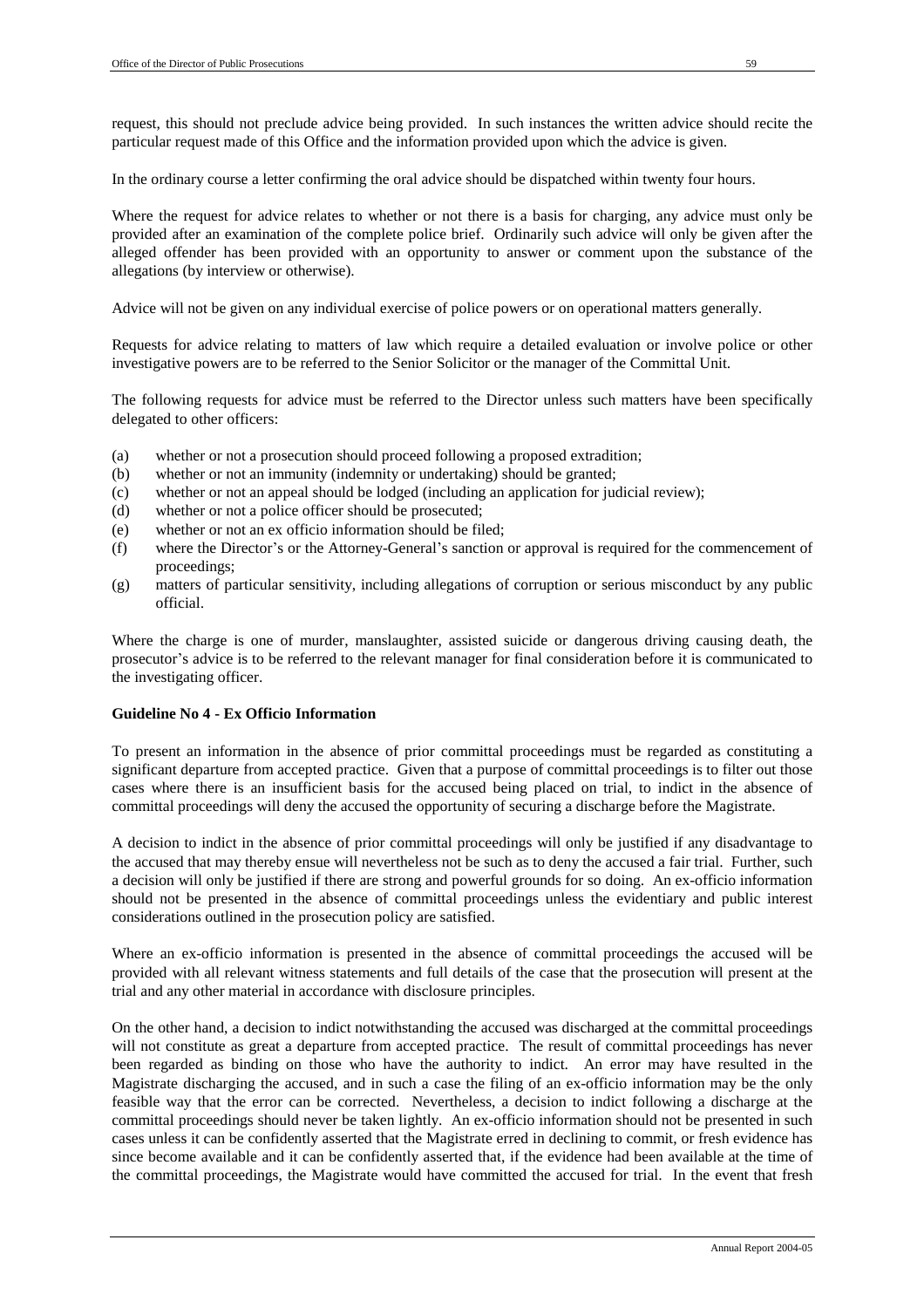evidence is received, consideration will be given to reinstituting the committal proceedings.

### **Guideline No 5 - Declining to Proceed after Committal**

After the accused has been committed for trial the question may arise whether the trial on that information should proceed. Pursuant to Section 7(1)(e) of the Act, the Director has power to enter a nolle prosequi or otherwise terminate a prosecution in appropriate cases.

Notwithstanding that a committal order has been obtained, events may have occurred after the committal that make it no longer appropriate for the prosecution to proceed. Alternatively, the strength of the prosecution case may be re-assessed having regard to the course of the committal proceedings. Where a question arises as to the exercise of the power under Section  $7(1)(e)$ , it is to be determined on the basis of the criteria governing the decision to prosecute set out earlier. In the normal course, any person or agency significantly affected will be consulted before any decision is made.

A defence application may be based on the fact that the offence charged is a relatively minor one and does not warrant the time and expense involved in a trial on information. Such an application is most unlikely to receive favourable consideration if the alleged offence is one that could have been determined summarily but the accused refused to consent to the matter being dealt with in that way.

Where a decision has been made not to proceed with a trial where an information has been laid, that decision will not be reversed unless:

- (a) significant fresh evidence has been produced that was not previously available for consideration;
- (b) the decision was obtained by fraud; or
- (c) the decision was based on a mistake of fact or law;

and in all the circumstances it is in the interests of justice that the decision be reversed.

Where a trial has ended with the disagreement of the jury, consideration should always be given to whether the circumstances require a re-trial, and whether a second jury is likely to be in a better position to reach a verdict. The seriousness of the alleged offence and the cost to the community and the accused should be taken into account. If it is decided to proceed with a re-trial and the second jury also disagrees, it will only be in rare and exceptional circumstances that the accused will be required to stand trial a third time.

### **Guideline No 6 - Immunity from Prosecution**

The Director is empowered by Section  $7(1)(f)$  of the Act to grant immunity from prosecution in appropriate cases. This power will normally be exercised in order to secure an accomplice's testimony for the prosecution.

A decision whether to call an accomplice to give evidence for the prosecution frequently presents conflicting considerations calling for the exercise of careful judgment in the light of all the available evidence. Inevitably, however, there will be instances where there is a weakness in the prosecution evidence that makes it desirable, or even imperative, for the prosecution to call an accomplice.

In conjunction with the question whether to call an accomplice the question may arise whether that accomplice should also be prosecuted. In this regard, unless the accomplice has been dealt with in respect of his or her own participation in the criminal activity the subject of the charge against the accused, he or she will be in a position to claim the privilege against self-incrimination in respect of the very matter the prosecution wishes to adduce in evidence. Where, however, an accomplice has been given an immunity under Section  $7(1)(f)$  that immunity will override what would otherwise be an allowable claim of privilege.

In principle it is desirable that the criminal justice system should operate without the need to grant any concessions to persons who participated in alleged offences in order to secure their evidence in the prosecution of others (for example, by granting them immunity from prosecution). However, it has long been recognised that in some cases this course may be appropriate in the interests of justice. Nevertheless, an immunity under Section 7(1)(f) will only be given as a last resort. In this regard, as a general rule an accomplice should be prosecuted irrespective of whether he or she is to be called as a witness, subject of course to the usual evidentiary and public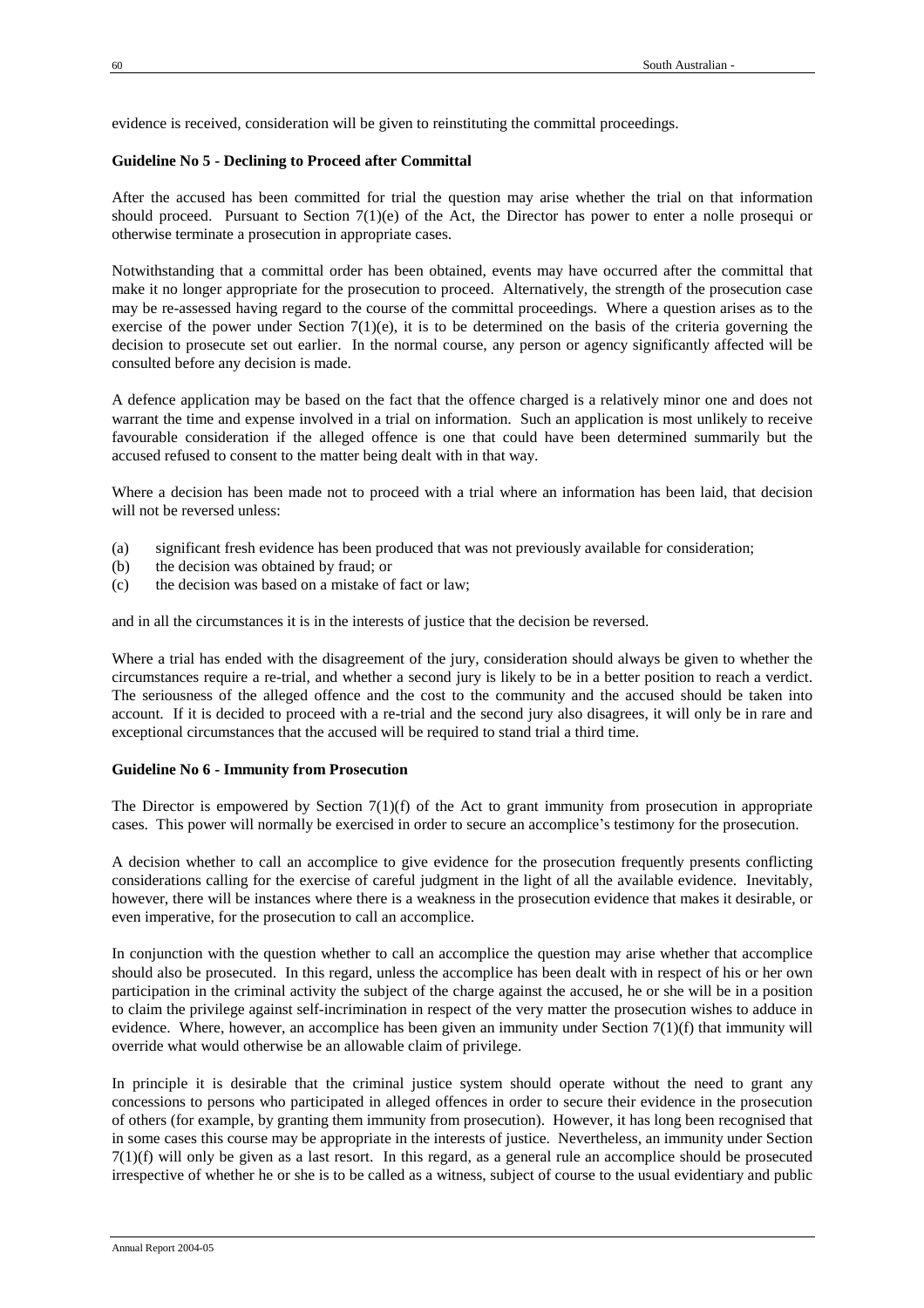interest considerations being satisfied. Upon pleading guilty the accomplice who is prepared to co-operate in the prosecution of another can expect to receive a substantial reduction in the sentence that would otherwise have been appropriate. However, this course may not be practicable in some cases; for example, time may not permit charges against the accomplice to proceed to conviction before the trial of the principal offender, or there may be insufficient admissible evidence to support charges against the accomplice alone.

Apart from being a course of last resort, an immunity under Section  $7(1)(f)$  of the Act will only be given provided the following conditions are met:

- (a) the evidence that the accomplice can give is considered necessary to secure the conviction of the accused, and that evidence is not available from other sources; and
- (b) the accomplice can reasonably be regarded as significantly less culpable than the accused.

The central issue in deciding whether to give an accomplice an immunity is whether in the overall interests of justice the prosecution of the accomplice should be foregone in order to secure that person's testimony in the prosecution of another. In determining where the balance lies, the following factors will be taken into account:

- (a) the significance to a successful prosecution of the evidence which it is hoped to obtain;
- (b) the degree of involvement of the accomplice in the criminal activity in question compared with that of the accused;
- (c) whether any inducement has been offered to the person concerned;
- (d) the character, credit and previous criminal record of any accomplice concerned;
- (e) whether the accomplice concerned made, or is prepared to make, full disclosure of all facts and matters within his or her knowledge.

When an accomplice receives any concession from the prosecution in order to secure his or her evidence, whether as to choice of charge or the granting of immunity from prosecution, the terms of the agreement or understanding between the prosecution and the accomplice should be disclosed to the court.

# **Guideline No 7 - Unrepresented Accused**

The prosecutor must not advise an unrepresented accused on legal issues or the general conduct of the defence. In the event that there is evidence that the prosecutor intends leading that is arguably inadmissible this should be raised with the Trial Judge prior to the evidence being called.

All materials and witness statements must be provided in the usual manner and the accused should acknowledge receipt in writing.

Telephone communications should be kept to a minimum and recorded in writing immediately. All oral communications should be witnessed by a third party and noted in all cases. The notes should be kept on the file or with the brief.

In the event of a trial, the witnesses should be advised that the accused is unrepresented and advised of the procedures that will be adopted in the court.

# **Guideline No 8 - The Court Process**

A prosecutor must not appear in a contested matter or an ex-parte action before a judicial officer where there may be an appearance of partiality.

A prosecutor must fairly assist the court to arrive at the truth, seek impartially to have the whole of the relevant and admissible evidence placed intelligibly before the court, and assist the court with submissions of law that enable the law to be properly applied to the facts.

A prosecutor must not, by language or other conduct, seek to inflame or bias the court against the accused.

A prosecutor must not argue any proposition of fact or law that is not reasonably open on the evidence and does not accurately represent the law. If there is contrary authority to the propositions being put to the court by the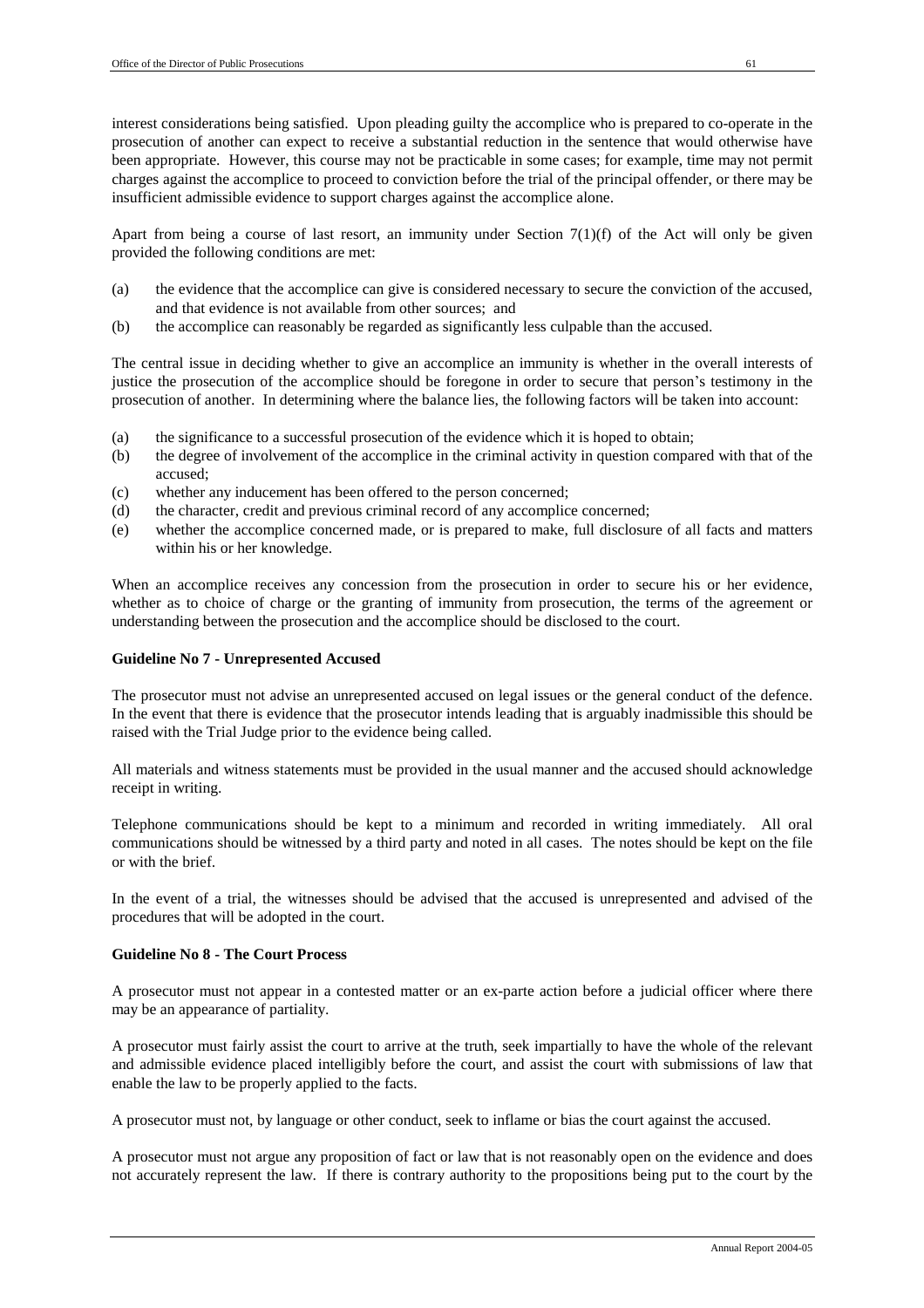prosecutor, the court must be informed of them.

A prosecutor must call, as part of the prosecution case, all apparently credible witnesses whose evidence is relevant and admissible for the presentation of the complete factual case whether it supports the prosecution case or not unless:

- (a) the defence consents to the witness not being called;
- (b) the matter has been established by the calling of other evidence and there is no prejudice to the accused in not calling the witness;
- (c) the witness is, in the opinion of the prosecutor, plainly unreliable or untrustworthy;
- (d) the witness is unavailable due to serious illness, death or any other good reason.

In the event that the prosecutor declines to call a witness the defence must be informed as soon as reasonably practicable and where possible arrangements should be made to have the witness at court if the defence so request.

The prosecutor's right to challenge a juror should only be exercised if there is reasonable cause for doing so. It should never be exercised so as to attempt to select a jury that is not representative of the community as to age, sex, ethnic origin, religious belief, marital status, economic, cultural or social background.

Cross-examination of an accused as to credit or motive must be fairly conducted. Material put to an accused must be considered on reasonable grounds to be accurate and its use justified in the circumstances of the trial.

When addressing the jury or the court a prosecutor must not use inflammatory language and must at all times put an accurate and fair interpretation of the facts and the law. The prosecutor is expected to present the case fearlessly, vigorously and skillfully.

When appearing on sentence the prosecutor has an active role to play but must not seek to persuade the court to impose an improper sentence nor should a sentence of a particular magnitude be advocated. It is the duty of the prosecutor to adequately and fairly present the prosecution case on sentence and assist the court to avoid falling into appealable error.

To do this the prosecutor should where appropriate:

- (a) comply with Sections 7 and 7A of the Criminal Law (Sentencing) Act with respect to injury, loss or damage suffered by the victim;
- (b) tender the relevant antecedents of the accused;
- (c) correct any error of fact or law;
- (d) refer the court to any relevant authority or legislation that may assist in determining the appropriate sentence;
- (e) make submissions on the appropriate sentencing options that are available including non-custodial options;
- (f) acknowledge any co-operation of the accused with the law enforcement agencies when this has occurred and proved to be of value. This must be done in a manner that does not endanger the safety of the accused or prejudice the operations of those agencies.

### **Guideline No 9 - Disclosure**

Disclosure to the defence, of material that is within the possession of the prosecuting authority is one aspect of the duty to ensure that the Crown case is presented with fairness to the accused. In South Australia the extent of the duty to disclose is determined by both statutory and common law principles.

Section 104 of the Summary Procedure Act 1921 requires the prosecution to file in the Magistrates Court in major indictable matters:

- (a) statements of witnesses for the prosecution on which the prosecutor relies as tending to establish the guilt of the accused;
- (b) copies of any documents on which the prosecutor relies as tending to establish the guilt of the accused;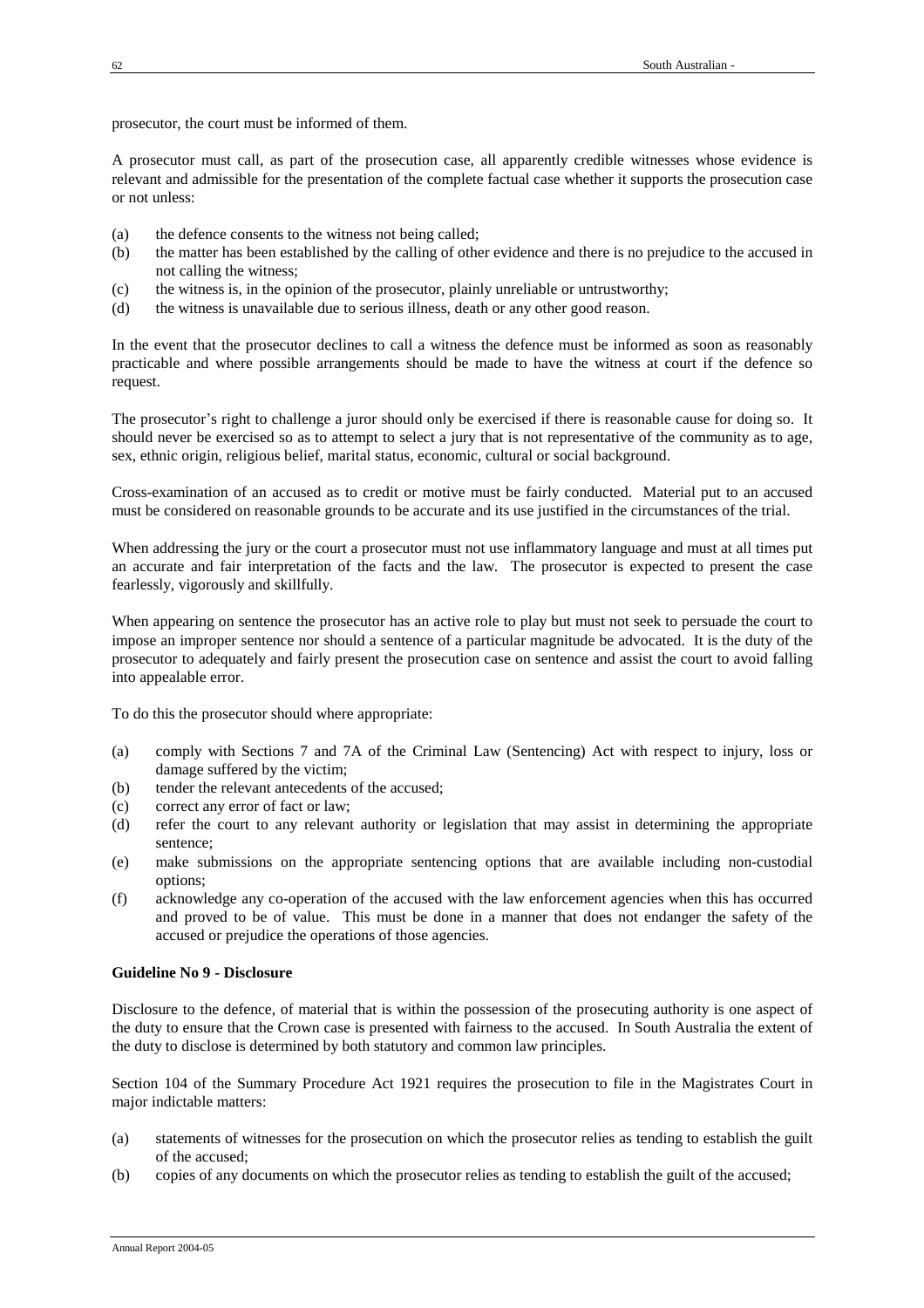- (c) a document describing any other evidentiary material on which the prosecutor relies as tending to establish the guilt of the accused together with a statement of the significance that the material is alleged to have;
- (d) any other material relevant to the charge that is available to the prosecution.

This section entails early disclosure and filing of all relevant admissible material irrespective of whether it assists the Crown case.

The common law requires wider disclosure than Section 104. The limits of this duty are not precisely delineated, but depend upon the circumstances of each case. Moreover, the duty to disclose is an ongoing one, and turns upon the matters that are realistically in issue at any time. It is acknowledged that material is often obtained or brought to the attention of the DPP, after the preliminary hearing. Prompt consideration will be given to the need to disclose such material. Furthermore, the DPP is committed to ensuring that the police deliver to the DPP a full brief, including sufficient information to enable this disclosure guideline to be properly implemented.

In the ordinary course on request disclosure will be made of the following in a prosecution for an indictable offence in the Supreme or District Court:

- (a) particulars of the accused's prior convictions;
- (b) copies of all written statements, and an opportunity to examine electronically recorded interviews of all witnesses to be called, together with a copy of any prior inconsistent statements of those witnesses;
- (c) copies of any written or electronically recorded statement obtained from the accused by a person in authority;
- (d) copies of any photographs, plans, documents or other representations which will be tendered by the prosecution at trial.
- (e) an opportunity to examine exhibits which will be tendered;
- (f) copies of statements of any expert witnesses to be called and the prosecution will facilitate an opportunity for a defence expert from the same or a similar discipline to speak with that expert, pre-trial;
- (g) copies of any warrant or any statutory authority used in the gathering of evidence to be adduced at trial;
- (h) an opportunity to inspect bank records, books of account or other records or documents relevant to the prosecution case which may not be introduced into evidence but be relied upon.

In any case where the prosecutor declines to call a witness, the defence should receive details of any material or statements which are or may be exculpatory. The defence should also receive details of the whereabouts of that witness and if requested, the prosecution should make that witness available for the defence to call.

However, the DPP recognises that a number of factors may be relevant to the extent of disclosure required in a particular prosecution. The prosecutor also has a number of obligations in relation to the material that comes into his or her possession. These obligations include a need to consider whether documents are within the power of the prosecution to disclose and whether there are any immunities or privilege that should be claimed by the prosecution or individuals.

In addition to the above the prosecutor should also consider the following factors in respect of any material for which disclosure is contemplated or requested:

- (a) whether the material is relevant;
- (b) whether the material may divulge the identity of an informer;
- (c) whether the material is subject to legal professional privilege;
- (d) whether the material could prejudice the investigation, or facilitate the commission, of other offences;
- (e) whether the material was supplied to the police, or other authority, upon an expectation that the material would remain confidential;
- (f) whether the material could divulge confidential police methods or the internal workings of the police, or other authorities;
- (g) whether the material relates to National or State security;
- (h) whether disclosure of the material could tend to endanger, prejudice, or embarrass any person;
- (i) whether there is any apparent, or demonstrated, legitimate forensic purpose for the defence to have access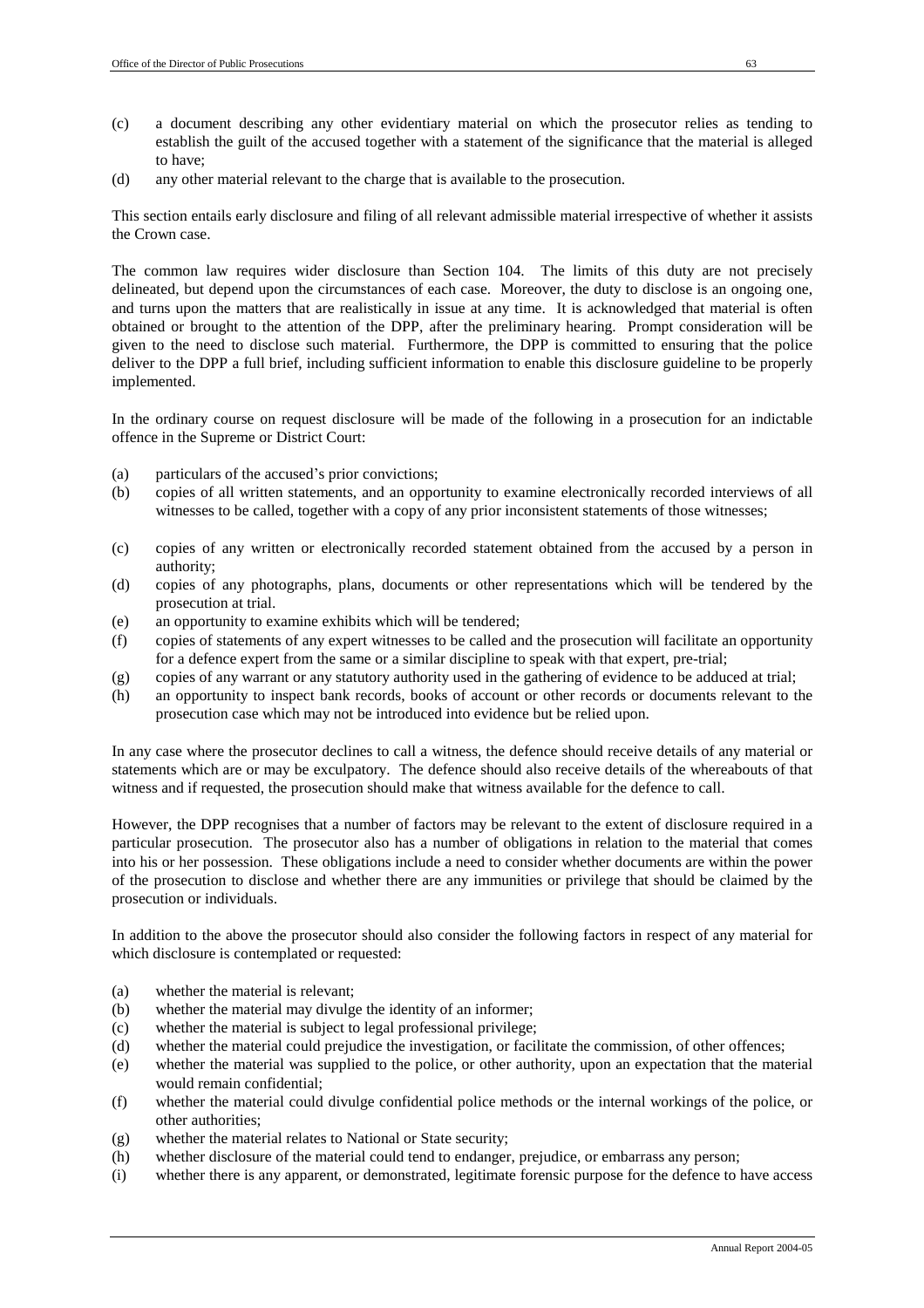to the material.

The extent to which any of these factors will affect the decision whether or not to disclose particular material will vary. Application of these factors will always be subject to the over-riding duty to ensure that the Crown case is presented with fairness.

### **Guideline No 10 - Media Contact**

No public comment is to be made without the Director's, or his designated representative's, approval in relation to matters that are the subject of criminal proceedings or that have been referred to the Office for an opinion in relation to potential criminal proceedings. All media contact should be referred to the Director's office.

### **Guideline No 11 - Vulnerable Witnesses**

When dealing with witnesses under 16 years of age, a person who suffers from an intellectual disability, a victim of an alleged sexual offence or a person who is at some special disadvantage, consideration must be given to the provisions of Section 13 of the Evidence Act 1929. In cases where the section might apply, a witness should be advised of the options that are available under the Evidence Act including a screen, closed circuit television, a court companion and a closed court. If the section is applicable to a witness the application should be made after consulting with the witness where possible prior to the commencement of the trial.

The prosecutor with the conduct of the file should make the application not withstanding any forensic advantage that is perceived in not making the appropriate arrangements.

Consideration must be given in the early stages of contact with the victim to involvement by the Witness Assistance Service (WAS). If a witness wishes to have a court companion and is unable to obtain the services of a suitable person, the Witness Assistance Service will either make arrangements in consultation with the prosecutor or refer the witness to Victim Support Services.

### **Guideline No 12 - Victims of Crime**

In all dealings with victims of crime due regard must be had by all members of the Office to the *Declaration of Victim's Rights* (Annexure A). This is a direction given by the Attorney-General pursuant to the Director of Public Prosecutions Act.

Consideration must be given in the early stages of contact with the victim, and/or their families, to involvement in the case by the Witness Assistance Service (WAS). In all appropriate cases they should be advised of the service provided by the witness assistance service and where necessary referred to it. Contact will then be made by a Witness Assistance Officer (WAO) directly with the victim.

Information as to the proceedings and the victim's role must be given at an early stage and there is a continuing obligation to keep the victim informed. Where possible, information about the proceedings and the legal implications should be given by the prosecutor. An effort must be made to minimise the number of staff members with responsibility for contacting the victim and handling the file.

Parents of child victims must be given adequate information about the legal system and the impact upon children in order to make informed decisions. The views of parents or caregivers must always be given appropriate consideration by the prosecutor and where possible their views should be accorded significant weight. However, the public interest must at all times be the paramount consideration.

Prosecutors should ensure that an adequate victim impact statement has been prepared and that it contains relevant material to assist the Court in the sentencing process. They must also ensure that victims are aware of their right to present the statement orally if they wish. Victims should be advised of the procedure for giving the statement orally and appropriate arrangements made for them to do so.

Victims must be informed of the outcome of finalised court proceedings in a timely fashion.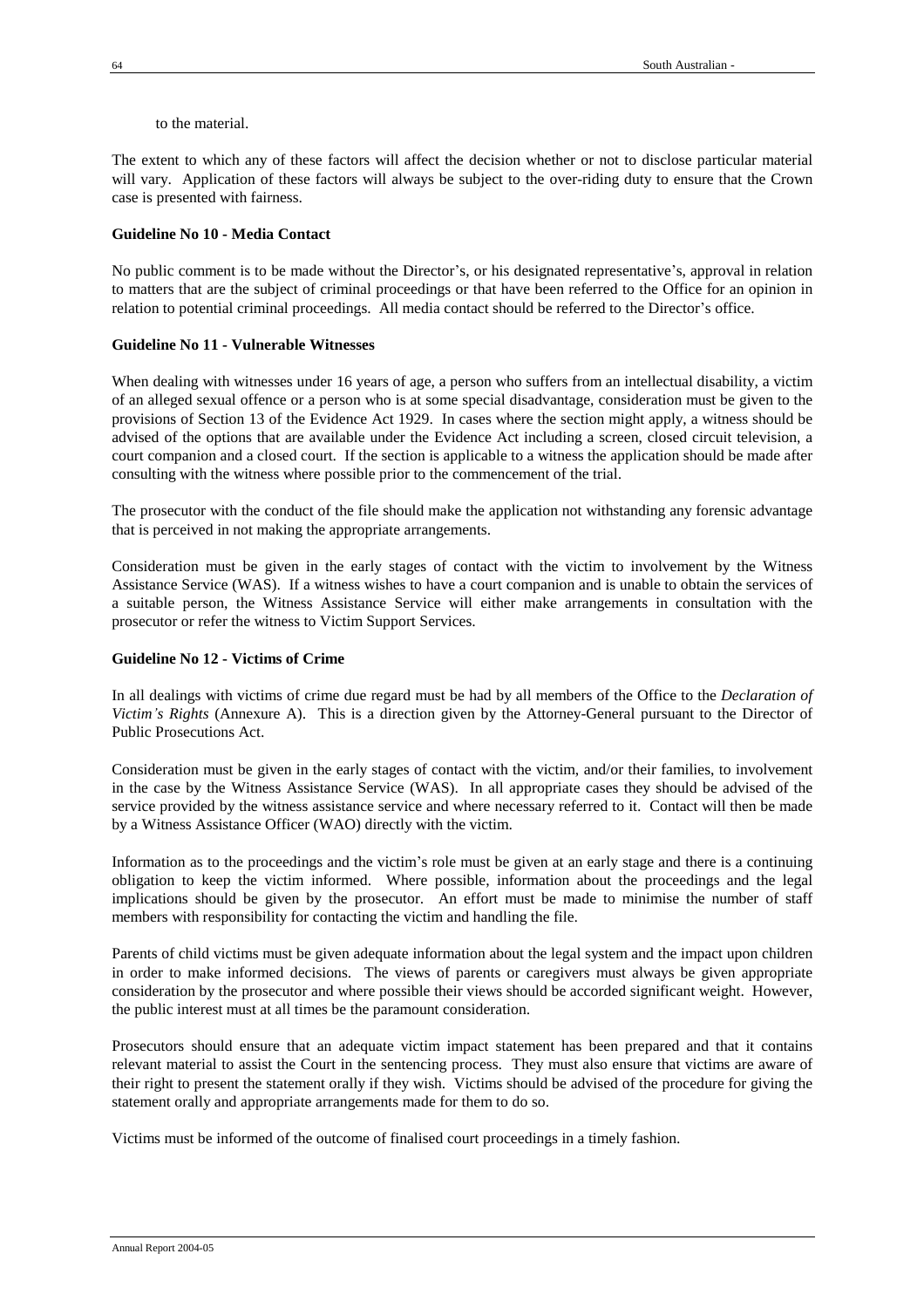### **Guideline No 13 - Victim Impact Statement**

Victim impact statements (VIS) should be prepared prior to trial by the person who is eligible to submit it to the court. The statements may be in the written form or presented verbally to the court. Victims should be advised of their right to give a verbal presentation to the court. VIS should usually be prepared prior to the first arraignment. In the event of complex matters or cases in which the victims require further time they must be completed expeditiously so as not to delay the sentencing process.

A victim may prepare a statement to be read to the court. All victims must be advised of the following if they wish to prepare and submit this statement:

- (a) The statement must be prepared in writing and provided to the DPP. The statement will then be provided to the Sentencing Judge who will then appoint a time for it to be read to the court It may be read by the victim or by a person nominated by the court;
- (b) the court will not be closed to the public (unless an order of the Court is made);
- (c) the prosecutor can apply for a closed court and/or a suppression order in appropriate cases;
- (d) the statement will not be disclosed to the defence prior to conviction unless it contains inconsistencies that go to a material matter. In the event of such inconsistencies the usual practice of disclosure should be adopted;
- (e) the victim may amend the statement at any time prior to it being read to the court;
- (f) the victim may withdraw the statement at any time in accordance with the Rules of Court.

A copy of the VIS will only be provided to defence counsel or to an unrepresented accused with an undertaking that the document is not reproduced in any way without the consent of the DPP. The document must be returned to the DPP upon request.

## **Guideline No 14 - Prosecution Appeals**

The prosecution has a right to appeal in certain circumstances. This right will always be exercised with restraint and only where there is a reasonable prospect of success.

### *Appeals against sentence*

In The Queen v Osenkowski (1982) 30 SASR 212 King CJ made the following observations concerning the role of prosecution appeals against sentence:

"*It is important that prosecution appeals should not be allowed to circumscribe unduly the sentencing discretion of judges. There must always be a place for the exercise of mercy where a judge's sympathies are reasonably excited by the circumstances of the case. There must always be a place for the leniency which has traditionally been extended even to offenders with bad records when the judge forms the view, almost intuitively in the case of experienced judges, that leniency at that particular stage of the offender's life might lead to reform. The proper role for prosecution appeals in my view, is to enable the courts to establish and maintain adequate standards of punishment for crime, to enable idiosyncratic views of individual judges as to particular crimes or types of crime to be corrected, and occasionally to correct a sentence which is so disproportionate to the seriousness of the crime as to shock the public conscience*."

This passage is reflective of the care with which the Director of Public Prosecutions must approach the question whether to institute an appeal against sentence.

The prosecution's right to appeal against sentence should be exercised sparingly, and it is the policy of the Director of Public Prosecutions not to institute such an appeal unless it can be asserted with some confidence that the appeal will be successful.

In considering a prosecution appeal against sentence it is to be borne in mind that the sentence for a specific offence will vary according to its nature, the circumstances of its commission, the antecedents of the prisoner, and the effect on the victim. Consequently, for any given offence there exists a range of legitimate penalty options. An appellate Court will not interfere with the exercise of a Judge's or Magistrate's sentencing discretion unless an error in the exercise of that discretion can be demonstrated. In practical terms the Court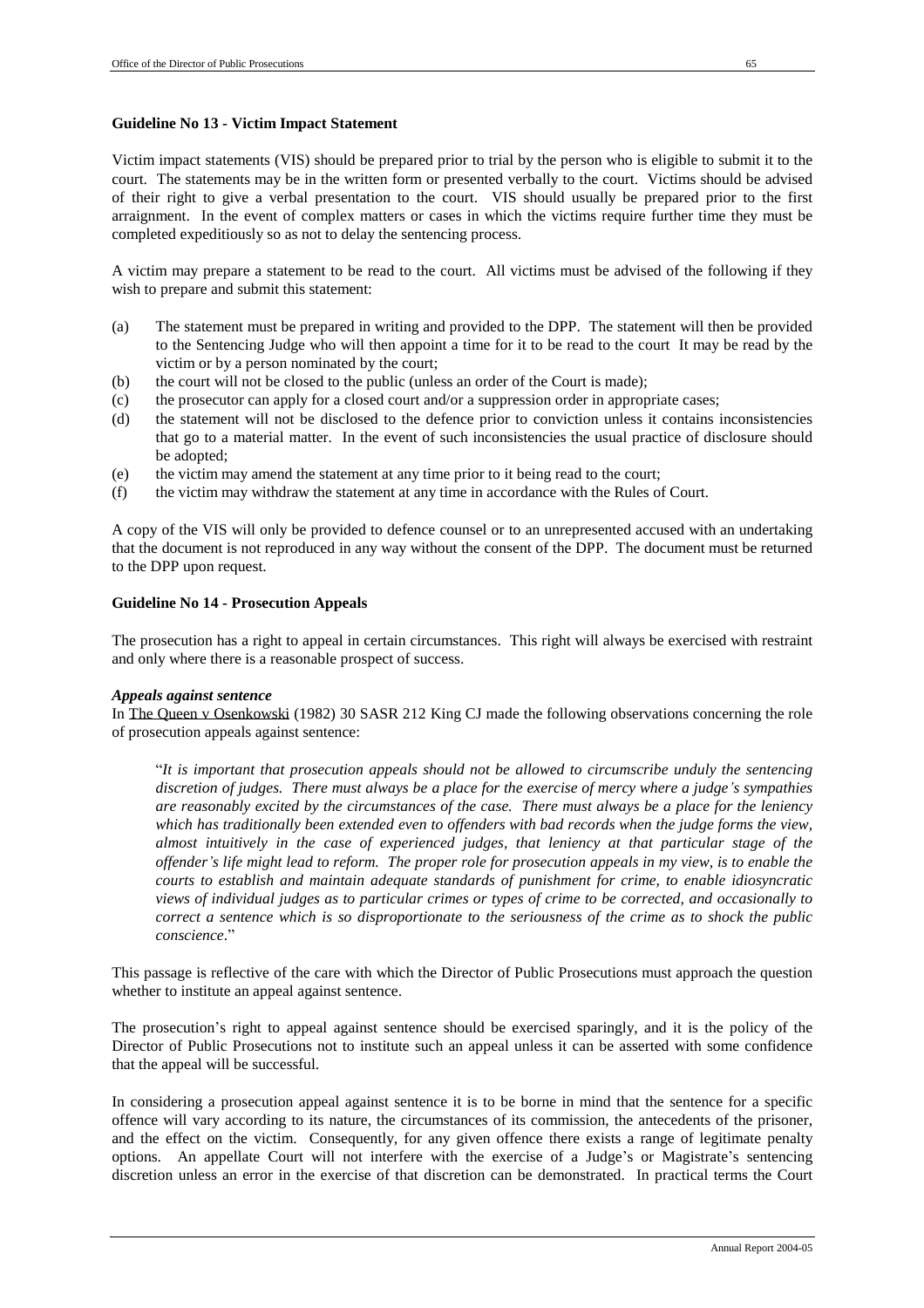must be satisfied that the sentence imposed falls clearly outside the appropriate penalty range and may consequently be characterised as manifestly inadequate. Mere disagreement with the sentence passed is insufficient. The High Court decisions are clear that there must be a matter of principle to be established by the appeal in relation to the matter of the sentence Everett and Phillips v R [1994] 181 CLR 295.

### *Magistrates Appeals*

The Office conducts appeals from the Magistrates Court to the Supreme Court on indictable offences. The prosecution has a right to appeal against acquittal where there has been an error of law or fact by the Magistrate. These appeals are only instituted on rare occasions and in accordance with the authorities. The same considerations apply to appeals against sentence brought by the prosecution for a sentence imposed by a Magistrate or a Judge. This was confirmed by the Full Court in Police v Cadd (1997) 69 SASR 150.

### *Case Stated*

There is no right of appeal against a verdict of acquittal in the District or Supreme Court. However the prosecution can apply to the court during the trial or sentencing process, or after an acquittal, for the court to refer a question of law for consideration to the Full Court. This power should be exercised sparingly. The Director of Public Prosecutions should not seek to have a question of law referred to the Full Court unless it can be asserted with some confidence that the Court will answer the question in the manner sought by the prosecution. The question of law must be of sufficient importance to require the attention of the Full Court.

### **CONCLUSION**

This statement does not attempt to cover all questions that can arise in the prosecution process and the role of the prosecutor in their determination. It is sufficient to state that throughout a prosecution the prosecutor must conduct himself or herself in a manner which will maintain, promote and defend the interests of justice, for in the final analysis the prosecutor is not a servant of government or individuals. He or she is a servant of justice. At the same time it is important not to lose sight of the fact that prosecutors discharge their responsibilities in an adversarial context. Accordingly, while the case must at all times be presented to the court fairly and justly, the community is entitled to expect that it will also be presented fearlessly, vigorously and skillfully.

This statement will be kept under review, and any changes will be made public.

### **ANNEXURE A**

The Declaration of Victim's Rights has been superceded by the Victims of Crime Act 2001.

# **VICTIMS OF CRIME ACT 2001**

A copy of this Act has not been reproduced here. A copy of this Act may be accessed at the Government's Website SA Central. http://www.sacentral.sa.gov.au/government/parliament or Australasian Legal Information Institute's Website http://www.austlii.edu.au or The Office's website: http//www.dpp.sa.gov.au 'links' 'legislation'.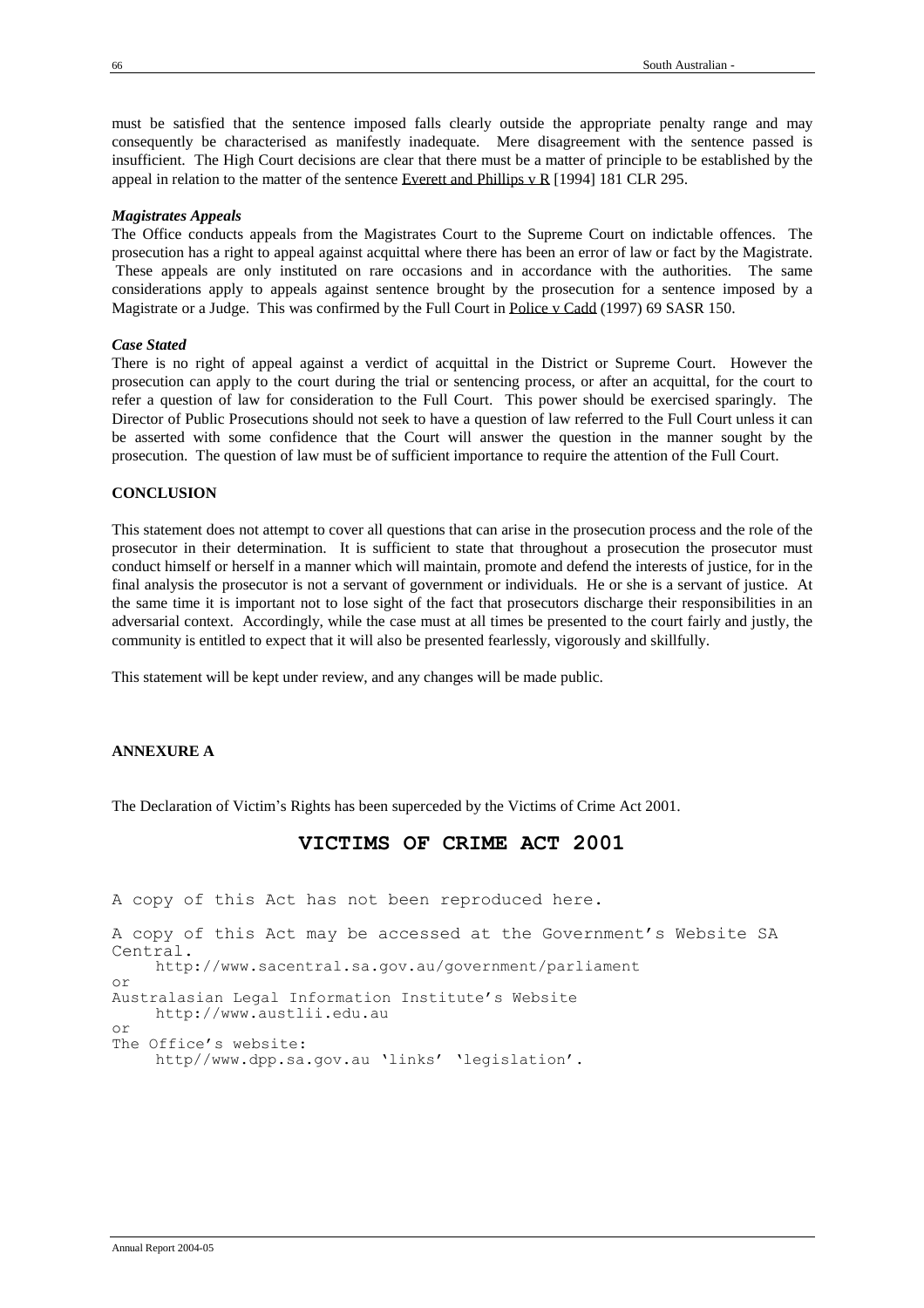### **ANNEXURE B**

# **DIRECTOR OF PUBLIC PROSECUTIONS ACT 1991**

# **SUMMARY OF PROVISIONS**

- 1. Short title<br>2. Commencemen 2. Commencement<br>3. Interpretation 3. Interpretation<br>4. Director of Pul 4. Director of Public Prosecutions<br>5. Acting Director Acting Director 6. Office of the Director 6A. Delegation 7. Powers of Director 8. Consultation<br>9. Independence 9. Independence of Director<br>10. Investigation and report 10. Investigation and report 11. Directions and guidelines by Director 11. Expression of the<br>12. Annual reports<br>13. Saving provisio Saving provision
- 14. Regulations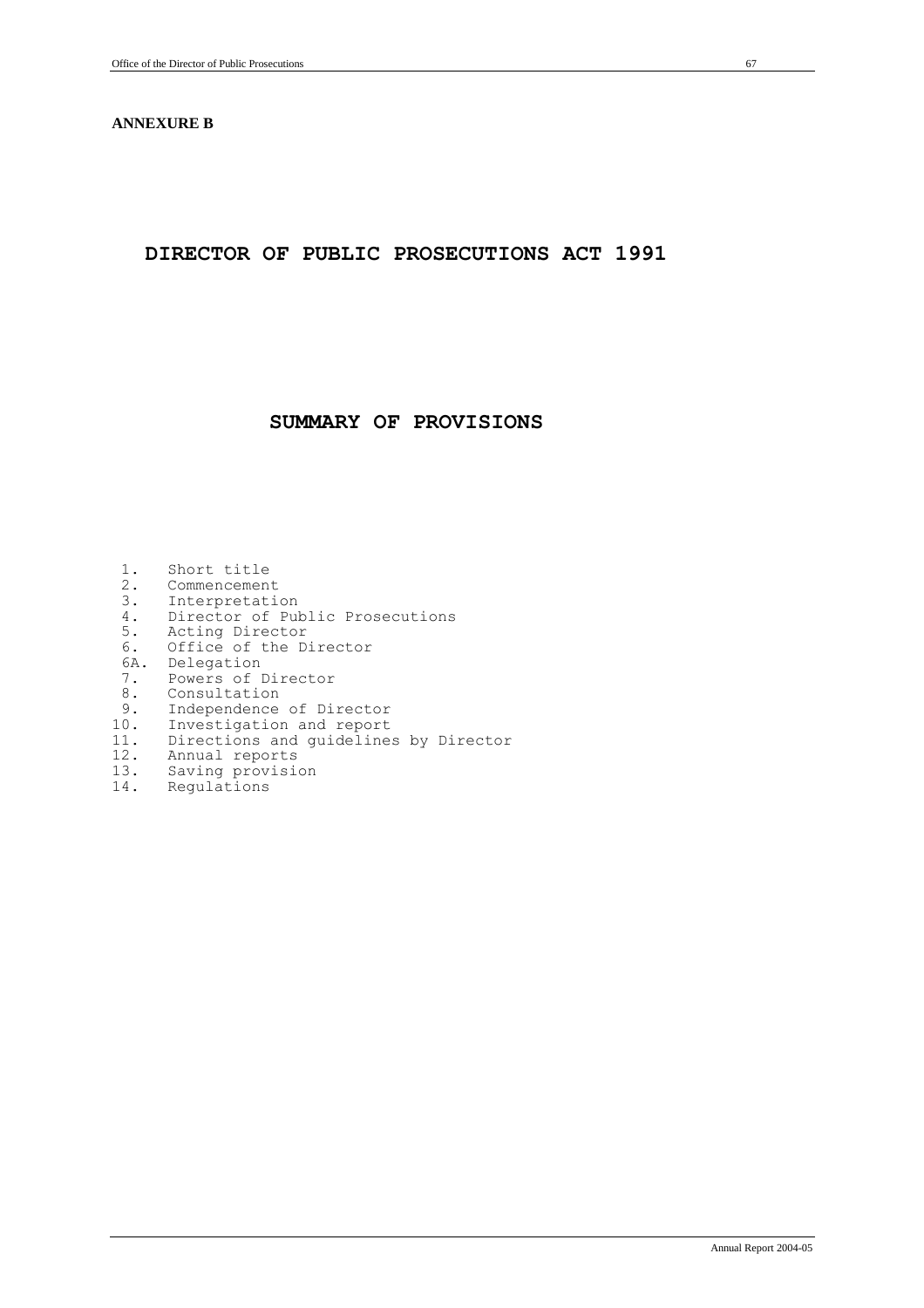### **DIRECTOR OF PUBLIC PROSECUTIONS ACT 1991**

An Act to establish the Office of Director of Public Prosecutions; and for related purposes.

### **The Parliament of South Australia enacts as follows**:

#### **Short title**

**1** This Act may be cited as the *Director of Public Prosecutions Act 1991*.

#### **Commencement**

**2** This Act will come into operation on a day to be fixed by proclamation.

### **Interpretation**

**3** In this Act—

"**Director**" means the Director of Public Prosecutions and includes a person acting in the position of Director of Public Prosecutions;

"**Office**" means the Office of the Director of Public Prosecutions.

### **Director of Public Prosecutions**

- **4** (1) There will be a Director of Public Prosecutions.
	- (2) The Director will be appointed by the Governor.
	- (3) A person is not eligible for appointment as the Director unless he or she is a legal practitioner of at least seven years standing.
	- (4) The Director will be appointed—

*(a)* for a term of office of seven years; and

*(b)* on terms and conditions determined by the Governor.

- (5) At the expiration of a term of office, the Director will be eligible for re-appointment.
- (6) The Director must inform the Attorney-General in writing of—
	- *(a)* any direct or indirect pecuniary interest that the Director has or acquires in any business, or in any body corporate carrying on a business, in Australia or elsewhere; and
	- *(b)* any other direct or indirect interest that the Director has or acquires that conflicts, or may conflict, with the Director's duties.
- (7) The Director must not—
	- *(a)* engage in legal practice outside the duties of his or her office; or
	- *(b)* engage, without the consent of the Attorney-General, in any other remunerated employment.
- (8) The Governor may terminate the Director's appointment if the Director—
	- *(a)* is guilty of misbehaviour; or
	- *(b)* becomes physically or mentally incapable of carrying out official duties satisfactorily; or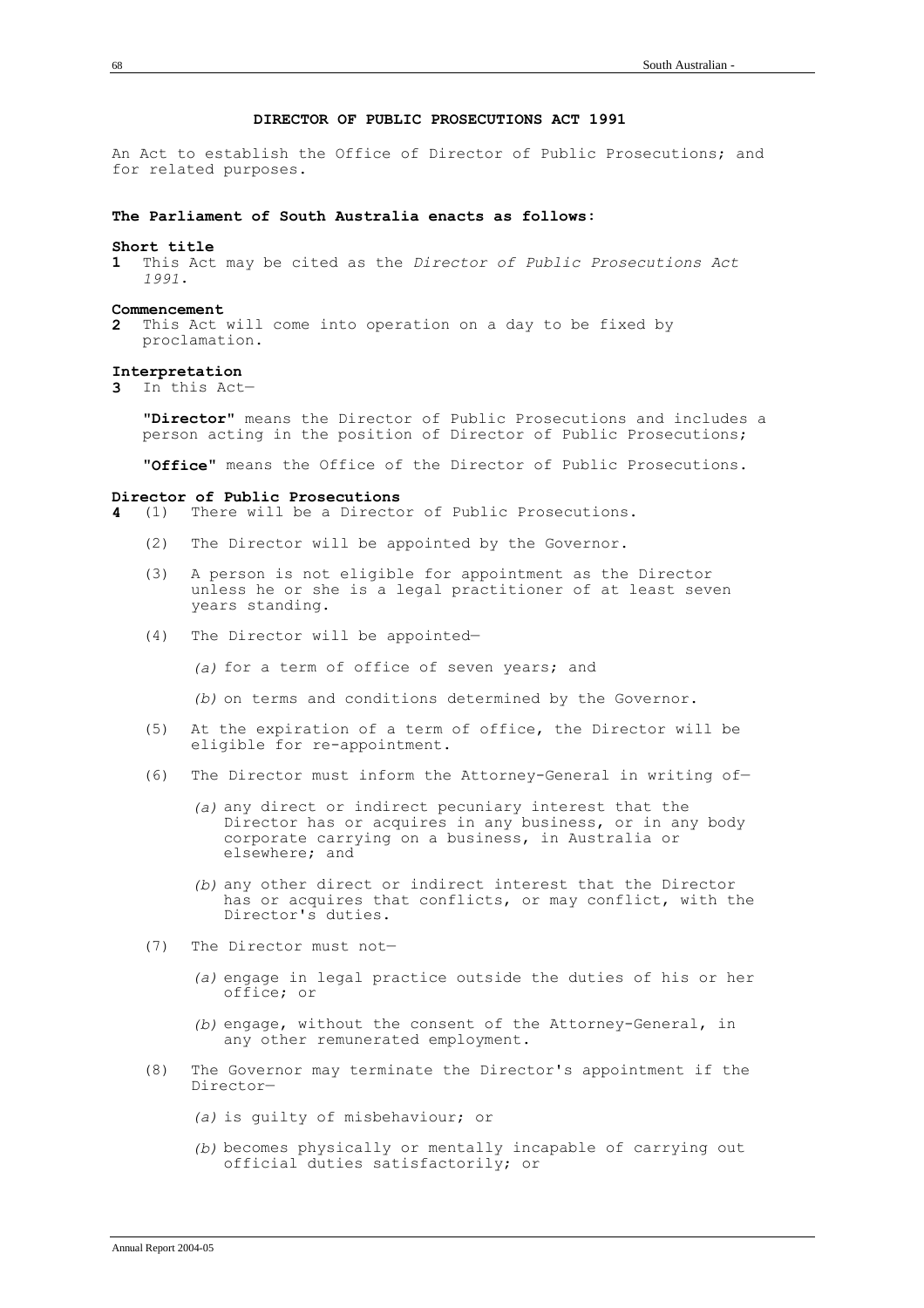- *(c)* becomes bankrupt or applies to take the benefit of a law for the relief of bankrupt or insolvent debtors; or
- *(d)* is absent, without leave of the Attorney-General, for 14 consecutive days, or for 28 days in any period of 12 months; or

*(e)* contravenes or fails to comply with subsection (6) or (7).

(9) Except as provided in subsection (8), the Director's appointment cannot be terminated.

# Acting Director<br>5 (1) If the

- **5** (1) If the Director is temporarily absent, or the Director's position is temporarily vacant, the Attorney-General may assign a suitable person to act in the Director's position during the temporary absence or vacancy.
	- (2) A person is not eligible to act in the Director's position unless he or she is a legal practitioner of at least seven years standing.
	- (3) The terms on which a person is assigned to act in the Director's position will be as determined by the Attorney-General.

#### **Office of the Director**

- **6** (1) The Office of the Director of Public Prosecutions is established.
	- (2) The Office consists of—
		- *(a)* the Director of Public Prosecutions; and
		- *(b)* any persons assigned under the *Government Management and Employment Act 1986* to work in the Office.
	- (3) The Director has the administration and control of the Office.

\* \* \* \* \* \* \* \* \* \*

### **Delegation**

- **6A** The Director may, by instrument in writing, delegate to any suitable person any of the director's powers or functions under this Act but such a delegation— *(a)* is revocable at will; and
	- *(b)* does not prevent the Director from acting personally in the matter.

# **Powers of Director**<br>**7** (1) The Direct

- The Director has the following powers:
	- *(a)* to lay charges of indictable or summary offences against the law of the State;
	- *(b)* to prosecute indictable or summary offences against the law of the State;
	- *(c)* to claim and enforce, either on behalf of the Crown or other persons, civil remedies that arise out of, or are related to, prosecutions commenced by the Director;
	- *(d)* to take proceedings for or in relation to the confiscation of profits of crime;
	- *(da)* to institute civil proceedings for contempt of court;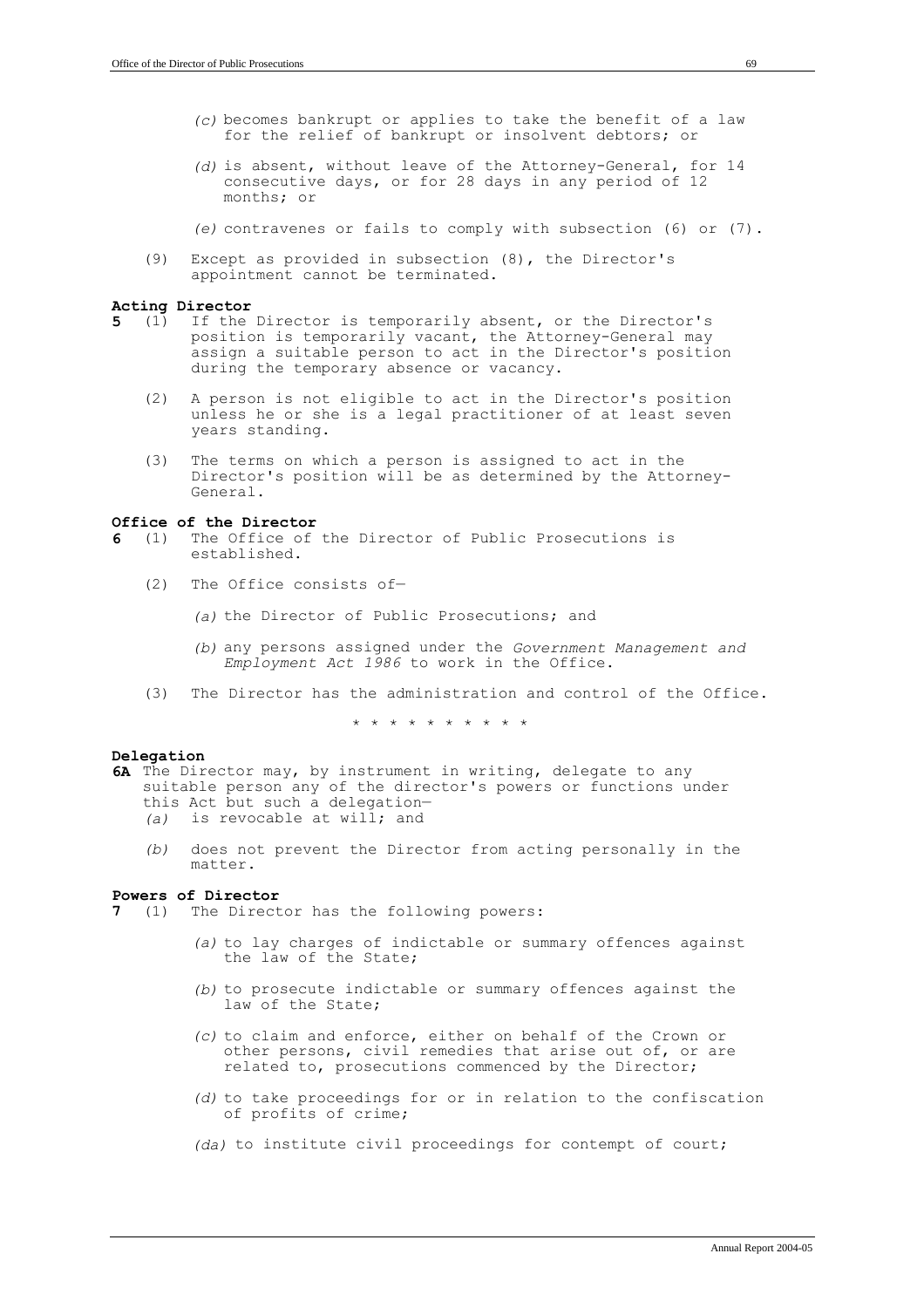- *(e)* to enter a *nolle prosequi* or otherwise terminate a prosecution in appropriate cases;
- *(f)* to grant immunity from prosecution in appropriate cases;
- *(g)* to exercise appellate rights arising from proceedings of the kind referred to above;
- *(h)* to carry out any other function assigned to the Director by any other Act or by regulation under this Act;
- *(i)* to do anything incidental to the foregoing.
- (2) The Attorney-General may, by notice in the *Gazette*, transfer to the Director any powers or functions of the kind referred to above, or any power to consent to a prosecution, vested in the Attorney-General by an Act passed before the commencement of this Act.
- (3) A person who has power to consent to a prosecution, or to allow an extension of the period for commencing a prosecution, for an offence of a particular kind under the law of the State may, by notice in the *Gazette*, delegate that power to the Director.
- (4) A delegation under subsection (3)— *(a)* is revocable by subsequent notice in the *Gazette*; and

*(b)* does not prevent the person from acting personally in a matter, but, once a decision on a particular matter has been made by the Director in pursuance of a delegation, the delegator is bound by that decision.

- (5) A document apparently signed by the Director and stating that the Director consents to a particular prosecution or that the Director allows a specified extension of the period for commencing a particular prosecution is to be accepted, in the absence of proof to the contrary, as proof of the fact so stated.
- (6) Where an information or complaint charging an offence is apparently signed by the Director or a person acting on the Director's authorisation, the information or complaint will, in the absence of proof to the contrary, be taken to have been duly signed by or on behalf of the Director.
- (7) In any legal proceedings, the Director may appear personally or may be represented by a member of the staff of the Office who is a legal practitioner or by counsel or solicitor (including the Crown Solicitor or the Solicitor-General).
- (8) Details of any notices published under this section must be included in the Director's annual report.

# **Consultation**<br>8 (1) The

- **8** (1) The Director must, if requested to do so by the Attorney-General, consult with the Attorney-General with respect to the exercise of the Director's powers or functions.
	- (2) The Attorney-General must, if requested to do so by the Director, consult with the Director with respect to the exercise of the Director's powers or functions.

# **Independence of Director**<br>**9** (1) Subject to this

**9** (1) Subject to this section, the Director is entirely independent of direction or control by the Crown or any Minister or officer of the Crown.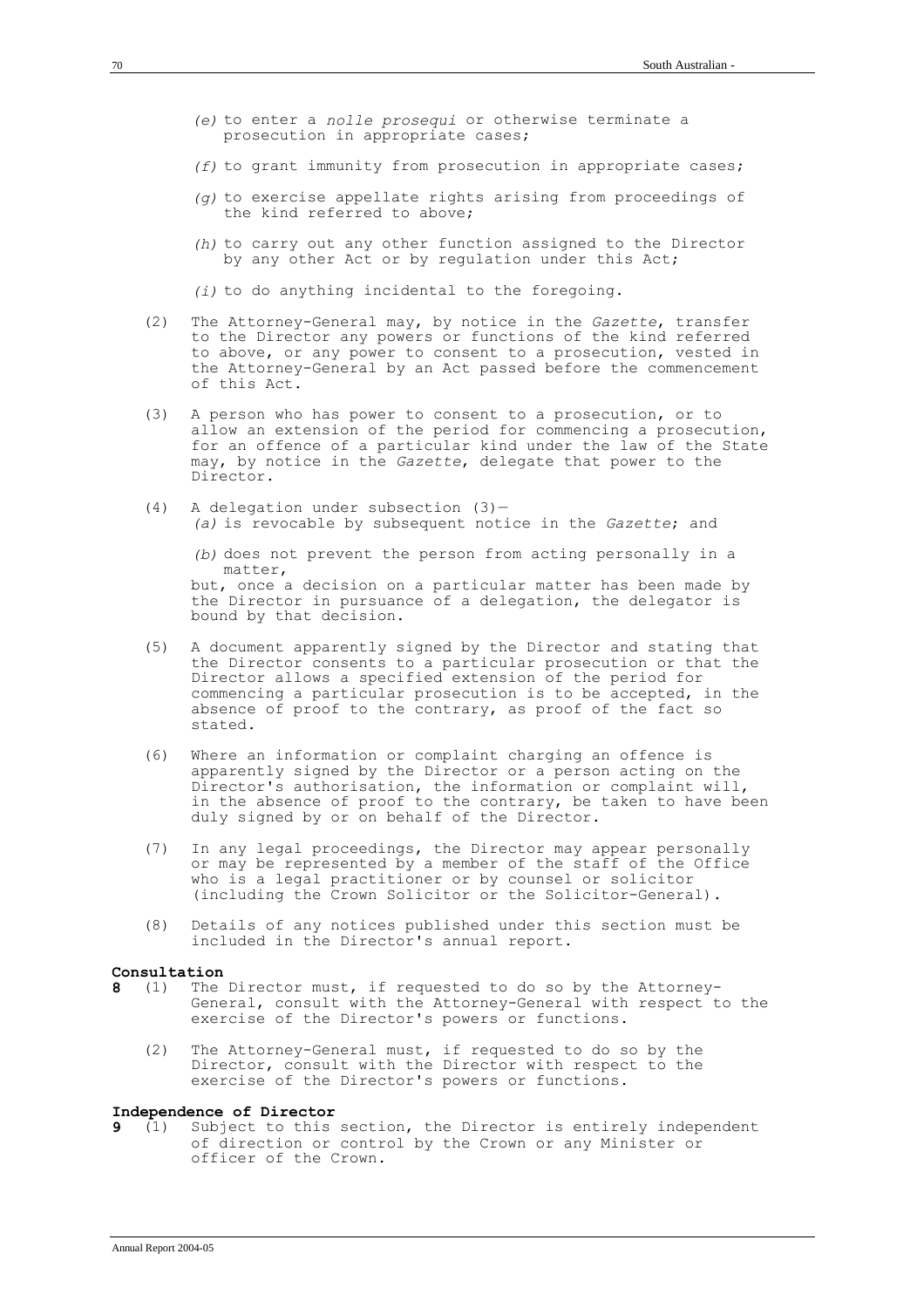- (2) The Attorney-General may, after consultation with the Director, give directions and furnish guidelines to the Director in relation to the carrying out of his or her functions.
- (3) Directions or guidelines under this section—
	- *(a)* must, as soon as practicable after they have been given, be published in the *Gazette*; and
	- *(b)* must, within six sitting days after they have been given, be laid before each House of Parliament.
- (4) Subsection (3) need not be complied with in relation to directions or guidelines under this section relating to individual matters if, in the opinion of the Attorney-General, disclosure may be prejudicial to an investigation or prosecution, but, in that case, the directions or guidelines must be published in the *Gazette*, and laid before each House of Parliament, as soon as practicable after the matter is determined or otherwise completed.
- (5) If the Attorney-General is satisfied that disclosure under this section would place human life or safety at risk or cause some other form of severe prejudice to any person, the Attorney-General may withhold material from disclosure so far as necessary to avoid that consequence.

#### **Investigation and report**

**10** The Commissioner of Police must, so far as it is practicable to do so, comply with any request from the Director to investigate, or report on the investigation of, any matter.

## **Directions and guidelines by Director**

- The Director may give directions or furnish guidelines to the Commissioner of Police or other persons investigating, or prosecuting, offences on behalf of the Crown.
	- (2) Any such directions or guidelines must be published in the Director's annual report.
	- (3) If the Director is satisfied that publication of material under this section would place human life or safety at risk or cause some other form of severe prejudice to any person, the Director may withhold the material from publication so far as necessary to avoid that consequence.

### **Annual reports**

- The Director must, before 30 September in each year, prepare and provide the Attorney-General with a report on the operations of the Office during the year that ended on the preceding 30 June, including the number of applications for warrants under the *Listening and Surveillance Devices Act 1972* considered, and the number approved, by the Director.
	- (2) The Attorney-General must have a copy of the report laid before each House of Parliament within six sitting days after the date of its receipt.
	- (3) The Director may at any time report to Parliament on any matter affecting the proper carrying out of the functions of the Office.
	- (4) The report must be given to the Speaker of the House of Assembly and the President of the Legislative Council and they must lay copies of the report before their respective Houses as soon as practicable after its receipt.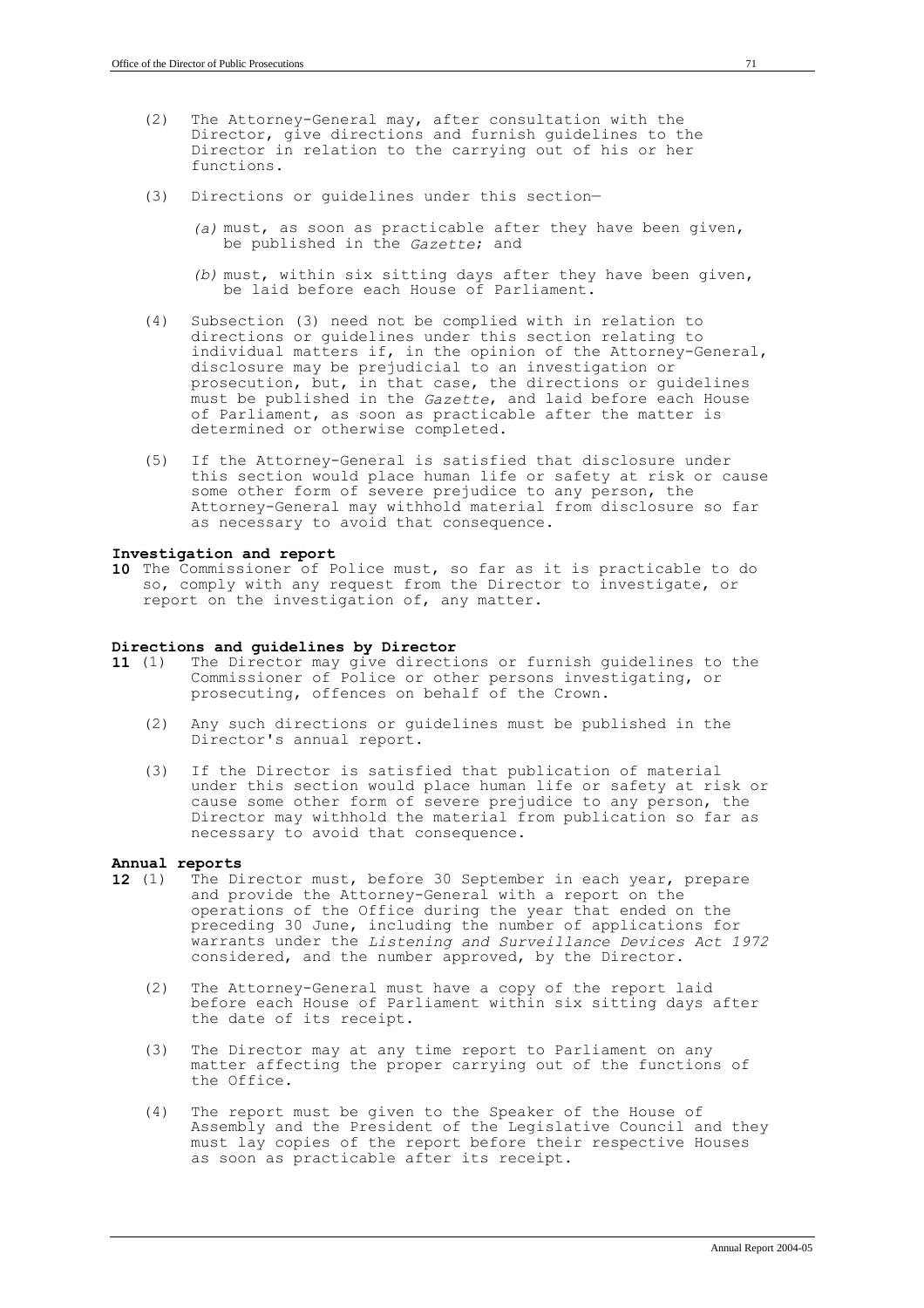#### **Saving provision**

**13** This Act does not derogate from the right of the Attorney-General to appear personally in any proceedings on behalf of the Crown.

#### **Regulations**

**14** The Governor may make such regulations as are contemplated by this Act or as are necessary or expedient for the purposes of this Act.

### **Schedule 1—Transitional provisions**

## **Retrospectivity**<br>**1** (1) This Ac

- This Act applies in relation to proceedings commenced before the commencement of this Act.
	- (2) This Act applies in relation to offences committed before the commencement of this Act.

### **Director to take over from Attorney-General**

**2** Where, before the commencement of this Act, the Attorney-General had exercised, in relation to particular proceedings, a power or function of a kind vested in the Director under this Act, the Director may assume and continue to exercise that power or function as if it had been exercised by the Director from the inception of the proceedings.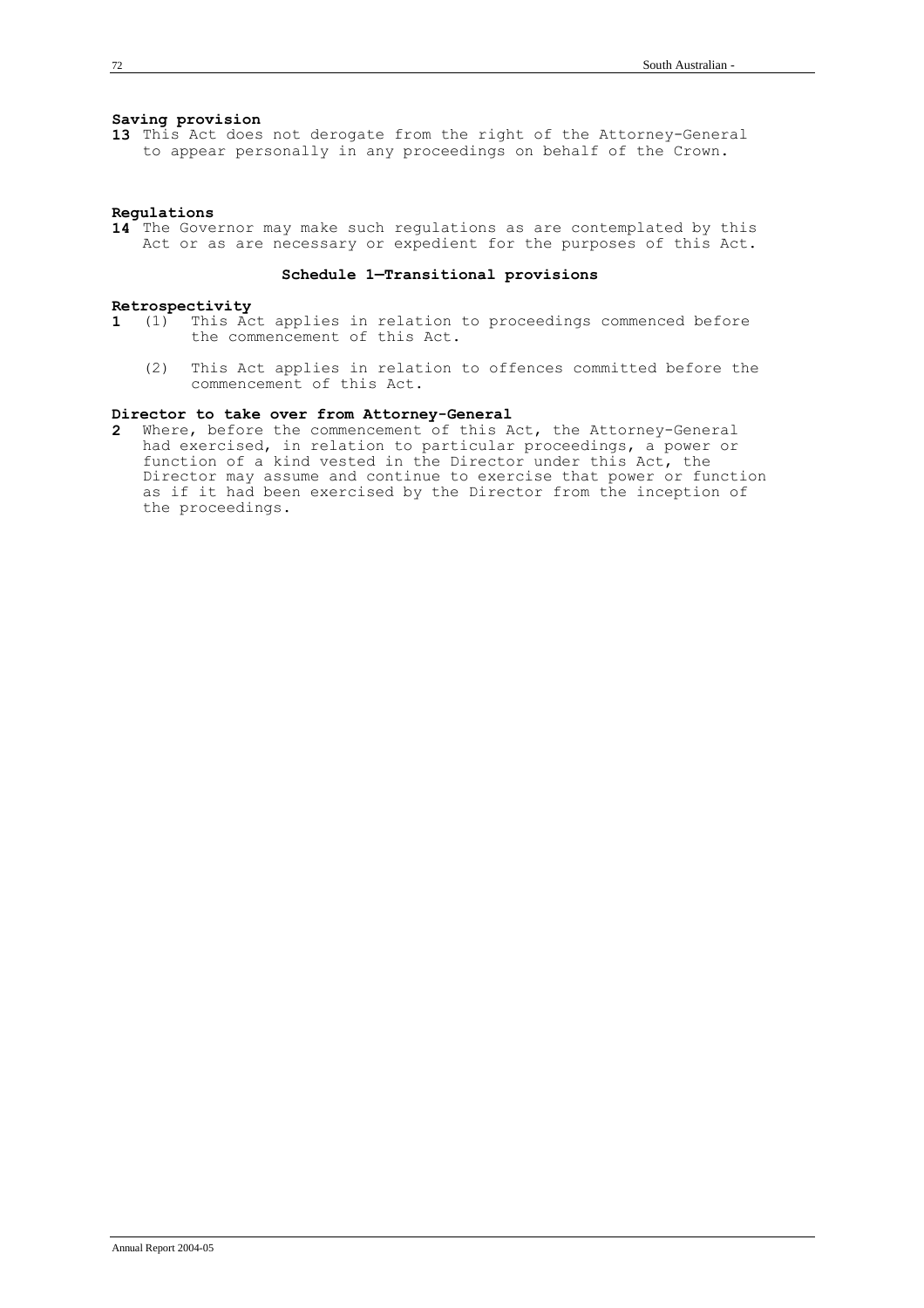# **INDEX**

### $\boldsymbol{A}$

| $\boldsymbol{B}$ |  |
|------------------|--|
|                  |  |
|                  |  |
| $\mathcal{C}$    |  |
|                  |  |
|                  |  |
|                  |  |
|                  |  |
|                  |  |
|                  |  |
|                  |  |
|                  |  |
|                  |  |
|                  |  |
|                  |  |
| D                |  |
|                  |  |
|                  |  |
|                  |  |
|                  |  |
| E                |  |
|                  |  |
|                  |  |
|                  |  |
| F                |  |
|                  |  |
|                  |  |
|                  |  |
|                  |  |
| G                |  |
|                  |  |
|                  |  |
|                  |  |
| $\boldsymbol{H}$ |  |
|                  |  |
|                  |  |